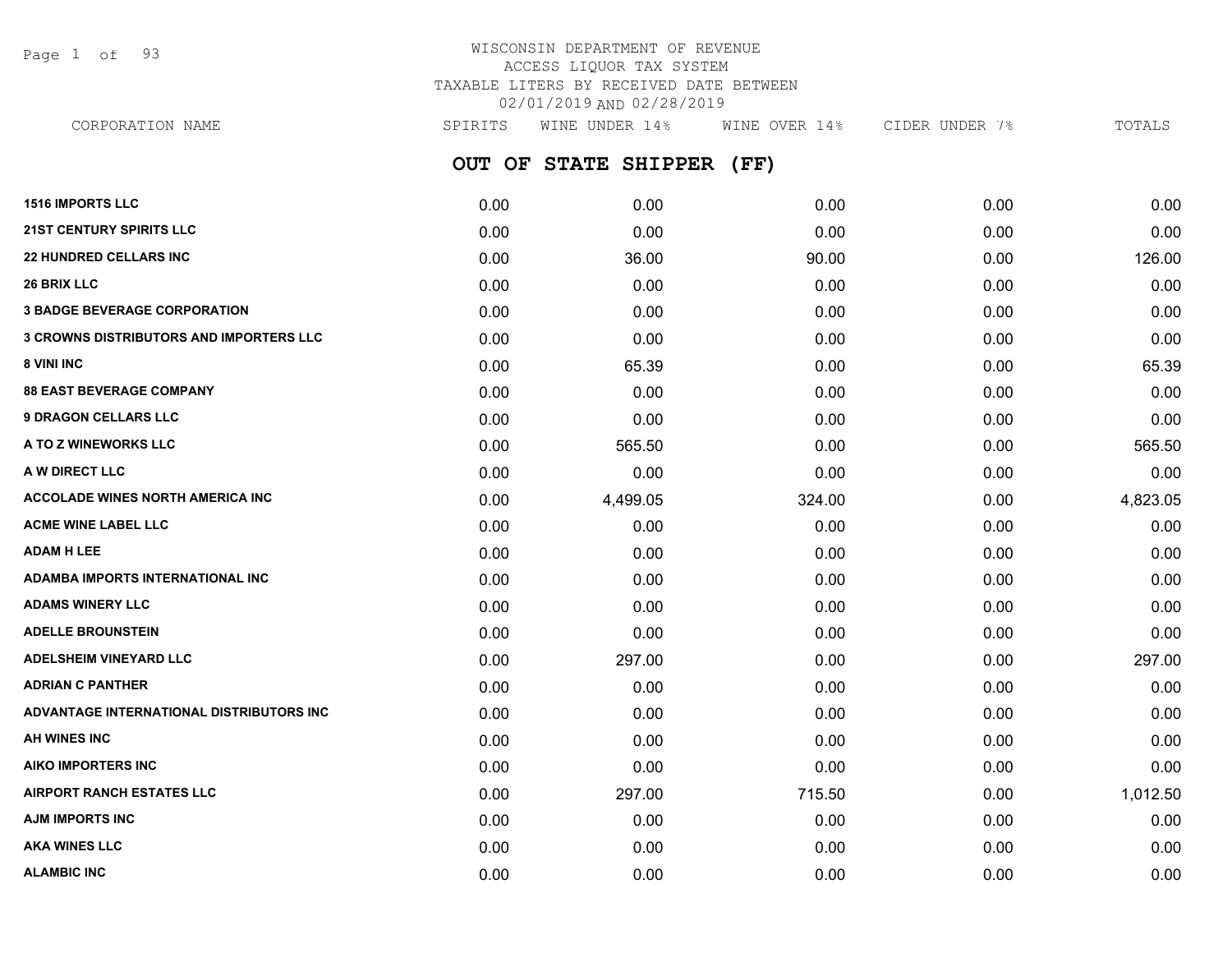Page 2 of 93

| CORPORATION NAME                       | SPIRITS  | WINE UNDER 14% | WINE OVER 14% | CIDER UNDER 7% | TOTALS   |
|----------------------------------------|----------|----------------|---------------|----------------|----------|
| ALBERT BICHOT USA LLC                  | 0.00     | 0.00           | 0.00          | 0.00           | 0.00     |
| ALEJANDRO BULGHERONI ESTATE LLC        | 0.00     | 0.00           | 0.00          | 0.00           | 0.00     |
| ALEXANDRIA NICOLE CELLARS LLC          | 0.00     | 0.00           | 0.00          | 0.00           | 0.00     |
| ALFRED G PALMATEER JR                  | 0.00     | 0.00           | 0.00          | 0.00           | 0.00     |
| ALL BRAZILIAN IMPORT & EXPORT INC      | 0.00     | 0.00           | 0.00          | 0.00           | 0.00     |
| <b>ALLIED IMPORTERS USA LTD</b>        | 0.00     | 0.00           | 0.00          | 0.00           | 0.00     |
| <b>ALLORO VINEYARD INC</b>             | 0.00     | 0.00           | 0.00          | 0.00           | 0.00     |
| <b>ALLTECH'S BEVERAGE DIVISION LLC</b> | 76.50    | 0.00           | 0.00          | 0.00           | 76.50    |
| <b>ALPHA &amp; OMEGA WINERY LLC</b>    | 0.00     | 0.00           | 0.00          | 0.00           | 0.00     |
| ALPHA MARKETING NETWORK INC            | 0.00     | 0.00           | 0.00          | 0.00           | 0.00     |
| <b>ALTAMAR BRANDS LLC</b>              | 114.00   | 0.00           | 0.00          | 0.00           | 114.00   |
| <b>ALTAMURA WINERY INC</b>             | 0.00     | 0.00           | 0.00          | 0.00           | 0.00     |
| <b>AMAVI CELLARS LLC</b>               | 0.00     | 0.00           | 135.00        | 0.00           | 135.00   |
| <b>AMBRABEV LLC</b>                    | 1,080.00 | 0.00           | 0.00          | 0.00           | 1,080.00 |
| <b>AMERICAN BEVERAGE CORP</b>          | 0.00     | 3,638.00       | 0.00          | 0.00           | 3,638.00 |
| <b>AMERICAN ESTATES WINES INC</b>      | 0.00     | 429.00         | 0.00          | 0.00           | 429.00   |
| AMERICAN NORTHWEST DISTRIBUTORS INC    | 0.00     | 0.00           | 0.00          | 0.00           | 0.00     |
| AMERICAN VINTAGE BEVERAGE INC.         | 2,835.00 | 0.00           | 0.00          | 0.00           | 2,835.00 |
| <b>AMERICAN VINTNERS LLC</b>           | 0.00     | 306.38         | 1,000.13      | 0.00           | 1,306.51 |
| <b>AMERICAN WINE TRADE INC</b>         | 0.00     | 324.00         | 0.00          | 0.00           | 324.00   |
| <b>AMICUS CELLARS LLC</b>              | 0.00     | 0.00           | 0.00          | 0.00           | 0.00     |
| <b>AMIR PEAY</b>                       | 0.00     | 0.00           | 0.00          | 0.00           | 0.00     |
| AMRUSS, INC.                           | 0.00     | 0.00           | 0.00          | 0.00           | 0.00     |
| <b>AMUSE BOUCHE LLC</b>                | 0.00     | 0.00           | 0.00          | 0.00           | 0.00     |
| ANCHOR DISTILLING COMPANY LLC          | 0.00     | 0.00           | 0.00          | 0.00           | 0.00     |
| <b>ANCIEN WINES INC</b>                | 0.00     | 0.00           | 0.00          | 0.00           | 0.00     |
| <b>ANCIENT PEAK INC</b>                | 0.00     | 0.00           | 0.00          | 0.00           | 0.00     |
| ANDERSONS CONN VALLEY WINERY INC       | 0.00     | 0.00           | 0.00          | 0.00           | 0.00     |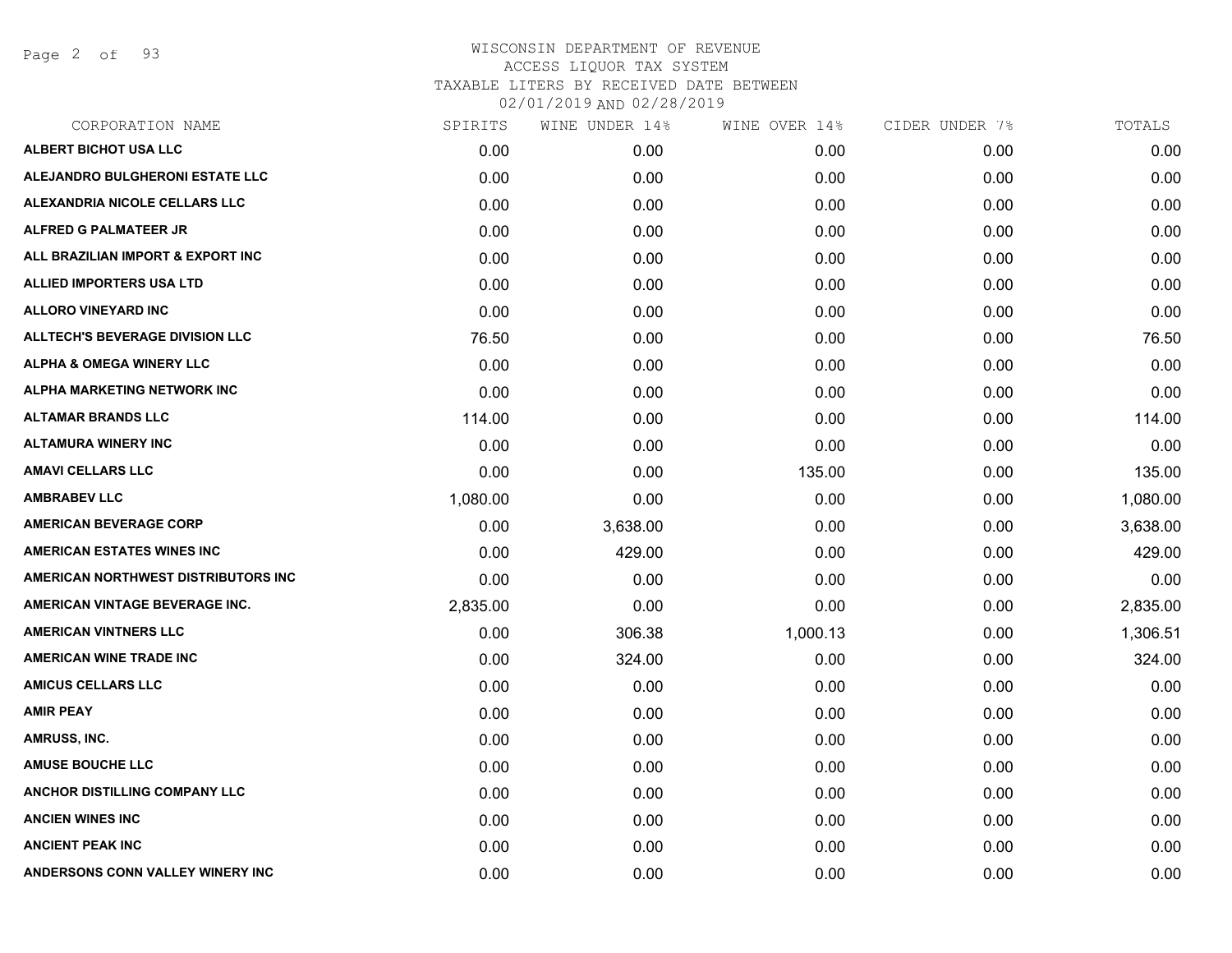Page 3 of 93

| CORPORATION NAME                         | SPIRITS | WINE UNDER 14% | WINE OVER 14% | CIDER UNDER 7% | TOTALS    |
|------------------------------------------|---------|----------------|---------------|----------------|-----------|
| <b>ANDIS WINES LLC</b>                   | 0.00    | 0.00           | 0.00          | 0.00           | 0.00      |
| <b>ANDREW J CARINI</b>                   | 0.00    | 0.00           | 0.00          | 0.00           | 0.00      |
| <b>ANDREW T BECKSTOFFER</b>              | 0.00    | 126.00         | 97.18         | 0.00           | 223.18    |
| <b>ANGELA OSBORNE</b>                    | 0.00    | 0.00           | 0.00          | 0.00           | 0.00      |
| <b>ANHEUSER-BUSCH COMPANIES LLC</b>      | 0.00    | 0.00           | 0.00          | 29,820.46      | 29,820.46 |
| <b>ANNE HUBATCH</b>                      | 0.00    | 0.00           | 0.00          | 0.00           | 0.00      |
| <b>ANTHONY BOZZANO</b>                   | 0.00    | 0.00           | 0.00          | 0.00           | 0.00      |
| <b>ANTHONY M TRUCHARD</b>                | 0.00    | 0.00           | 504.00        | 0.00           | 504.00    |
| <b>ANTIPODEAN WINES LLC</b>              | 0.00    | 54.00          | 0.00          | 0.00           | 54.00     |
| <b>APOLOGUE LLC</b>                      | 0.00    | 0.00           | 0.00          | 0.00           | 0.00      |
| <b>APOSTROPHE BRANDS LLC</b>             | 252.00  | 0.00           | 0.00          | 0.00           | 252.00    |
| <b>APPELLATION TRADING COMPANY LLC</b>   | 0.00    | 0.00           | 0.00          | 0.00           | 0.00      |
| <b>APPELLATIONS LP</b>                   | 0.00    | 0.00           | 0.00          | 0.00           | 0.00      |
| <b>AQUA PUMPKIN INC</b>                  | 0.00    | 0.00           | 0.00          | 0.00           | 0.00      |
| <b>ARANO LLC</b>                         | 0.00    | 189.00         | 0.00          | 0.00           | 189.00    |
| <b>ARCHANA A DAVE</b>                    | 0.00    | 0.00           | 0.00          | 0.00           | 0.00      |
| <b>ARCHER ROOSE INC</b>                  | 0.00    | 0.00           | 0.00          | 0.00           | 0.00      |
| <b>AREL GROUP WINE &amp; SPIRITS INC</b> | 0.00    | 398.00         | 0.00          | 0.00           | 398.00    |
| <b>ARETE WINES LLC</b>                   | 0.00    | 0.00           | 0.00          | 0.00           | 0.00      |
| <b>ARIETTA INC</b>                       | 0.00    | 0.00           | 0.00          | 0.00           | 0.00      |
| <b>ARNOT-ROBERTS LLC</b>                 | 0.00    | 0.00           | 0.00          | 0.00           | 0.00      |
| <b>ARPENT LLC</b>                        | 0.00    | 0.00           | 0.00          | 0.00           | 0.00      |
| <b>ARTISANAL DISTILLATES INC.</b>        | 0.00    | 0.00           | 0.00          | 0.00           | 0.00      |
| <b>ARTISANAL IMPORTS INC</b>             | 0.00    | 0.00           | 0.00          | 0.00           | 0.00      |
| <b>ASAP IMPORTS CO.</b>                  | 0.00    | 0.00           | 0.00          | 0.00           | 0.00      |
| <b>ASCENT WINES INC</b>                  | 0.00    | 0.00           | 0.00          | 0.00           | 0.00      |
| <b>ASSOCIATED BREWING COMPANY</b>        | 0.00    | 0.00           | 0.00          | 0.00           | 0.00      |
| <b>ASV WINES INC</b>                     | 0.00    | 630.00         | 63.00         | 0.00           | 693.00    |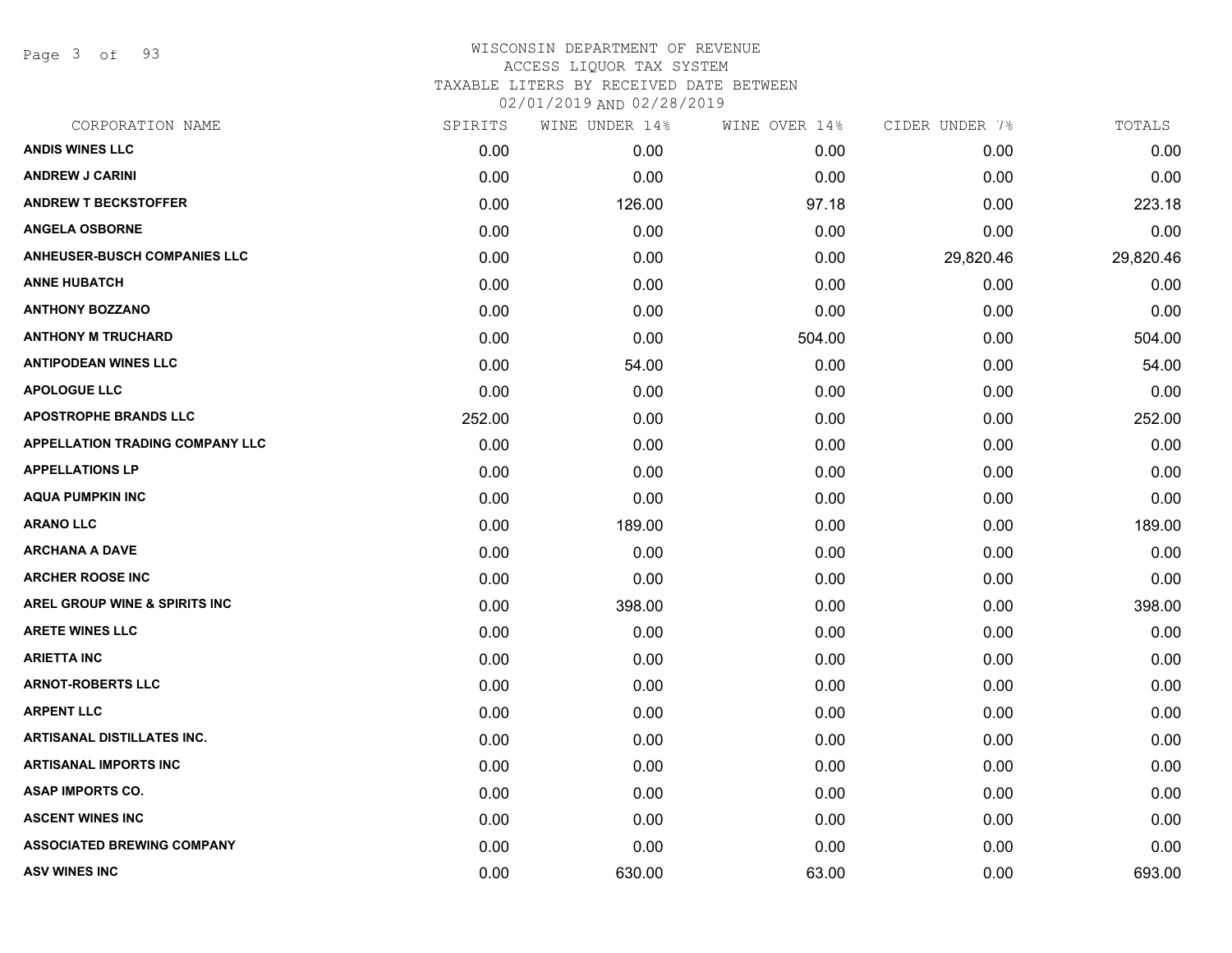Page 4 of 93

#### WISCONSIN DEPARTMENT OF REVENUE ACCESS LIQUOR TAX SYSTEM

TAXABLE LITERS BY RECEIVED DATE BETWEEN

| CORPORATION NAME                                | SPIRITS    | WINE UNDER 14% | WINE OVER 14% | CIDER UNDER 7% | TOTALS     |
|-------------------------------------------------|------------|----------------|---------------|----------------|------------|
| <b>ATHENEE IMPORTERS &amp; DISTRIBUTORS LTD</b> | 171.00     | 441.00         | 0.00          | 0.00           | 612.00     |
| <b>ATLAS WINE COMPANY LLC</b>                   | 0.00       | 504.00         | 0.00          | 0.00           | 504.00     |
| <b>ATOMIC BRANDS INC</b>                        | 7,086.28   | 0.00           | 0.00          | 0.00           | 7,086.28   |
| <b>AUGUST WINE GROUP LLC</b>                    | 0.00       | 135.00         | 0.00          | 0.00           | 135.00     |
| <b>AUSTRAL WINES LLC</b>                        | 0.00       | 1,116.00       | 0.00          | 0.00           | 1,116.00   |
| <b>AV BRANDS INC</b>                            | 0.00       | 1,205.84       | 31.50         | 0.00           | 1,237.34   |
| AVV WINERY CO LLC                               | 0.00       | 0.00           | 0.00          | 0.00           | 0.00       |
| <b>AXIOS INC</b>                                | 0.00       | 0.00           | 0.00          | 0.00           | 0.00       |
| <b>B &amp; I OVERSEAS TRADING INC</b>           | 0.00       | 0.00           | 0.00          | 0.00           | 0.00       |
| <b>B UNITED INTERNATIONAL INC</b>               | 0.00       | 0.00           | 288.50        | 20.28          | 308.78     |
| <b>B. NEKTAR LLC</b>                            | 0.00       | 210.00         | 0.00          | 396.00         | 606.00     |
| <b>BACARDI U.S.A., INC.</b>                     | 211,327.80 | 40.46          | 2,442.00      | 0.00           | 213,810.26 |
| <b>BACCHUS TECHNOLOGIES LLC</b>                 | 0.00       | 2,565.00       | 126.00        | 0.00           | 2,691.00   |
| <b>BACIO DIVINO CELLARS LLC</b>                 | 0.00       | 0.00           | 0.00          | 0.00           | 0.00       |
| <b>BADGER MOUNTAIN INC</b>                      | 0.00       | 666.00         | 54.00         | 0.00           | 720.00     |
| <b>BADLANDS DISTILLERY LLC</b>                  | 0.00       | 0.00           | 0.00          | 0.00           | 0.00       |
| <b>BALCONES DISTILLING LLC</b>                  | 0.00       | 0.00           | 0.00          | 0.00           | 0.00       |
| <b>BANFI PRODUCTS CORPORATION</b>               | 22.50      | 12,671.42      | 517.50        | 0.00           | 13,211.42  |
| <b>BANSHEE WINES LLC</b>                        | 0.00       | 746.00         | 144.00        | 0.00           | 890.00     |
| <b>BANVILLE &amp; JONES WINE MERCHANTS</b>      | 0.00       | 1,138.00       | 18.00         | 0.00           | 1,156.00   |
| <b>BANZAI BEVERAGE CORPORATION</b>              | 0.00       | 0.00           | 0.00          | 0.00           | 0.00       |
| <b>BARGETTOS SANTA CRUZ WINERY INC</b>          | 0.00       | 0.00           | 0.00          | 0.00           | 0.00       |
| <b>BARLOW VINEYARDS LLC</b>                     | 0.00       | 0.00           | 0.00          | 0.00           | 0.00       |
| <b>BARNARD GRIFFIN INC</b>                      | 0.00       | 0.00           | 0.00          | 0.00           | 0.00       |
| <b>BARNETT VINEYARDS LP</b>                     | 0.00       | 0.00           | 0.00          | 0.00           | 0.00       |
| <b>BATTAGLIA DISTRIBUTING CORP INC</b>          | 0.00       | 80.91          | 0.00          | 0.00           | 80.91      |
| <b>BAUM WINE IMPORTS INC</b>                    | 2.25       | 2,541.00       | 27.75         | 0.00           | 2,571.00   |
| <b>BEATBOX BEVERAGES LLC</b>                    | 0.00       | 0.00           | 0.00          | 0.00           | 0.00       |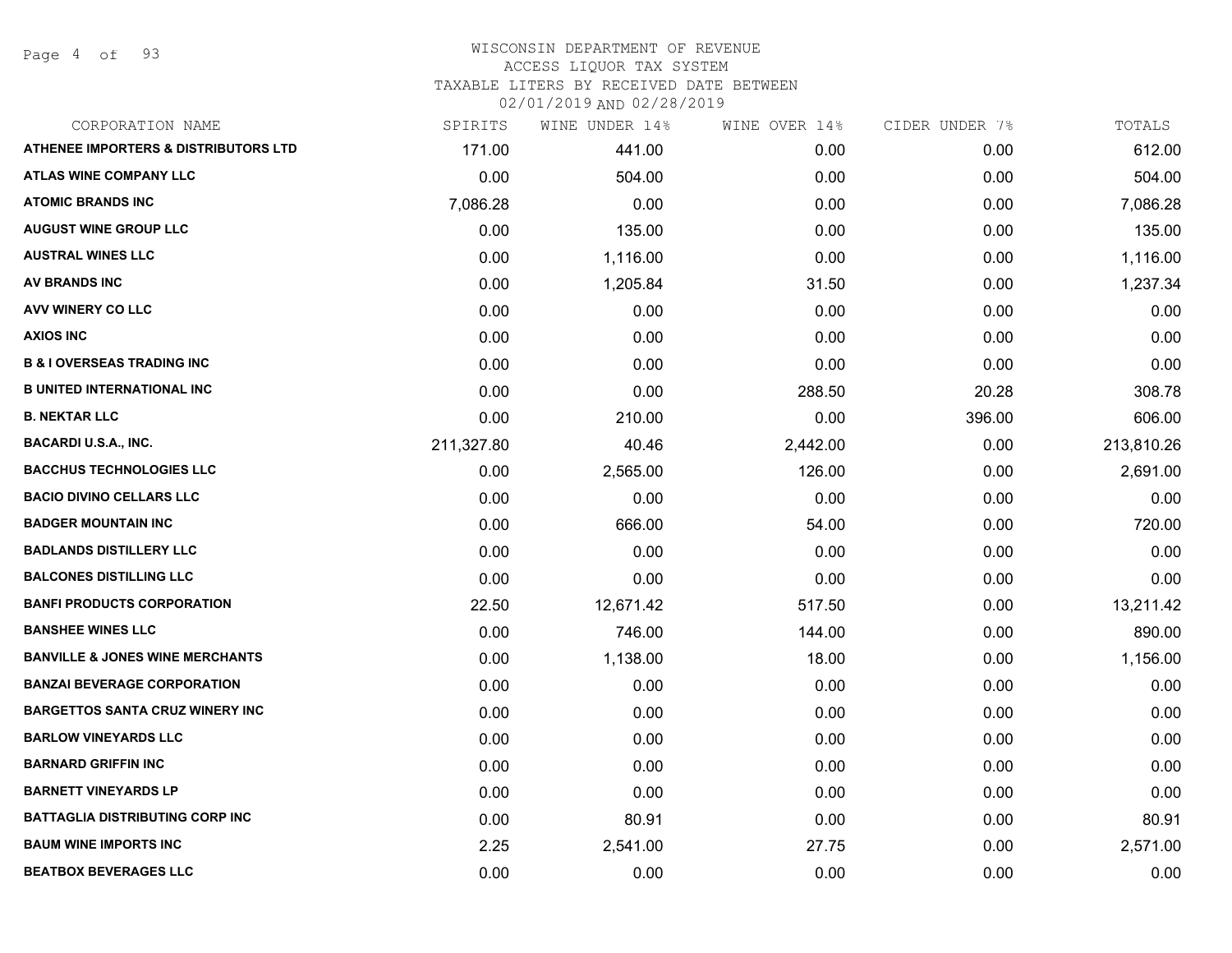Page 5 of 93

| CORPORATION NAME                                       | SPIRITS | WINE UNDER 14% | WINE OVER 14% | CIDER UNDER 7% | TOTALS   |
|--------------------------------------------------------|---------|----------------|---------------|----------------|----------|
| <b>BEATBOX BEVERAGES LLC</b>                           | 0.00    | 0.00           | 0.00          | 0.00           | 0.00     |
| <b>BEAUX FRERES LLC</b>                                | 0.00    | 0.00           | 0.00          | 0.00           | 0.00     |
| <b>BEDFORD &amp; GROVE LLC</b>                         | 0.00    | 0.00           | 0.00          | 0.00           | 0.00     |
| <b>BEDROCK WINE COMPANY LP</b>                         | 0.00    | 40.41          | 26.15         | 0.00           | 66.56    |
| <b>BENDISTILLERY INC</b>                               | 0.00    | 0.00           | 0.00          | 0.00           | 0.00     |
| <b>BENNETT LANE WINERY LLC</b>                         | 0.00    | 0.00           | 0.00          | 0.00           | 0.00     |
| <b>BENOVIA WINERY LLC</b>                              | 0.00    | 0.00           | 0.00          | 0.00           | 0.00     |
| <b>BEPPE &amp; THE ARCHITECT LLC</b>                   | 0.00    | 0.00           | 0.00          | 0.00           | 0.00     |
| <b>BERGSTROM WINES LLC</b>                             | 0.00    | 58.50          | 0.00          | 0.00           | 58.50    |
| <b>BERNARDUS LLC</b>                                   | 0.00    | 0.00           | 0.00          | 0.00           | 0.00     |
| BETHEL HEIGHTS VINEYARD INC                            | 0.00    | 0.00           | 0.00          | 0.00           | 0.00     |
| BETTER BRANDS INTERNATIONAL                            | 0.00    | 693.00         | 0.00          | 0.00           | 693.00   |
| <b>BETZ CELLARS LLC</b>                                | 0.00    | 0.00           | 0.00          | 0.00           | 0.00     |
| <b>BEVERAGE BROTHERS INC</b>                           | 0.00    | 0.00           | 0.00          | 0.00           | 0.00     |
| BEVERAGE GROUP INTERNATIONAL LLC                       | 0.00    | 22.50          | 0.00          | 0.00           | 22.50    |
| <b>BEVERAGE SOLUTIONS &amp; LOGISTICS INC</b>          | 0.00    | 0.00           | 0.00          | 0.00           | 0.00     |
| <b>BF ACQUISITION LTD</b>                              | 0.00    | 0.00           | 0.00          | 0.00           | 0.00     |
| <b>BIAGIO CRU &amp; ESTATE WINES LLC</b>               | 0.00    | 0.00           | 0.00          | 0.00           | 0.00     |
| BIEN NACIDO VINEYARDS OF RANCHO TEPUSQUET<br><b>LP</b> | 0.00    | 0.00           | 0.00          | 0.00           | 0.00     |
| <b>BIGHORN CELLARS LLC</b>                             | 0.00    | 0.00           | 0.00          | 0.00           | 0.00     |
| <b>BILTMORE ESTATE WINE COMPANY</b>                    | 0.00    | 0.00           | 0.00          | 0.00           | 0.00     |
| <b>BLACK ROCK SPIRITS LLC</b>                          | 63.00   | 0.00           | 0.00          | 0.00           | 63.00    |
| <b>BLACKBIRD VINEYARDS LLC</b>                         | 0.00    | 0.00           | 0.00          | 0.00           | 0.00     |
| <b>BLAKE FARMS HARD APPLE CIDER LLC</b>                | 0.00    | 0.00           | 0.00          | 5,281.28       | 5,281.28 |
| <b>BLAUM BROS DISTILLING CO LLC</b>                    | 0.00    | 0.00           | 0.00          | 0.00           | 0.00     |
| <b>BLUE RIDGE DISTILLING CO INC.</b>                   | 0.00    | 0.00           | 0.00          | 0.00           | 0.00     |
| <b>BNA WINE GROUP LLC</b>                              | 0.00    | 1,831.50       | 157.50        | 0.00           | 1,989.00 |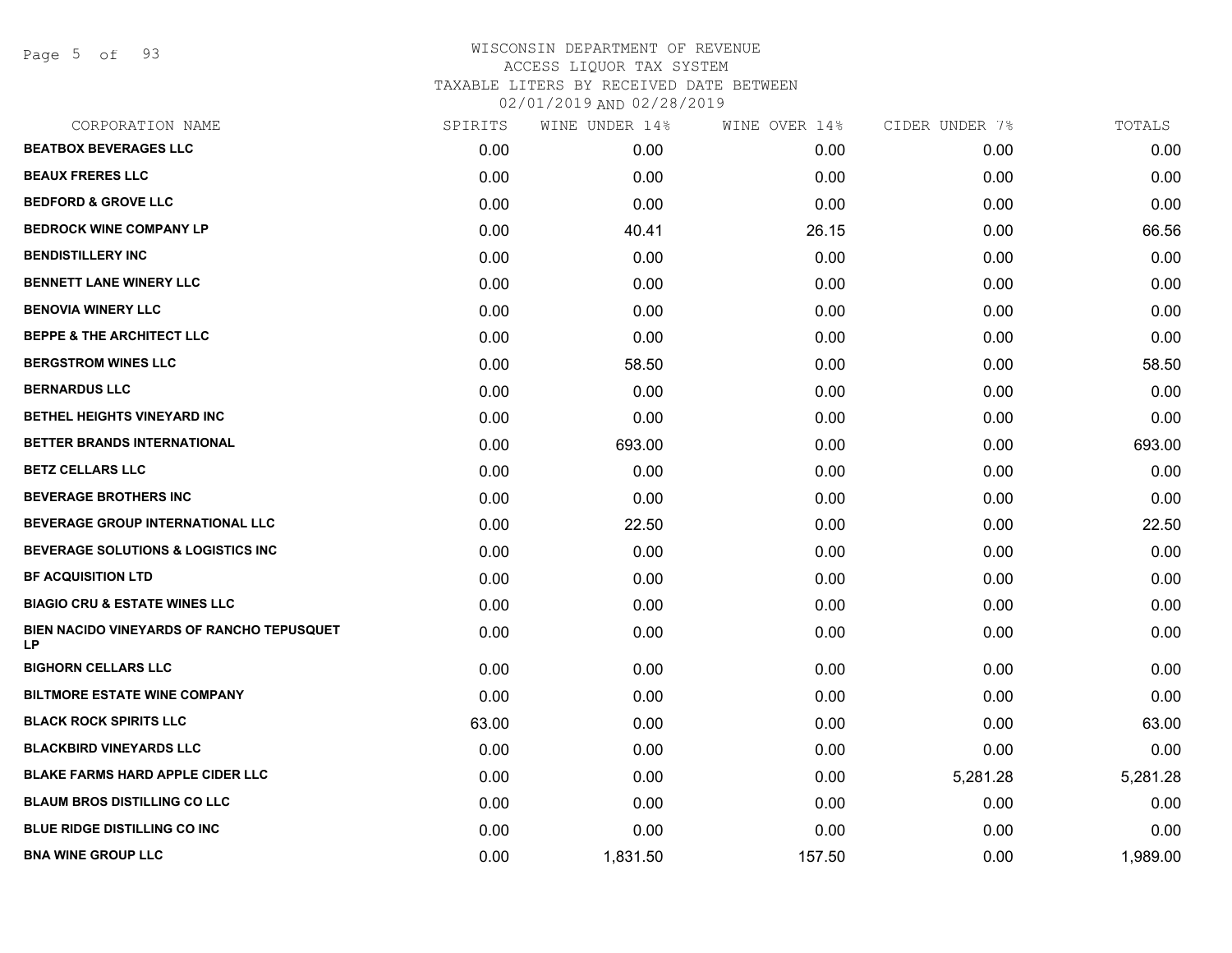Page 6 of 93

| CORPORATION NAME                               | SPIRITS    | WINE UNDER 14% | WINE OVER 14% | CIDER UNDER 7% | TOTALS     |
|------------------------------------------------|------------|----------------|---------------|----------------|------------|
| <b>BOEGER WINERY INC</b>                       | 0.00       | 0.00           | 36.00         | 0.00           | 36.00      |
| <b>BOGLE VINEYARDS INC</b>                     | 0.00       | 1,008.00       | 1,296.00      | 0.00           | 2,304.00   |
| <b>BONANNO VINTNERS LLC</b>                    | 0.00       | 432.00         | 189.00        | 0.00           | 621.00     |
| <b>BONNY DOON WINERY INC</b>                   | 0.00       | 0.00           | 0.00          | 0.00           | 0.00       |
| <b>BOOKER VINEYARD &amp; WINERY</b>            | 0.00       | 0.00           | 0.00          | 0.00           | 0.00       |
| <b>BOSTON BEER CORPORATION</b>                 | 0.00       | 0.00           | 0.00          | 152,000.37     | 152,000.37 |
| <b>BOUCHAINE VINEYARDS INC</b>                 | 0.00       | 0.00           | 0.00          | 0.00           | 0.00       |
| <b>BOUNDARY BREAKS LLC</b>                     | 0.00       | 0.00           | 0.00          | 0.00           | 0.00       |
| <b>BOUTINOT USA INC</b>                        | 0.00       | 0.00           | 0.00          | 0.00           | 0.00       |
| <b>BRASSFIELD ESTATE WINERY LLC</b>            | 0.00       | 0.00           | 1,044.00      | 0.00           | 1,044.00   |
| <b>BRAZOS WINE IMPORTS LLC</b>                 | 0.00       | 1,309.50       | 67.50         | 0.00           | 1,377.00   |
| <b>BRIAN CARTER CELLARS LLC</b>                | 0.00       | 0.00           | 0.00          | 0.00           | 0.00       |
| <b>BRICKELL WINES LLC</b>                      | 0.00       | 0.00           | 0.00          | 0.00           | 0.00       |
| <b>BRIDGEVIEW VINEYARDS INC</b>                | 0.00       | 0.00           | 0.00          | 0.00           | 0.00       |
| <b>BRIGHT CELLARS INC</b>                      | 0.00       | 0.00           | 0.00          | 0.00           | 0.00       |
| <b>BROADBENT SELECTIONS INC</b>                | 0.00       | 283.50         | 81.00         | 0.00           | 364.50     |
| <b>BRONCO WINE COMPANY</b>                     | 0.00       | 75,209.84      | 1,183.50      | 0.00           | 76,393.34  |
| <b>BROTHERS INTERNATIONAL FOOD CORPORATION</b> | 0.00       | 0.00           | 0.00          | 0.00           | 0.00       |
| <b>BROVO SPIRITS LLC</b>                       | 0.00       | 0.00           | 0.00          | 0.00           | 0.00       |
| <b>BROWNE FAMILY WINES LLC</b>                 | 0.00       | 0.00           | 0.00          | 0.00           | 0.00       |
| <b>BROWN-FORMAN CORPORATION</b>                | 216,096.45 | 7,024.31       | 2,083.50      | 0.00           | 225,204.26 |
| <b>BRUTOCAO CELLARS LP</b>                     | 0.00       | 0.00           | 0.00          | 0.00           | 0.00       |
| <b>BRYN MAWR VINEYARDS INC</b>                 | 0.00       | 0.00           | 0.00          | 0.00           | 0.00       |
| <b>BUEHLER VINEYARDS INC</b>                   | 0.00       | 378.00         | 153.00        | 0.00           | 531.00     |
| <b>BULGARIAN MASTER VINTNERS LLC</b>           | 0.00       | 252.00         | 0.00          | 0.00           | 252.00     |
| <b>BULLY HILL VINEYARDS INC</b>                | 0.00       | 0.00           | 0.00          | 0.00           | 0.00       |
| <b>BUONCRISTIANI WINE CO LLC</b>               | 0.00       | 0.00           | 0.00          | 0.00           | 0.00       |
| <b>BURGESS CELLARS INC</b>                     | 0.00       | 0.00           | 0.00          | 0.00           | 0.00       |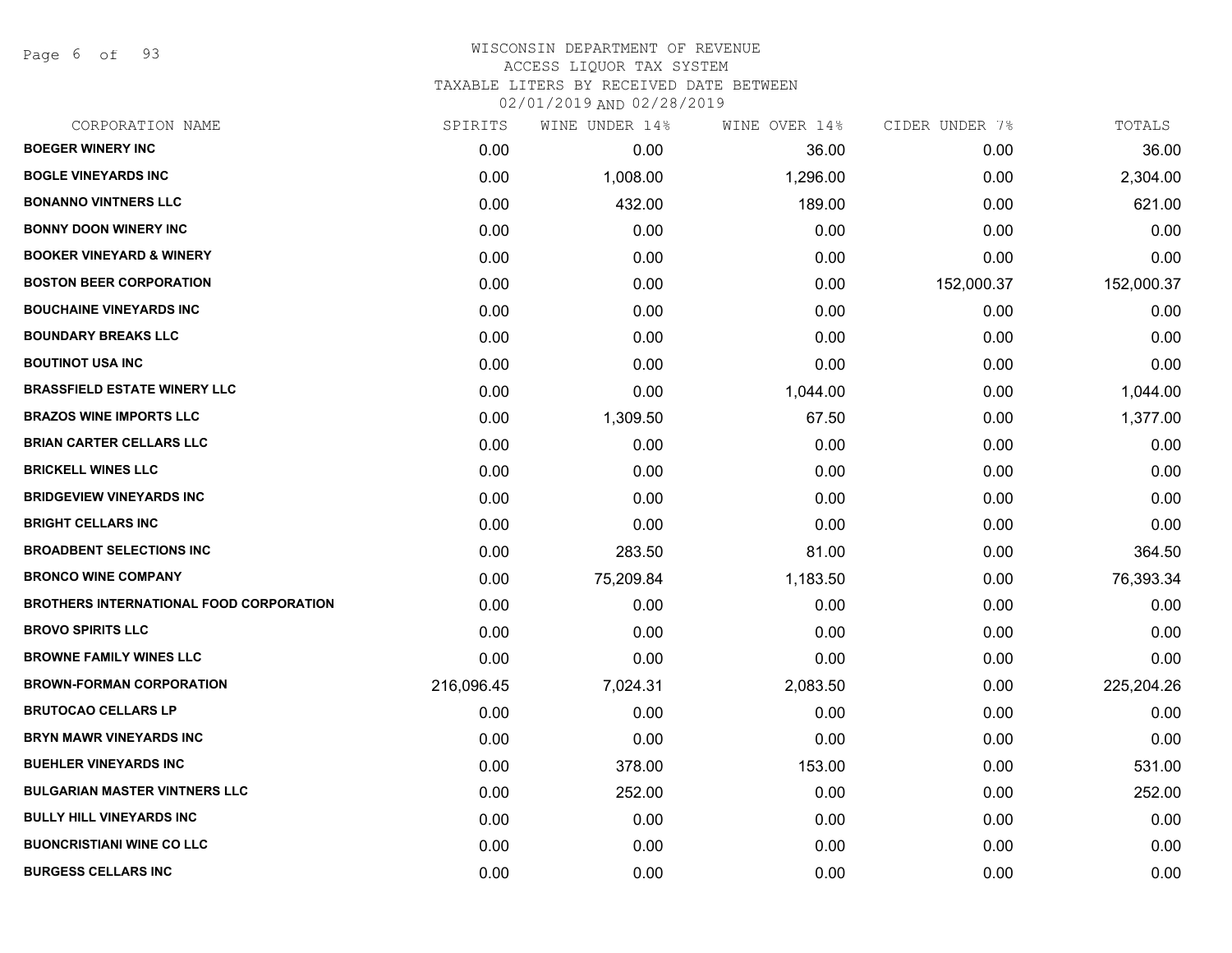Page 7 of 93

#### WISCONSIN DEPARTMENT OF REVENUE ACCESS LIQUOR TAX SYSTEM TAXABLE LITERS BY RECEIVED DATE BETWEEN

| CORPORATION NAME                       | SPIRITS   | WINE UNDER 14% | WINE OVER 14% | CIDER UNDER 7% | TOTALS    |
|----------------------------------------|-----------|----------------|---------------|----------------|-----------|
| <b>BUZZBALLZ LLC</b>                   | 0.00      | 0.00           | 0.00          | 0.00           | 0.00      |
| <b>BUZZBOX BEVERAGES INC</b>           | 0.00      | 0.00           | 0.00          | 0.00           | 0.00      |
| <b>BYMOFO LLC</b>                      | 0.00      | 0.00           | 0.00          | 0.00           | 0.00      |
| <b>C &amp; C WINE SERVICES INC</b>     | 0.00      | 0.00           | 126.00        | 0.00           | 126.00    |
| <b>C MONDAVI &amp; SONS</b>            | 0.00      | 2,628.00       | 517.50        | 0.00           | 3,145.50  |
| <b>CABERNET CORP</b>                   | 0.00      | 882.00         | 0.00          | 0.00           | 882.00    |
| <b>CAFFO BEVERAGES INC</b>             | 0.00      | 0.00           | 0.00          | 0.00           | 0.00      |
| <b>CAIN CELLARS INC</b>                | 0.00      | 0.00           | 0.00          | 0.00           | 0.00      |
| <b>CAL VIN ENTERPRISES CORPORATION</b> | 0.00      | 0.00           | 504.00        | 0.00           | 504.00    |
| <b>CALCAREOUS VINEYARD LLC</b>         | 0.00      | 0.00           | 0.00          | 0.00           | 0.00      |
| <b>CALIFORNIA CIDER COMPANY</b>        | 0.00      | 0.00           | 0.00          | 0.00           | 0.00      |
| <b>CALIFORNIA VINEYARDS INC</b>        | 0.00      | 0.00           | 0.00          | 0.00           | 0.00      |
| <b>CALLUNA VINEYARDS LLC</b>           | 0.00      | 0.00           | 0.00          | 0.00           | 0.00      |
| <b>CAMARDA CORP</b>                    | 0.00      | 0.00           | 0.00          | 0.00           | 0.00      |
| <b>CAMPARI AMERICA LLC</b>             | 17,991.30 | 0.00           | 132.00        | 0.00           | 18,123.30 |
| CANARCHY CRAFT BREWERY COLLECTIVE LLC  | 0.00      | 0.00           | 0.00          | 0.00           | 0.00      |
| <b>CANNON RIVER WINERY LLC</b>         | 0.00      | 0.00           | 0.00          | 0.00           | 0.00      |
| <b>CAPE CLASSICS INC</b>               | 0.00      | 733.50         | 63.00         | 0.00           | 796.50    |
| <b>CARDINAL SPIRITS LLC</b>            | 450.00    | 0.00           | 0.00          | 0.00           | 450.00    |
| <b>CARDINAL WINE GROUP LLC</b>         | 0.00      | 0.00           | 0.00          | 0.00           | 0.00      |
| <b>CARDWELL HILL CELLARS LLC</b>       | 0.00      | 0.00           | 0.00          | 0.00           | 0.00      |
| <b>CARIBBEAN DISTILLERS LLC</b>        | 132.00    | 9,647.94       | 0.00          | 0.00           | 9,779.94  |
| <b>CARL THOMA</b>                      | 0.00      | 126.00         | 0.00          | 0.00           | 126.00    |
| <b>CARLOS HUBNER-ARTETA</b>            | 0.00      | 126.00         | 0.00          | 0.00           | 126.00    |
| <b>CARLSON VINEYARDS INC</b>           | 0.00      | 0.00           | 0.00          | 0.00           | 0.00      |
| <b>CAROLINA DISTRIBUTION LLC</b>       | 0.00      | 0.00           | 0.00          | 0.00           | 0.00      |
| <b>CARRIAGE HOUSE IMPORTS, LTD.</b>    | 0.00      | 0.00           | 0.00          | 0.00           | 0.00      |
| <b>CASTLE BRANDS USA CORP</b>          | 3,922.50  | 0.00           | 0.00          | 0.00           | 3,922.50  |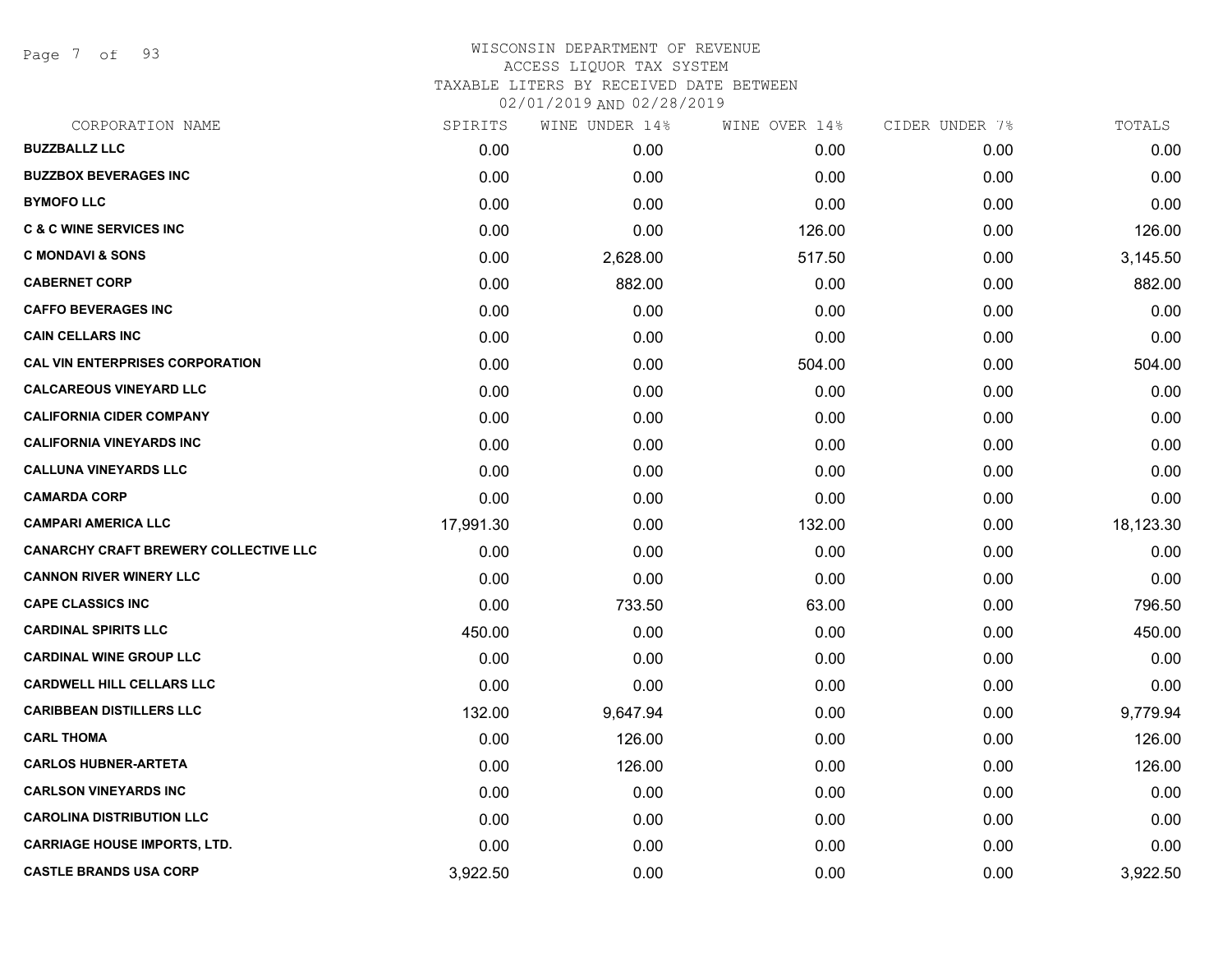Page 8 of 93

| SPIRITS   | WINE UNDER 14% | WINE OVER 14% | CIDER UNDER 7% | TOTALS    |
|-----------|----------------|---------------|----------------|-----------|
| 0.00      | 504.00         | 0.00          | 0.00           | 504.00    |
| 0.00      | 0.00           | 0.00          | 0.00           | 0.00      |
| 0.00      | 0.00           | 0.00          | 0.00           | 0.00      |
| 0.00      | 0.00           | 0.00          | 0.00           | 0.00      |
| 0.00      | 522.00         | 0.00          | 0.00           | 522.00    |
| 0.00      | 720.00         | 0.00          | 0.00           | 720.00    |
| 0.00      | 0.00           | 0.00          | 2,780.00       | 2,780.00  |
| 0.00      | 0.00           | 0.00          | 0.00           | 0.00      |
| 0.00      | 0.00           | 0.00          | 0.00           | 0.00      |
| 0.00      | 0.00           | 252.00        | 0.00           | 252.00    |
| 0.00      | 0.00           | 0.00          | 0.00           | 0.00      |
| 0.00      | 0.00           | 0.00          | 0.00           | 0.00      |
| 26,441.80 | 0.00           | 422.91        | 0.00           | 26,864.71 |
| 0.00      | 378.00         | 0.00          | 0.00           | 378.00    |
| 0.00      | 0.00           | 0.00          | 0.00           | 0.00      |
| 0.00      | 0.00           | 0.00          | 0.00           | 0.00      |
| 0.00      | 0.00           | 0.00          | 0.00           | 0.00      |
| 1,417.50  | 0.00           | 0.00          | 0.00           | 1,417.50  |
| 0.00      | 0.00           | 0.00          | 0.00           | 0.00      |
| 0.00      | 0.00           | 0.00          | 0.00           | 0.00      |
| 0.00      | 0.00           | 0.00          | 0.00           | 0.00      |
| 0.00      | 63.00          | 126.00        | 0.00           | 189.00    |
| 0.00      | 0.00           | 0.00          | 4,292.66       | 4,292.66  |
| 0.00      | 0.00           | 0.00          | 0.00           | 0.00      |
| 0.00      | 0.00           | 0.00          | 0.00           | 0.00      |
| 0.00      | 0.00           | 0.00          | 0.00           | 0.00      |
| 0.00      | 189.00         | 0.00          | 0.00           | 189.00    |
| 0.00      | 756.00         | 0.00          | 0.00           | 756.00    |
|           |                |               |                |           |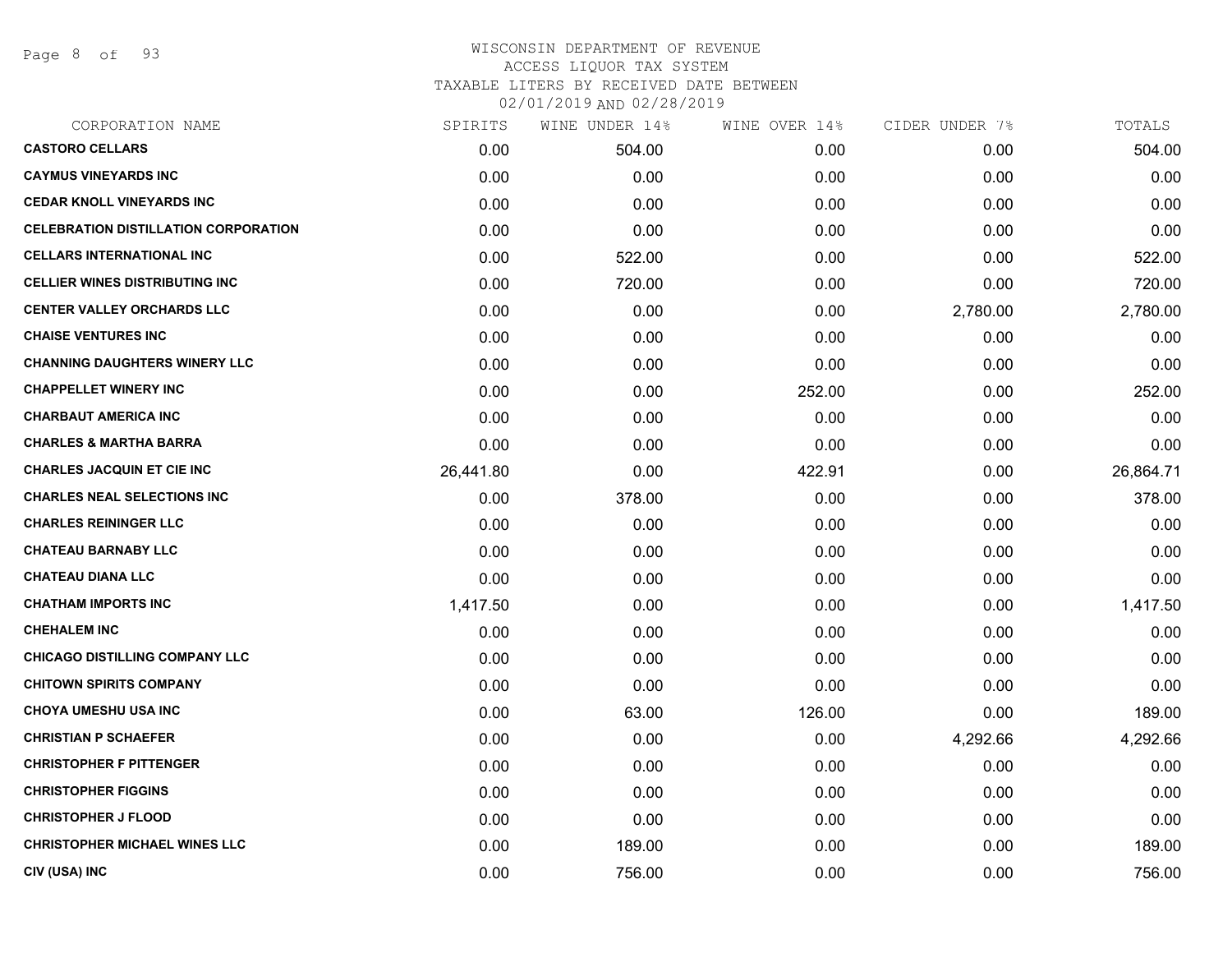Page 9 of 93

# WISCONSIN DEPARTMENT OF REVENUE ACCESS LIQUOR TAX SYSTEM TAXABLE LITERS BY RECEIVED DATE BETWEEN

| CORPORATION NAME                             | SPIRITS    | WINE UNDER 14% | WINE OVER 14% | CIDER UNDER 7% | TOTALS     |
|----------------------------------------------|------------|----------------|---------------|----------------|------------|
| <b>CLAAR CELLARS LLC</b>                     | 0.00       | 0.00           | 0.00          | 0.00           | 0.00       |
| <b>CLASSIC WINES INC</b>                     | 0.00       | 0.00           | 0.00          | 0.00           | 0.00       |
| <b>CLASSICAL WINES FROM SPAIN LTD</b>        | 0.00       | 0.00           | 0.00          | 0.00           | 0.00       |
| <b>CLENDENENLINDQUIST VINTNERS</b>           | 0.00       | 0.00           | 0.00          | 0.00           | 0.00       |
| <b>CLINE CELLARS INC</b>                     | 0.00       | 2,331.00       | 2,835.00      | 0.00           | 5,166.00   |
| <b>CLINE SISTERS IMPORTS LLC</b>             | 0.00       | 0.00           | 0.00          | 0.00           | 0.00       |
| <b>CLINT PROPERTIES INC</b>                  | 0.00       | 0.00           | 0.00          | 0.00           | 0.00       |
| <b>CLOS LACHANCE WINES LLC</b>               | 0.00       | 126.00         | 0.00          | 0.00           | 126.00     |
| <b>COCKERELL WINE CONSULTING LLC</b>         | 0.00       | 0.00           | 0.00          | 0.00           | 0.00       |
| <b>CODIPRAL, LLC</b>                         | 0.00       | 0.00           | 0.00          | 0.00           | 0.00       |
| <b>CODY T WRIGHT</b>                         | 0.00       | 0.00           | 0.00          | 0.00           | 0.00       |
| <b>COHO WINES LLC</b>                        | 0.00       | 0.00           | 0.00          | 0.00           | 0.00       |
| <b>COLORADO GOLD DISTILLERY LLC</b>          | 0.00       | 0.00           | 0.00          | 0.00           | 0.00       |
| <b>CONSTELLATION BRANDS INC</b>              | 117,499.50 | 420,747.47     | 30,970.50     | 0.00           | 569,217.47 |
| <b>COOL HAND VINEYARDS LLC</b>               | 0.00       | 0.00           | 0.00          | 0.00           | 0.00       |
| <b>COPA FINA WINE IMPORTS LLC</b>            | 0.00       | 0.00           | 0.00          | 0.00           | 0.00       |
| <b>COPPER &amp; KINGS AMERICAN BRANDY CO</b> | 1,048.50   | 0.00           | 0.00          | 0.00           | 1,048.50   |
| <b>COPPER CANE LLC</b>                       | 0.00       | 1,134.00       | 2,173.50      | 0.00           | 3,307.50   |
| <b>CORA IMPORTS LTD</b>                      | 0.00       | 0.00           | 0.00          | 0.00           | 0.00       |
| <b>CORDELINA WINE COMPANY LLC</b>            | 0.00       | 0.00           | 0.00          | 0.00           | 0.00       |
| <b>CORK ALLIANCE INC</b>                     | 0.00       | 1,413.00       | 0.00          | 0.00           | 1,413.00   |
| <b>CORNERSTONE CELLARS LLC</b>               | 0.00       | 0.00           | 0.00          | 0.00           | 0.00       |
| <b>CORNERSTONE U.S. WINE IMPORTS INC</b>     | 0.00       | 0.00           | 0.00          | 0.00           | 0.00       |
| <b>COUP DE FOUDRE LLC</b>                    | 0.00       | 0.00           | 0.00          | 0.00           | 0.00       |
| <b>COURAGEOUS INC</b>                        | 0.00       | 0.00           | 0.00          | 0.00           | 0.00       |
| <b>CRACOVIA BRANDS INC</b>                   | 93.00      | 9.00           | 4.50          | 0.00           | 106.50     |
| <b>CRAFTED ARTISAN MEADERY LLC</b>           | 0.00       | 0.00           | 0.00          | 0.00           | 0.00       |
| <b>CRAIG S HANDLY</b>                        | 0.00       | 0.00           | 0.00          | 0.00           | 0.00       |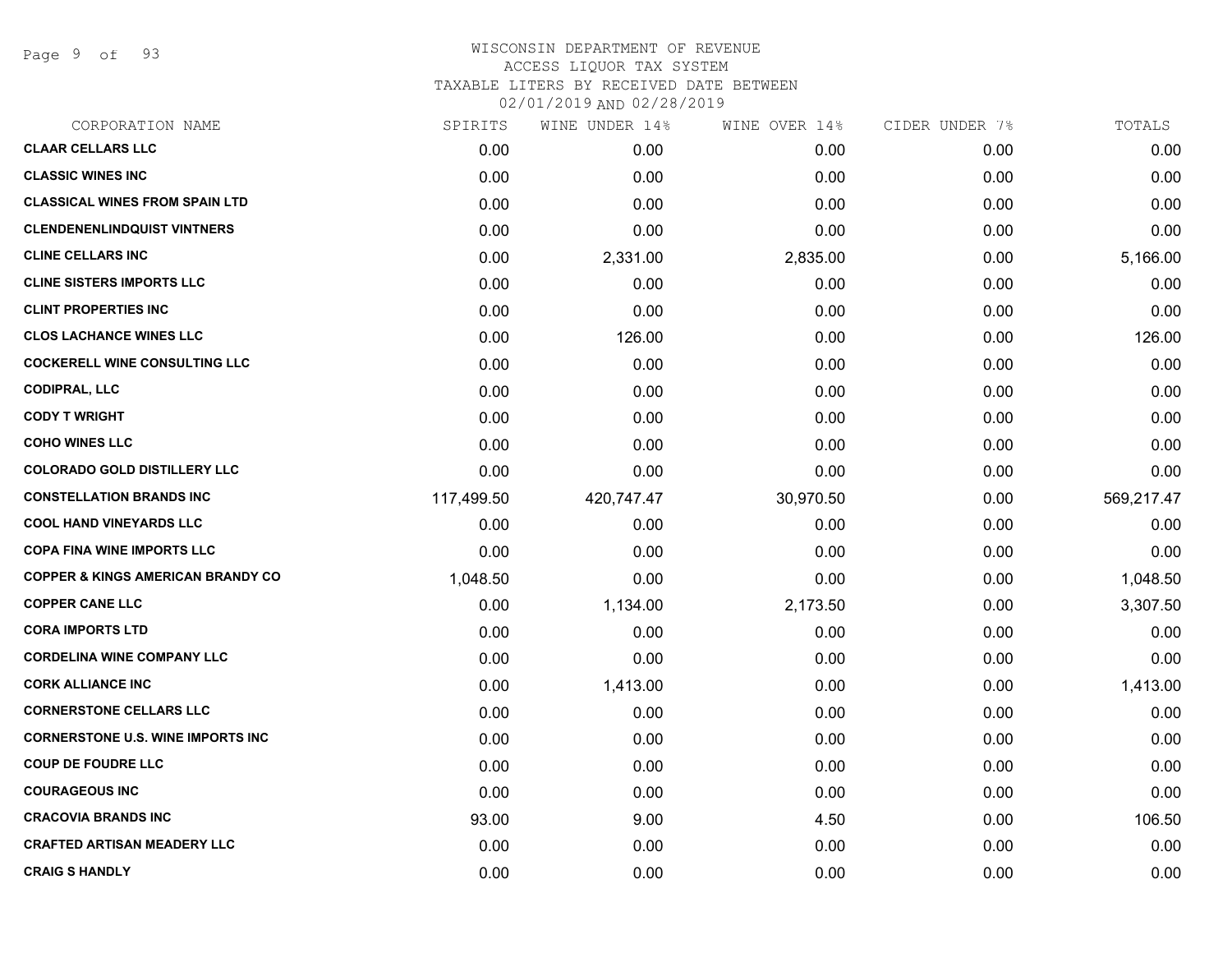Page 10 of 93

## WISCONSIN DEPARTMENT OF REVENUE ACCESS LIQUOR TAX SYSTEM TAXABLE LITERS BY RECEIVED DATE BETWEEN

| CORPORATION NAME                        | SPIRITS  | WINE UNDER 14% | WINE OVER 14% | CIDER UNDER 7% | TOTALS   |
|-----------------------------------------|----------|----------------|---------------|----------------|----------|
| <b>CREATIVE WINE CONCEPTS INC</b>       | 0.00     | 0.00           | 0.00          | 0.00           | 0.00     |
| <b>CREW WINE COMPANY LLC</b>            | 0.00     | 2,139.00       | 189.00        | 0.00           | 2,328.00 |
| <b>CRIBARI VINEYARDS INC</b>            | 0.00     | 0.00           | 0.00          | 0.00           | 0.00     |
| <b>CRIMSON WINE GROUP LTD</b>           | 0.00     | 126.00         | 0.00          | 0.00           | 126.00   |
| <b>CRISPIN CIDER COMPANY</b>            | 0.00     | 0.00           | 0.00          | 0.00           | 0.00     |
| <b>CRISTOM VINEYARDS INC</b>            | 0.00     | 0.00           | 0.00          | 0.00           | 0.00     |
| <b>CROWN POINT WINERY LLC</b>           | 0.00     | 0.00           | 0.00          | 0.00           | 0.00     |
| <b>CROWN VALLEY WINERY INC</b>          | 0.00     | 0.00           | 0.00          | 0.00           | 0.00     |
| <b>CRUSE WINE COMPANY, LLC</b>          | 0.00     | 0.00           | 0.00          | 0.00           | 0.00     |
| <b>CULT OF 8</b>                        | 0.00     | 2,394.00       | 18.00         | 0.00           | 2,412.00 |
| <b>CULTIVATE WINES LLC</b>              | 0.00     | 0.00           | 0.00          | 0.00           | 0.00     |
| <b>CUNAT PREMIUM VINEYARDS LLC</b>      | 0.00     | 0.00           | 0.00          | 0.00           | 0.00     |
| <b>CUSHMAN WINERY CORPORATION</b>       | 0.00     | 0.00           | 0.00          | 0.00           | 0.00     |
| <b>CUTWATER SPIRITS LLC</b>             | 4,260.00 | 0.00           | 0.00          | 0.00           | 4,260.00 |
| <b>CUVAISON INC</b>                     | 0.00     | 0.00           | 63.00         | 0.00           | 63.00    |
| <b>D &amp; D VINEYARDS INC</b>          | 0.00     | 0.00           | 0.00          | 0.00           | 0.00     |
| <b>D &amp; J F CELLARS INC</b>          | 0.00     | 3,024.00       | 0.00          | 0.00           | 3,024.00 |
| <b>D.G.L. DISTRIBUTORS, INC</b>         | 0.00     | 0.00           | 0.00          | 0.00           | 0.00     |
| <b>DAEDALUS CELLARS CO</b>              | 0.00     | 0.00           | 0.00          | 0.00           | 0.00     |
| <b>DAN CAREY</b>                        | 0.00     | 0.00           | 0.00          | 0.00           | 0.00     |
| <b>DANCING COYOTE WINES</b>             | 0.00     | 0.00           | 126.00        | 0.00           | 126.00   |
| <b>DANICA PATRICK</b>                   | 0.00     | 0.00           | 0.00          | 0.00           | 0.00     |
| <b>DANIEL A LASNER</b>                  | 283.50   | 0.00           | 0.00          | 0.00           | 283.50   |
| <b>DANNY RAKOVIC</b>                    | 0.00     | 0.00           | 0.00          | 0.00           | 0.00     |
| <b>DAOU VINEYARDS LLC</b>               | 0.00     | 0.00           | 0.00          | 0.00           | 0.00     |
| <b>DAQUINO ITALIAN IMPORTING CO INC</b> | 0.00     | 0.00           | 0.00          | 0.00           | 0.00     |
| <b>DARIOUSH KHALEDI WINERY LLC</b>      | 0.00     | 0.00           | 0.00          | 0.00           | 0.00     |
| DAVID ARTHUR VINEYARDS LLC              | 0.00     | 0.00           | 0.00          | 0.00           | 0.00     |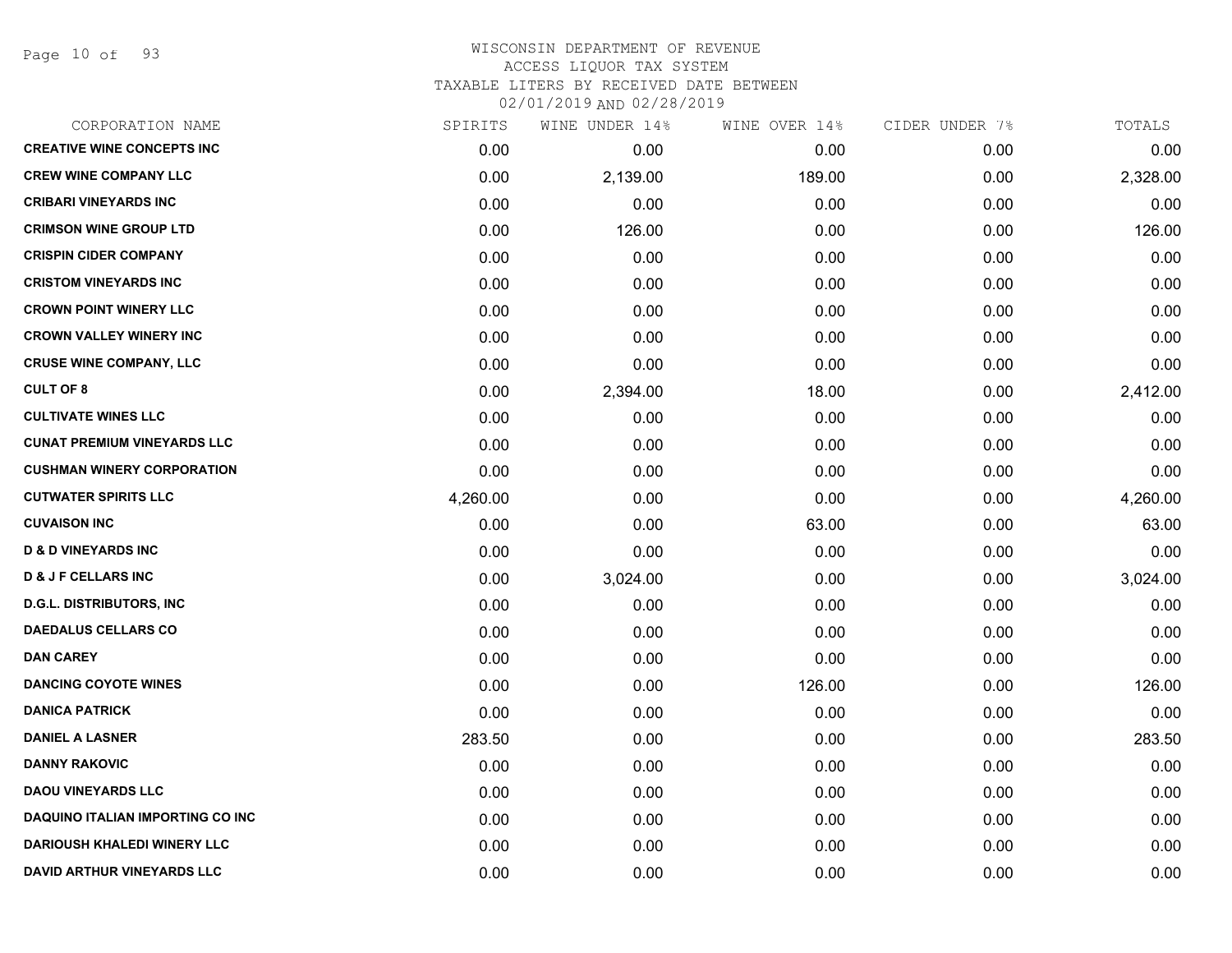Page 11 of 93

#### WISCONSIN DEPARTMENT OF REVENUE ACCESS LIQUOR TAX SYSTEM TAXABLE LITERS BY RECEIVED DATE BETWEEN

| CORPORATION NAME                                 | SPIRITS    | WINE UNDER 14% | WINE OVER 14% | CIDER UNDER 7% | TOTALS     |
|--------------------------------------------------|------------|----------------|---------------|----------------|------------|
| <b>DAVID B POTTER</b>                            | 0.00       | 0.00           | 0.00          | 0.00           | 0.00       |
| <b>DAVID L DENNIGMANN</b>                        | 0.00       | 0.00           | 0.00          | 0.00           | 0.00       |
| <b>DAVID MEIER</b>                               | 45.00      | 0.00           | 0.00          | 0.00           | 45.00      |
| <b>DAVID N RAYNE</b>                             | 1,825.86   | 23,226.53      | 6,571.13      | 0.00           | 31,623.52  |
| <b>DAVID R BARNES</b>                            | 0.00       | 0.00           | 675.00        | 0.00           | 675.00     |
| <b>DAVIDS PINOT VINEYARDS INC</b>                | 0.00       | 0.00           | 0.00          | 0.00           | 0.00       |
| <b>DAVOS BRANDS LLC</b>                          | 0.00       | 0.00           | 0.00          | 0.00           | 0.00       |
| DAYLIGHT WINE COMPANY LLC                        | 0.00       | 0.00           | 0.00          | 0.00           | 0.00       |
| DE MAISON SELECTIONS INC                         | 0.00       | 731.00         | 40.50         | 27.00          | 798.50     |
| <b>DEANNA BASTIANICH</b>                         | 0.00       | 189.00         | 0.00          | 0.00           | 189.00     |
| DEL RIO VINEYARDS LLC                            | 0.00       | 0.00           | 0.00          | 0.00           | 0.00       |
| <b>DELEGAT USA INC</b>                           | 0.00       | 9,972.00       | 0.00          | 0.00           | 9,972.00   |
| <b>DELICATO VINEYARDS INC</b>                    | 0.00       | 124,845.00     | 12,567.75     | 0.00           | 137,412.75 |
| <b>DELILLE CELLARS LLC</b>                       | 0.00       | 0.00           | 0.00          | 0.00           | 0.00       |
| DEMERARA DISTILLERS (USA) INC                    | 0.00       | 0.00           | 0.00          | 0.00           | 0.00       |
| <b>DEMON SPIRITS LLC</b>                         | 0.00       | 0.00           | 0.00          | 0.00           | 0.00       |
| <b>DEROSE WINERY INC</b>                         | 0.00       | 0.00           | 0.00          | 0.00           | 0.00       |
| <b>DERRICK C MANCINI</b>                         | 0.00       | 0.00           | 0.00          | 0.00           | 0.00       |
| <b>DESTILADOS DE MEXICO LLC</b>                  | 0.00       | 0.00           | 0.00          | 0.00           | 0.00       |
| <b>DIAGEO AMERICAS, INC.</b>                     | 232,881.60 | 0.00           | 0.00          | 0.00           | 232,881.60 |
| <b>DIAMOND IMPORTERS INC</b>                     | 0.00       | 0.00           | 0.00          | 0.00           | 0.00       |
| <b>DIRTY IMPORTS LLC</b>                         | 0.00       | 0.00           | 0.00          | 0.00           | 0.00       |
| DISARONNO INTERNATIONAL LLC                      | 4,207.50   | 423.00         | 0.00          | 0.00           | 4,630.50   |
| <b>DIVOT ENTERPRISES LLC</b>                     | 0.00       | 0.00           | 0.00          | 0.00           | 0.00       |
| DOMAINE DE LA TERRE ROUGE LTD                    | 0.00       | 9.00           | 585.00        | 0.00           | 594.00     |
| <b>DOMAINE DE MARIA SOTER LLC</b>                | 0.00       | 252.00         | 0.00          | 0.00           | 252.00     |
| <b>DOMAINE SELECT WINE &amp; SPIRITS LLC</b>     | 0.00       | 0.00           | 0.00          | 0.00           | 0.00       |
| <b>DOMAINE SERENE VINEYARDS &amp; WINERY INC</b> | 0.00       | 0.00           | 0.00          | 0.00           | 0.00       |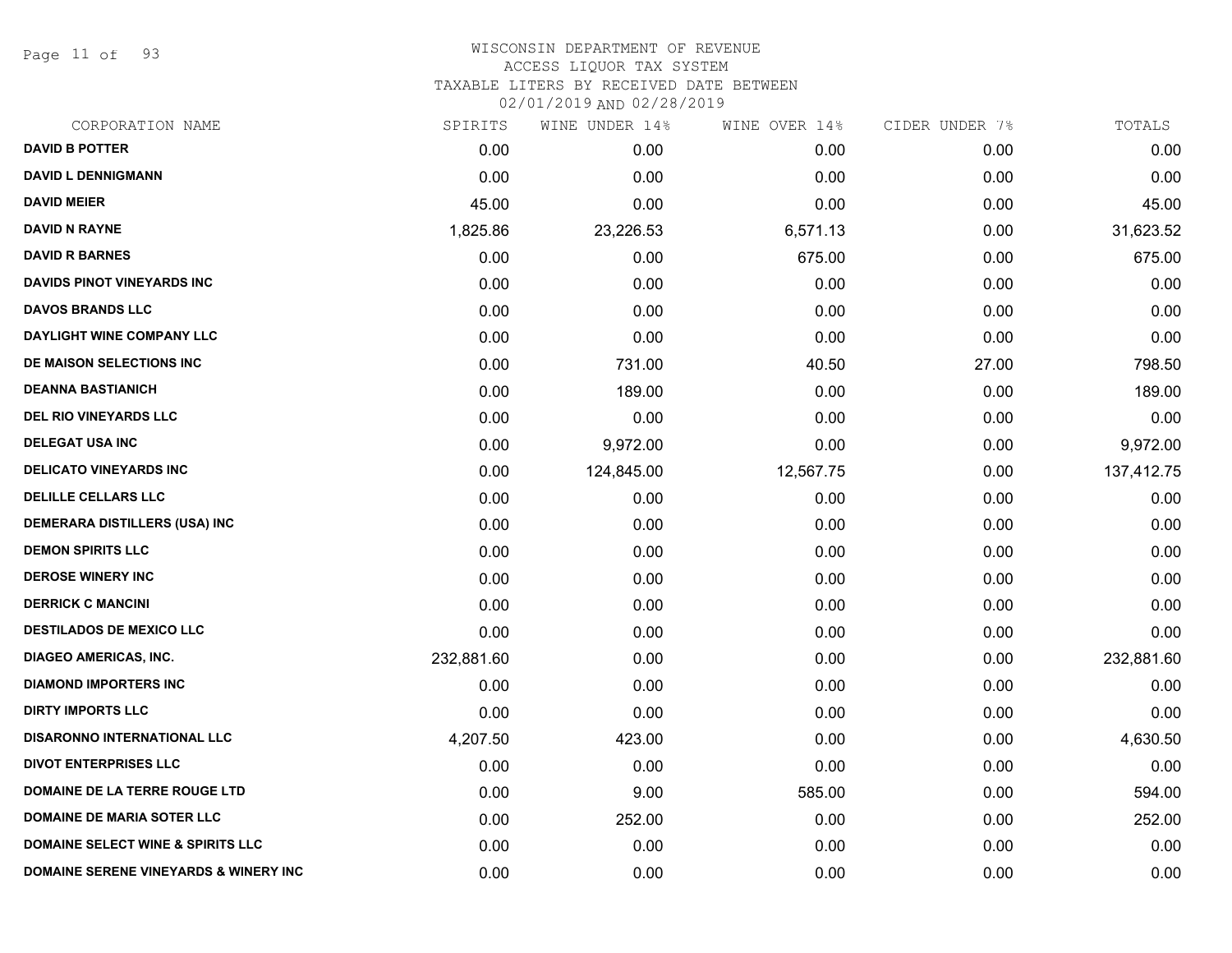Page 12 of 93

## WISCONSIN DEPARTMENT OF REVENUE ACCESS LIQUOR TAX SYSTEM TAXABLE LITERS BY RECEIVED DATE BETWEEN

| CORPORATION NAME                                                         | SPIRITS    | WINE UNDER 14% | WINE OVER 14% | CIDER UNDER 7% | TOTALS       |
|--------------------------------------------------------------------------|------------|----------------|---------------|----------------|--------------|
| <b>DOMAINE ST GEORGE</b>                                                 | 0.00       | 0.00           | 0.00          | 0.00           | 0.00         |
| <b>DON SEBASTIANI &amp; SONS INTERNATIONAL WINE</b><br><b>NEGOCIANTS</b> | 0.00       | 10,801.50      | 1,764.00      | 0.00           | 12,565.50    |
| <b>DONALD E HAGGE</b>                                                    | 0.00       | 0.00           | 0.00          | 0.00           | 0.00         |
| <b>DOROTHY PANELLA</b>                                                   | 0.00       | 0.00           | 0.00          | 0.00           | 0.00         |
| <b>DOUBLE DIAMOND DISTILLERY LLC</b>                                     | 0.00       | 0.00           | 0.00          | 0.00           | 0.00         |
| <b>DOUBLE DOWN SPIRITS LLC</b>                                           | 81.00      | 0.00           | 0.00          | 0.00           | 81.00        |
| <b>DOYNA LTD</b>                                                         | 0.00       | 0.00           | 0.00          | 0.00           | 0.00         |
| DRAKE MAKES WINE, INC.                                                   | 0.00       | 0.00           | 0.00          | 0.00           | 0.00         |
| <b>DREYER WINE LLC</b>                                                   | 0.00       | 0.00           | 0.00          | 0.00           | 0.00         |
| <b>DREYFUS ASHBY INC</b>                                                 | 204.75     | 3,071.25       | 648.00        | 0.00           | 3,924.00     |
| <b>DRG IMPORTS LLC</b>                                                   | 0.00       | 0.00           | 0.00          | 0.00           | 0.00         |
| DRY CREEK VINEYARD INC                                                   | 0.00       | 252.00         | 895.50        | 0.00           | 1,147.50     |
| <b>DUCKHORN WINE COMPANY</b>                                             | 0.00       | 1,125.00       | 1,728.00      | 0.00           | 2,853.00     |
| DUGGANS DISTILLERS PRODUCTS CORPORATION                                  | 216.30     | 0.00           | 0.00          | 0.00           | 216.30       |
| <b>DUMOL WINERY LLC</b>                                                  | 0.00       | 0.00           | 0.00          | 0.00           | 0.00         |
| <b>DUNHAM CELLARS LLC</b>                                                | 0.00       | 207.00         | 45.00         | 0.00           | 252.00       |
| <b>DUNN VINEYARDS LLC</b>                                                | 0.00       | 0.00           | 0.00          | 0.00           | 0.00         |
| <b>DV SPIRITS LLC</b>                                                    | 0.00       | 0.00           | 0.00          | 0.00           | 0.00         |
| <b>E &amp; J GALLO WINERY</b>                                            | 167,321.10 | 1,107,316.80   | 39,199.50     | 0.00           | 1,313,837.40 |
| <b>EAGLE EYE IMPORTS LLC</b>                                             | 0.00       | 198.00         | 0.00          | 0.00           | 198.00       |
| <b>EAGLE ROCK INVESTMENTS INC.</b>                                       | 0.00       | 0.00           | 0.00          | 0.00           | 0.00         |
| <b>EAGLES LANDING WINERY LLC</b>                                         | 0.00       | 840.75         | 0.00          | 0.00           | 840.75       |
| <b>EASTERN LIQUORS USA INC</b>                                           | 0.00       | 0.00           | 0.00          | 0.00           | 0.00         |
| <b>EBERLE WINERY LP</b>                                                  | 0.00       | 63.00          | 0.00          | 0.00           | 63.00        |
| <b>ECLIPSE ASSETS LLC</b>                                                | 0.00       | 0.00           | 0.00          | 0.00           | 0.00         |
| <b>ECOSUR GROUP LLC</b>                                                  | 0.00       | 675.00         | 0.00          | 0.00           | 675.00       |
| EHREN JORDAN WINE CELLARS LLC                                            | 0.00       | 288.00         | 0.00          | 0.00           | 288.00       |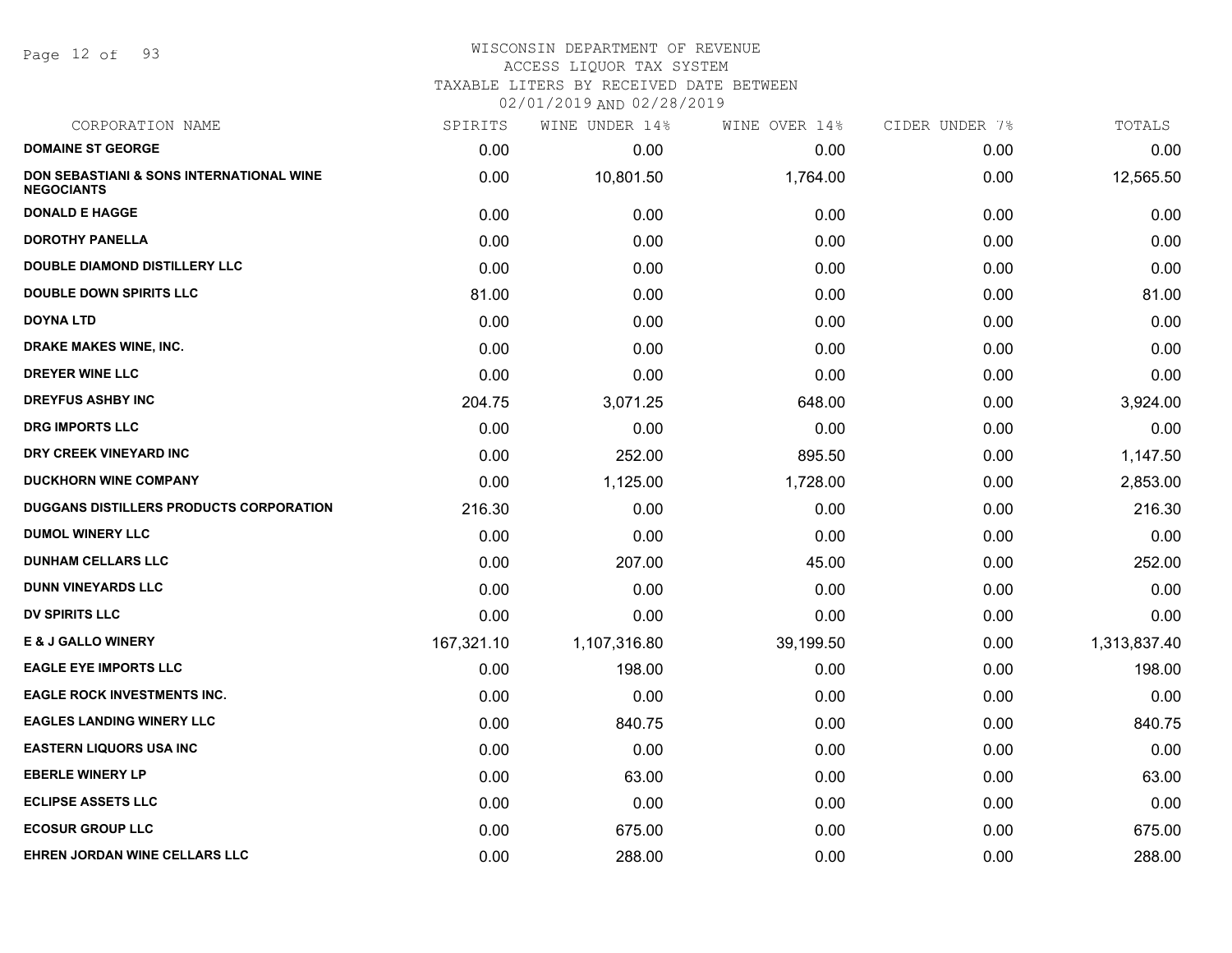Page 13 of 93

| CORPORATION NAME                            | SPIRITS | WINE UNDER 14% | WINE OVER 14% | CIDER UNDER 7% | TOTALS |
|---------------------------------------------|---------|----------------|---------------|----------------|--------|
| <b>EIGHT BOTTLES LLC</b>                    | 0.00    | 0.00           | 0.00          | 0.00           | 0.00   |
| ELK COVE VINEYARDS INC                      | 0.00    | 0.00           | 0.00          | 0.00           | 0.00   |
| <b>ELLEN FORREST</b>                        | 0.00    | 0.00           | 0.00          | 0.00           | 0.00   |
| <b>ELV-OREGON LLC</b>                       | 0.00    | 0.00           | 0.00          | 0.00           | 0.00   |
| <b>ELYSE WINERY LLC</b>                     | 0.00    | 0.00           | 0.00          | 0.00           | 0.00   |
| <b>EMCO CHEMICAL DISTRIBUTORS, INC.</b>     | 0.00    | 0.00           | 0.00          | 0.00           | 0.00   |
| <b>EMERINE ESTATES INC</b>                  | 0.00    | 0.00           | 0.00          | 0.00           | 0.00   |
| <b>EMILIO GUGLIELMO WINERY INC</b>          | 0.00    | 0.00           | 0.00          | 0.00           | 0.00   |
| <b>EMPSON USA INC</b>                       | 0.00    | 414.00         | 22.50         | 0.00           | 436.50 |
| <b>ENOS VINEYARDS INC</b>                   | 0.00    | 0.00           | 378.00        | 0.00           | 378.00 |
| <b>ENOTEC IMPORTS INC</b>                   | 0.00    | 279.00         | 85.00         | 63.00          | 427.00 |
| <b>ENOVATION BRANDS INC</b>                 | 0.00    | 729.00         | 0.00          | 0.00           | 729.00 |
| <b>ENTENTE SPIRITS LLC</b>                  | 0.00    | 0.00           | 0.00          | 0.00           | 0.00   |
| <b>EPICUREAN WINES LLC</b>                  | 0.00    | 468.00         | 0.00          | 0.00           | 468.00 |
| <b>ERIC FLANAGAN</b>                        | 0.00    | 0.00           | 0.00          | 0.00           | 0.00   |
| ERIC TRUMP WINE MANUFACTURING LLC           | 0.00    | 0.00           | 0.00          | 0.00           | 0.00   |
| <b>ERNST A STORM</b>                        | 0.00    | 0.00           | 0.00          | 0.00           | 0.00   |
| <b>EUROPEAN IMPORTS &amp; EXPORTS LLC</b>   | 0.00    | 0.00           | 0.00          | 0.00           | 0.00   |
| <b>EVAKI INC</b>                            | 0.00    | 0.00           | 0.00          | 0.00           | 0.00   |
| <b>EVAN FRAZIER</b>                         | 0.00    | 0.00           | 0.00          | 0.00           | 0.00   |
| <b>EVATON INC</b>                           | 0.00    | 0.00           | 0.00          | 0.00           | 0.00   |
| EVESHAM WOOD VINEYARD AND WINERY LLC        | 0.00    | 0.00           | 0.00          | 0.00           | 0.00   |
| <b>EXPERIENCE WINES LLC</b>                 | 0.00    | 0.00           | 0.00          | 0.00           | 0.00   |
| <b>F KORBEL &amp; BROS INC</b>              | 0.00    | 0.00           | 0.00          | 0.00           | 0.00   |
| F L NAVARRO LIMITED                         | 0.00    | 0.00           | 0.00          | 0.00           | 0.00   |
| <b>F&amp;F FINE WINES INTERNATIONAL INC</b> | 0.00    | 0.40           | 0.00          | 0.00           | 0.40   |
| <b>FAMILY &amp; FARMERS LLC</b>             | 0.00    | 0.00           | 0.00          | 0.00           | 0.00   |
| <b>FAMOUS BRANDS LLC</b>                    | 0.00    | 0.00           | 0.00          | 0.00           | 0.00   |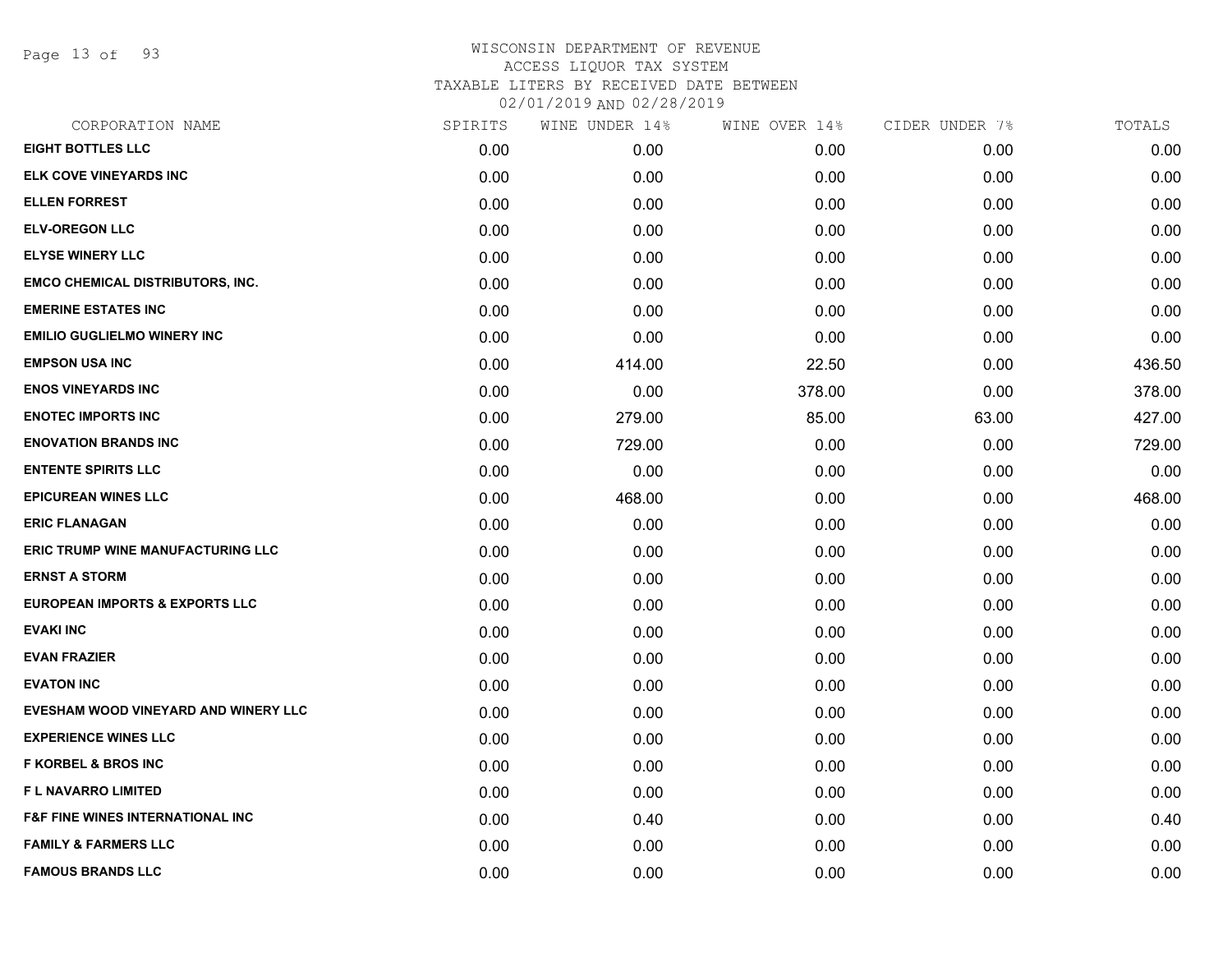Page 14 of 93

## WISCONSIN DEPARTMENT OF REVENUE ACCESS LIQUOR TAX SYSTEM

TAXABLE LITERS BY RECEIVED DATE BETWEEN

| CORPORATION NAME                              | SPIRITS  | WINE UNDER 14% | WINE OVER 14% | CIDER UNDER 7% | TOTALS    |
|-----------------------------------------------|----------|----------------|---------------|----------------|-----------|
| <b>FANTIS IMPORTS INC</b>                     | 0.00     | 0.00           | 0.00          | 0.00           | 0.00      |
| <b>FAR NORTH SPIRITS INC</b>                  | 0.00     | 0.00           | 0.00          | 0.00           | 0.00      |
| <b>FASEL SHENSTONE LLC</b>                    | 0.00     | 0.00           | 0.00          | 0.00           | 0.00      |
| FERRARI CARANO VINEYARDS & WINERY LLC         | 0.00     | 252.00         | 378.00        | 0.00           | 630.00    |
| <b>FETZER VINEYARDS</b>                       | 0.00     | 41,779.33      | 1,278.00      | 0.00           | 43,057.33 |
| <b>FIDDLEHEAD CELLARS LP</b>                  | 0.00     | 0.00           | 0.00          | 0.00           | 0.00      |
| <b>FIFTH GENERATION INC</b>                   | 0.00     | 0.00           | 0.00          | 0.00           | 0.00      |
| FIFTY FOURTH STREET ENTERPRISES LLC           | 0.00     | 0.00           | 0.00          | 0.00           | 0.00      |
| <b>FIRESTEED CORPORATION</b>                  | 0.00     | 0.00           | 0.00          | 0.00           | 0.00      |
| <b>FISHER VINEYARDS</b>                       | 0.00     | 0.00           | 0.00          | 0.00           | 0.00      |
| <b>FITVINE LLC</b>                            | 0.00     | 0.00           | 5,544.00      | 0.00           | 5,544.00  |
| <b>FIVE GRAPES LLC</b>                        | 0.00     | 0.00           | 0.00          | 0.00           | 0.00      |
| <b>FJN FINE WINES LLC</b>                     | 0.00     | 0.00           | 0.00          | 0.00           | 0.00      |
| <b>FLORA SPRINGS WINE COMPANY</b>             | 0.00     | 0.00           | 0.00          | 0.00           | 0.00      |
| <b>FLORIDA ORANGE GROVES INC</b>              | 0.00     | 0.00           | 0.00          | 0.00           | 0.00      |
| <b>FN CELLARS LLC</b>                         | 0.00     | 11.25          | 832.50        | 0.00           | 843.75    |
| <b>FOLEY FAMILY WINES INC</b>                 | 9.00     | 17,094.00      | 2,902.50      | 0.00           | 20,005.50 |
| <b>FOLIO WINE COMPANY LLC</b>                 | 0.00     | 2,009.84       | 64.50         | 0.00           | 2,074.34  |
| FORT ROSS VINEYARD & WINERY LLC               | 0.00     | 0.00           | 0.00          | 0.00           | 0.00      |
| <b>FOUR BEARS WINERY LLC</b>                  | 0.00     | 0.00           | 0.00          | 0.00           | 0.00      |
| <b>FOUR DAUGHTERS VINEYARD AND WINERY LLC</b> | 0.00     | 0.00           | 0.00          | 1,748.88       | 1,748.88  |
| <b>FOUR ROSES DISTILLERY LLC</b>              | 2,331.00 | 0.00           | 0.00          | 0.00           | 2,331.00  |
| <b>FOWLES WINE USA INC</b>                    | 0.00     | 72.00          | 144.00        | 0.00           | 216.00    |
| <b>FOXEN VINEYARD INC</b>                     | 0.00     | 0.00           | 0.00          | 0.00           | 0.00      |
| <b>FRANCIS COPPOLA WINERY LLC</b>             | 0.00     | 900.00         | 0.00          | 0.00           | 900.00    |
| <b>FRANK FAMILY VINEYARDS LLC</b>             | 0.00     | 0.00           | 783.00        | 0.00           | 783.00    |
| <b>FRANK LIN DISTILLERS PRODUCTS LTD</b>      | 1,264.55 | 0.00           | 0.00          | 0.00           | 1,264.55  |
| <b>FRED C SCHERRER</b>                        | 0.00     | 0.00           | 0.00          | 0.00           | 0.00      |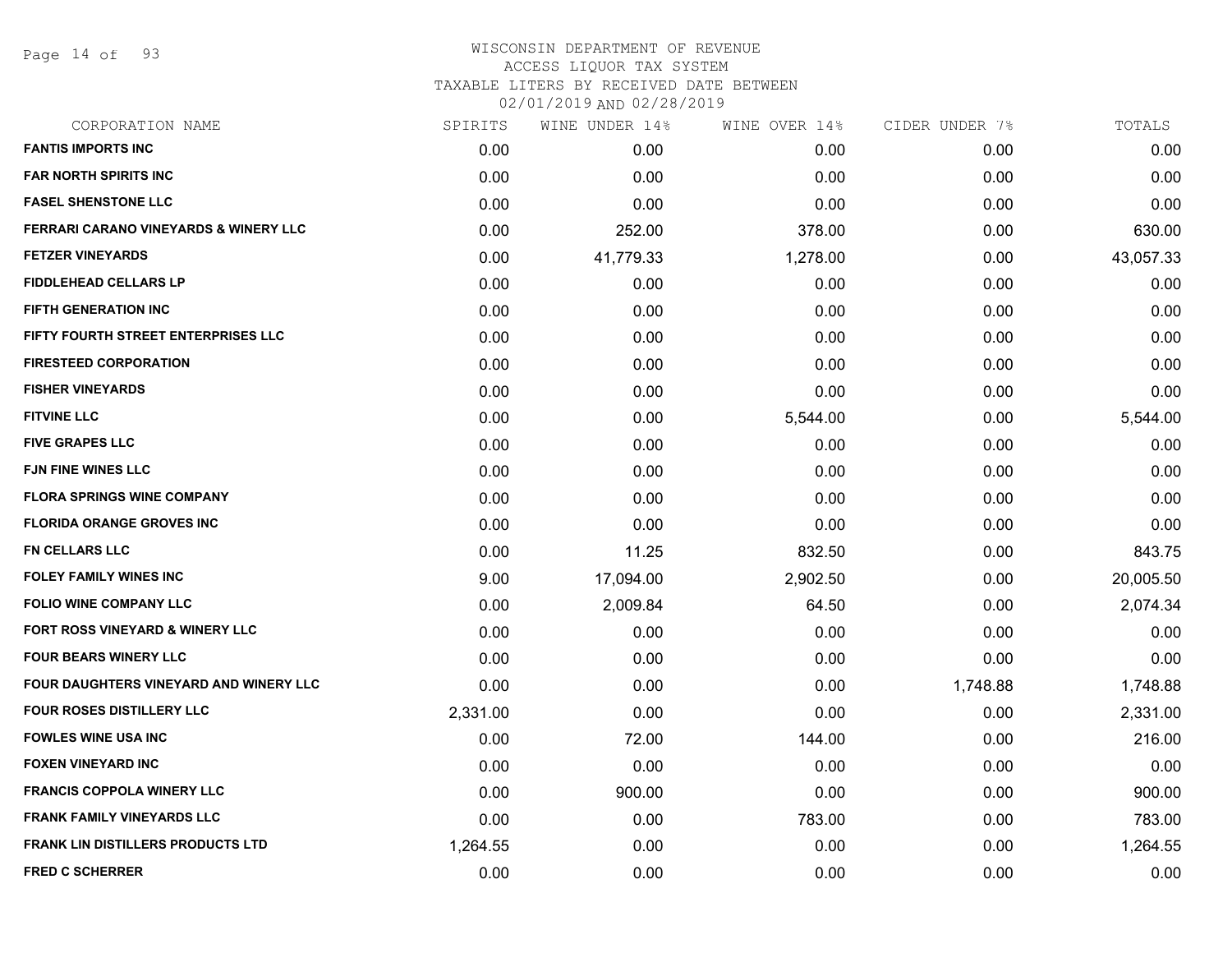Page 15 of 93

# WISCONSIN DEPARTMENT OF REVENUE

# ACCESS LIQUOR TAX SYSTEM

TAXABLE LITERS BY RECEIVED DATE BETWEEN

| CORPORATION NAME                                    | SPIRITS  | WINE UNDER 14% | WINE OVER 14% | CIDER UNDER 7% | TOTALS   |
|-----------------------------------------------------|----------|----------------|---------------|----------------|----------|
| <b>FREDERICK WILDMAN &amp; SONS LTD</b>             | 252.00   | 2,446.50       | 27.00         | 0.00           | 2,725.50 |
| <b>FREELANCE WINES LLC</b>                          | 0.00     | 0.00           | 0.00          | 0.00           | 0.00     |
| <b>FREIXENET USA INC</b>                            | 0.00     | 0.00           | 0.00          | 0.00           | 0.00     |
| <b>FREY VINEYARDS LTD</b>                           | 0.00     | 1,782.00       | 0.00          | 0.00           | 1,782.00 |
| <b>FRITZ CELLARS INC</b>                            | 0.00     | 0.00           | 0.00          | 0.00           | 0.00     |
| <b>FROGS LEAP WINERY</b>                            | 0.00     | 693.00         | 0.00          | 0.00           | 693.00   |
| <b>FRONTIER CORPORATION</b>                         | 0.00     | 450.00         | 36.00         | 0.00           | 486.00   |
| <b>FRUIT OF THE VINES INC</b>                       | 0.00     | 306.03         | 36.00         | 0.00           | 342.03   |
| FULL THROTTLE SLOON SHINE LLC                       | 990.00   | 0.00           | 0.00          | 0.00           | 990.00   |
| <b>FULTON STREET BREWERY LLC</b>                    | 0.00     | 0.00           | 0.00          | 0.00           | 0.00     |
| <b>FUSED WINES LP</b>                               | 0.00     | 0.00           | 0.00          | 0.00           | 0.00     |
| <b>G K SKAGGS INC</b>                               | 0.00     | 0.00           | 0.00          | 0.00           | 0.00     |
| G.S.W.C. INC.                                       | 0.00     | 0.00           | 0.00          | 0.00           | 0.00     |
| <b>GAMBA VINEYARDS AND WINERY LLC</b>               | 0.00     | 0.00           | 0.00          | 0.00           | 0.00     |
| <b>GAMBLE FAMILY VINEYARDS LLC</b>                  | 0.00     | 0.00           | 0.00          | 0.00           | 0.00     |
| <b>GARBER &amp; COMPANY INC</b>                     | 0.00     | 0.00           | 0.00          | 0.00           | 0.00     |
| <b>GENERATIONS OF SONOMA LLC</b>                    | 0.00     | 0.00           | 0.00          | 0.00           | 0.00     |
| <b>GENESEO PARTNERS LP</b>                          | 0.00     | 0.00           | 0.00          | 0.00           | 0.00     |
| <b>GEORGE BOZIC JR</b>                              | 0.00     | 0.00           | 0.00          | 0.00           | 0.00     |
| <b>GEORGIAN ROYAL COLLECTION, INC.</b>              | 0.00     | 0.00           | 0.00          | 0.00           | 0.00     |
| <b>GERBER, GERBER &amp; GERBER DISCLAIMER TRUST</b> | 0.00     | 1,143.00       | 0.00          | 0.00           | 1,143.00 |
| <b>GF WINES LLC</b>                                 | 0.00     | 63.00          | 0.00          | 0.00           | 63.00    |
| <b>GH HOLDINGS LP</b>                               | 0.00     | 0.00           | 0.00          | 0.00           | 0.00     |
| <b>GIBSON WINE COMPANY</b>                          | 0.00     | 0.00           | 540.00        | 0.00           | 540.00   |
| <b>GILBERT CELLARS LLC</b>                          | 0.00     | 0.00           | 0.00          | 0.00           | 0.00     |
| <b>GLOBAL SPIRITS USA LLC</b>                       | 1,039.50 | 0.00           | 0.00          | 0.00           | 1,039.50 |
| <b>GLOBAL VINEYARD IMPORTERS INC</b>                | 0.00     | 207.00         | 45.00         | 0.00           | 252.00   |
| <b>GLUNZ FAMILY WINERY &amp; CELLARS INC</b>        | 0.00     | 0.00           | 0.00          | 0.00           | 0.00     |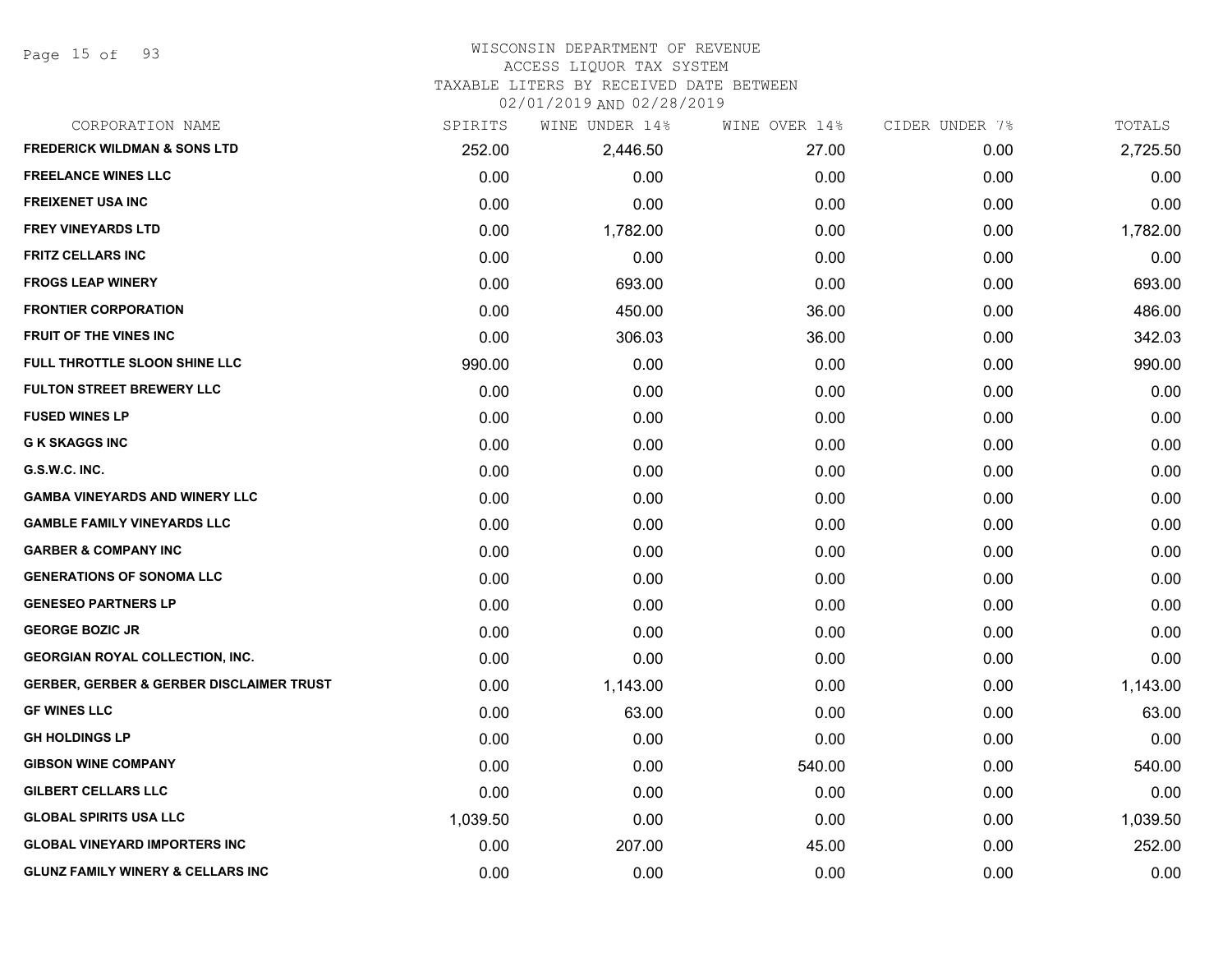Page 16 of 93

| CORPORATION NAME                           | SPIRITS | WINE UNDER 14% | WINE OVER 14% | CIDER UNDER 7% | TOTALS   |
|--------------------------------------------|---------|----------------|---------------|----------------|----------|
| <b>GNEKOW FAMILY WINERY LLC</b>            | 0.00    | 0.00           | 0.00          | 0.00           | 0.00     |
| <b>GOAMERICAGO BEVERAGES LLC</b>           | 589.50  | 0.00           | 0.00          | 0.00           | 589.50   |
| <b>GOLDSCHMIDT VINEYARDS LLC</b>           | 0.00    | 0.00           | 913.50        | 0.00           | 913.50   |
| <b>GOOSE RIDGE LLC</b>                     | 0.00    | 54.00          | 0.00          | 0.00           | 54.00    |
| <b>GORDON BROTHERS CELLARS INC</b>         | 0.00    | 0.00           | 0.00          | 0.00           | 0.00     |
| <b>GRAPE EXPECTATIONS, INC</b>             | 0.00    | 0.00           | 0.00          | 0.00           | 0.00     |
| <b>GRAPE VISIONS LLC</b>                   | 0.00    | 0.00           | 0.00          | 0.00           | 0.00     |
| <b>GRAPES &amp; BARLEY LLC</b>             | 0.00    | 0.00           | 0.00          | 0.00           | 0.00     |
| <b>GRAPES OF SPAIN INC</b>                 | 0.00    | 252.00         | 0.00          | 0.00           | 252.00   |
| <b>GRATON SPIRITS COMPANY LLC</b>          | 450.00  | 0.00           | 0.00          | 0.00           | 450.00   |
| <b>GREAT SMOKY MTS DISTILLERY, INC</b>     | 385.88  | 0.00           | 0.00          | 0.00           | 385.88   |
| <b>GREENFIELD GLOBAL USA INC</b>           | 0.00    | 0.00           | 0.00          | 0.00           | 0.00     |
| <b>GREG &amp; GREG INC</b>                 | 0.00    | 0.00           | 0.00          | 0.00           | 0.00     |
| <b>GREG &amp; PAM HARRINGTON WINES LLC</b> | 0.00    | 0.00           | 0.00          | 0.00           | 0.00     |
| <b>GREG SANDERS</b>                        | 0.00    | 0.00           | 0.00          | 0.00           | 0.00     |
| <b>GREGORY F BUONOCORE</b>                 | 0.00    | 1,728.00       | 189.00        | 0.00           | 1,917.00 |
| <b>GREGORY GRAZIANO</b>                    | 0.00    | 0.00           | 0.00          | 0.00           | 0.00     |
| <b>GRGICH HILLS CELLAR</b>                 | 0.00    | 261.00         | 0.00          | 0.00           | 261.00   |
| <b>GRIEB OPTIMAL WINECRAFTING LLC</b>      | 0.00    | 0.00           | 0.00          | 0.00           | 0.00     |
| <b>GROTH VINEYARDS &amp; WINERY LLC</b>    | 0.00    | 0.00           | 0.00          | 0.00           | 0.00     |
| <b>GUARACHI WINE PARTNERS INC</b>          | 0.00    | 1,848.00       | 54.00         | 0.00           | 1,902.00 |
| <b>H ERIK ZETTERSTROM</b>                  | 0.00    | 0.00           | 0.00          | 0.00           | 0.00     |
| <b>H2 VINO LLC</b>                         | 0.00    | 0.00           | 0.00          | 0.00           | 0.00     |
| <b>HAAS BROTHERS INC</b>                   | 0.00    | 0.00           | 0.00          | 0.00           | 0.00     |
| <b>HAHN ESTATE</b>                         | 0.00    | 0.00           | 0.00          | 0.00           | 0.00     |
| <b>HALBY MARKETING INC</b>                 | 0.00    | 378.00         | 0.00          | 0.00           | 378.00   |
| <b>HALCYON SYNDICATE LTD LLC</b>           | 0.00    | 0.00           | 0.00          | 0.00           | 0.00     |
| <b>HALCYON WINES LLC</b>                   | 0.00    | 0.00           | 0.00          | 0.00           | 0.00     |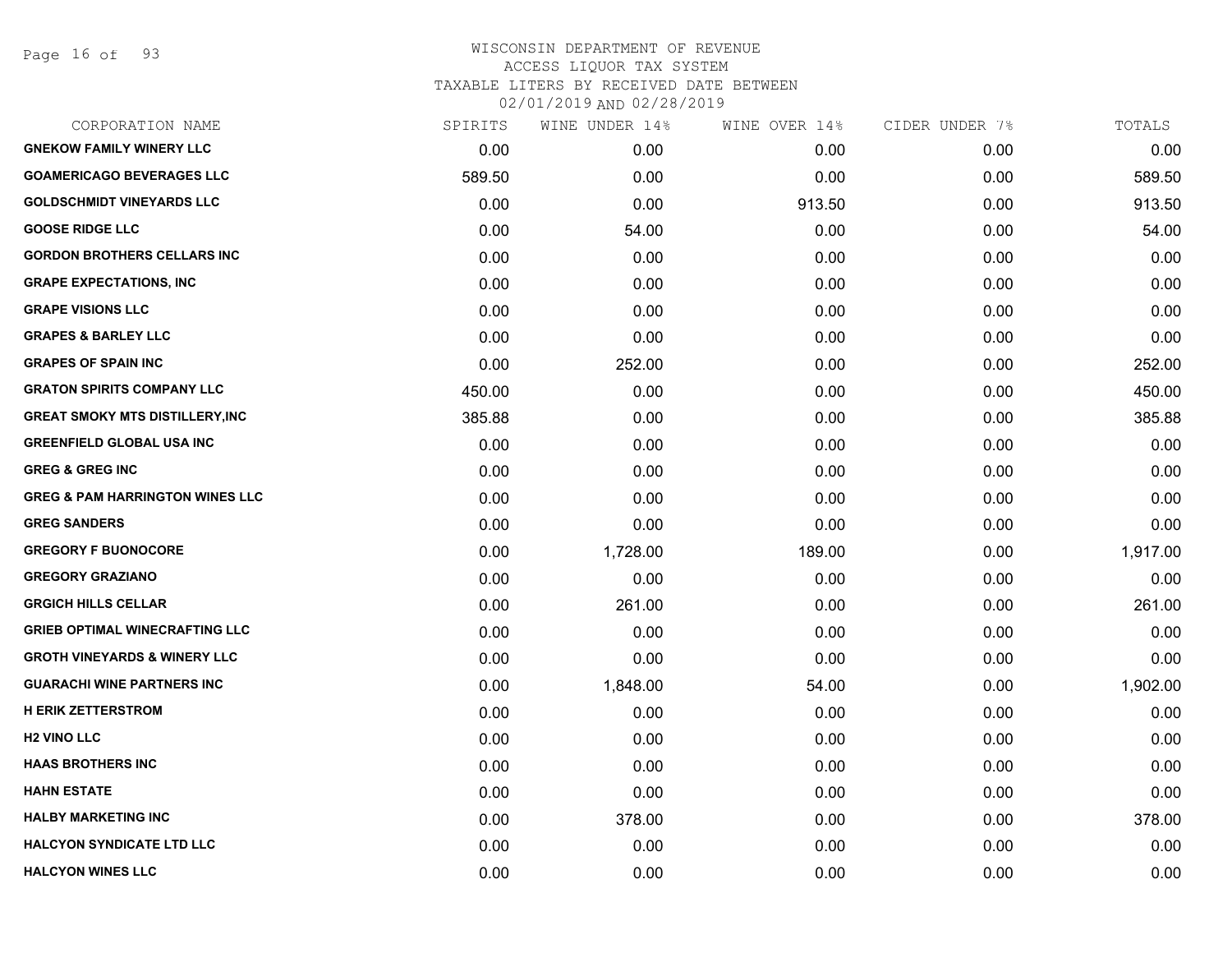Page 17 of 93

| CORPORATION NAME                       | SPIRITS    | WINE UNDER 14% | WINE OVER 14% | CIDER UNDER 7% | TOTALS     |
|----------------------------------------|------------|----------------|---------------|----------------|------------|
| <b>HALL WINES LLC</b>                  | 0.00       | 0.00           | 0.00          | 0.00           | 0.00       |
| <b>HAMEL FAMILY WINES LLC</b>          | 0.00       | 0.00           | 0.00          | 0.00           | 0.00       |
| <b>HAND PICKED SELECTIONS INC</b>      | 0.00       | 0.00           | 0.00          | 0.00           | 0.00       |
| <b>HARDY USA LTD</b>                   | 0.00       | 0.00           | 0.00          | 0.00           | 0.00       |
| <b>HARLAN ESTATE WINERY INC</b>        | 0.00       | 0.00           | 0.00          | 0.00           | 0.00       |
| <b>HARRIS &amp; HARRIS</b>             | 0.00       | 0.00           | 0.00          | 0.00           | 0.00       |
| <b>HAUS WINE &amp; SPIRITS INC</b>     | 0.00       | 0.00           | 0.00          | 0.00           | 0.00       |
| <b>HAWAII SEA SPIRITS LLC</b>          | 225.00     | 0.00           | 0.00          | 0.00           | 225.00     |
| <b>HDD LLC</b>                         | 0.00       | 0.00           | 0.00          | 0.00           | 0.00       |
| <b>HEADFRAME SPIRITS INC</b>           | 0.00       | 0.00           | 0.00          | 0.00           | 0.00       |
| <b>HEARTLAND DISTILLERS LLC</b>        | 0.00       | 0.00           | 0.00          | 0.00           | 0.00       |
| <b>HEAVEN HILL SALES CO.</b>           | 197,549.40 | 756.00         | 1,089.00      | 0.00           | 199,394.40 |
| <b>HEINEKEN USA INCORPORATED</b>       | 0.00       | 0.00           | 0.00          | 9,263.00       | 9,263.00   |
| <b>HEITZ WINE CELLARS</b>              | 0.00       | 0.00           | 0.00          | 0.00           | 0.00       |
| <b>HEMINGWAY RUM COMPANY LLC</b>       | 0.00       | 0.00           | 0.00          | 0.00           | 0.00       |
| <b>HEMISPHERE WINE COMPANY INC</b>     | 0.00       | 0.00           | 0.00          | 0.00           | 0.00       |
| <b>HEMISPHERES LLC</b>                 | 0.00       | 0.00           | 0.00          | 0.00           | 0.00       |
| <b>HENDRY PREMIUM IMPORTS INC</b>      | 0.00       | 0.00           | 0.00          | 0.00           | 0.00       |
| <b>HENRIOT INC</b>                     | 0.00       | 1,579.47       | 0.00          | 0.00           | 1,579.47   |
| <b>HENRY STEELE IMPORTS LLC</b>        | 0.00       | 0.00           | 0.00          | 0.00           | 0.00       |
| <b>HERITAGE DISTILLING COMPANY INC</b> | 0.00       | 0.00           | 0.00          | 0.00           | 0.00       |
| <b>HERITAGE WINE CELLARS LTD</b>       | 0.00       | 1,674.00       | 0.00          | 0.00           | 1,674.00   |
| <b>HERMAN STORY WINES INC</b>          | 0.00       | 0.00           | 0.00          | 0.00           | 0.00       |
| <b>HERON WINES INC</b>                 | 0.00       | 0.00           | 0.00          | 0.00           | 0.00       |
| <b>HEYDAY CORPORATION</b>              | 0.00       | 0.00           | 0.00          | 0.00           | 0.00       |
| <b>HIDALGO IMPORTS LLC</b>             | 0.00       | 0.00           | 0.00          | 0.00           | 0.00       |
| <b>HILL ESTATES INC</b>                | 0.00       | 0.00           | 0.00          | 0.00           | 0.00       |
| <b>HIRSCH WINERY LLC</b>               | 0.00       | 0.00           | 0.00          | 0.00           | 0.00       |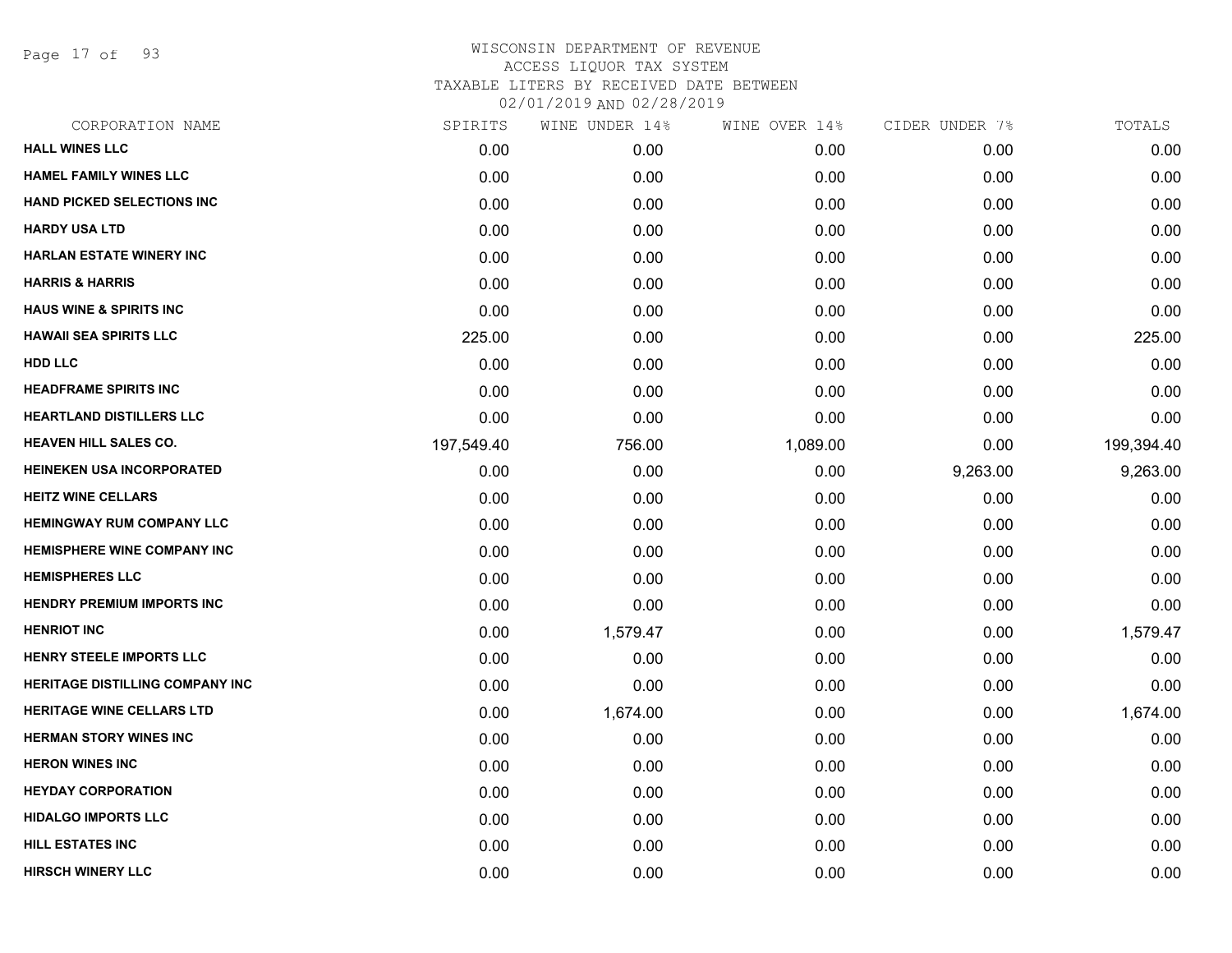Page 18 of 93

### WISCONSIN DEPARTMENT OF REVENUE ACCESS LIQUOR TAX SYSTEM TAXABLE LITERS BY RECEIVED DATE BETWEEN

| CORPORATION NAME                                  | SPIRITS   | WINE UNDER 14% | WINE OVER 14% | CIDER UNDER 7% | TOTALS    |
|---------------------------------------------------|-----------|----------------|---------------|----------------|-----------|
| <b>HIWWS INC</b>                                  | 0.00      | 0.00           | 0.00          | 0.00           | 0.00      |
| HONEOYE FALLS DISTILLERY LLC                      | 0.00      | 0.00           | 0.00          | 0.00           | 0.00      |
| <b>HONEYWOOD INC</b>                              | 0.00      | 0.00           | 0.00          | 0.00           | 0.00      |
| HONIG VINEYARD AND WINERY LLC                     | 0.00      | 270.00         | 148.50        | 0.00           | 418.50    |
| <b>HOOD RIVER DISTILLERS INC</b>                  | 2,776.50  | 0.00           | 0.00          | 0.00           | 2,776.50  |
| <b>HOPE WINE LLC</b>                              | 0.00      | 1,008.00       | 0.00          | 0.00           | 1,008.00  |
| <b>HORN ENTERPRISES INC.</b>                      | 0.00      | 0.00           | 0.00          | 0.00           | 0.00      |
| <b>HOTCOOP LLC</b>                                | 0.00      | 0.00           | 0.00          | 0.00           | 0.00      |
| <b>HOURGLASS WINE COMPANY INC</b>                 | 0.00      | 0.00           | 126.00        | 0.00           | 126.00    |
| <b>HPS EPICUREAN</b>                              | 0.00      | 0.00           | 0.00          | 0.00           | 0.00      |
| <b>HUA YUAN</b>                                   | 0.00      | 0.00           | 0.00          | 0.00           | 0.00      |
| <b>HUBER ORCHARDS INC</b>                         | 184.50    | 0.00           | 0.00          | 0.00           | 184.50    |
| <b>HUDSON WINE BROKERS LLC</b>                    | 0.00      | 0.00           | 0.00          | 0.00           | 0.00      |
| <b>HUNEEUS VINTNERS LLC</b>                       | 0.00      | 297.00         | 0.00          | 0.00           | 297.00    |
| <b>HUSCH VINEYARDS INC</b>                        | 0.00      | 126.00         | 0.00          | 0.00           | 126.00    |
| <b>HYATT FARM PARTNERSHIP</b>                     | 0.00      | 0.00           | 0.00          | 0.00           | 0.00      |
| <b>IAN BRAND</b>                                  | 0.00      | 0.00           | 0.00          | 0.00           | 0.00      |
| <b>IDEAL WINE &amp; SPIRITS CO INC.</b>           | 0.00      | 360.00         | 0.00          | 28.53          | 388.53    |
| <b>ILLAHE VINEYARDS AND WINERY INC</b>            | 0.00      | 0.00           | 0.00          | 0.00           | 0.00      |
| <b>ILLYRIAN IMPORT INC</b>                        | 339.00    | 76.00          | 0.00          | 0.00           | 415.00    |
| <b>IMPERIAL BRANDS INC</b>                        | 678.00    | 0.00           | 0.00          | 0.00           | 678.00    |
| <b>IMPEX BEVERAGES INC</b>                        | 49.50     | 0.00           | 0.00          | 0.00           | 49.50     |
| IN AGAVE WE TRUST LLC                             | 121.50    | 0.00           | 0.00          | 0.00           | 121.50    |
| <b>INDIGENOUS SELECTIONS LLC</b>                  | 69.00     | 652.50         | 109.50        | 0.00           | 831.00    |
| <b>INDIGO WINE GROUP LLC</b>                      | 0.00      | 1,062.00       | 0.00          | 0.00           | 1,062.00  |
| <b>INFINIUM SPIRITS INC.</b>                      | 16,653.45 | 0.00           | 1,731.00      | 0.00           | 18,384.45 |
| INNO VINO INTERNATIONAL INC                       | 0.00      | 0.00           | 0.00          | 0.00           | 0.00      |
| <b>INTERNATIONAL DISTILLERS &amp; VINTERS LTD</b> | 0.00      | 0.00           | 0.00          | 0.00           | 0.00      |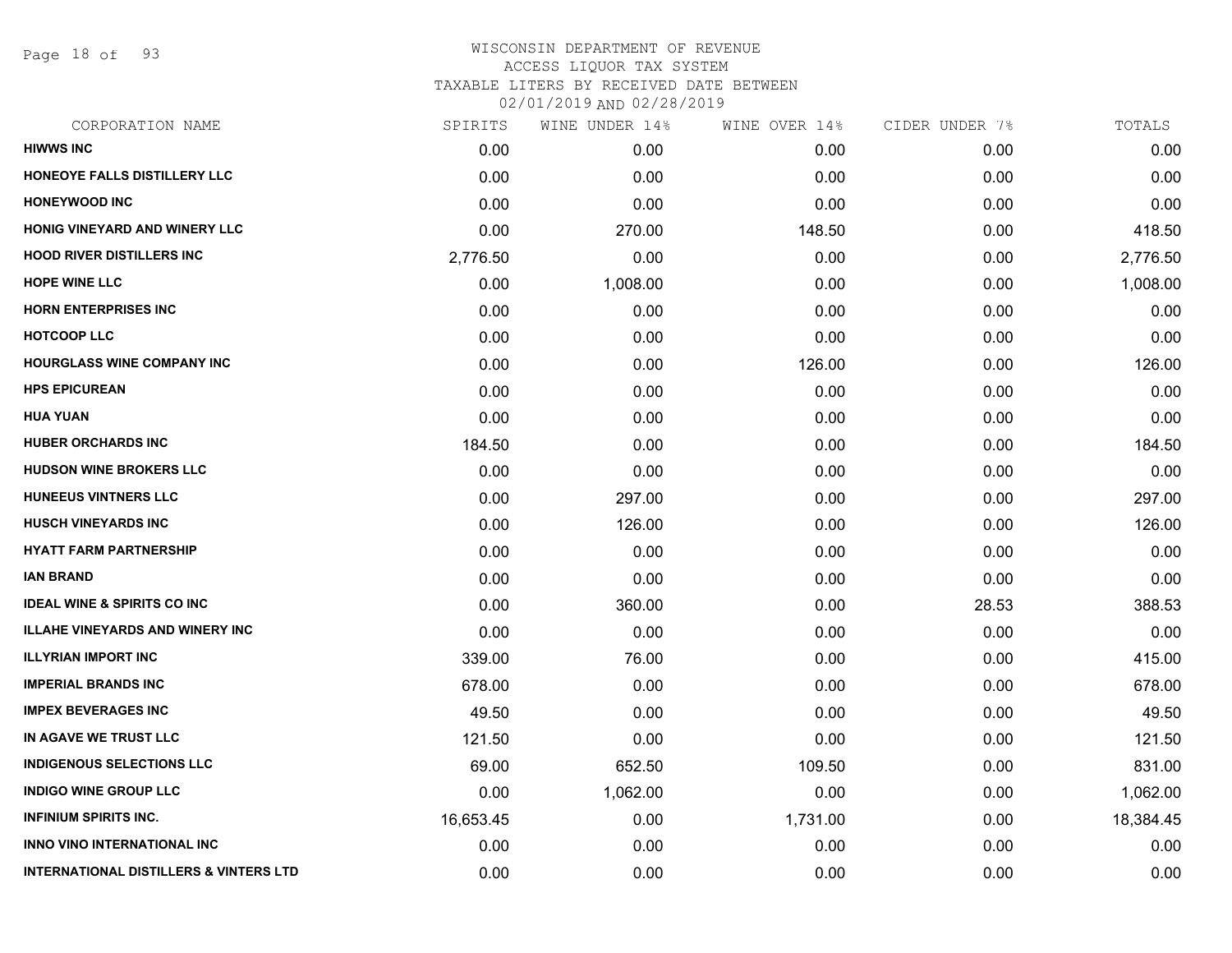Page 19 of 93

#### WISCONSIN DEPARTMENT OF REVENUE ACCESS LIQUOR TAX SYSTEM

TAXABLE LITERS BY RECEIVED DATE BETWEEN

| CORPORATION NAME                      | SPIRITS | WINE UNDER 14% | WINE OVER 14% | CIDER UNDER 7% | TOTALS    |
|---------------------------------------|---------|----------------|---------------|----------------|-----------|
| <b>INTERNATIONAL VINES INC</b>        | 0.00    | 1,224.00       | 27.00         | 0.00           | 1,251.00  |
| <b>INTERSECT BEVERAGE LLC</b>         | 0.00    | 0.00           | 0.00          | 0.00           | 0.00      |
| <b>INTERTRADE USA COMPANY</b>         | 0.00    | 0.00           | 0.00          | 0.00           | 0.00      |
| <b>INVESTOR'S OF AMERICA LP</b>       | 0.00    | 0.00           | 0.00          | 0.00           | 0.00      |
| <b>IRON HORSE VINEYARDS LP</b>        | 0.00    | 0.00           | 0.00          | 0.00           | 0.00      |
| <b>ISANTI SPIRITS LLC</b>             | 0.00    | 0.00           | 0.00          | 0.00           | 0.00      |
| <b>IWK USA IMPORTERS LLC</b>          | 0.00    | 0.00           | 0.00          | 0.00           | 0.00      |
| <b>J &amp; D WINES INC</b>            | 756.00  | 180.00         | 0.00          | 0.00           | 936.00    |
| <b>J LOHR WINERY CORP</b>             | 0.00    | 3,294.00       | 0.00          | 0.00           | 3,294.00  |
| <b>J PEDRONCELLI WINERY</b>           | 0.00    | 0.00           | 0.00          | 0.00           | 0.00      |
| <b>J WILLETT COMPANIES</b>            | 0.00    | 0.00           | 0.00          | 0.00           | 0.00      |
| <b>JACK POUST &amp; COMPANY INC</b>   | 0.00    | 495.00         | 58.50         | 0.00           | 553.50    |
| <b>JACKSON FAMILY ENTERPRISES INC</b> | 0.00    | 16,749.00      | 3,654.00      | 0.00           | 20,403.00 |
| JACUZZI FAMILY VINEYARDS LLC          | 0.00    | 0.00           | 0.00          | 0.00           | 0.00      |
| <b>JAM CELLARS INC</b>                | 0.00    | 0.00           | 0.00          | 0.00           | 0.00      |
| <b>JAMES E COSMA</b>                  | 0.00    | 2,916.00       | 0.00          | 0.00           | 2,916.00  |
| <b>JAMES L LAMBERT</b>                | 0.00    | 162.00         | 54.00         | 0.00           | 216.00    |
| <b>JAMES MORONEY INC</b>              | 0.00    | 0.00           | 0.00          | 0.00           | 0.00      |
| <b>JAMES RICKER</b>                   | 0.00    | 10,276.50      | 22.50         | 0.00           | 10,299.00 |
| JAPAN PRESTIGE SAKE INTERNATIONAL INC | 0.00    | 25.92          | 97.20         | 0.00           | 123.12    |
| JARVIS                                | 0.00    | 0.00           | 0.00          | 0.00           | 0.00      |
| <b>JASON DRISCOLL</b>                 | 0.00    | 0.00           | 0.00          | 0.00           | 0.00      |
| <b>JAX VINEYARDS LLC</b>              | 0.00    | 7.13           | 28.53         | 0.00           | 35.66     |
| <b>JAY J HEMINWAY</b>                 | 0.00    | 0.00           | 126.00        | 0.00           | 126.00    |
| <b>JAY MIDWEST INC</b>                | 0.00    | 0.00           | 0.00          | 0.00           | 0.00      |
| <b>JB GEORGE LLC</b>                  | 0.00    | 0.00           | 0.00          | 0.00           | 0.00      |
| <b>JC CELLARS INC</b>                 | 0.00    | 0.00           | 4.50          | 0.00           | 4.50      |
| JEAN CLAUDE BOISSET WINES USA INC     | 0.00    | 954.00         | 1,161.00      | 0.00           | 2,115.00  |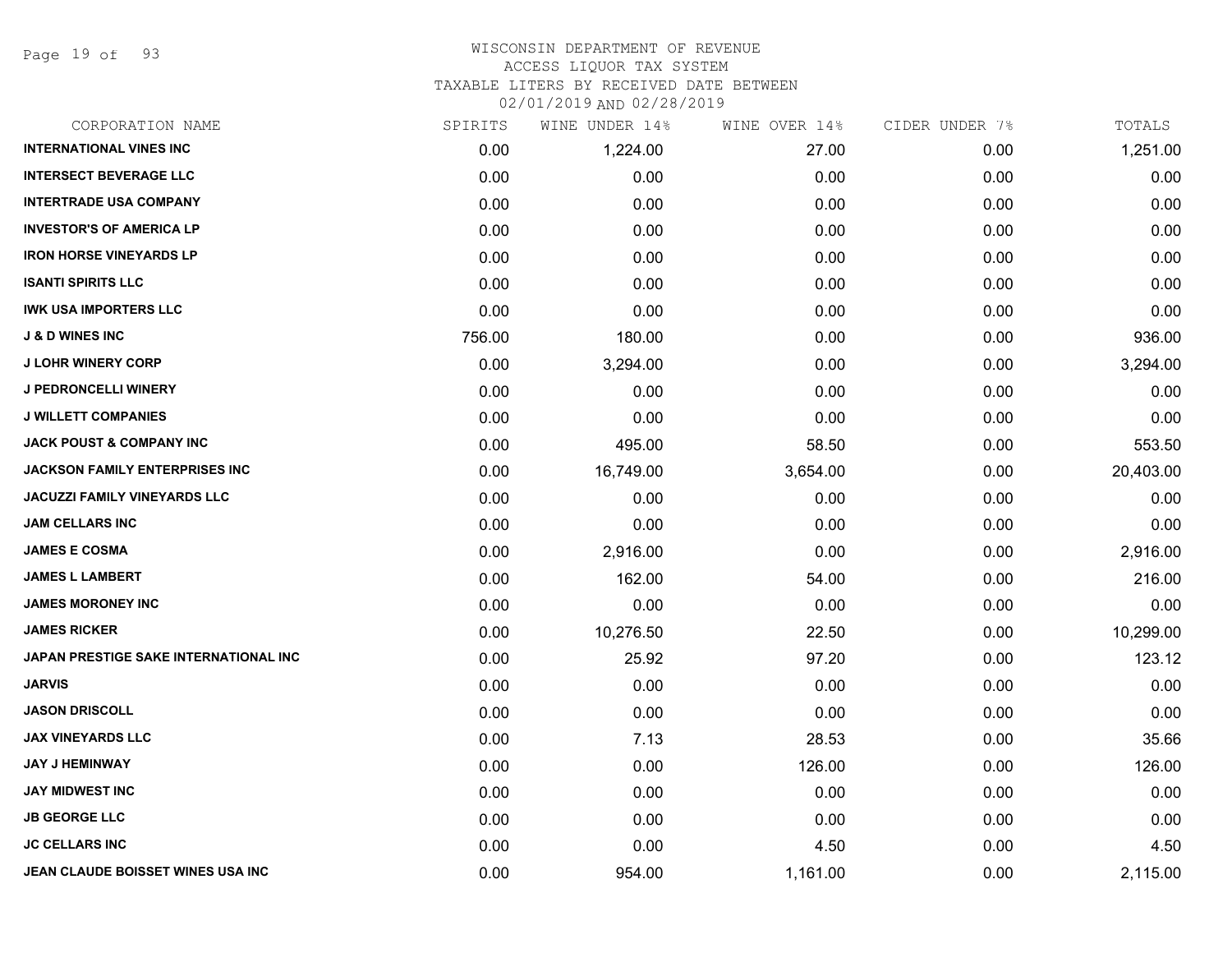Page 20 of 93

#### WISCONSIN DEPARTMENT OF REVENUE ACCESS LIQUOR TAX SYSTEM

TAXABLE LITERS BY RECEIVED DATE BETWEEN

| CORPORATION NAME                         | SPIRITS    | WINE UNDER 14% | WINE OVER 14% | CIDER UNDER 7% | TOTALS     |
|------------------------------------------|------------|----------------|---------------|----------------|------------|
| <b>JEFF QUINT</b>                        | 0.00       | 0.00           | 0.00          | 0.00           | 0.00       |
| <b>JEM BEVERAGE COMPANY</b>              | 0.00       | 0.00           | 0.00          | 0.00           | 0.00       |
| <b>JFC INTERNATIONAL INC</b>             | 0.00       | 1,829.49       | 2,065.69      | 0.00           | 3,895.18   |
| <b>JIM BEAM BRANDS CO</b>                | 438,901.65 | 540.00         | 0.00          | 0.00           | 439,441.65 |
| <b>J-NH WINE GROUP LLC</b>               | 0.00       | 0.00           | 0.00          | 0.00           | 0.00       |
| JNJ INTERNATIONAL INC                    | 0.00       | 0.00           | 0.00          | 0.00           | 0.00       |
| <b>JOHAN VINEYARDS LLC</b>               | 0.00       | 0.00           | 0.00          | 0.00           | 0.00       |
| JOHN ANTHONY VINEYARDS LLC               | 0.00       | 0.00           | 0.00          | 0.00           | 0.00       |
| <b>JOHN MONROE LINTVET</b>               | 0.00       | 0.00           | 0.00          | 0.00           | 0.00       |
| <b>JOHN R LUCAS</b>                      | 0.00       | 0.00           | 0.00          | 0.00           | 0.00       |
| <b>JOSE PASTOR</b>                       | 0.00       | 0.00           | 0.00          | 0.00           | 0.00       |
| <b>JOSEPH DEHNER</b>                     | 0.00       | 0.00           | 0.00          | 0.00           | 0.00       |
| <b>JOSEPH PHELPS VINEYARDS LLC</b>       | 0.00       | 0.00           | 0.00          | 0.00           | 0.00       |
| JOSEPH VICTORI WINES, INC.               | 0.00       | 0.00           | 0.00          | 0.00           | 0.00       |
| <b>JOSU GALDOS</b>                       | 0.00       | 0.00           | 0.00          | 0.00           | 0.00       |
| JOURNEYMAN DISTILLERY LLC                | 139.50     | 0.00           | 0.00          | 0.00           | 139.50     |
| <b>JUSTIN VINEYARDS &amp; WINERY LLC</b> | 0.00       | 1,800.00       | 0.00          | 0.00           | 1,800.00   |
| <b>JVS WINES IMPORTS IL CORP</b>         | 0.00       | 0.00           | 0.00          | 0.00           | 0.00       |
| <b>JVW CORPORATION</b>                   | 0.00       | 1,008.00       | 0.00          | 0.00           | 1,008.00   |
| <b>JZ WINE COMPANY</b>                   | 0.00       | 112.50         | 0.00          | 0.00           | 112.50     |
| <b>K VINTNERS LLC</b>                    | 0.00       | 0.00           | 27.00         | 0.00           | 27.00      |
| <b>KAITRIN N COOPER</b>                  | 262.50     | 0.00           | 0.00          | 0.00           | 262.50     |
| <b>KALIN CELLARS INC</b>                 | 0.00       | 0.00           | 0.00          | 0.00           | 0.00       |
| <b>KATELL PLEVEN</b>                     | 0.00       | 0.00           | 0.00          | 0.00           | 0.00       |
| <b>KAY OLSEN</b>                         | 0.00       | 0.00           | 0.00          | 0.00           | 0.00       |
| <b>KB WINES LLC</b>                      | 0.00       | 0.00           | 0.00          | 0.00           | 0.00       |
| <b>KEEPER'S QUEST INC</b>                | 67.50      | 0.00           | 0.00          | 0.00           | 67.50      |
| <b>KEN WRIGHT CELLARS CO</b>             | 0.00       | 108.00         | 0.00          | 0.00           | 108.00     |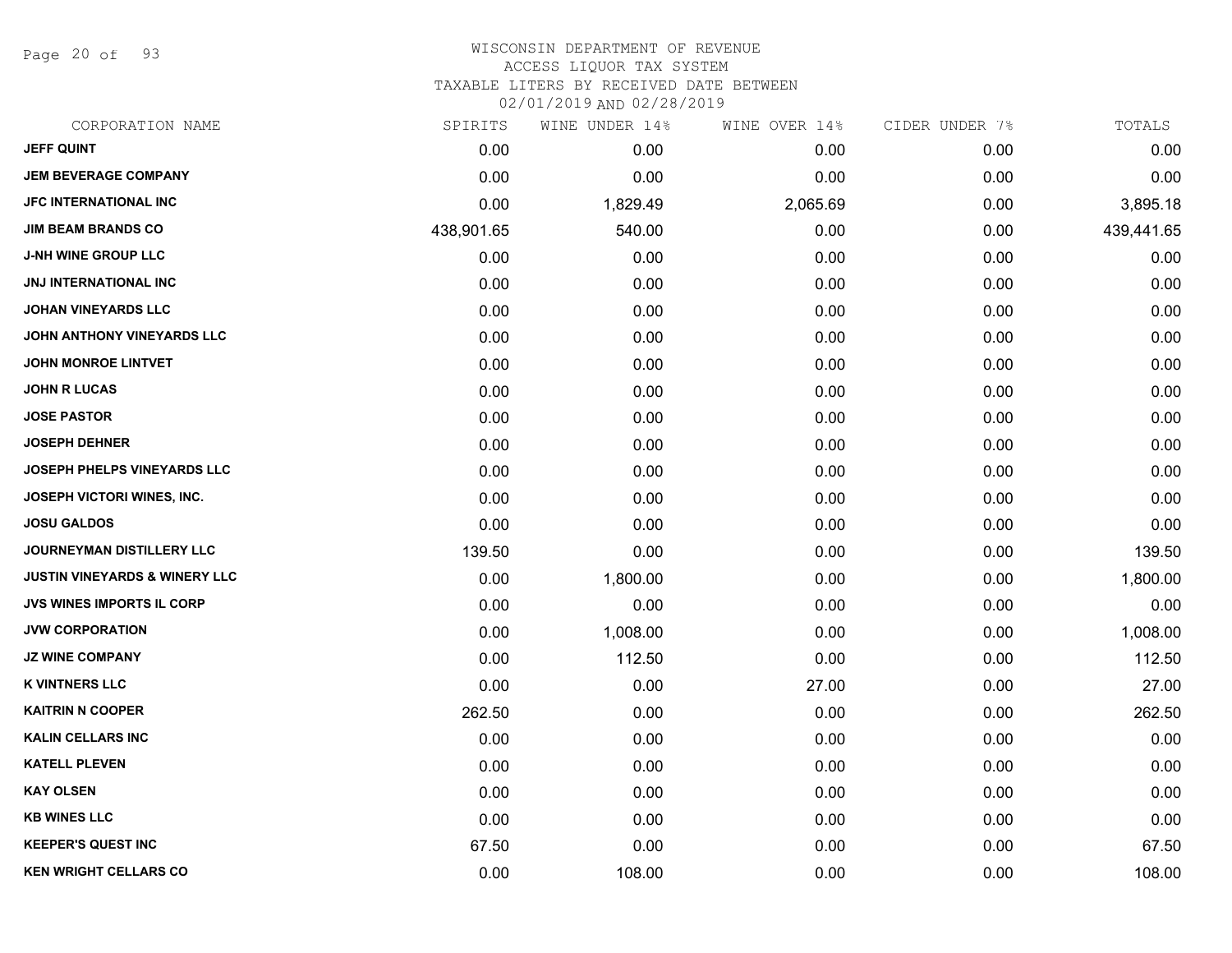Page 21 of 93

# WISCONSIN DEPARTMENT OF REVENUE ACCESS LIQUOR TAX SYSTEM TAXABLE LITERS BY RECEIVED DATE BETWEEN

| CORPORATION NAME                       | SPIRITS | WINE UNDER 14% | WINE OVER 14% | CIDER UNDER 7% | TOTALS   |
|----------------------------------------|---------|----------------|---------------|----------------|----------|
| <b>KENNETH S LIKITPRAKONG</b>          | 0.00    | 1,081.00       | 0.00          | 0.00           | 1,081.00 |
| <b>KENT HUMPHREY</b>                   | 0.00    | 0.00           | 0.00          | 0.00           | 0.00     |
| <b>KENT RASMUSSEN WINERY</b>           | 0.00    | 0.00           | 0.00          | 0.00           | 0.00     |
| <b>KENTUCKY BOURBON DISTILLERS LTD</b> | 806.30  | 0.00           | 0.00          | 0.00           | 806.30   |
| <b>KERMIT LYNCH WINE MERCHANTS</b>     | 0.00    | 0.00           | 0.00          | 0.00           | 0.00     |
| <b>KERWIN ESTATE LLC</b>               | 0.00    | 0.00           | 0.00          | 0.00           | 0.00     |
| <b>KIMBERTON WINES LLC</b>             | 0.00    | 0.00           | 0.00          | 0.00           | 0.00     |
| KINDRED SPIRITS NORTH AMERICA INC      | 0.00    | 0.00           | 0.00          | 0.00           | 0.00     |
| KINDRED VINES IMPORT CO LLC            | 0.00    | 747.00         | 63.00         | 0.00           | 810.00   |
| <b>KING ESTATE WINERY LP</b>           | 0.00    | 832.50         | 0.00          | 0.00           | 832.50   |
| KINGS COUNTY DISTILLERY LLC            | 0.00    | 0.00           | 0.00          | 0.00           | 0.00     |
| KIONA VINEYARDS LLC                    | 0.00    | 0.00           | 0.00          | 0.00           | 0.00     |
| KISMET WINE, INC.                      | 0.00    | 0.00           | 0.00          | 0.00           | 0.00     |
| <b>KISTLER VINEYARDS, LLC</b>          | 0.00    | 0.00           | 0.00          | 0.00           | 0.00     |
| <b>KITFOX VINEYARDS LLC</b>            | 0.00    | 0.00           | 0.00          | 0.00           | 0.00     |
| <b>KLEIN FOODS INC</b>                 | 0.00    | 3,528.00       | 3,807.00      | 0.00           | 7,335.00 |
| <b>KLIN SPIRITS LLC</b>                | 0.00    | 0.00           | 0.00          | 0.00           | 0.00     |
| <b>KLINKER BRICK WINERY INC</b>        | 0.00    | 252.00         | 1,008.00      | 0.00           | 1,260.00 |
| <b>KOBRAND CORPORATION</b>             | 142.50  | 4,064.10       | 1,451.16      | 0.00           | 5,657.76 |
| KOJIMA & INTERNATIONAL ASSOCIATES INC  | 0.00    | 0.00           | 0.00          | 0.00           | 0.00     |
| <b>KONGSGAARD WINE LLC</b>             | 0.00    | 0.00           | 0.00          | 0.00           | 0.00     |
| <b>KONSTANTIN D FRANK &amp; SONS</b>   | 0.00    | 0.00           | 0.00          | 0.00           | 0.00     |
| <b>KOPRI INC</b>                       | 0.00    | 0.00           | 0.00          | 0.00           | 0.00     |
| KORE WINE COMPANY, LLC                 | 0.00    | 0.00           | 0.00          | 0.00           | 0.00     |
| <b>KOVAL INC</b>                       | 729.00  | 0.00           | 0.00          | 0.00           | 729.00   |
| <b>KRA-ZE LLC</b>                      | 0.00    | 0.00           | 0.00          | 0.00           | 0.00     |
| <b>KRUPP BROTHERS LLC</b>              | 0.00    | 0.00           | 4.50          | 0.00           | 4.50     |
| <b>KYSELA PERE ET FILS LTD</b>         | 0.00    | 0.00           | 0.00          | 0.00           | 0.00     |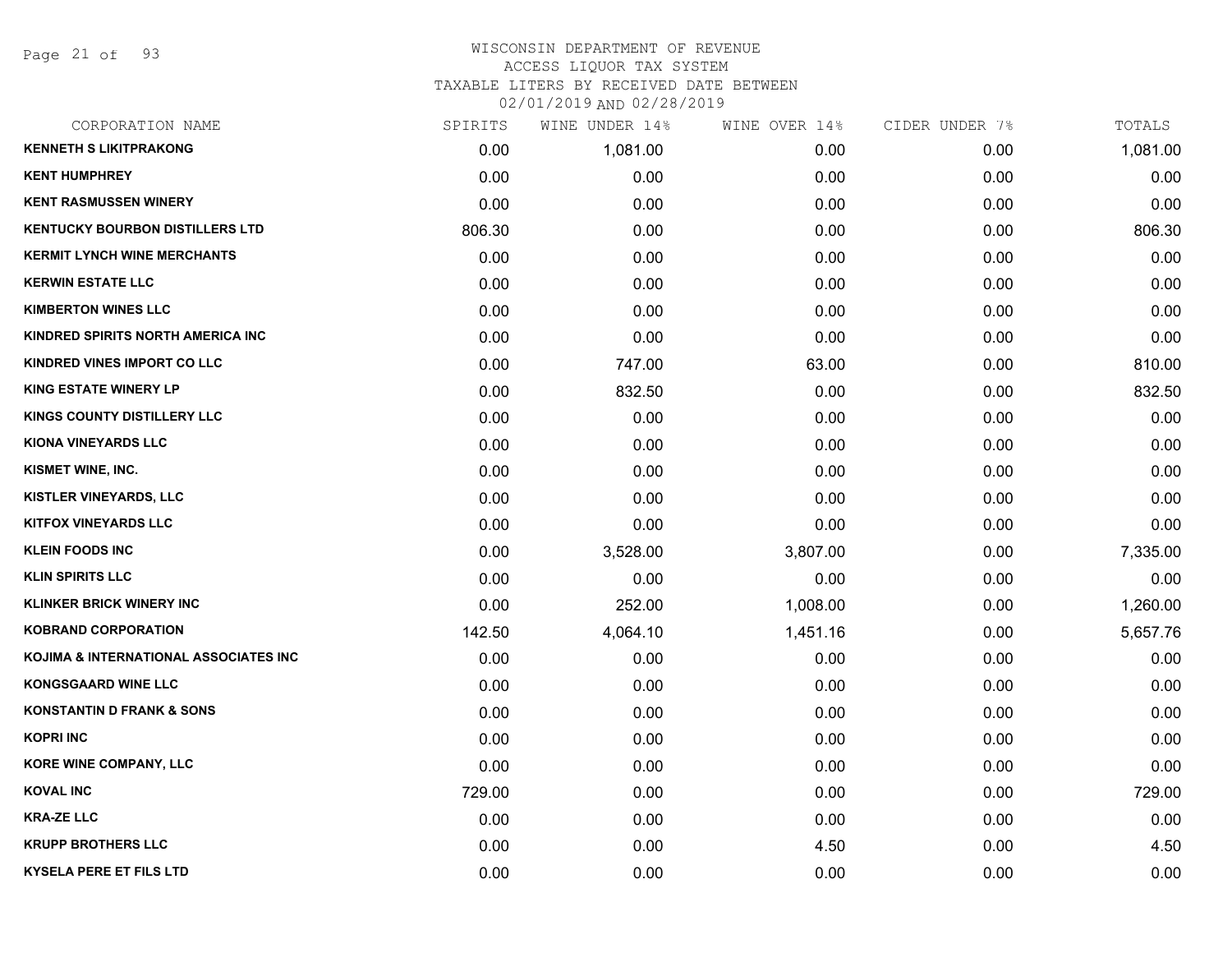Page 22 of 93

| CORPORATION NAME                           | SPIRITS | WINE UNDER 14% | WINE OVER 14% | CIDER UNDER 7% | TOTALS   |
|--------------------------------------------|---------|----------------|---------------|----------------|----------|
| <b>L &amp; F BRANDS INC</b>                | 0.00    | 0.00           | 0.00          | 0.00           | 0.00     |
| L C WINE                                   | 0.00    | 0.00           | 0.00          | 0.00           | 0.00     |
| L FOPPIANO WINE CO INC                     | 0.00    | 0.00           | 0.00          | 0.00           | 0.00     |
| <b>L&amp;C WINE COUNTRY OPERATIONS LLC</b> | 0.00    | 0.00           | 0.00          | 0.00           | 0.00     |
| <b>L18 HOLDINGS, INC.</b>                  | 0.00    | 0.00           | 0.00          | 0.00           | 0.00     |
| <b>LADERA WINERY LLC</b>                   | 0.00    | 0.00           | 63.00         | 0.00           | 63.00    |
| <b>LADY HILL LLC</b>                       | 0.00    | 0.00           | 0.00          | 0.00           | 0.00     |
| <b>LAETITIA VINEYARD &amp; WINERY INC</b>  | 0.00    | 0.00           | 0.00          | 0.00           | 0.00     |
| <b>LAIRD &amp; COMPANY</b>                 | 193.50  | 0.00           | 67.50         | 0.00           | 261.00   |
| <b>LAIRD FAMILY ESTATE LLC</b>             | 0.00    | 0.00           | 0.00          | 0.00           | 0.00     |
| LAKE COUNTRY LIBARE DISTILLING LLC         | 0.00    | 0.00           | 0.00          | 0.00           | 0.00     |
| <b>LANCE C RANDOLPH</b>                    | 0.00    | 0.00           | 0.00          | 0.00           | 0.00     |
| <b>LANGDON SHIVERICK INC</b>               | 0.00    | 13.50          | 126.00        | 0.00           | 139.50   |
| <b>LANGE WINERY LLC</b>                    | 0.00    | 0.00           | 0.00          | 0.00           | 0.00     |
| <b>LAPHAM SALES &amp; MARKETING INC</b>    | 0.00    | 0.00           | 0.00          | 0.00           | 0.00     |
| <b>LATITUDE BEVERAGE COMPANY</b>           | 0.00    | 16.65          | 7.13          | 0.00           | 23.78    |
| <b>LAUREATE IMPORTS COMPANY INC</b>        | 0.00    | 270.00         | 0.00          | 0.00           | 270.00   |
| <b>LAVA SPRINGS INC</b>                    | 0.00    | 0.00           | 0.00          | 0.00           | 0.00     |
| <b>LAWER FAMILY WINERY INC</b>             | 0.00    | 0.00           | 0.00          | 0.00           | 0.00     |
| <b>LAWLESS DISTILLING COMPANY LLC</b>      | 0.00    | 0.00           | 0.00          | 0.00           | 0.00     |
| <b>LCF WINE COMPANY LLC</b>                | 0.00    | 0.00           | 0.00          | 0.00           | 0.00     |
| LE CEP II INC                              | 0.00    | 0.00           | 0.00          | 0.00           | 0.00     |
| LE GRAND COURTAGE LLC                      | 0.00    | 0.00           | 0.00          | 0.00           | 0.00     |
| LE RAISIN IMPORTS LLC                      | 0.00    | 0.00           | 0.00          | 0.00           | 0.00     |
| LE VIGNE WINERY INC                        | 0.00    | 0.00           | 0.00          | 0.00           | 0.00     |
| LEFT COAST CELLARS LLC                     | 0.00    | 0.00           | 0.00          | 0.00           | 0.00     |
| <b>LEMELSON WINERY LLC</b>                 | 0.00    | 0.00           | 0.00          | 0.00           | 0.00     |
| <b>LEONARD KREUSCH INC</b>                 | 0.00    | 4,324.46       | 0.00          | 0.00           | 4,324.46 |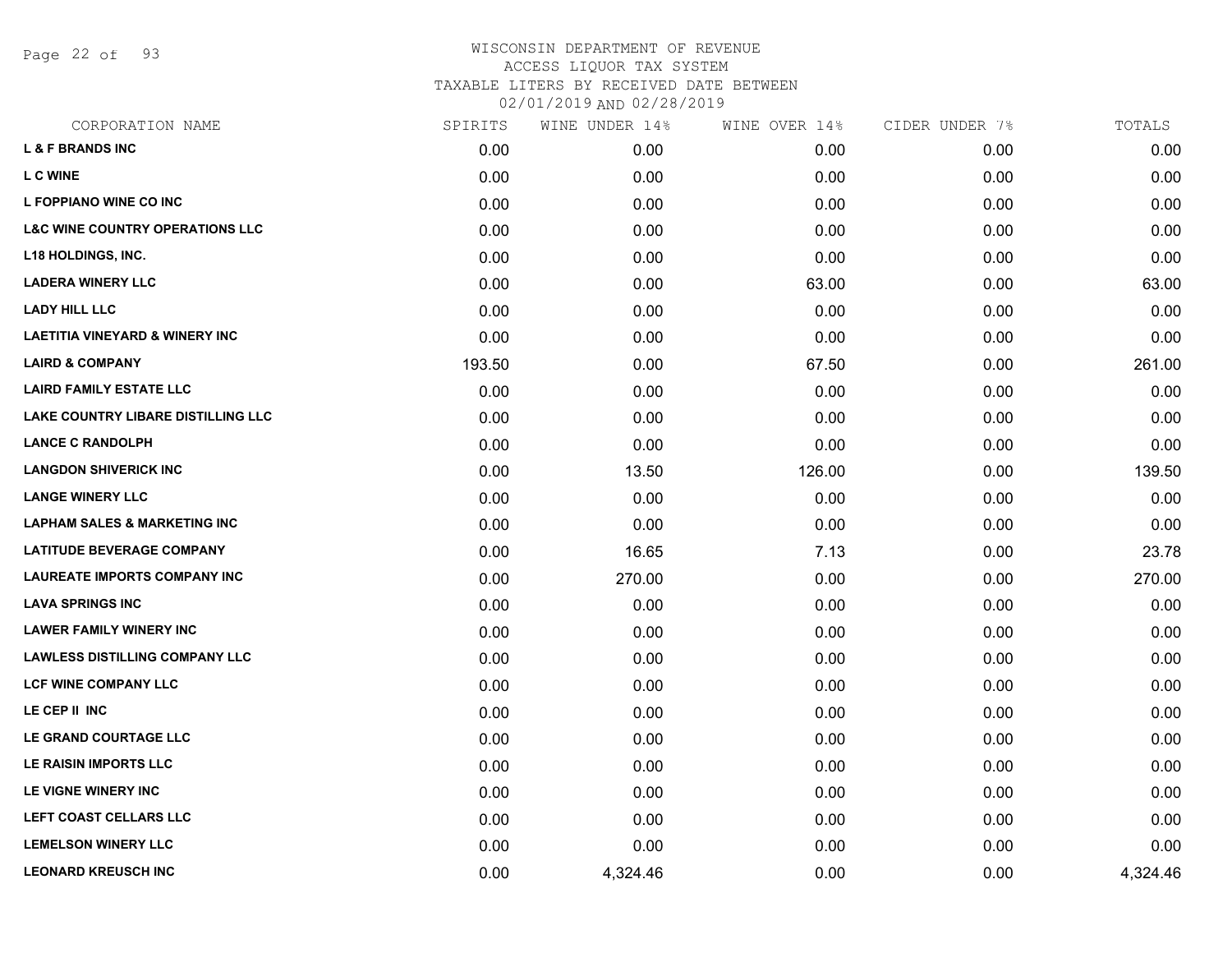Page 23 of 93

#### WISCONSIN DEPARTMENT OF REVENUE ACCESS LIQUOR TAX SYSTEM

TAXABLE LITERS BY RECEIVED DATE BETWEEN

| CORPORATION NAME                         | SPIRITS   | WINE UNDER 14% | WINE OVER 14% | CIDER UNDER 7% | TOTALS    |
|------------------------------------------|-----------|----------------|---------------|----------------|-----------|
| <b>LEONARDINI FAMILY WINERY LLC</b>      | 0.00      | 0.00           | 0.00          | 0.00           | 0.00      |
| <b>LEONETTI CELLAR LLC</b>               | 0.00      | 0.00           | 0.00          | 0.00           | 0.00      |
| <b>LES LUNES WINE LLC</b>                | 0.00      | 0.00           | 0.00          | 0.00           | 0.00      |
| <b>LEVECKE CORPORATION</b>               | 38,761.50 | 0.00           | 0.00          | 0.00           | 38,761.50 |
| <b>LIDESTRI BEVERAGES LLC</b>            | 0.00      | 0.00           | 0.00          | 0.00           | 0.00      |
| LINCOLN SQUARE WINE COMPANY LLC          | 0.00      | 0.00           | 0.00          | 0.00           | 0.00      |
| LINGUA FRANCA-LS VINEYARDS HOLDINGS, LLC | 0.00      | 351.00         | 0.00          | 0.00           | 351.00    |
| <b>LIOCO WINE COMPANY LLC</b>            | 0.00      | 0.00           | 0.00          | 0.00           | 0.00      |
| <b>LION NATHAN USA INC</b>               | 0.00      | 1,947.00       | 337.50        | 0.00           | 2,284.50  |
| <b>LISA CHASE</b>                        | 0.00      | 0.00           | 0.00          | 0.00           | 0.00      |
| <b>LISA LISA INCORPORATED</b>            | 0.00      | 126.00         | 63.00         | 0.00           | 189.00    |
| <b>LISA MARLOW</b>                       | 0.00      | 0.00           | 0.00          | 0.00           | 0.00      |
| LITTLE CREEK VINEYARD, LLC               | 0.00      | 0.00           | 0.00          | 0.00           | 0.00      |
| <b>LLOYD CARUSO LLC</b>                  | 0.00      | 0.00           | 0.00          | 0.00           | 0.00      |
| <b>LLOYD CELLARS INC</b>                 | 0.00      | 0.00           | 0.00          | 0.00           | 0.00      |
| <b>LOCAL DISTILLING INC</b>              | 0.00      | 0.00           | 0.00          | 0.00           | 0.00      |
| <b>LOEST &amp; MCNAMEE INC</b>           | 0.00      | 54.00          | 0.00          | 0.00           | 54.00     |
| <b>LONG MEADOW RANCH WINERY INC</b>      | 0.00      | 97.50          | 0.00          | 0.00           | 97.50     |
| <b>LONG SHADOWS VINTNERS LLC</b>         | 0.00      | 36.00          | 40.50         | 0.00           | 76.50     |
| <b>LONZ WINERY INC</b>                   | 0.00      | 0.00           | 0.00          | 0.00           | 0.00      |
| <b>LOOSEN BROS USA LTD</b>               | 0.00      | 10,485.00      | 0.00          | 0.00           | 10,485.00 |
| <b>LORING WINE COMPANY LLC</b>           | 0.00      | 0.00           | 0.00          | 0.00           | 0.00      |
| <b>LOUIS GLUNZ BEER INC</b>              | 0.00      | 0.00           | 0.00          | 699.39         | 699.39    |
| <b>LOUIS LATOUR INC</b>                  | 0.00      | 0.00           | 0.00          | 0.00           | 0.00      |
| <b>LOWDEN SCHOOLHOUSE CORPORATION</b>    | 0.00      | 0.00           | 0.00          | 0.00           | 0.00      |
| <b>LUNA VINEYARDS INC</b>                | 0.00      | 0.00           | 63.00         | 0.00           | 63.00     |
| <b>LUNEAU USA INC</b>                    | 0.00      | 3,118.50       | 0.00          | 0.00           | 3,118.50  |
| <b>LUXCO INC</b>                         | 41,906.40 | 333.00         | 390.00        | 0.00           | 42,629.40 |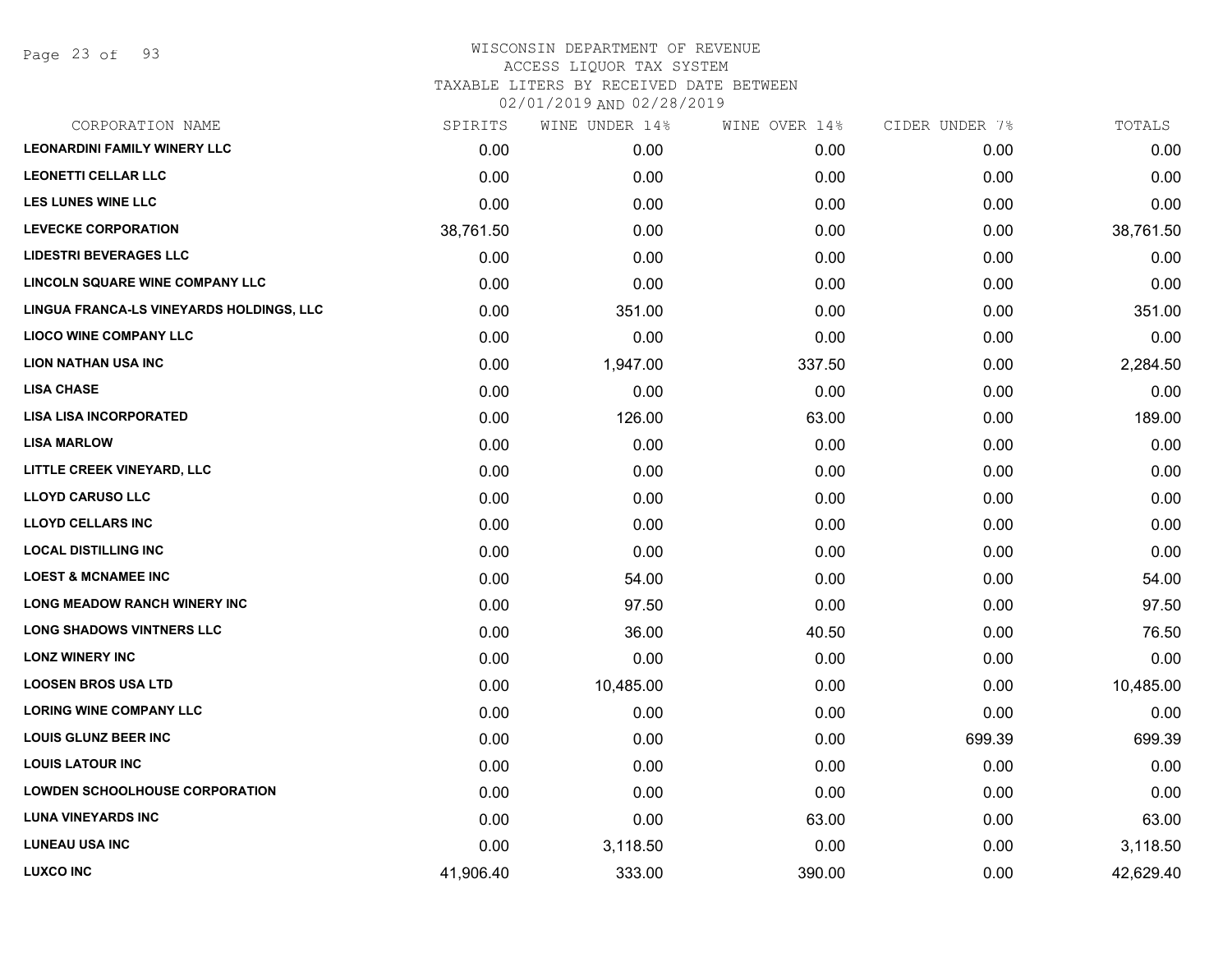Page 24 of 93

## WISCONSIN DEPARTMENT OF REVENUE ACCESS LIQUOR TAX SYSTEM

TAXABLE LITERS BY RECEIVED DATE BETWEEN

| CORPORATION NAME                              | SPIRITS  | WINE UNDER 14% | WINE OVER 14% | CIDER UNDER 7% | TOTALS    |
|-----------------------------------------------|----------|----------------|---------------|----------------|-----------|
| <b>LYNMAR WINERY LLC</b>                      | 0.00     | 0.00           | 0.00          | 0.00           | 0.00      |
| <b>M.A.C. WINES, LLC</b>                      | 0.00     | 0.00           | 0.00          | 0.00           | 0.00      |
| <b>MACH FLYNT INC</b>                         | 2,376.00 | 9,819.00       | 0.00          | 0.00           | 12,195.00 |
| <b>MAD CAR WINE CO LLC</b>                    | 0.00     | 189.00         | 0.00          | 0.00           | 189.00    |
| <b>MADRIGAL FAMILY WINERY LLC</b>             | 0.00     | 0.00           | 0.00          | 0.00           | 0.00      |
| <b>MAGAVE TEQUILA INC</b>                     | 0.00     | 0.00           | 0.00          | 0.00           | 0.00      |
| <b>MAISONS MARQUES &amp; DOMAINES USA INC</b> | 0.00     | 1,120.50       | 130.50        | 0.00           | 1,251.00  |
| <b>MAMMOTH DISTILLING LLC</b>                 | 0.00     | 0.00           | 0.00          | 0.00           | 0.00      |
| <b>MANCAN WINE LLC</b>                        | 0.00     | 0.00           | 0.00          | 0.00           | 0.00      |
| <b>MANO'S INC</b>                             | 0.00     | 0.00           | 0.00          | 0.00           | 0.00      |
| <b>MANUEL PULIDO</b>                          | 0.00     | 0.00           | 0.00          | 0.00           | 0.00      |
| <b>MARIETTA CELLARS INC</b>                   | 0.00     | 252.00         | 63.00         | 0.00           | 315.00    |
| <b>MARIPOSA WINE COMPANY LLC</b>              | 0.00     | 0.00           | 0.00          | 0.00           | 0.00      |
| <b>MARK ANTHONY BRANDS INC</b>                | 0.00     | 0.00           | 0.00          | 0.00           | 0.00      |
| <b>MARK SZUMOWSKI</b>                         | 0.00     | 0.00           | 0.00          | 0.00           | 0.00      |
| <b>MARKETING GLOBAL BRANDS CORP</b>           | 0.00     | 0.00           | 0.00          | 0.00           | 0.00      |
| <b>MARKO J KARAKASEVIC</b>                    | 0.00     | 0.00           | 0.00          | 0.00           | 0.00      |
| <b>MARTELLOTTO INC.</b>                       | 0.00     | 0.00           | 0.00          | 0.00           | 0.00      |
| <b>MARTIN RAY WINERY INC</b>                  | 0.00     | 0.00           | 0.00          | 0.00           | 0.00      |
| <b>MARTINELLI WINERY INC</b>                  | 0.00     | 0.00           | 27.00         | 0.00           | 27.00     |
| <b>MARTINEZ DISTRIBUTING CO INC</b>           | 0.00     | 0.00           | 0.00          | 0.00           | 0.00      |
| <b>MASSANOIS LLC</b>                          | 0.00     | 1,638.00       | 315.00        | 0.00           | 1,953.00  |
| <b>MAST-JAEGERMEISTER US INC</b>              | 0.00     | 0.00           | 0.00          | 0.00           | 0.00      |
| <b>MATCHVINO LLC</b>                          | 0.00     | 0.00           | 0.00          | 0.00           | 0.00      |
| <b>MATHY WINERY LLC</b>                       | 0.00     | 0.00           | 0.00          | 0.00           | 0.00      |
| <b>MATRICK HOLDINGS CORPORATION</b>           | 0.00     | 0.00           | 0.00          | 0.00           | 0.00      |
| <b>MATT PREIS</b>                             | 0.00     | 0.00           | 0.00          | 0.00           | 0.00      |
| <b>MATTHEW C VILLARD</b>                      | 0.00     | 0.00           | 0.00          | 0.00           | 0.00      |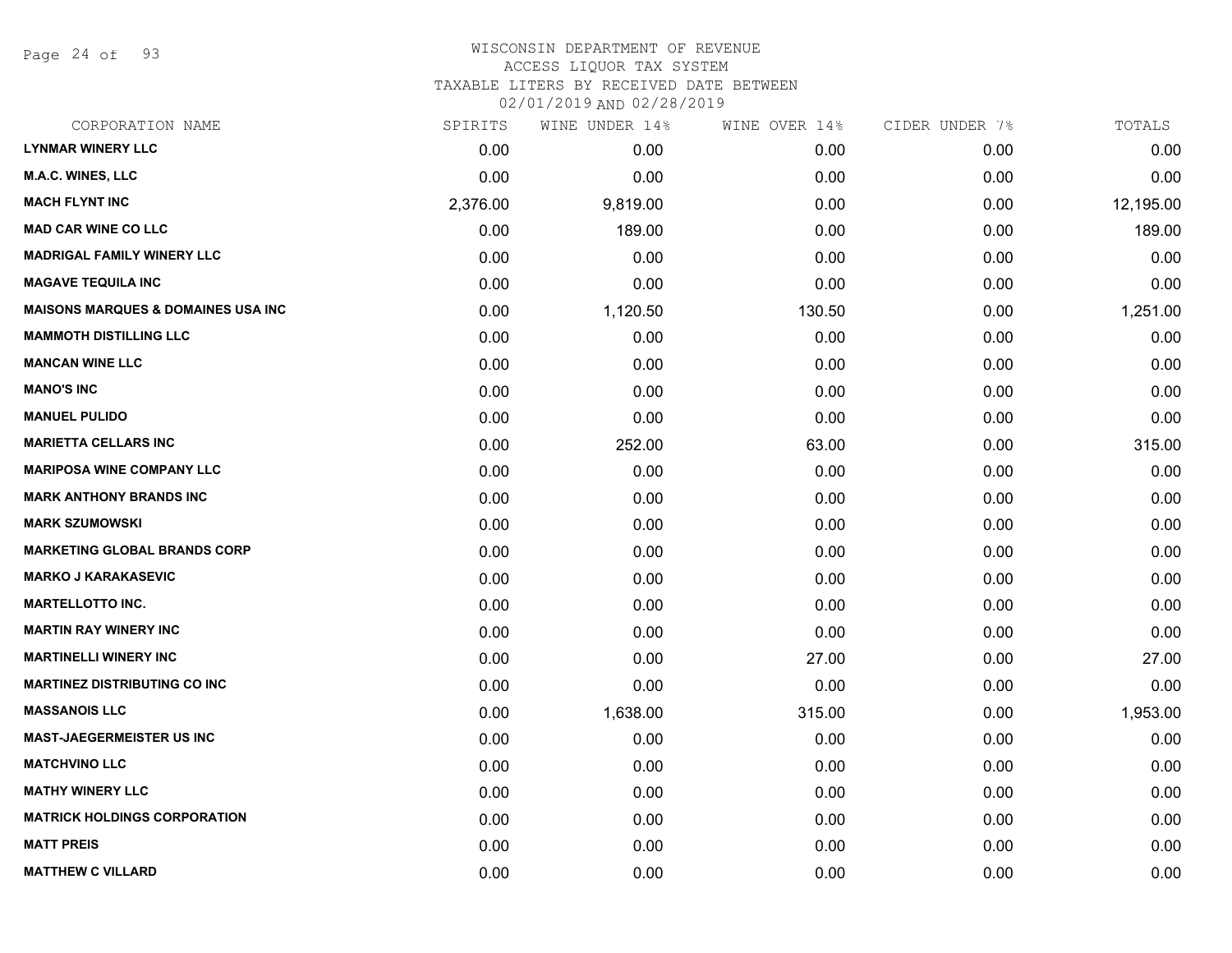Page 25 of 93

| SPIRITS   | WINE UNDER 14% |          | CIDER UNDER 7% | TOTALS    |
|-----------|----------------|----------|----------------|-----------|
| 0.00      | 0.00           | 0.00     | 0.00           | 0.00      |
| 0.00      | 0.00           | 0.00     | 0.00           | 0.00      |
| 0.00      | 0.00           | 0.00     | 0.00           | 0.00      |
| 0.00      | 0.00           | 0.00     | 0.00           | 0.00      |
| 0.00      | 0.00           | 0.00     | 0.00           | 0.00      |
| 10,320.00 | 0.00           | 0.00     | 0.00           | 10,320.00 |
| 0.00      | 0.00           | 0.00     | 0.00           | 0.00      |
| 0.00      | 0.00           | 0.00     | 0.00           | 0.00      |
| 0.00      | 0.00           | 0.00     | 0.00           | 0.00      |
| 0.00      | 0.00           | 0.00     | 0.00           | 0.00      |
| 0.00      | 1,638.00       | 0.00     | 0.00           | 1,638.00  |
| 0.00      | 0.00           | 0.00     | 0.00           | 0.00      |
| 0.00      | 0.00           | 0.00     | 289.58         | 289.58    |
| 0.00      | 0.00           | 0.00     | 0.00           | 0.00      |
| 0.00      | 0.00           | 0.00     | 0.00           | 0.00      |
| 0.00      | 0.00           | 0.00     | 0.00           | 0.00      |
| 0.00      | 0.00           | 126.00   | 0.00           | 126.00    |
| 0.00      | 0.00           | 0.00     | 0.00           | 0.00      |
| 0.00      | 0.00           | 0.00     | 0.00           | 0.00      |
| 0.00      | 0.00           | 0.00     | 0.00           | 0.00      |
| 15,252.30 | 6,471.00       | 3,456.00 | 0.00           | 25,179.30 |
| 0.00      | 0.00           | 0.00     | 0.00           | 0.00      |
| 0.00      | 8,415.00       | 0.00     | 0.00           | 8,415.00  |
| 0.00      | 0.00           | 0.00     | 0.00           | 0.00      |
| 0.00      | 0.00           | 0.00     | 0.00           | 0.00      |
| 0.00      | 0.00           | 0.00     | 0.00           | 0.00      |
| 0.00      | 0.00           | 0.00     | 0.00           | 0.00      |
| 0.00      | 6,200.50       | 0.00     | 0.00           | 6,200.50  |
|           |                |          | WINE OVER 14%  |           |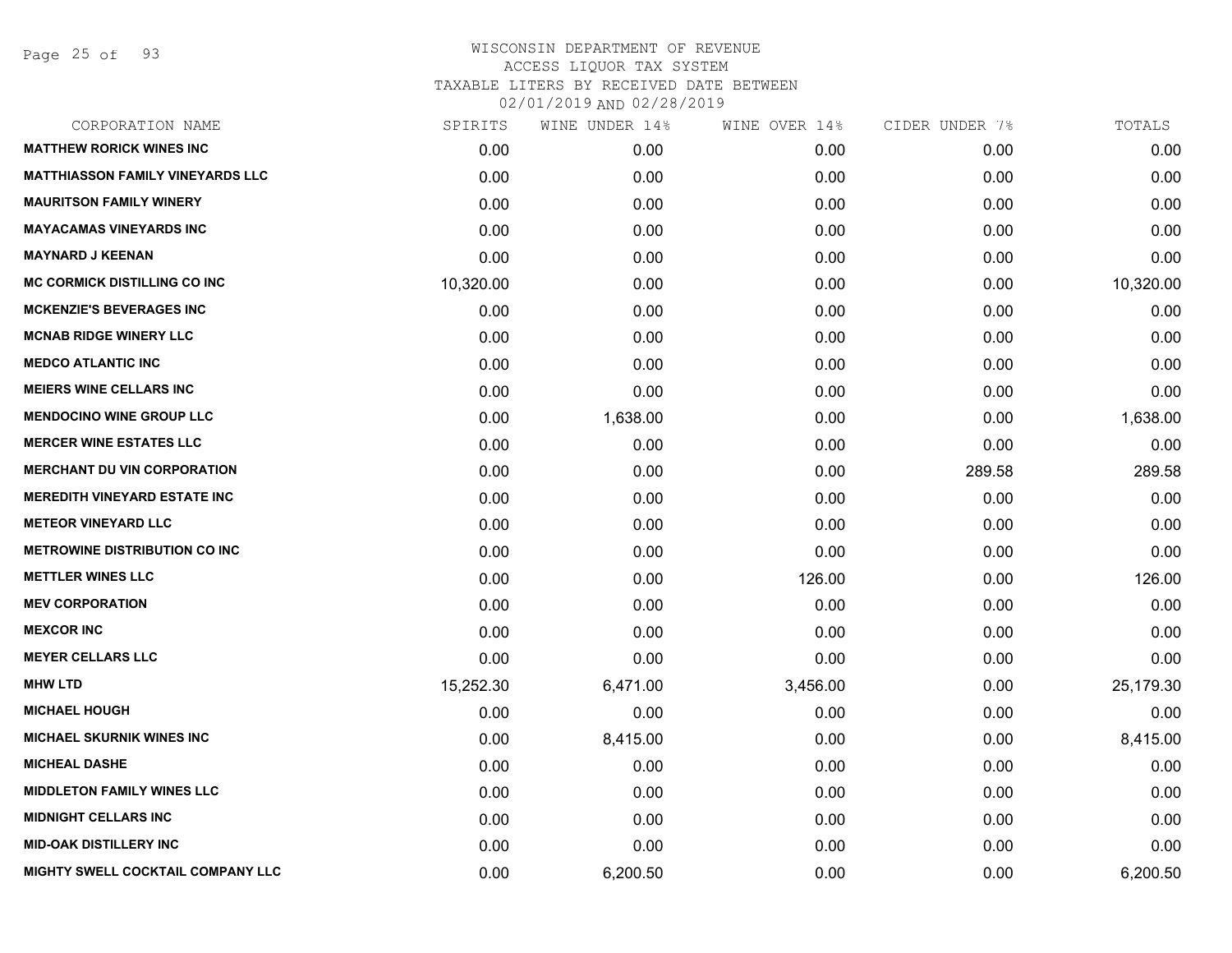#### WISCONSIN DEPARTMENT OF REVENUE ACCESS LIQUOR TAX SYSTEM

TAXABLE LITERS BY RECEIVED DATE BETWEEN

| CORPORATION NAME                                  | SPIRITS    | WINE UNDER 14% | WINE OVER 14% | CIDER UNDER 7% | TOTALS        |
|---------------------------------------------------|------------|----------------|---------------|----------------|---------------|
| <b>MILBRANDT FAMILY WINES LLC</b>                 | 0.00       | 630.00         | 18.00         | 0.00           | 648.00        |
| <b>MILE HIGH SPIRITS LLC</b>                      | 0.00       | 0.00           | 0.00          | 0.00           | 0.00          |
| <b>MILLER SQUARED INC</b>                         | 0.00       | 1,102.30       | 0.00          | 0.00           | 1,102.30      |
| <b>MILLERCOORS LLC</b>                            | 0.00       | 0.00           | 0.00          | $-260,833.42$  | $-260,833.42$ |
| <b>MILTONS DISTRIBUTING CO INC</b>                | 0.00       | 1,720.49       | 36.00         | 0.00           | 1,756.49      |
| <b>MINER FAMILY WINERY LLC</b>                    | 0.00       | 0.00           | 0.00          | 0.00           | 0.00          |
| <b>MINNESOTAS FINEST FERMENTED PRODUCTS</b>       | 0.00       | 0.00           | 0.00          | 181.44         | 181.44        |
| <b>MIONETTO USA INC</b>                           | 0.00       | 0.00           | 0.00          | 0.00           | 0.00          |
| <b>MIRA WINERY LLC</b>                            | 0.00       | 0.00           | 0.00          | 0.00           | 0.00          |
| <b>MIRAMONT ESTATE VINEYARDS &amp; WINERY INC</b> | 0.00       | 0.00           | 0.00          | 0.00           | 0.00          |
| <b>MIRASOL WINE LLC</b>                           | 0.00       | 0.00           | 0.00          | 0.00           | 0.00          |
| <b>MIRER MANAGEMENT COMPANY LLC</b>               | 0.00       | 0.00           | 0.00          | 0.00           | 0.00          |
| <b>MIROSLAV IVANOV TCHOLAKOV</b>                  | 0.00       | 0.00           | 234.00        | 0.00           | 234.00        |
| <b>MISA IMPORTS INC</b>                           | 12,738.00  | 63.00          | 22.50         | 0.00           | 12,823.50     |
| <b>MISSISSIPPI RIVER DISTILLING COMPANY</b>       | 3.79       | 0.00           | 0.00          | 0.00           | 3.79          |
| <b>MISTARR WINE IMPORTERS</b>                     | 0.00       | 0.00           | 0.00          | 0.00           | 0.00          |
| <b>MODERN DEVELOPMENT COMPANY</b>                 | 0.00       | 0.00           | 26.15         | 0.00           | 26.15         |
| <b>MODERN SPIRITS LLC</b>                         | 4.50       | 0.00           | 45.00         | 0.00           | 49.50         |
| <b>MOET HENNESSY USA, INC.</b>                    | 102,274.80 | 16,246.50      | 337.50        | 0.00           | 118,858.80    |
| <b>MOLLYDOOKER INTERNATIONAL LLC</b>              | 0.00       | 0.00           | 0.00          | 0.00           | 0.00          |
| <b>MOLLY'S WINERY INC</b>                         | 0.00       | 0.00           | 0.00          | 0.00           | 0.00          |
| <b>MONICA NOGUES</b>                              | 0.00       | 504.00         | 27.00         | 0.00           | 531.00        |
| <b>MONSIEUR TOUTON SELECTION LTD / ORIGIN USA</b> | 0.00       | 0.00           | 0.00          | 0.00           | 0.00          |
| <b>MONTANERO MEZCAL LLC</b>                       | 0.00       | 0.00           | 0.00          | 0.00           | 0.00          |
| <b>MONTE CRISTO BLOCK IV LLC</b>                  | 0.00       | 0.00           | 0.00          | 0.00           | 0.00          |
| <b>MONTEREY WINE COMPANY LLC</b>                  | 0.00       | 1,008.00       | 0.00          | 0.00           | 1,008.00      |
| <b>MONTICELLO CELLARS INC</b>                     | 0.00       | 0.00           | 0.00          | 0.00           | 0.00          |
| <b>MONTINORE VINEYARDS LIMITED</b>                | 0.00       | 319.00         | 0.00          | 0.00           | 319.00        |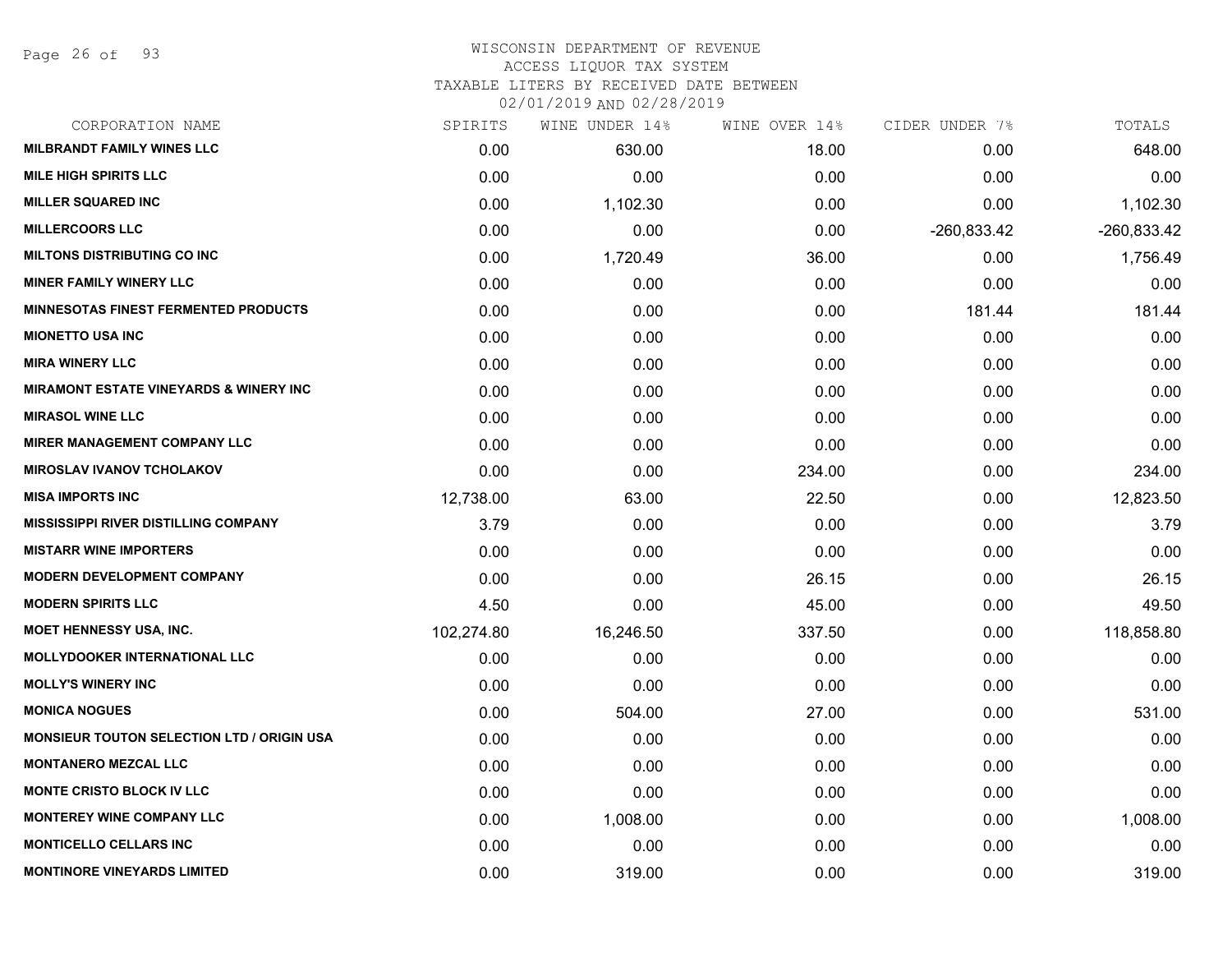Page 27 of 93

#### WISCONSIN DEPARTMENT OF REVENUE ACCESS LIQUOR TAX SYSTEM TAXABLE LITERS BY RECEIVED DATE BETWEEN

| CORPORATION NAME                                                                   | SPIRITS  | WINE UNDER 14% | WINE OVER 14% | CIDER UNDER 7% | TOTALS    |
|------------------------------------------------------------------------------------|----------|----------------|---------------|----------------|-----------|
| <b>MOONRISE DISTILLERY INC</b>                                                     | 0.00     | 0.00           | 0.00          | 0.00           | 0.00      |
| <b>MORE THAN GRAPES, LLC</b>                                                       | 0.00     | 895.50         | 54.00         | 0.00           | 949.50    |
| <b>MORGADO CELLARS LLC</b>                                                         | 0.00     | 0.00           | 0.00          | 0.00           | 0.00      |
| <b>MORGAN WINERY INC</b>                                                           | 0.00     | 126.00         | 252.00        | 0.00           | 378.00    |
| <b>MOUNT VEEDER FARMS LLC</b>                                                      | 0.00     | 0.00           | 252.00        | 0.00           | 252.00    |
| <b>MOUNTAIN VIEW VINTNERS LLC</b>                                                  | 0.00     | 0.00           | 0.00          | 0.00           | 0.00      |
| <b>MS WALKER INC</b>                                                               | 4,417.50 | 0.00           | 0.00          | 0.00           | 4,417.50  |
| <b>MUTUAL WHOLESALE LIQUOR INC</b>                                                 | 0.00     | 0.00           | 0.00          | 0.00           | 0.00      |
| <b>NAKED WINES LLC</b>                                                             | 0.00     | 0.00           | 0.00          | 0.00           | 0.00      |
| <b>NAPA VALLEY SPECIALTY WINES INC</b>                                             | 0.00     | 3,816.00       | 126.00        | 0.00           | 3,942.00  |
| <b>NATIONAL CONSUMER CREDIT GUARANTEE</b><br><b>ASSOCIATION OF CONNECTICUT INC</b> | 0.00     | 0.00           | 0.00          | 0.00           | 0.00      |
| <b>NATURAL BEVERAGE INFUSIONS LLC</b>                                              | 0.00     | 0.00           | 0.00          | 0.00           | 0.00      |
| <b>NATURAL MERCHANTS INC</b>                                                       | 0.00     | 1,386.00       | 0.00          | 0.00           | 1,386.00  |
| <b>NATUREL WEST CORP</b>                                                           | 0.00     | 0.00           | 0.00          | 0.00           | 0.00      |
| <b>NAVARRO VINEYARDS, LLC</b>                                                      | 0.00     | 0.00           | 0.00          | 0.00           | 0.00      |
| <b>NBI ACQUISITION LLC</b>                                                         | 0.00     | 0.00           | 0.00          | 0.00           | 0.00      |
| <b>NDC SYSTEMS LP</b>                                                              | 2,200.50 | 41,677.50      | 2,718.00      | 0.00           | 46,596.00 |
| <b>NEGOCIANTS USA INC</b>                                                          | 0.00     | 0.00           | 0.00          | 0.00           | 0.00      |
| <b>NESTOR IMPORTS INC</b>                                                          | 0.00     | 0.00           | 0.00          | 0.00           | 0.00      |
| <b>NEW HOLLAND BREWING CO LLC</b>                                                  | 0.00     | 0.00           | 0.00          | 0.00           | 0.00      |
| <b>NEW MEXICO WINERIES INC</b>                                                     | 0.00     | 594.00         | 0.00          | 0.00           | 594.00    |
| <b>NEW PARROTT &amp; CO</b>                                                        | 0.00     | 5,328.00       | 1,413.00      | 0.00           | 6,741.00  |
| <b>NEW VAVIN INC</b>                                                               | 0.00     | 0.00           | 0.00          | 0.00           | 0.00      |
| <b>NEW YORK MUTUAL TRADING CO INC</b>                                              | 0.00     | 0.00           | 34.56         | 0.00           | 34.56     |
| <b>NEXUS BRANDS LLC</b>                                                            | 0.00     | 3,024.00       | 0.00          | 0.00           | 3,024.00  |
| <b>NICHE IMPORT CO</b>                                                             | 364.50   | 90.00          | 0.00          | 0.00           | 454.50    |
| NICHOLAS KARAVIDAS                                                                 | 0.00     | 0.00           | 0.00          | 0.00           | 0.00      |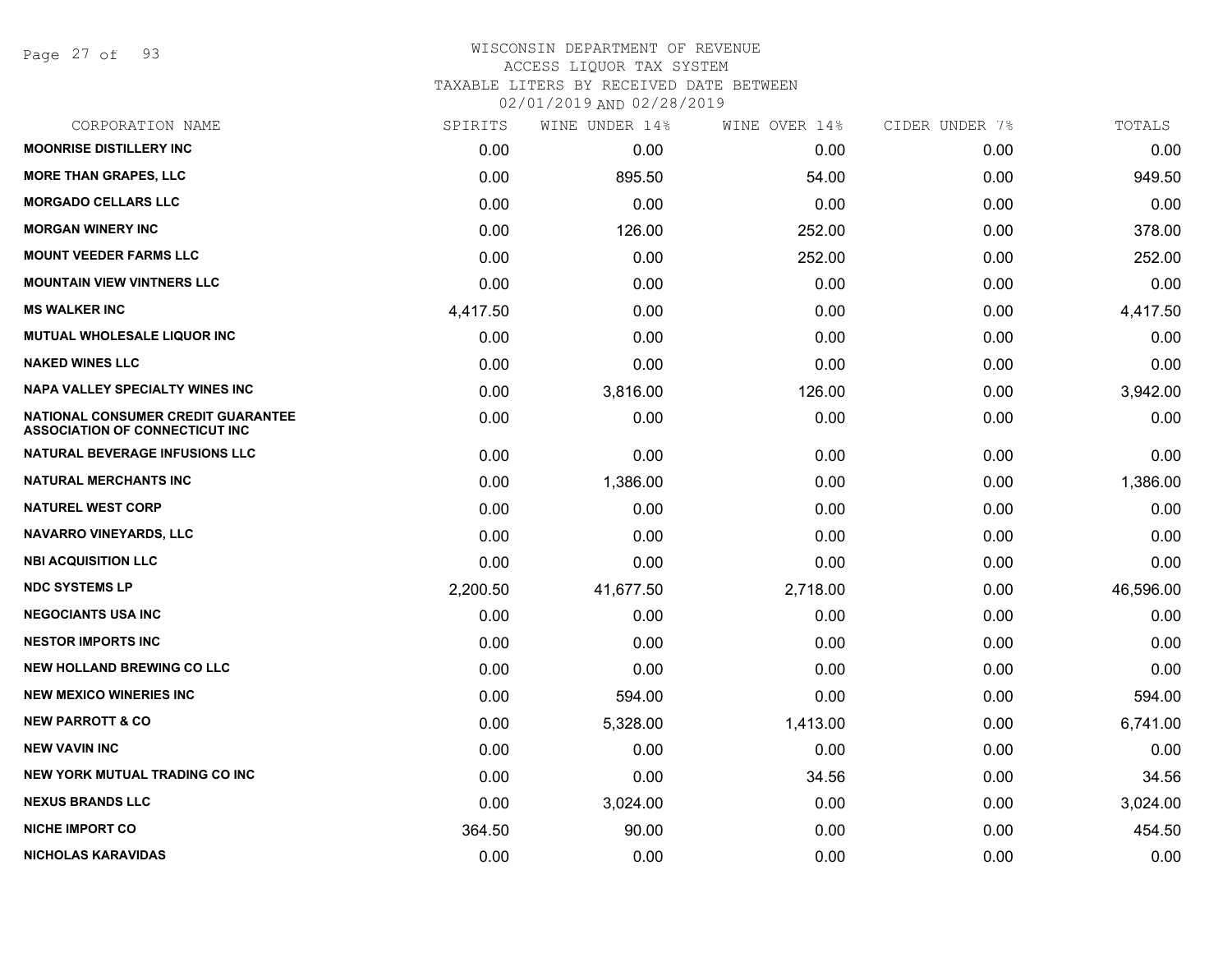Page 28 of 93

| SPIRITS  | WINE UNDER 14% |          |               | TOTALS         |
|----------|----------------|----------|---------------|----------------|
| 0.00     | 0.00           | 0.00     | 0.00          | 0.00           |
| 0.00     | 0.00           | 0.00     | 0.00          | 0.00           |
| 0.00     | 0.00           | 0.00     | 0.00          | 0.00           |
| 0.00     | 0.00           | 0.00     | 0.00          | 0.00           |
| 0.00     | 0.00           | 0.00     | 0.00          | 0.00           |
| 0.00     | 0.00           | 0.00     | 0.00          | 0.00           |
| 0.00     | 63.00          | 0.00     | 0.00          | 63.00          |
| 0.00     | 0.00           | 0.00     | 0.00          | 0.00           |
| 0.00     | 0.00           | 0.00     | 0.00          | 0.00           |
| 0.00     | 0.00           | 0.00     | 0.00          | 0.00           |
| 0.00     | 0.00           | 126.00   | 0.00          | 126.00         |
| 0.00     | 378.00         | 0.00     | 0.00          | 378.00         |
| 0.00     | 1,845.00       | 99.00    | 0.00          | 1,944.00       |
| 0.00     | 0.00           | 0.00     | 0.00          | 0.00           |
| 5,455.50 | 0.00           | 0.00     | 0.00          | 5,455.50       |
| 0.00     | 3,258.00       | 0.00     | 0.00          | 3,258.00       |
| 0.00     | 0.00           | 0.00     | 0.00          | 0.00           |
| 0.00     | 6,997.50       | 2,152.50 | 0.00          | 9,150.00       |
| 153.00   | 1,759.50       | 63.00    | 0.00          | 1,975.50       |
| 0.00     | 0.00           | 0.00     | 0.00          | 0.00           |
| 0.00     | 0.00           | 94.50    | 0.00          | 94.50          |
| 0.00     | 0.00           | 0.00     | 0.00          | 0.00           |
| 120.26   | 0.00           | 0.00     | 0.00          | 120.26         |
| 0.00     | 0.00           | 0.00     | 0.00          | 0.00           |
| 0.00     | 0.00           | 0.00     | 0.00          | 0.00           |
| 0.00     | 688.51         | 801.00   | 0.00          | 1,489.51       |
| 0.00     | 0.00           | 0.00     | 0.00          | 0.00           |
| 297.00   | 0.00           | 0.00     | 0.00          | 297.00         |
|          |                |          | WINE OVER 14% | CIDER UNDER 7% |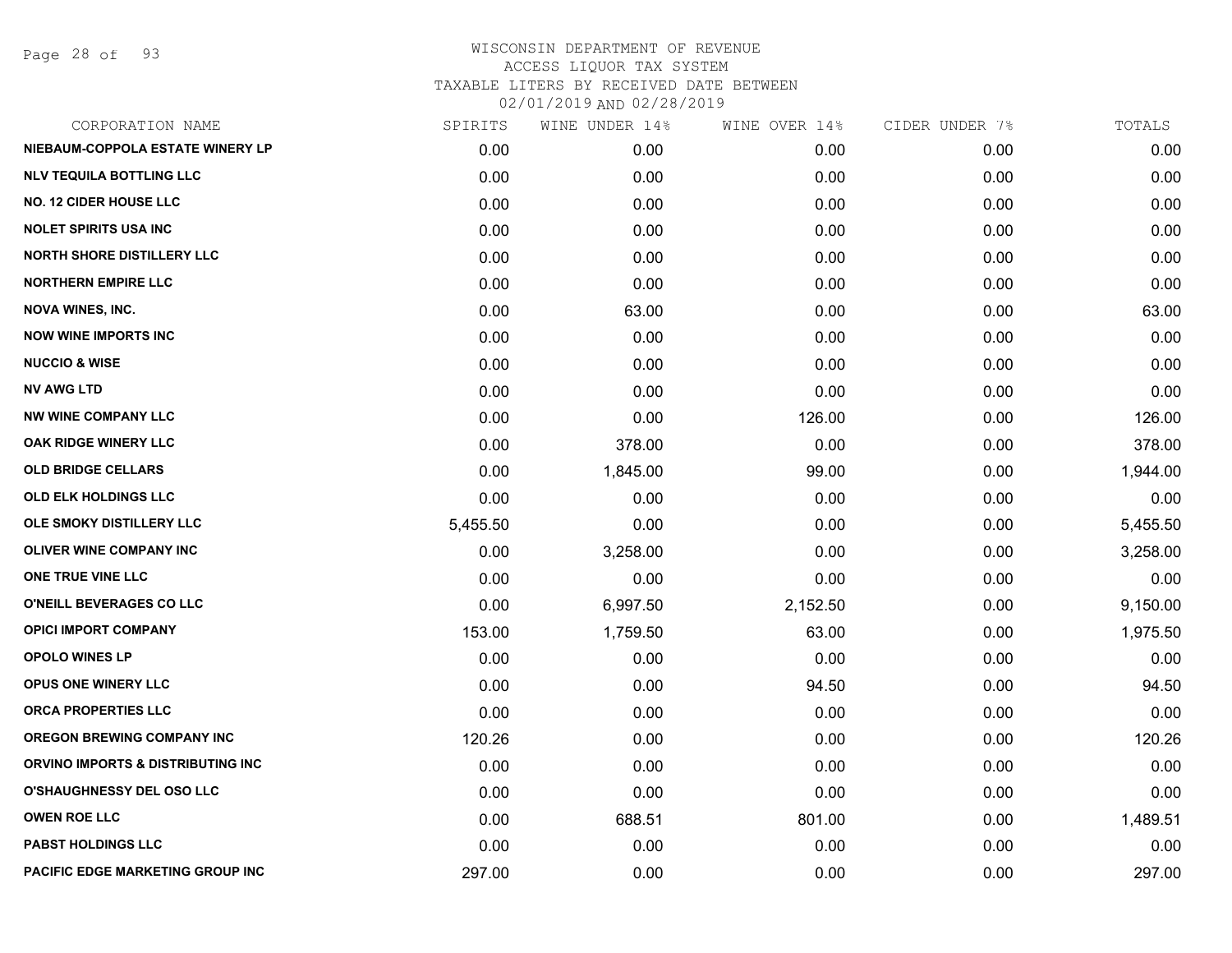Page 29 of 93

## WISCONSIN DEPARTMENT OF REVENUE ACCESS LIQUOR TAX SYSTEM

TAXABLE LITERS BY RECEIVED DATE BETWEEN

| CORPORATION NAME                        | SPIRITS    | WINE UNDER 14% | WINE OVER 14% | CIDER UNDER 7% | TOTALS     |
|-----------------------------------------|------------|----------------|---------------|----------------|------------|
| <b>PACIFIC INTERNATIONAL LIQUOR INC</b> | 0.00       | 110.88         | 228.96        | 0.00           | 339.84     |
| <b>PAHLMEYER LLC</b>                    | 0.00       | 0.00           | 0.00          | 0.00           | 0.00       |
| PALI WINE COMPANY LP                    | 0.00       | 0.00           | 0.00          | 0.00           | 0.00       |
| PALM BAY INTERNATIONAL INC              | 312.75     | 8,824.39       | 596.25        | 0.00           | 9,733.39   |
| <b>PAMELA FRYE</b>                      | 0.00       | 378.00         | 0.00          | 0.00           | 378.00     |
| <b>PAMPA BEVERAGES LLC</b>              | 0.00       | 2,126.00       | 0.00          | 0.00           | 2,126.00   |
| <b>PANTHER CREEK CELLARS LLC</b>        | 0.00       | 0.00           | 0.00          | 0.00           | 0.00       |
| <b>PARAGON VINEYARD CO INC</b>          | 0.00       | 0.00           | 0.00          | 0.00           | 0.00       |
| PARK STREET IMPORTS LLC                 | 2,740.50   | 1,521.00       | 13.50         | 120.00         | 4,395.00   |
| PARK WINE COMPANY INC                   | 0.00       | 252.00         | 504.00        | 0.00           | 756.00     |
| <b>PARKER STATION INC</b>               | 0.00       | 216.00         | 126.00        | 0.00           | 342.00     |
| PASEK CELLARS WINERY INC                | 0.00       | 0.00           | 0.00          | 0.00           | 0.00       |
| <b>PAT WINES LLC</b>                    | 0.00       | 0.00           | 0.00          | 0.00           | 0.00       |
| <b>PATERNO IMPORTS LTD</b>              | 2,634.00   | 6,682.16       | 4,087.80      | 0.00           | 13,403.96  |
| <b>PATRICIO C MATA</b>                  | 0.00       | 333.00         | 0.00          | 0.00           | 333.00     |
| <b>PATRON SPIRITS COMPANY</b>           | 27,139.80  | 0.00           | 0.00          | 0.00           | 27,139.80  |
| PAUL HOBBS IMPORTS INC                  | 0.00       | 0.00           | 0.00          | 0.00           | 0.00       |
| PAUL HOBBS WINERY LP                    | 0.00       | 0.00           | 0.00          | 0.00           | 0.00       |
| <b>PAVI WINES LLC</b>                   | 0.00       | 0.00           | 0.00          | 0.00           | 0.00       |
| <b>PAWEL LATO</b>                       | 0.00       | 0.00           | 0.00          | 0.00           | 0.00       |
| <b>PEACHY CANYON WINERY</b>             | 0.00       | 0.00           | 0.00          | 0.00           | 0.00       |
| PEJU FAMILY OPERATING PARTNERSHIP LP    | 0.00       | 0.00           | 0.00          | 0.00           | 0.00       |
| PENROSE HILL, LIMITED                   | 0.00       | 0.00           | 0.00          | 0.00           | 0.00       |
| PEPPER BRIDGE WINERY LLC                | 0.00       | 0.00           | 54.00         | 0.00           | 54.00      |
| PERNOD RICARD USA LLC                   | 149,556.90 | 8,135.52       | 279.00        | 0.00           | 157,971.42 |
| PETER ANDREW LLC                        | 0.00       | 0.00           | 0.00          | 0.00           | 0.00       |
| PETER ROSBACK                           | 0.00       | 0.00           | 0.00          | 0.00           | 0.00       |
| PETERSON WINERY LLC                     | 0.00       | 54.00          | 126.00        | 0.00           | 180.00     |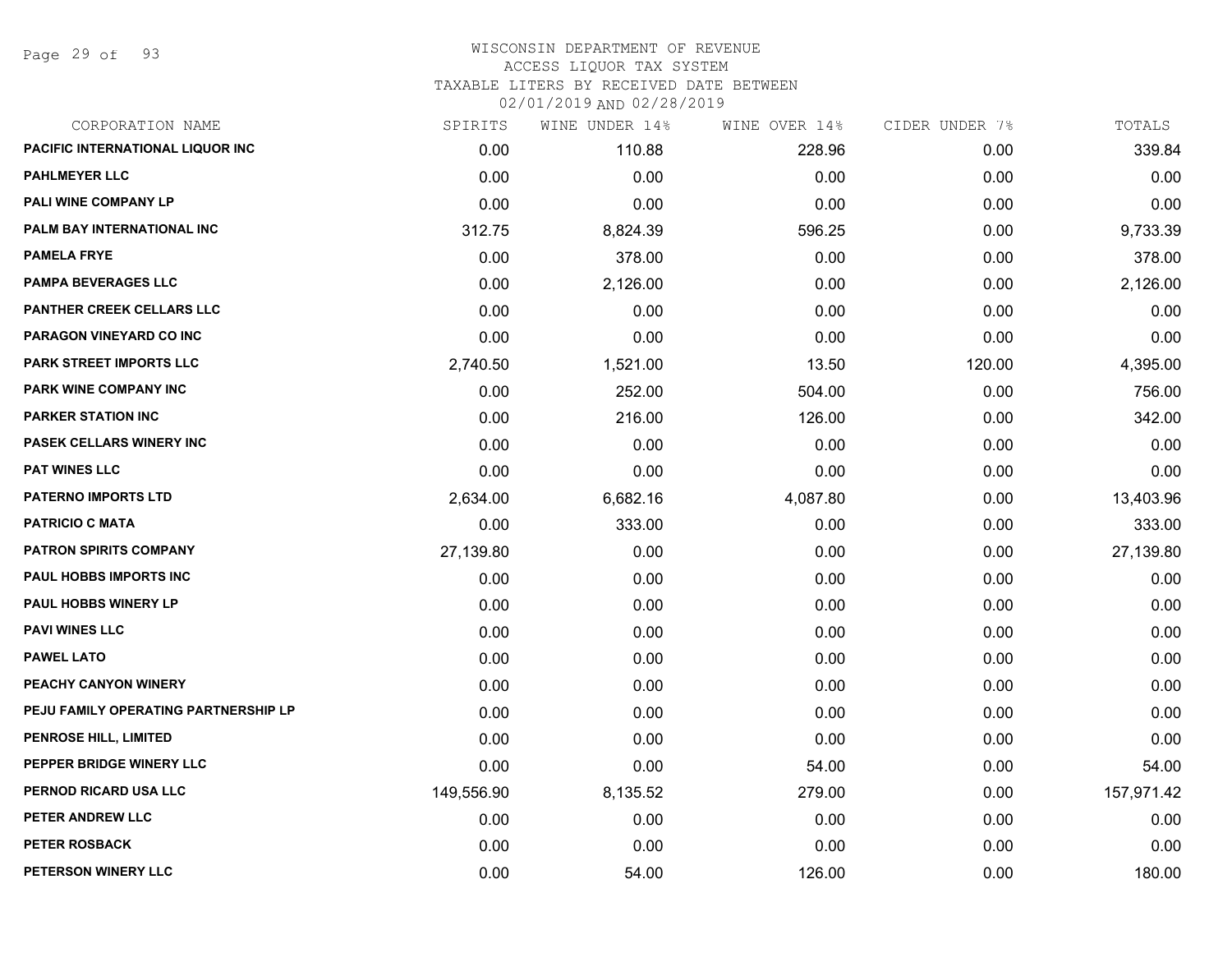Page 30 of 93

| CORPORATION NAME                  | SPIRITS  | WINE UNDER 14% | WINE OVER 14% | CIDER UNDER 7% | TOTALS    |
|-----------------------------------|----------|----------------|---------------|----------------|-----------|
| PETIT HAMEAU LLC                  | 0.00     | 126.00         | 0.00          | 0.00           | 126.00    |
| <b>PHILIP LAROCCA</b>             | 0.00     | 0.00           | 0.00          | 0.00           | 0.00      |
| PHILIP TOGNI VINEYARD LP          | 0.00     | 0.00           | 0.00          | 0.00           | 0.00      |
| PHILLIP STEINSCHREIBER            | 0.00     | 0.00           | 0.00          | 0.00           | 0.00      |
| <b>PHILLIPS FARMS LLC</b>         | 0.00     | 0.00           | 7,047.00      | 0.00           | 7,047.00  |
| PHUSION PROJECTS LLC              | 1,575.00 | 0.00           | 0.00          | 0.00           | 1,575.00  |
| PICNIC WINE COMPANY LLC           | 0.00     | 0.00           | 0.00          | 0.00           | 0.00      |
| PIEDMONT DISTILLERS INC           | 0.00     | 0.00           | 0.00          | 0.00           | 0.00      |
| <b>PINA CELLARS LP</b>            | 0.00     | 0.00           | 0.00          | 0.00           | 0.00      |
| PINE RIDGE WINERY LLC             | 0.00     | 1,291.50       | 1,827.00      | 0.00           | 3,118.50  |
| <b>PLATA WINE PARTNERS LLC</b>    | 0.00     | 0.00           | 99.00         | 0.00           | 99.00     |
| PLUME RIDGE IRREVOCABLE TRUST     | 0.00     | 144.00         | 72.00         | 0.00           | 216.00    |
| <b>POPCORN DESIGN LLC</b>         | 0.00     | 0.00           | 0.00          | 0.00           | 0.00      |
| POPCORN SUTTON DISTILLING LLC     | 0.00     | 0.00           | 0.00          | 0.00           | 0.00      |
| PORT WASHINGTON IMPORTS LLC       | 0.00     | 0.00           | 0.00          | 0.00           | 0.00      |
| PORTOVINO LLC                     | 0.00     | 639.00         | 0.00          | 0.00           | 639.00    |
| <b>POST WINERY INC</b>            | 0.00     | 0.00           | 0.00          | 0.00           | 0.00      |
| POUR MANAGEMENT LLC               | 0.00     | 234.00         | 0.00          | 0.00           | 234.00    |
| PRAGER WINERY & PORT WORKS, INC.  | 0.00     | 0.00           | 0.00          | 0.00           | 0.00      |
| PRECEPT BRANDS LLC                | 0.00     | 21,354.00      | 756.00        | 0.00           | 22,110.00 |
| PREMIER WINE GROUP, LLC           | 0.00     | 0.00           | 0.00          | 0.00           | 0.00      |
| PREMIERE DISTILLERY LLC           | 225.00   | 0.00           | 0.00          | 0.00           | 225.00    |
| PREMIUM PORT WINES INC            | 0.00     | 0.00           | 694.50        | 0.00           | 694.50    |
| PRESQU'ILE WINERY                 | 0.00     | 0.00           | 0.00          | 0.00           | 0.00      |
| PRESTIGE IMPORTS LLC              | 0.00     | 0.00           | 0.00          | 0.00           | 0.00      |
| <b>PRESTIGE WINE IMPORTS CORP</b> | 0.00     | 12,887.95      | 36.00         | 0.00           | 12,923.95 |
| PRICHARDS DISTILLERY INC          | 328.50   | 0.00           | 0.00          | 0.00           | 328.50    |
| PRIDE MOUNTAIN VINEYARDS LLC      | 0.00     | 0.00           | 0.00          | 0.00           | 0.00      |
|                                   |          |                |               |                |           |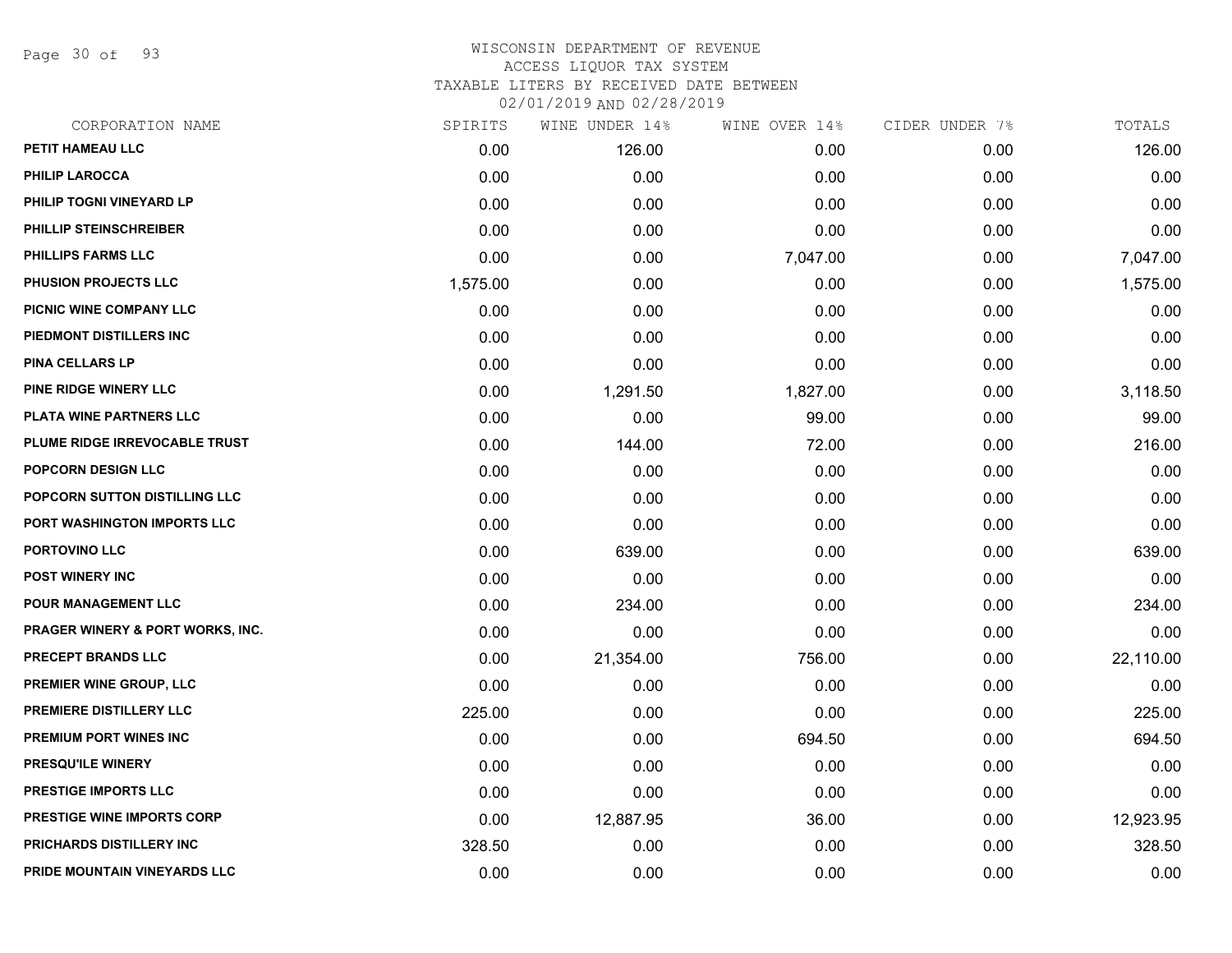Page 31 of 93

|           | WINE UNDER 14% | WINE OVER 14% | CIDER UNDER 7% | TOTALS    |
|-----------|----------------|---------------|----------------|-----------|
| 0.00      | 0.00           | 0.00          | 0.00           | 0.00      |
| 0.00      | 0.00           | 0.00          | 0.00           | 0.00      |
| 0.00      | 0.00           | 0.00          | 0.00           | 0.00      |
| 450.00    | 0.00           | 0.00          | 0.00           | 450.00    |
| 68,040.90 | 0.00           | 0.00          | 0.00           | 68,040.90 |
| 0.00      | 0.00           | 0.00          | 0.00           | 0.00      |
| 0.00      | 1,863.00       | 252.00        | 0.00           | 2,115.00  |
| 0.00      | 0.00           | 36.00         | 0.00           | 36.00     |
| 0.00      | 0.00           | 0.00          | 0.00           | 0.00      |
| 0.00      | 0.00           | 0.00          | 0.00           | 0.00      |
| 0.00      | 10,467.00      | 882.00        | 0.00           | 11,349.00 |
| 0.00      | 766.02         | 286.02        | 0.00           | 1,052.04  |
| 1,702.50  | 175.50         | 45.00         | 0.00           | 1,923.00  |
| 0.00      | 126.00         | 0.00          | 0.00           | 126.00    |
| 885.40    | 0.00           | 0.00          | 0.00           | 885.40    |
| 0.00      | 0.00           | 0.00          | 0.00           | 0.00      |
| 0.00      | 0.00           | 0.00          | 0.00           | 0.00      |
| 0.00      | 0.00           | 0.00          | 0.00           | 0.00      |
| 0.00      | 0.00           | 0.00          | 0.00           | 0.00      |
| 0.00      | 0.00           | 0.00          | 0.00           | 0.00      |
| 0.00      | 0.00           | 0.00          | 0.00           | 0.00      |
| 0.00      | 0.00           | 0.00          | 0.00           | 0.00      |
| 0.00      | 0.00           | 0.00          | 0.00           | 0.00      |
| 0.00      | 0.00           | 0.00          | 0.00           | 0.00      |
| 1,026.00  | 0.00           | 0.00          | 0.00           | 1,026.00  |
| 0.00      | 0.00           | 0.00          | 0.00           | 0.00      |
| 0.00      | 1,062.00       | 0.00          | 0.00           | 1,062.00  |
| 4,134.00  | 0.00           | 0.00          | 0.00           | 4,134.00  |
|           | SPIRITS        |               |                |           |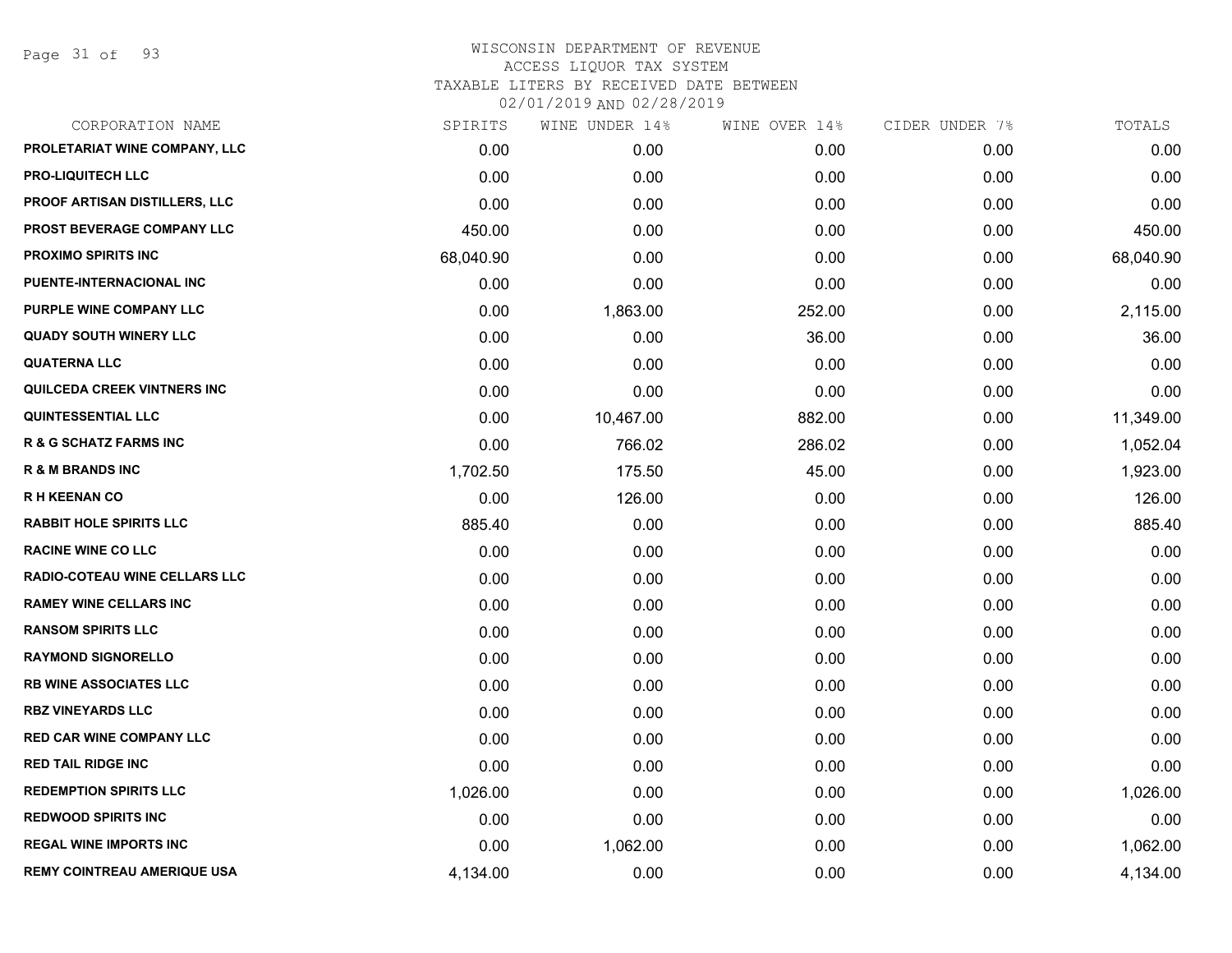Page 32 of 93

# WISCONSIN DEPARTMENT OF REVENUE ACCESS LIQUOR TAX SYSTEM TAXABLE LITERS BY RECEIVED DATE BETWEEN

| CORPORATION NAME                                 | SPIRITS | WINE UNDER 14% | WINE OVER 14% | CIDER UNDER 7% | TOTALS   |
|--------------------------------------------------|---------|----------------|---------------|----------------|----------|
| <b>REN ACQUISITION INC</b>                       | 0.00    | 0.00           | 0.00          | 0.00           | 0.00     |
| <b>RENO G FARINELLI &amp; JOSEF H SHEBL</b>      | 0.00    | 0.00           | 72.01         | 0.00           | 72.01    |
| <b>RENT A BBQ</b>                                | 0.00    | 0.00           | 0.00          | 0.00           | 0.00     |
| <b>RESERVA WINES LLC</b>                         | 0.00    | 540.00         | 0.00          | 0.00           | 540.00   |
| <b>REVELRY VINTNERS LLC</b>                      | 0.00    | 252.00         | 0.00          | 0.00           | 252.00   |
| <b>REYNOLDS CREATIVE PRODUCTS INC</b>            | 0.00    | 0.00           | 0.00          | 0.00           | 0.00     |
| <b>RGI BRANDS LLC</b>                            | 0.00    | 0.00           | 0.00          | 0.00           | 0.00     |
| <b>RHYS VINEYARDS LLC</b>                        | 0.00    | 0.00           | 0.00          | 0.00           | 0.00     |
| <b>RICHARD STELTZNER</b>                         | 0.00    | 0.00           | 0.00          | 0.00           | 0.00     |
| <b>RIDGE VINEYARDS INC</b>                       | 0.00    | 0.00           | 0.00          | 0.00           | 0.00     |
| <b>RIGHT BEE LLC</b>                             | 0.00    | 0.00           | 0.00          | 0.00           | 0.00     |
| <b>RO SALES &amp; DISTRIBUTION SERVICES INC.</b> | 0.00    | 0.00           | 0.00          | 0.00           | 0.00     |
| <b>RO SALES &amp; DISTRIBUTION SERVICES INC.</b> | 0.00    | 5,287.50       | 0.00          | 0.00           | 5,287.50 |
| <b>ROBERT A CUTTER</b>                           | 0.00    | 378.00         | 90.00         | 0.00           | 468.00   |
| <b>ROBERT DENNIS HAYES</b>                       | 0.00    | 0.00           | 0.00          | 0.00           | 0.00     |
| <b>ROBERT J GROSS</b>                            | 0.00    | 0.00           | 0.00          | 0.00           | 0.00     |
| <b>ROBERT L HUDSON</b>                           | 0.00    | 0.00           | 0.00          | 0.00           | 0.00     |
| <b>ROBERT YOUNG ESTATE WINERY LLC</b>            | 0.00    | 0.00           | 43.50         | 0.00           | 43.50    |
| <b>ROCK SAKE LLC</b>                             | 0.00    | 0.00           | 0.00          | 0.00           | 0.00     |
| <b>ROCK WALL WINE COMPANY INC</b>                | 0.00    | 0.00           | 0.00          | 0.00           | 0.00     |
| <b>ROCKWOOD &amp; HINES IMPORTERS INC.</b>       | 0.00    | 0.00           | 0.00          | 0.00           | 0.00     |
| <b>ROMBAUER VINEYARDS INC</b>                    | 0.00    | 0.00           | 1,071.00      | 0.00           | 1,071.00 |
| <b>RONALD J WICKER</b>                           | 0.00    | 0.00           | 0.00          | 0.00           | 0.00     |
| <b>RONALD T RUBIN</b>                            | 0.00    | 0.00           | 0.00          | 0.00           | 0.00     |
| <b>ROOTS RUN DEEP LLC</b>                        | 0.00    | 0.00           | 900.00        | 0.00           | 900.00   |
| <b>ROSE CITY DISTILLING CO.</b>                  | 0.00    | 0.00           | 0.00          | 0.00           | 0.00     |
| <b>ROSE IMPORTING &amp; DISTRIBUTING LLC</b>     | 0.00    | 675.00         | 0.00          | 0.00           | 675.00   |
| <b>ROSENTHAL WINE MERCHANT NY LTD</b>            | 0.00    | 542.25         | 9.00          | 0.00           | 551.25   |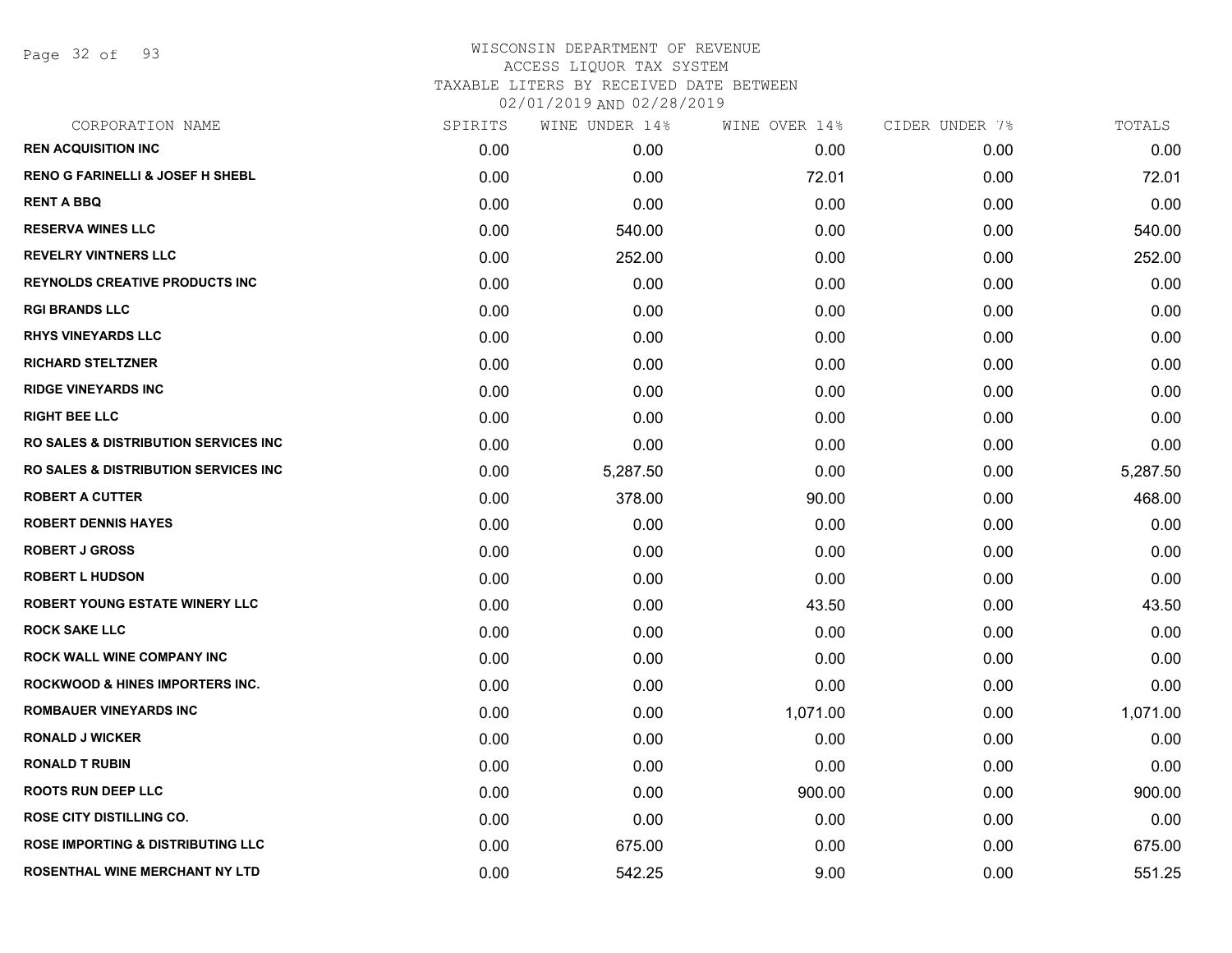Page 33 of 93

| CORPORATION NAME                           | SPIRITS | WINE UNDER 14% | WINE OVER 14% | CIDER UNDER 7% | TOTALS    |
|--------------------------------------------|---------|----------------|---------------|----------------|-----------|
| <b>ROSS PANGERE</b>                        | 0.00    | 0.00           | 0.00          | 0.00           | 0.00      |
| <b>ROTTA WINERY LLC</b>                    | 0.00    | 0.00           | 0.00          | 0.00           | 0.00      |
| <b>ROUND HILL CELLARS</b>                  | 0.00    | 2,223.00       | 2,268.00      | 0.00           | 4,491.00  |
| <b>ROUND POND ESTATE LLC</b>               | 0.00    | 0.00           | 0.00          | 0.00           | 0.00      |
| <b>ROYAL WINE CORPORATION</b>              | 36.00   | 4,251.80       | 0.00          | 0.00           | 4,287.80  |
| <b>RUBISSOW FAMILY WINES LLC</b>           | 0.00    | 0.00           | 0.00          | 0.00           | 0.00      |
| <b>RUSH CREEK DISTILLING, LLC</b>          | 0.00    | 0.00           | 0.00          | 0.00           | 0.00      |
| RUSSIAN STANDARD VODKA (USA) INC           | 732.00  | 89.76          | 0.00          | 0.00           | 821.76    |
| <b>RWG USA LLC</b>                         | 0.00    | 378.00         | 0.00          | 0.00           | 378.00    |
| <b>SLJ GROUP INC</b>                       | 0.00    | 7,153.74       | 2,990.59      | 0.00           | 10,144.33 |
| <b>SAGAMORE WHISKEY LLC</b>                | 0.00    | 0.00           | 0.00          | 0.00           | 0.00      |
| <b>SAKEONE CORPORATION</b>                 | 27.00   | 488.40         | 1,069.56      | 0.00           | 1,584.96  |
| <b>SALOON SPIRITS LLC</b>                  | 360.00  | 0.00           | 0.00          | 0.00           | 360.00    |
| <b>SALVESTRIN WINE CO LLC</b>              | 0.00    | 0.00           | 0.00          | 0.00           | 0.00      |
| <b>SAMUEL P BAXTER</b>                     | 0.00    | 0.00           | 0.00          | 0.00           | 0.00      |
| <b>SAN ANTONIO WINERY INC</b>              | 0.00    | 31,059.00      | 2,991.00      | 0.00           | 34,050.00 |
| SAN FRANCISCO WINE EXCHANGE INC            | 0.00    | 0.00           | 0.00          | 0.00           | 0.00      |
| SAN GABRIEL VALLEY WAREHOUSE & STORAGE INC | 0.00    | 0.00           | 288.00        | 0.00           | 288.00    |
| SAN JOAQUIN WINE COMPANY INC               | 0.00    | 846.00         | 666.00        | 0.00           | 1,512.00  |
| SAN LUIS SPIRITS DISTILLING CO LLC         | 0.00    | 0.00           | 0.00          | 0.00           | 0.00      |
| <b>SAN MARTINO IMPORTS INC</b>             | 0.00    | 0.00           | 0.00          | 0.00           | 0.00      |
| <b>SANGLIER SELECTIONS LLC</b>             | 0.00    | 0.00           | 0.00          | 0.00           | 0.00      |
| <b>SANS LIEGE INC</b>                      | 0.00    | 0.00           | 0.00          | 0.00           | 0.00      |
| <b>SANS WINE &amp; SPIRITS CO</b>          | 0.00    | 0.00           | 0.00          | 0.00           | 0.00      |
| <b>SANTA CROCE LLC</b>                     | 0.00    | 0.00           | 0.00          | 0.00           | 0.00      |
| <b>SANTA FE DISTILLERY LLC</b>             | 0.00    | 0.00           | 0.00          | 0.00           | 0.00      |
| <b>SANTA MARGHERITA USA INC</b>            | 0.00    | 0.00           | 0.00          | 0.00           | 0.00      |
| <b>SANTA RITA USA CORPORATION</b>          | 0.00    | 378.00         | 0.00          | 0.00           | 378.00    |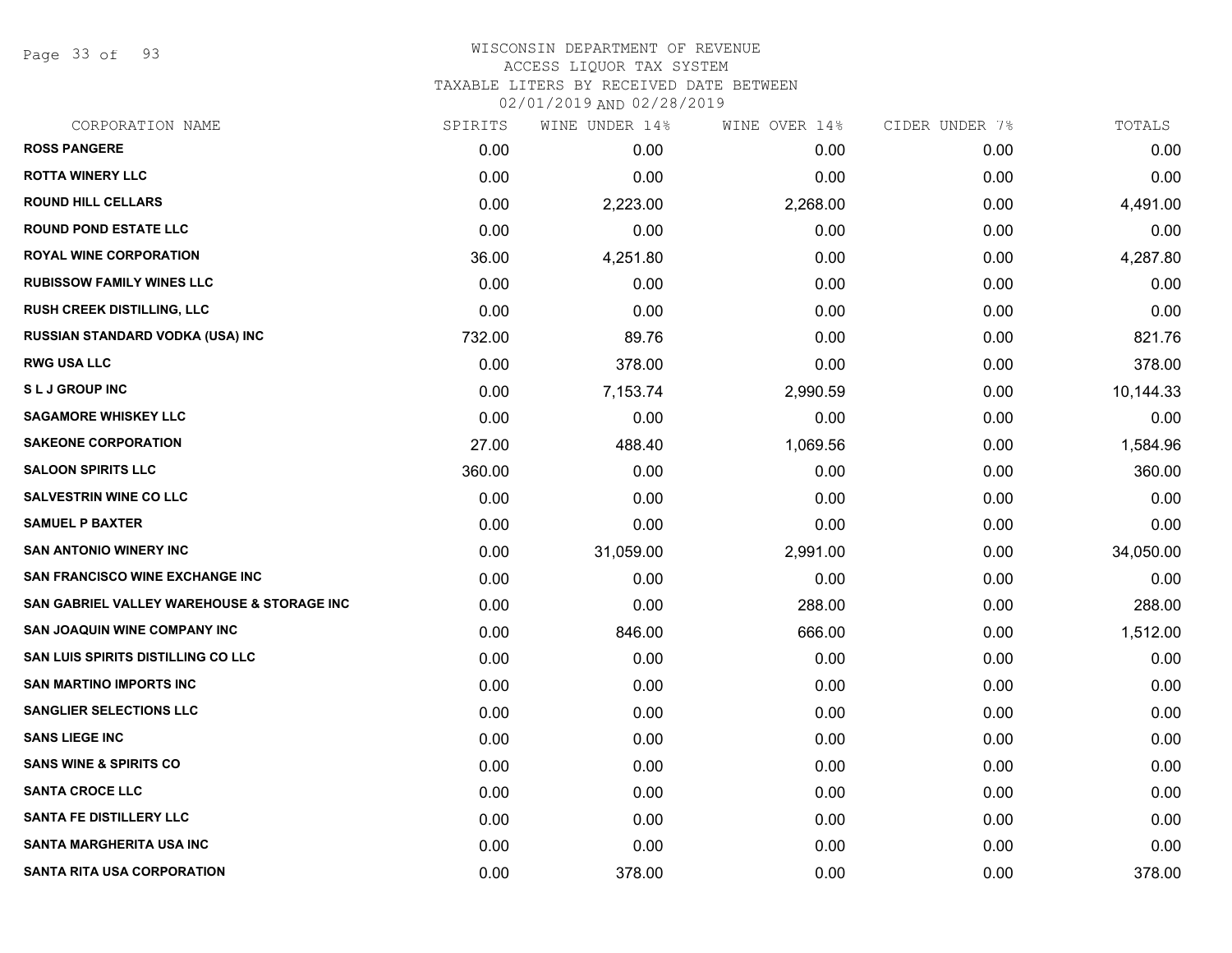Page 34 of 93

| CORPORATION NAME                            | SPIRITS    | WINE UNDER 14% | WINE OVER 14% | CIDER UNDER 7% | TOTALS     |
|---------------------------------------------|------------|----------------|---------------|----------------|------------|
| <b>SAPSUCKER FARMS LLC</b>                  | 0.00       | 0.00           | 0.00          | 0.00           | 0.00       |
| <b>SARMENTO'S IMPORTS &amp; EXPORTS INC</b> | 0.00       | 0.00           | 0.00          | 0.00           | 0.00       |
| <b>SAVIAH ROSE WINERY LLC</b>               | 0.00       | 0.00           | 0.00          | 0.00           | 0.00       |
| <b>SAZERAC COMPANY INC</b>                  | 441,566.60 | 359.97         | 332.96        | 0.00           | 442,259.53 |
| <b>SAZERAC NORTH AMERICA INC</b>            | 551,867.40 | 0.00           | 22.49         | 0.00           | 551,889.89 |
| <b>SB WINE CO LLC</b>                       | 0.00       | 0.00           | 0.00          | 0.00           | 0.00       |
| <b>SBRAGIA FAMILY VINEYARDS LLC</b>         | 0.00       | 0.00           | 0.00          | 0.00           | 0.00       |
| <b>SCENIC ROOT WINEGROWERS LLC</b>          | 0.00       | 504.00         | 0.00          | 0.00           | 504.00     |
| <b>SCHEID VINEYARDS CALIFORNIA INC</b>      | 0.00       | 8,837.50       | 63.00         | 0.00           | 8,900.50   |
| <b>SCHILLING CIDER LLC</b>                  | 0.00       | 998.00         | 0.00          | 1,184.00       | 2,182.00   |
| <b>SCHUG WINERY LLC</b>                     | 0.00       | 126.00         | 90.00         | 0.00           | 216.00     |
| <b>SCHWEIGER VINEYARDS INC</b>              | 0.00       | 0.00           | 0.00          | 0.00           | 0.00       |
| <b>SCOPERTA IMPORTING CO INC</b>            | 0.00       | 2,119.50       | 0.00          | 0.00           | 2,119.50   |
| <b>SCOTT PAUL WINES OREGON LLC</b>          | 0.00       | 0.00           | 0.00          | 0.00           | 0.00       |
| SEATTLE CIDER COMPANY LLC                   | 0.00       | 0.00           | 0.00          | 0.00           | 0.00       |
| <b>SEAVEY VINEYARD LP</b>                   | 0.00       | 0.00           | 0.00          | 0.00           | 0.00       |
| <b>SELBY ENTERPRISES INC</b>                | 0.00       | 0.00           | 0.00          | 0.00           | 0.00       |
| SELECTIVE WINE ESTATES INC                  | 0.00       | 909.72         | 0.00          | 0.00           | 909.72     |
| <b>SERGEY CHISTOV</b>                       | 0.00       | 0.00           | 0.00          | 0.00           | 0.00       |
| <b>SERRALLES USA LLC</b>                    | 0.00       | 0.00           | 0.00          | 0.00           | 0.00       |
| <b>SHAFER VINEYARDS INC</b>                 | 0.00       | 0.00           | 0.00          | 0.00           | 0.00       |
| <b>SHANNON RIDGE INC</b>                    | 0.00       | 6,408.00       | 198.00        | 0.00           | 6,606.00   |
| <b>SHAW-ROSS HOLDING CO LLC</b>             | 1,672.59   | 3,768.60       | 7,189.00      | 0.00           | 12,630.19  |
| SHEA WINE CELLARS LLC                       | 0.00       | 0.00           | 0.00          | 0.00           | 0.00       |
| SHELDRAKE POINT VINEYARD LLC                | 0.00       | 0.00           | 0.00          | 0.00           | 0.00       |
| SHELTON-MACKENZIE WINE COMPANY              | 0.00       | 0.00           | 0.00          | 0.00           | 0.00       |
| <b>SHORTS BREWING COMPANY</b>               | 0.00       | 0.00           | 0.00          | 0.00           | 0.00       |
| SILVER OAK WINE CELLARS LLC                 | 0.00       | 252.00         | 0.00          | 0.00           | 252.00     |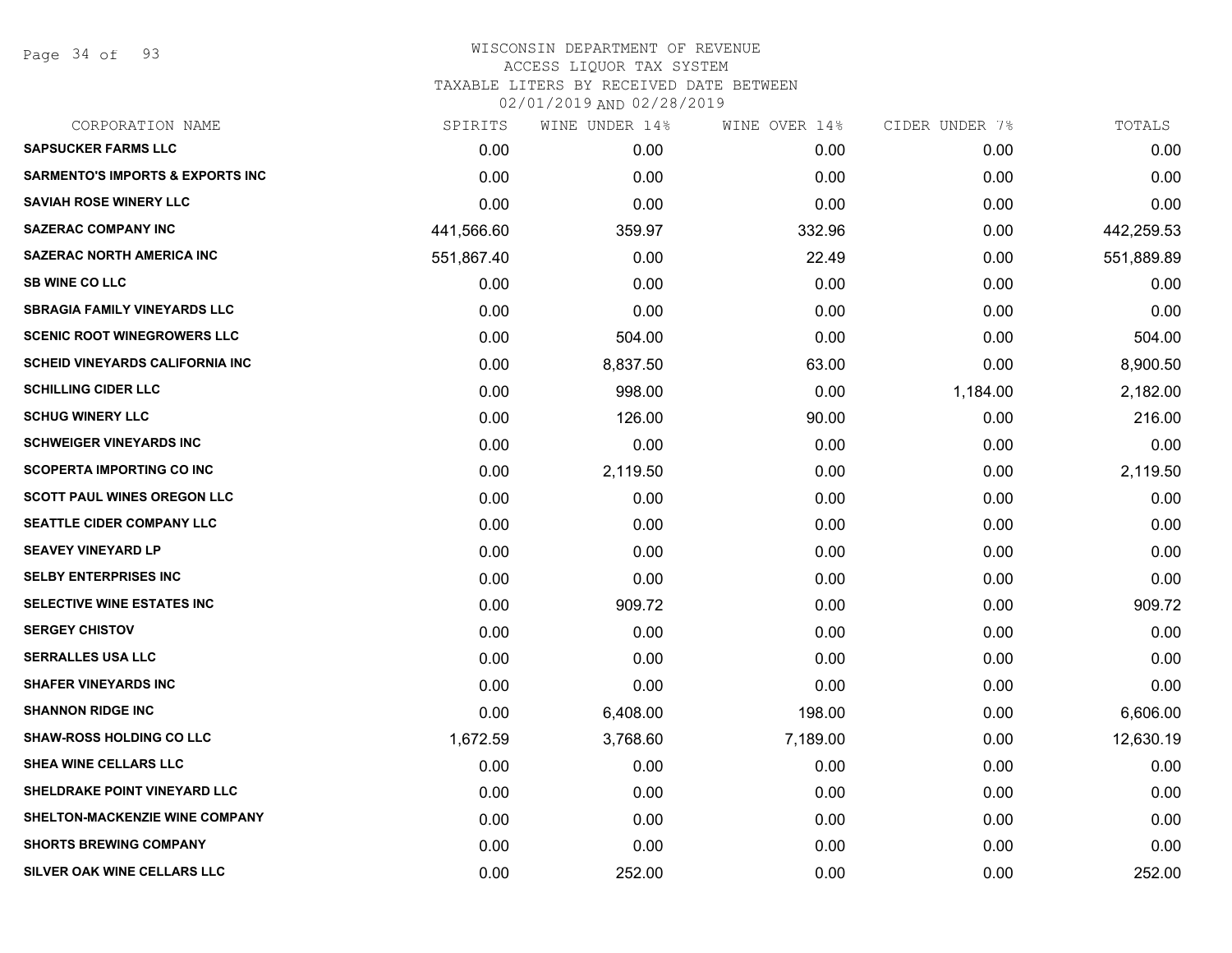Page 35 of 93

# WISCONSIN DEPARTMENT OF REVENUE ACCESS LIQUOR TAX SYSTEM TAXABLE LITERS BY RECEIVED DATE BETWEEN

| CORPORATION NAME                        | SPIRITS | WINE UNDER 14% | WINE OVER 14% | CIDER UNDER 7% | TOTALS    |
|-----------------------------------------|---------|----------------|---------------|----------------|-----------|
| SILVER TRIDENT WINERY LLC               | 0.00    | 0.00           | 0.00          | 0.00           | 0.00      |
| <b>SINSKEY VINEYARDS INC</b>            | 0.00    | 126.00         | 0.00          | 0.00           | 126.00    |
| <b>SKINNER-DAVENA LLC</b>               | 0.00    | 45.00          | 45.00         | 0.00           | 90.00     |
| <b>SLIM CHILLERS INC</b>                | 0.00    | 0.00           | 0.00          | 0.00           | 0.00      |
| <b>SLO DOWN WINES LLC</b>               | 0.00    | 0.00           | 0.00          | 0.00           | 0.00      |
| <b>SLURP LLC</b>                        | 0.00    | 0.00           | 0.00          | 0.00           | 0.00      |
| <b>SMALL LOT IMPORTS INC</b>            | 0.00    | 0.00           | 0.00          | 0.00           | 0.00      |
| <b>SMALL VINES WINES INC</b>            | 0.00    | 0.00           | 0.00          | 0.00           | 0.00      |
| <b>SMART VENDING LLC</b>                | 0.00    | 0.00           | 0.00          | 0.00           | 0.00      |
| <b>SMT ACQUISITIONS LLC</b>             | 0.00    | 2,099.50       | 166.50        | 0.00           | 2,266.00  |
| <b>SOCIAL ENJOYMENTS LLC</b>            | 0.00    | 0.00           | 0.00          | 0.00           | 0.00      |
| <b>SOKOL BLOSSER LTD</b>                | 0.00    | 378.00         | 0.00          | 0.00           | 378.00    |
| <b>SOLBERG DISTILLING LLC</b>           | 0.00    | 0.00           | 0.00          | 0.00           | 0.00      |
| <b>SOLENA CELLARS LLC</b>               | 0.00    | 126.00         | 0.00          | 0.00           | 126.00    |
| <b>SOMERSTON WINE COMPANY, LLC</b>      | 0.00    | 0.00           | 315.00        | 0.00           | 315.00    |
| SOURCE CODE BEVERAGE LLC                | 0.00    | 0.00           | 0.00          | 0.00           | 0.00      |
| SOUTH BAY WINE GROUP LLC                | 0.00    | 9,909.00       | 234.00        | 0.00           | 10,143.00 |
| <b>SOUTHERN STARZ INC</b>               | 0.00    | 116.51         | 68.95         | 0.00           | 185.46    |
| SOUTHERN WINE GROUP LLC                 | 0.00    | 481.50         | 0.00          | 0.00           | 481.50    |
| <b>SOUTHWEST SPIRITS &amp; WINE LLC</b> | 0.00    | 0.00           | 0.00          | 0.00           | 0.00      |
| <b>SOVEREIGN BRANDS LLC</b>             | 207.00  | 1,966.50       | 0.00          | 0.00           | 2,173.50  |
| <b>SPA GIRL COCKTAILS LLC</b>           | 0.00    | 0.00           | 0.00          | 0.00           | 0.00      |
| <b>SPANN VINEYARDS INC</b>              | 0.00    | 0.00           | 0.00          | 0.00           | 0.00      |
| <b>SPARKLING OREGON LLC</b>             | 0.00    | 0.00           | 0.00          | 0.00           | 0.00      |
| <b>SPEAKEASY SPIRITS LLC</b>            | 44.77   | 0.00           | 0.00          | 0.00           | 44.77     |
| <b>SPENCER HOOPES</b>                   | 0.00    | 252.00         | 0.00          | 0.00           | 252.00    |
| <b>SPLINTER GROUP NAPA LLC</b>          | 0.00    | 0.00           | 0.00          | 0.00           | 0.00      |
| <b>SPOTTSWOODE WINERY INC</b>           | 0.00    | 0.00           | 0.00          | 0.00           | 0.00      |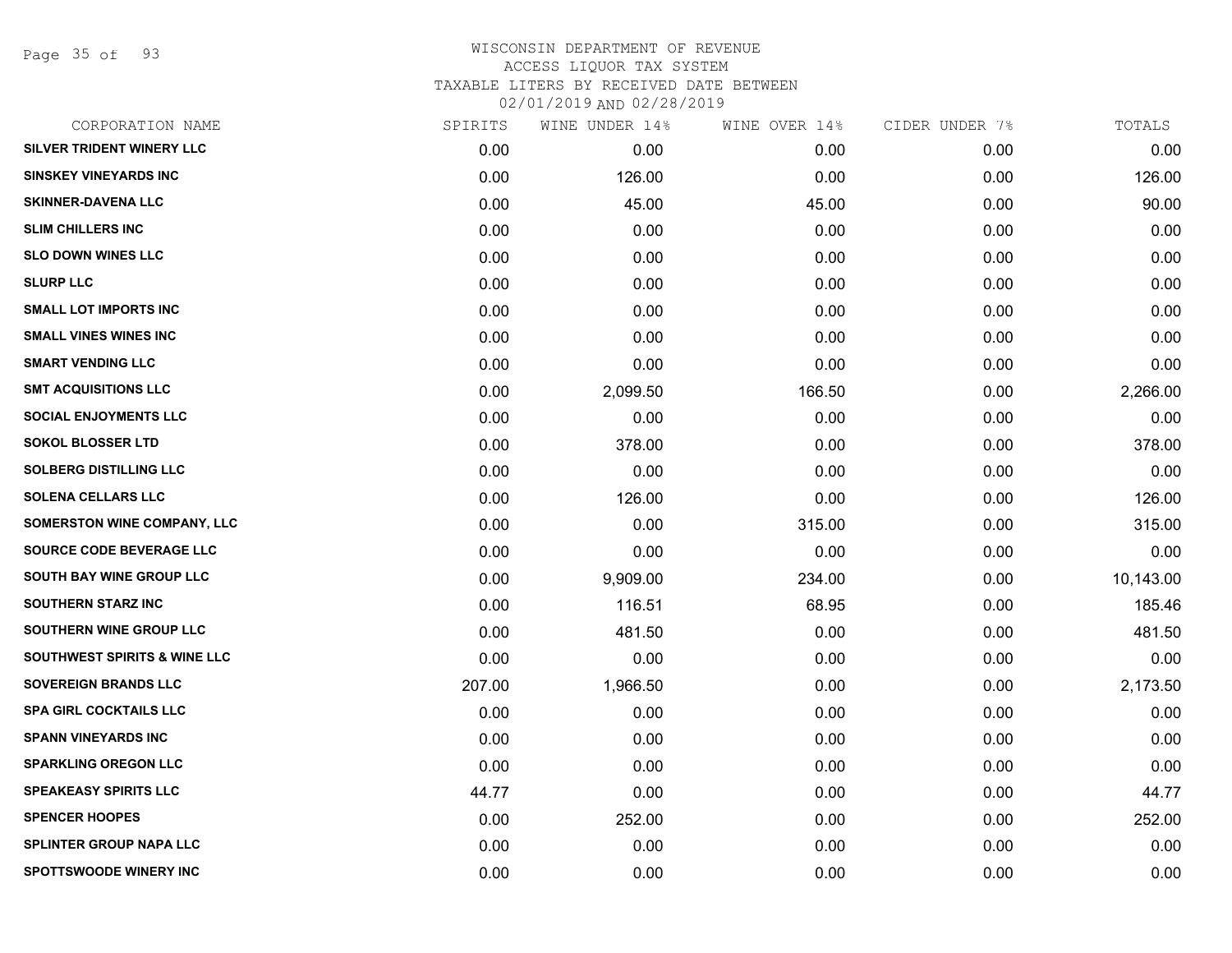Page 36 of 93

| CORPORATION NAME                             | SPIRITS   | WINE UNDER 14% | WINE OVER 14% | CIDER UNDER 7% | TOTALS    |
|----------------------------------------------|-----------|----------------|---------------|----------------|-----------|
| <b>SPRING MOUNTAIN VINEYARD INC</b>          | 0.00      | 0.00           | 0.00          | 0.00           | 0.00      |
| <b>SQUARE ONE ORGANIC SPIRITS LLC</b>        | 0.00      | 0.00           | 0.00          | 0.00           | 0.00      |
| <b>SQUARE ONE ORGANIC SPIRITS LLC</b>        | 0.00      | 0.00           | 0.00          | 0.00           | 0.00      |
| <b>SQZ BEVS LLC</b>                          | 0.00      | 0.00           | 0.00          | 0.00           | 0.00      |
| <b>ST GEORGE SPIRITS INC</b>                 | 1,012.20  | 0.00           | 0.00          | 0.00           | 1,012.20  |
| ST HELENA ESTATE LLC                         | 0.00      | 0.00           | 0.00          | 0.00           | 0.00      |
| <b>ST INNOCENT LTD</b>                       | 0.00      | 0.00           | 0.00          | 0.00           | 0.00      |
| ST JULIAN WINE COMPANY INC                   | 0.00      | 612.00         | 225.00        | 0.00           | 837.00    |
| ST KILLIAN IMPORTING CO INC                  | 0.00      | 0.00           | 0.00          | 477.00         | 477.00    |
| <b>ST SUPERY INC</b>                         | 0.00      | 189.00         | 364.50        | 0.00           | 553.50    |
| <b>STACKED WINES LLC</b>                     | 0.00      | 0.00           | 0.00          | 0.00           | 0.00      |
| <b>STAGLIN FAMILY VINEYARD LLC</b>           | 0.00      | 0.00           | 0.00          | 0.00           | 0.00      |
| <b>STANLEY STAWSKI DIST CO INC</b>           | 0.00      | 0.00           | 0.00          | 0.00           | 0.00      |
| <b>STAR INDUSTRIES INC</b>                   | 0.00      | 0.00           | 0.00          | 0.00           | 0.00      |
| <b>STARRY NIGHT WINERY LLC</b>               | 0.00      | 0.00           | 0.00          | 0.00           | 0.00      |
| STE MICHELLE WINE ESTATES LTD                | 85.50     | 35,046.00      | 7,641.00      | 0.00           | 42,772.50 |
| <b>STEELE WINES INC</b>                      | 0.00      | 0.00           | 0.00          | 0.00           | 0.00      |
| <b>STELLAR IMPORTING COMPANY LLC</b>         | 0.00      | 0.00           | 0.00          | 0.00           | 0.00      |
| <b>STEM CIDERS LLC</b>                       | 0.00      | 0.00           | 0.00          | 0.00           | 0.00      |
| <b>STEPHAN VINEYARD INC</b>                  | 0.00      | 0.00           | 0.00          | 0.00           | 0.00      |
| STEPHEN DOOLEY WINE CO INC                   | 0.00      | 0.00           | 0.00          | 0.00           | 0.00      |
| <b>STEVE MILES SELECTIONS INC</b>            | 0.00      | 0.00           | 0.00          | 0.00           | 0.00      |
| <b>STEVEN EDMUNDS &amp; CORNELIA ST JOHN</b> | 0.00      | 0.00           | 0.00          | 0.00           | 0.00      |
| <b>STEWART CELLARS, LLC</b>                  | 0.00      | 0.00           | 0.00          | 0.00           | 0.00      |
| <b>STEZ &amp; BOWER</b>                      | 0.00      | 0.00           | 0.00          | 0.00           | 0.00      |
| <b>STOLI GROUP (USA) LLC</b>                 | 17,878.50 | 0.00           | 148.50        | 0.00           | 18,027.00 |
| <b>STOLLER IMPORTS INC</b>                   | 297.00    | 0.00           | 108.00        | 0.00           | 405.00    |
| <b>STOLLER VINEYARDS INC</b>                 | 0.00      | 0.00           | 0.00          | 0.00           | 0.00      |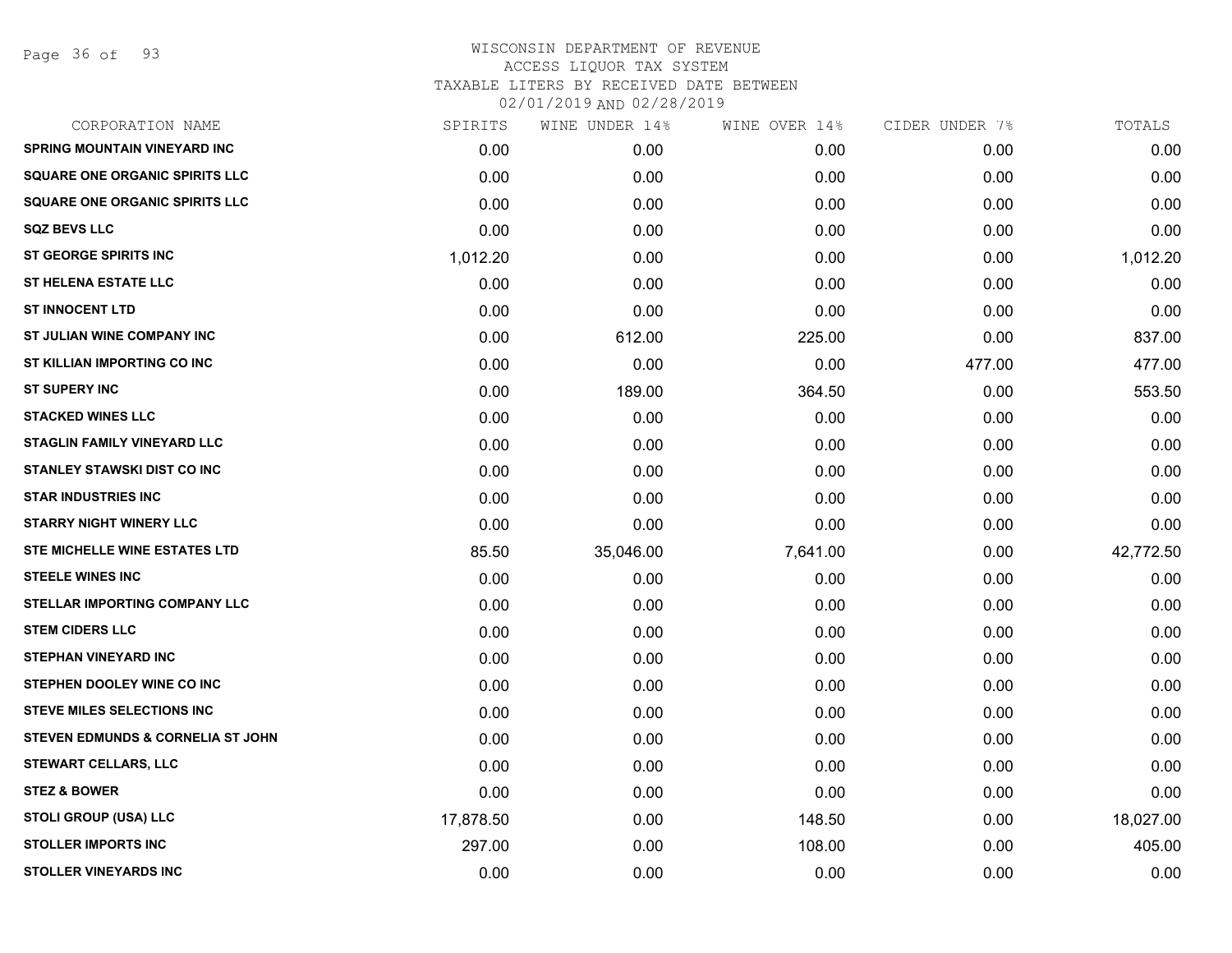Page 37 of 93

## WISCONSIN DEPARTMENT OF REVENUE ACCESS LIQUOR TAX SYSTEM TAXABLE LITERS BY RECEIVED DATE BETWEEN

| CORPORATION NAME                   | SPIRITS  | WINE UNDER 14% | WINE OVER 14% | CIDER UNDER 7% | TOTALS     |
|------------------------------------|----------|----------------|---------------|----------------|------------|
| STOLPMAN VINEYARDS LLC             | 0.00     | 0.00           | 0.00          | 0.00           | 0.00       |
| <b>STONEBRAKER-SOLES INC</b>       | 0.00     | 0.00           | 0.00          | 0.00           | 0.00       |
| <b>STONECUSHION INC</b>            | 0.00     | 0.00           | 0.00          | 0.00           | 0.00       |
| SUGARLANDS DISTILLING COMPANY LLC  | 360.00   | 0.00           | 0.00          | 0.00           | 360.00     |
| <b>SURVILLE ENTERPRISES CORP</b>   | 0.00     | 7,734.00       | 0.00          | 0.00           | 7,734.00   |
| <b>SUTTER HOME WINERY INC</b>      | 216.00   | 254,715.58     | 1,948.50      | 0.00           | 256,880.08 |
| <b>SVP WINERY LLC</b>              | 0.00     | 189.00         | 0.00          | 0.00           | 189.00     |
| <b>T ELENTENY HOLDINGS LLC</b>     | 0.00     | 330.75         | 0.00          | 0.00           | 330.75     |
| <b>T. EDWARD WINES, LTD</b>        | 288.00   | 325.50         | 0.00          | 0.00           | 613.50     |
| <b>TAFT STREET INC</b>             | 0.00     | 0.00           | 0.00          | 0.00           | 0.00       |
| TAKARA SAKE USA INC                | 0.00     | 702.00         | 343.80        | 0.00           | 1,045.80   |
| <b>TALLEY VINEYARDS INC</b>        | 0.00     | 0.00           | 63.00         | 0.00           | 63.00      |
| <b>TAMBER BEY VINEYARDS LLC</b>    | 0.00     | 0.00           | 0.00          | 0.00           | 0.00       |
| <b>TATOMER INC</b>                 | 0.00     | 23.78          | 0.00          | 0.00           | 23.78      |
| <b>TATTERSALL COMPANIES LLC</b>    | 1,984.50 | 0.00           | 0.00          | 0.00           | 1,984.50   |
| TERRA SANCTA TRADING COMPANY LLC   | 0.00     | 0.00           | 0.00          | 0.00           | 0.00       |
| <b>TERRANEO MERCHANTS INC</b>      | 0.00     | 0.00           | 0.00          | 0.00           | 0.00       |
| <b>TERRAVANT WINE COMPANY LLC</b>  | 0.00     | 2,448.00       | 0.00          | 0.00           | 2,448.00   |
| <b>TERRESSENTIA CORPORATION</b>    | 0.00     | 0.00           | 0.00          | 0.00           | 0.00       |
| <b>TERRIZZI VINO INC</b>           | 0.00     | 0.00           | 0.00          | 0.00           | 0.00       |
| <b>TERROIR CSS, LLC</b>            | 0.00     | 0.00           | 0.00          | 0.00           | 0.00       |
| <b>TEXACELLO, LLC</b>              | 0.00     | 0.00           | 0.00          | 0.00           | 0.00       |
| <b>TGE LLC</b>                     | 0.00     | 2,692.80       | 0.00          | 0.00           | 2,692.80   |
| THE 11 WELLS SPIRITS COMPANY LLC   | 0.00     | 0.00           | 0.00          | 0.00           | 0.00       |
| THE AUSTRALIAN WINE CONNECTION INC | 0.00     | 126.00         | 126.00        | 0.00           | 252.00     |
| THE BIALE ESTATE                   | 0.00     | 0.00           | 0.00          | 0.00           | 0.00       |
| THE BRANDER VINEYARD               | 0.00     | 0.00           | 0.00          | 0.00           | 0.00       |
| THE EDRINGTON GROUP USA LLC        | 3,033.00 | 0.00           | 0.00          | 0.00           | 3,033.00   |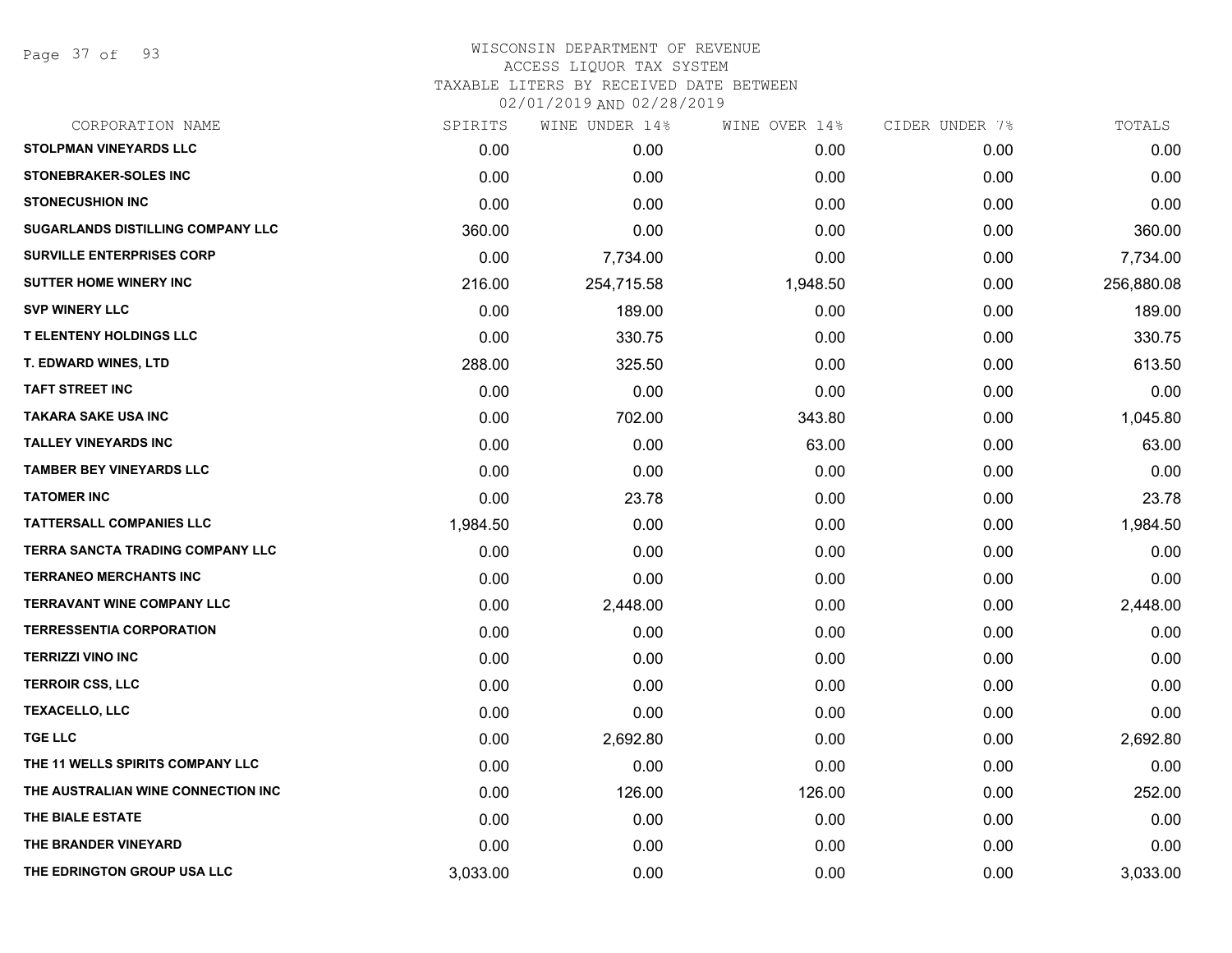Page 38 of 93

| CORPORATION NAME                       | SPIRITS | WINE UNDER 14% | WINE OVER 14% | CIDER UNDER 7% | TOTALS     |
|----------------------------------------|---------|----------------|---------------|----------------|------------|
| THE GIRLS IN THE VINEYARD              | 0.00    | 0.00           | 0.00          | 0.00           | 0.00       |
| THE HARVEST IMPORTING                  | 0.00    | 0.00           | 0.00          | 0.00           | 0.00       |
| THE HESS COLLECTION WINERY             | 0.00    | 1,008.00       | 1,939.50      | 0.00           | 2,947.50   |
| THE INFINITE MONKEY THEOREM INC        | 0.00    | 0.00           | 0.00          | 0.00           | 0.00       |
| THE MEEKER VINEYARD                    | 0.00    | 0.00           | 0.00          | 0.00           | 0.00       |
| THE MORLET SELECTION INC               | 0.00    | 0.00           | 0.00          | 0.00           | 0.00       |
| THE MORNE WINE COMPANY                 | 0.00    | 0.00           | 0.00          | 0.00           | 0.00       |
| THE R.S. LIPMAN COMPANY                | 0.00    | 0.00           | 0.00          | 0.00           | 0.00       |
| THE SILVERADO VINEYARDS                | 0.00    | 126.00         | 378.00        | 0.00           | 504.00     |
| THE SORTING TABLE LLC                  | 0.00    | 324.00         | 18.00         | 0.00           | 342.00     |
| THE TRITON COLLECTION INC              | 0.00    | 405.00         | 0.00          | 0.00           | 405.00     |
| THE WINE GROUP INC                     | 0.00    | 884,522.45     | 14,139.00     | 0.00           | 898,661.45 |
| THE WINE SOURCE INC                    | 0.00    | 450.00         | 0.00          | 0.00           | 450.00     |
| THE WOODMAR GROUP LLC                  | 0.00    | 945.00         | 63.00         | 0.00           | 1,008.00   |
| THIRD LEAF WINES LLC                   | 0.00    | 0.00           | 0.00          | 0.00           | 0.00       |
| THOMAS ALLEN VINEYARDS & WINERY, LLC   | 0.00    | 0.00           | 0.00          | 0.00           | 0.00       |
| <b>THOMAS WILLIAM INC</b>              | 0.00    | 0.00           | 0.00          | 0.00           | 0.00       |
| THREE FAT GUYS WINE LLC                | 0.00    | 0.00           | 0.00          | 0.00           | 0.00       |
| THREE RING PRODUCTIONS LLC             | 0.00    | 0.00           | 0.00          | 0.00           | 0.00       |
| <b>TITUS &amp; TITUS</b>               | 0.00    | 0.00           | 0.00          | 0.00           | 0.00       |
| TMR WINE COMPANY LLC                   | 0.00    | 0.00           | 0.00          | 0.00           | 0.00       |
| <b>TOAD HOLLOW VINEYARDS INC</b>       | 0.00    | 1,242.00       | 252.00        | 0.00           | 1,494.00   |
| <b>TOBIN JAMES CELLARS</b>             | 0.00    | 0.00           | 0.00          | 0.00           | 0.00       |
| <b>TOBY BEALL</b>                      | 0.00    | 0.00           | 0.00          | 0.00           | 0.00       |
| <b>TOLLIVER RANCH BRANDS LLC</b>       | 0.00    | 0.00           | 387.00        | 0.00           | 387.00     |
| <b>TOM MEADOWCROFT</b>                 | 0.00    | 0.00           | 0.00          | 0.00           | 0.00       |
| <b>TREANA WINERY LLC</b>               | 0.00    | 630.00         | 540.00        | 0.00           | 1,170.00   |
| TREASURY WINE ESTATES AMERICAS COMPANY | 0.00    | 5,022.00       | 1,476.00      | 0.00           | 6,498.00   |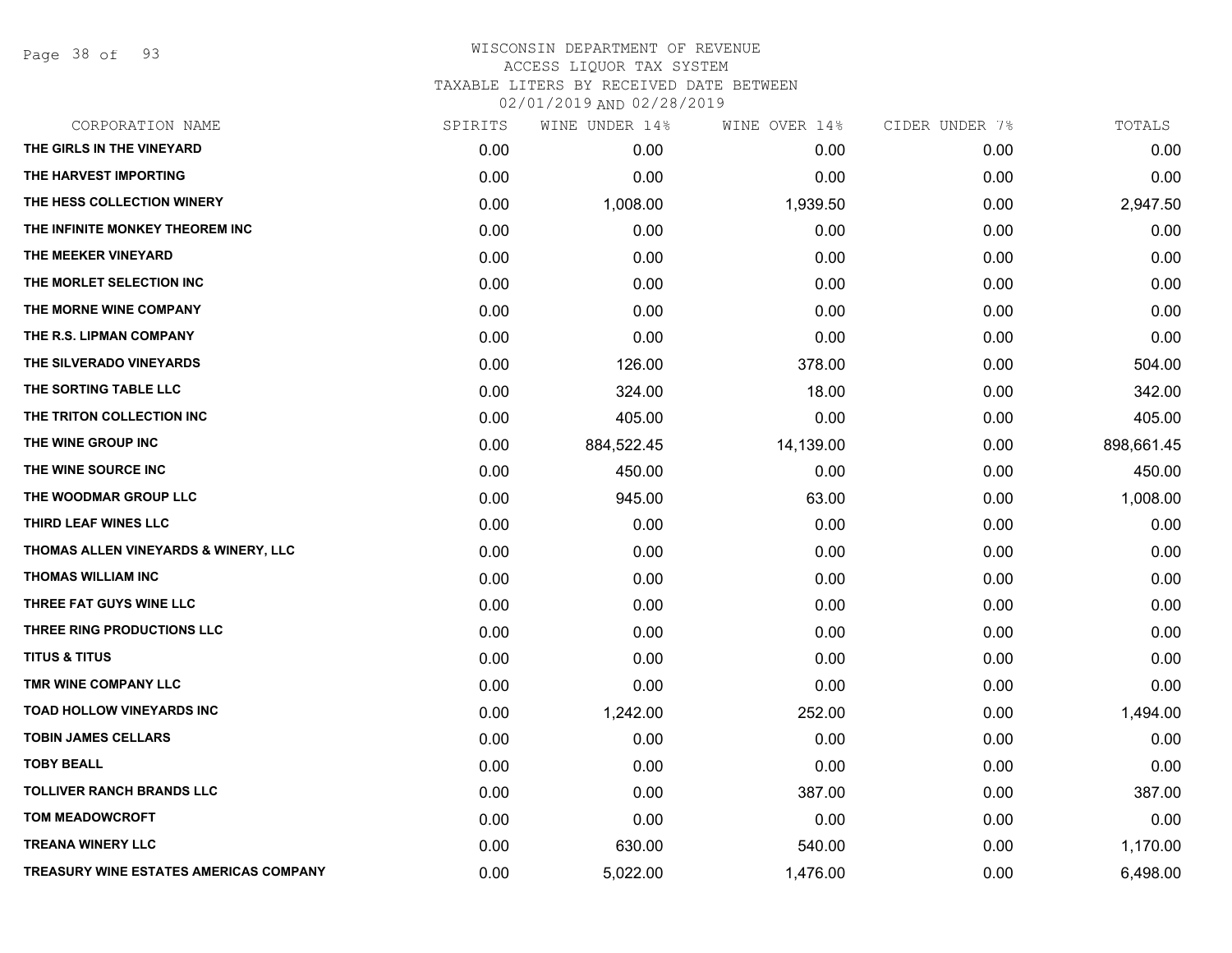Page 39 of 93

#### WISCONSIN DEPARTMENT OF REVENUE ACCESS LIQUOR TAX SYSTEM TAXABLE LITERS BY RECEIVED DATE BETWEEN

| CORPORATION NAME                     | SPIRITS    | WINE UNDER 14% | WINE OVER 14% | CIDER UNDER 7% | TOTALS     |
|--------------------------------------|------------|----------------|---------------|----------------|------------|
| TREFETHEN VINEYARDS WINERY INC       | 0.00       | 315.00         | 504.00        | 0.00           | 819.00     |
| <b>TREMAINE ATKINSON</b>             | 0.00       | 0.00           | 0.00          | 0.00           | 0.00       |
| <b>TRENTADUE WINERY LLC</b>          | 0.00       | 252.00         | 0.00          | 0.00           | 252.00     |
| <b>TREVOR J SHEEHAN</b>              | 0.00       | 0.00           | 0.00          | 0.00           | 0.00       |
| TRI VIN IMPORTS INC                  | 0.00       | 46,341.00      | 0.00          | 0.00           | 46,341.00  |
| <b>TRIM WINES LLC</b>                | 0.00       | 0.00           | 0.00          | 0.00           | 0.00       |
| TRINITAS CELLARS LLC                 | 0.00       | 0.00           | 0.00          | 0.00           | 0.00       |
| <b>TRIONE VINEYARDS LLC</b>          | 0.00       | 94.50          | 22.50         | 0.00           | 117.00     |
| <b>TRI-STAR MARKETING INC</b>        | 0.00       | 2,988.00       | 0.00          | 0.00           | 2,988.00   |
| <b>TRUJILLO WINES, LLC</b>           | 0.00       | 0.00           | 0.00          | 0.00           | 0.00       |
| <b>TRUVINO INC</b>                   | 0.00       | 396.00         | 0.00          | 0.00           | 396.00     |
| <b>TURLEY WINE CELLARS INC</b>       | 0.00       | 0.00           | 18.00         | 0.00           | 18.00      |
| <b>TURN KEY WINE BRANDS LLC</b>      | 0.00       | 0.00           | 0.00          | 0.00           | 0.00       |
| <b>TURNBULL WINE CELLARS</b>         | 0.00       | 0.00           | 0.00          | 0.00           | 0.00       |
| <b>TWIN PEAKS WINERY INC</b>         | 0.00       | 0.00           | 0.00          | 0.00           | 0.00       |
| TWO BROTHERS ARTISAN SPIRITS COMPANY | 0.00       | 0.00           | 0.00          | 0.00           | 0.00       |
| <b>TWO SONS IMPORTS LLC</b>          | 463.50     | 0.00           | 0.00          | 0.00           | 463.50     |
| <b>UMPQUA WINE WORKS LLC</b>         | 0.00       | 0.00           | 0.00          | 0.00           | 0.00       |
| UN SOGNO LLC                         | 0.00       | 0.00           | 0.00          | 0.00           | 0.00       |
| UNCLE JOHN'S FRUIT HOUSE WINERY LLC  | 0.00       | 0.00           | 0.00          | 0.00           | 0.00       |
| UNDERGROUND WINE PROJECT LLC         | 0.00       | 0.00           | 0.00          | 0.00           | 0.00       |
| <b>UNION WINE COMPANY</b>            | 0.00       | 0.00           | 0.00          | 0.00           | 0.00       |
| UNITED SPIRITS INC                   | 0.00       | 0.00           | 0.00          | 0.00           | 0.00       |
| UNITED STATES DISTILLED PRODUCTS CO. | 206,190.16 | 52,203.51      | 4,140.00      | 0.00           | 262,533.67 |
| UNTI WINE CO LLC                     | 0.00       | 0.00           | 0.00          | 0.00           | 0.00       |
| <b>UPCHURCH VINEYARD LLC</b>         | 0.00       | 0.00           | 0.00          | 0.00           | 0.00       |
| <b>USA WINE IMPORTS INC</b>          | 45.00      | 0.00           | 0.00          | 0.00           | 45.00      |
| <b>USA WINE WEST LLC</b>             | 414.00     | 5,178.50       | 1,107.00      | 0.00           | 6,699.50   |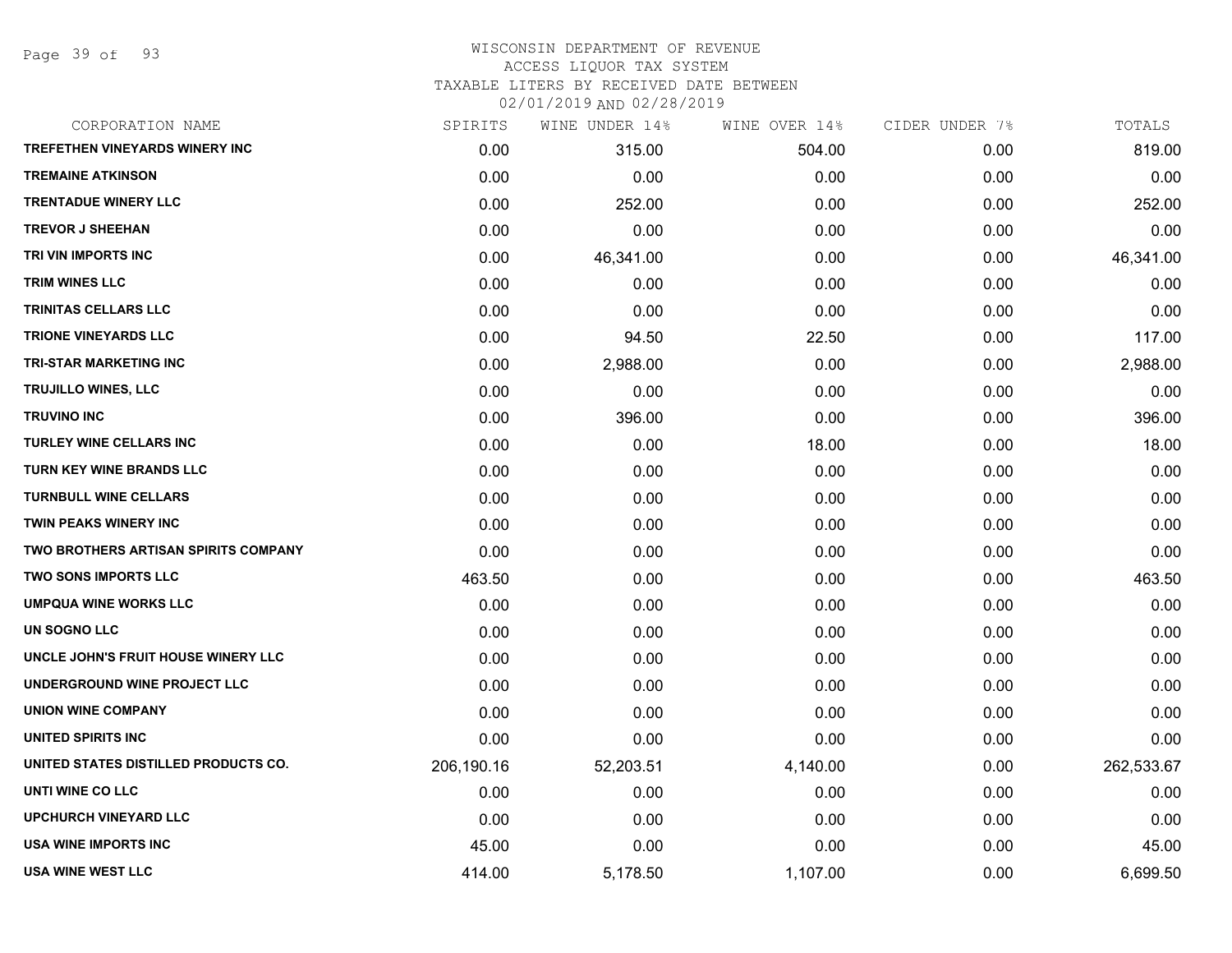Page 40 of 93

# WISCONSIN DEPARTMENT OF REVENUE

## ACCESS LIQUOR TAX SYSTEM

TAXABLE LITERS BY RECEIVED DATE BETWEEN

| CORPORATION NAME                          | SPIRITS | WINE UNDER 14% | WINE OVER 14% | CIDER UNDER 7% | TOTALS    |
|-------------------------------------------|---------|----------------|---------------|----------------|-----------|
| <b>UVE ENTERPRISES INC</b>                | 0.00    | 2,083.50       | 180.00        | 0.00           | 2,263.50  |
| V&CLLC                                    | 0.00    | 0.00           | 0.00          | 0.00           | 0.00      |
| <b>V2 WINE GROUP LLC</b>                  | 0.00    | 54.00          | 0.00          | 0.00           | 54.00     |
| <b>VALCKENBERG INTERNATIONAL INC</b>      | 0.00    | 0.00           | 0.00          | 0.00           | 0.00      |
| <b>VALIANT VINEYARDS INC</b>              | 0.00    | 0.00           | 0.00          | 0.00           | 0.00      |
| <b>VALOR WINE CO LLC</b>                  | 0.00    | 0.00           | 0.00          | 0.00           | 0.00      |
| VAN RUITEN FAMILY WINERY LLC              | 0.00    | 0.00           | 126.00        | 0.00           | 126.00    |
| <b>VANDER MILL LLC</b>                    | 0.00    | 0.00           | 0.00          | 0.00           | 0.00      |
| <b>VELOCITY DISTRIBUTION COMPANY, LLC</b> | 0.00    | 0.00           | 0.00          | 0.00           | 0.00      |
| <b>VEN CAL RANCHES LLC</b>                | 0.00    | 0.00           | 0.00          | 0.00           | 0.00      |
| <b>VENGE VINEYARDS INC</b>                | 0.00    | 0.00           | 0.00          | 0.00           | 0.00      |
| <b>VERITY WINES LLC</b>                   | 0.00    | 0.00           | 0.00          | 0.00           | 0.00      |
| <b>VERMEIL WINE GROUP LLC</b>             | 0.00    | 0.00           | 0.00          | 0.00           | 0.00      |
| <b>VERMONT HARD CIDER COMPANY LLC</b>     | 0.00    | 0.00           | 0.00          | 16,228.00      | 16,228.00 |
| VI. SCO. INC                              | 0.00    | 0.00           | 0.00          | 0.00           | 0.00      |
| <b>VIAS IMPORTS LTD</b>                   | 0.00    | 0.00           | 0.00          | 0.00           | 0.00      |
| <b>VICENTE GANDIA USA INC</b>             | 0.00    | 0.00           | 0.00          | 0.00           | 0.00      |
| <b>VIEUX VINS INC</b>                     | 0.00    | 40.50          | 289.50        | 0.00           | 330.00    |
| <b>VIGNAIOLI LTD</b>                      | 0.00    | 0.00           | 0.00          | 0.00           | 0.00      |
| <b>VIKRE DISTILLERY LLC</b>               | 540.00  | 0.00           | 0.00          | 0.00           | 540.00    |
| <b>VILLA CREEK INC</b>                    | 0.00    | 0.00           | 0.00          | 0.00           | 0.00      |
| <b>VILLA ENCINAL PARTNERS LP</b>          | 0.00    | 0.00           | 279.00        | 0.00           | 279.00    |
| <b>VILLA SAN JULIETTE INC</b>             | 0.00    | 0.00           | 0.00          | 0.00           | 0.00      |
| VIN DE ZO LLC                             | 0.00    | 0.00           | 0.00          | 0.00           | 0.00      |
| <b>VIN DIVINO LTD</b>                     | 0.00    | 0.00           | 0.00          | 0.00           | 0.00      |
| <b>VINA ROBLES INC</b>                    | 0.00    | 0.00           | 252.00        | 0.00           | 252.00    |
| <b>VINAMERICAS INC</b>                    | 0.00    | 0.00           | 0.00          | 0.00           | 0.00      |
| <b>VINCENZO PADULA</b>                    | 0.00    | 0.00           | 0.00          | 0.00           | 0.00      |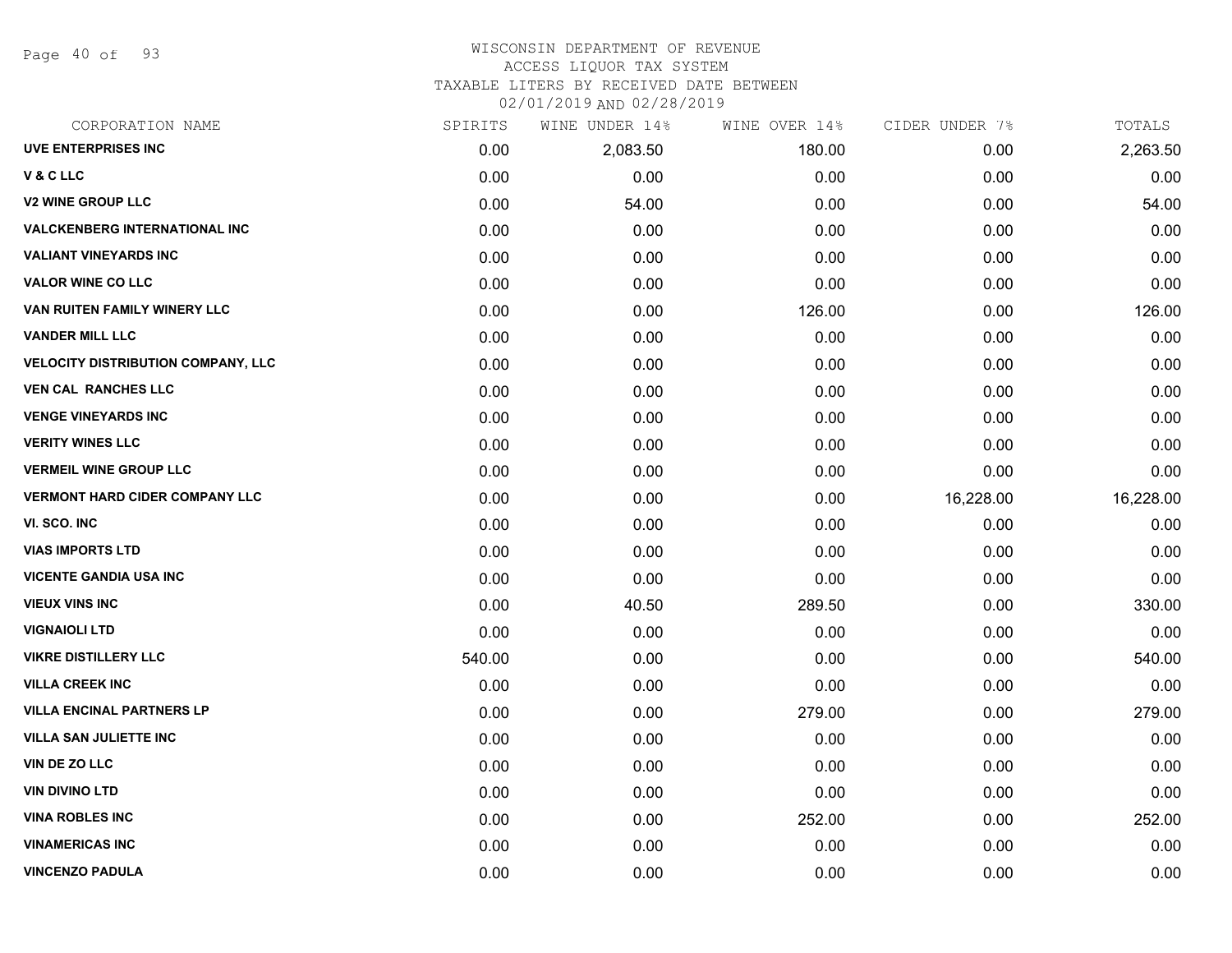Page 41 of 93

#### WISCONSIN DEPARTMENT OF REVENUE ACCESS LIQUOR TAX SYSTEM

TAXABLE LITERS BY RECEIVED DATE BETWEEN

| CORPORATION NAME                     | SPIRITS   | WINE UNDER 14% | WINE OVER 14% | CIDER UNDER 7% | TOTALS     |
|--------------------------------------|-----------|----------------|---------------|----------------|------------|
| <b>VINE CLIFF WINERY INC</b>         | 0.00      | 0.00           | 0.00          | 0.00           | 0.00       |
| <b>VINE CONNECTIONS LLC</b>          | 0.00      | 3,474.00       | 514.08        | 0.00           | 3,988.08   |
| <b>VINEBURG LLC</b>                  | 0.00      | 0.00           | 0.00          | 0.00           | 0.00       |
| <b>VINEYARD 29 LLC</b>               | 0.00      | 0.00           | 0.00          | 0.00           | 0.00       |
| <b>VINEYARD BRANDS LLC</b>           | 0.00      | 5,593.50       | 1,620.00      | 0.00           | 7,213.50   |
| VINO DEL SOL INC                     | 0.00      | 4,284.00       | 0.00          | 0.00           | 4,284.00   |
| <b>VINO LOGICS CORPORATION</b>       | 0.00      | 0.00           | 0.00          | 0.00           | 0.00       |
| <b>VINO.COM LLC</b>                  | 616.50    | 2,646.00       | 260.00        | 343.00         | 3,865.50   |
| <b>VINOANDES LLC</b>                 | 0.00      | 504.00         | 0.00          | 0.00           | 504.00     |
| <b>VINOVIA WINE GROUP INC</b>        | 0.00      | 0.00           | 0.00          | 0.00           | 0.00       |
| <b>VINTAGE '59 IMPORTS LLC</b>       | 0.00      | 135.00         | 0.00          | 0.00           | 135.00     |
| <b>VINTAGE POINT LLC</b>             | 0.00      | 45.00          | 234.00        | 0.00           | 279.00     |
| <b>VINTAGE WINE ESTATES, INC.</b>    | 0.00      | 7,884.00       | 2,574.00      | 0.00           | 10,458.00  |
| <b>VINTURE WINE COMPANY LLC</b>      | 0.00      | 0.00           | 0.00          | 0.00           | 0.00       |
| <b>VINTUS LLC</b>                    | 0.00      | 0.00           | 0.00          | 0.00           | 0.00       |
| <b>VISION WINE &amp; SPIRITS LLC</b> | 153.00    | 54.00          | 0.00          | 0.00           | 207.00     |
| <b>VITANI SPIRITS LLC</b>            | 0.00      | 0.00           | 0.00          | 0.00           | 0.00       |
| <b>VOTTO VINES IMPORTING INC</b>     | 0.00      | 0.00           | 0.00          | 0.00           | 0.00       |
| <b>W J DEUTSCH &amp; SONS LTD</b>    | 16,249.05 | 143,627.16     | 13,682.53     | 0.00           | 173,558.74 |
| <b>WAGNER WINE COMPANY LLC</b>       | 0.00      | 819.00         | 7,794.00      | 0.00           | 8,613.00   |
| <b>WAGNER WINERY LLC</b>             | 0.00      | 0.00           | 0.00          | 0.00           | 0.00       |
| <b>WALTER NOVOSEL</b>                | 0.00      | 0.00           | 0.00          | 0.00           | 0.00       |
| <b>WARWICK VALLEY WINE CO INC</b>    | 0.00      | 0.00           | 0.00          | 0.00           | 0.00       |
| <b>WEBSTER BARNES LLC</b>            | 0.00      | 0.00           | 0.00          | 0.00           | 0.00       |
| <b>WEIBEL INCORPORATED</b>           | 0.00      | 0.00           | 0.00          | 0.00           | 0.00       |
| <b>WEIN BAUER INC</b>                | 0.00      | 6,102.60       | 0.00          | 0.00           | 6,102.60   |
| WELL OILED WINE COMPANY LLC          | 0.00      | 378.00         | 0.00          | 0.00           | 378.00     |
| <b>WEST COAST WINE PARTNERS LLC</b>  | 0.00      | 0.00           | 0.00          | 0.00           | 0.00       |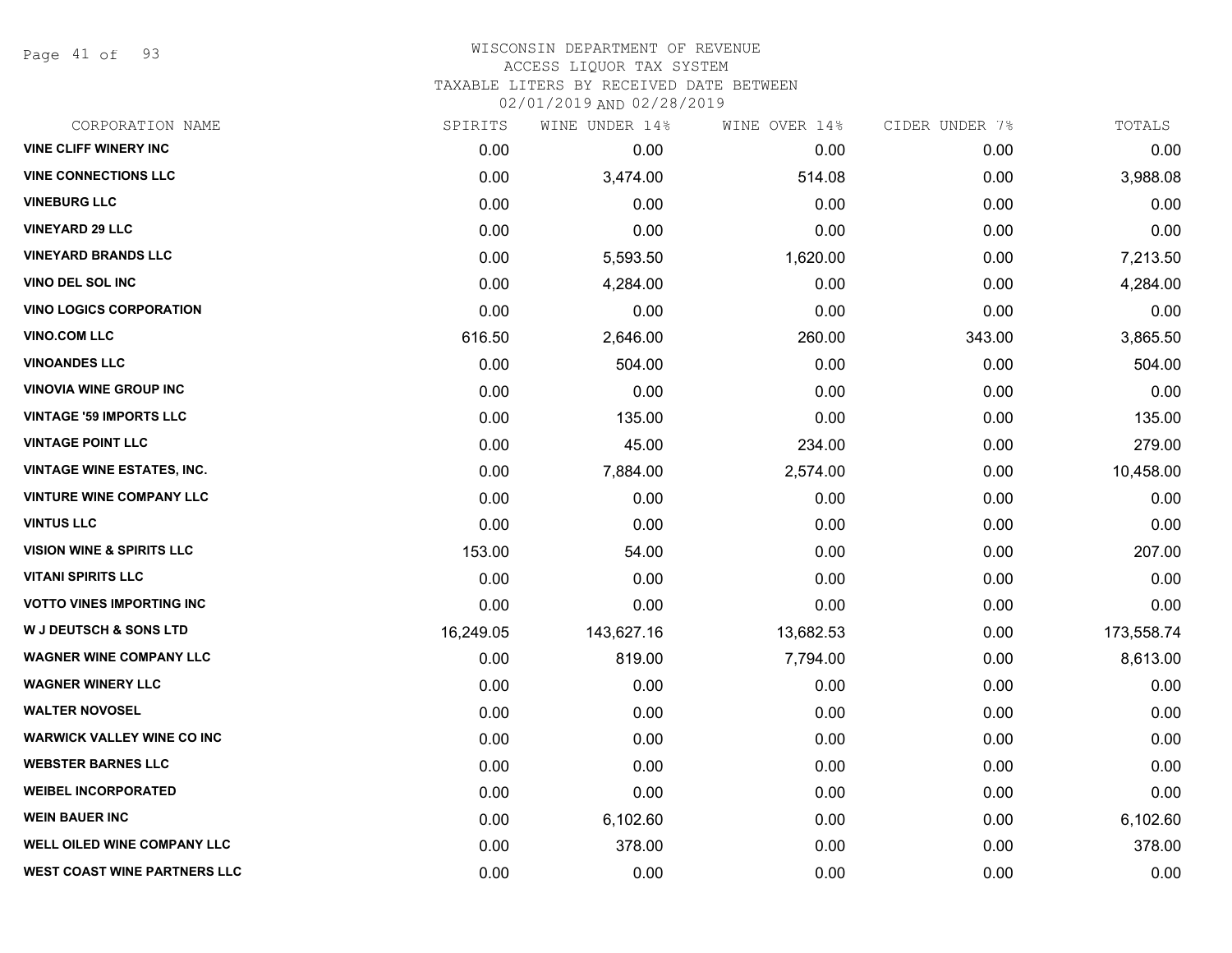# WISCONSIN DEPARTMENT OF REVENUE

ACCESS LIQUOR TAX SYSTEM

TAXABLE LITERS BY RECEIVED DATE BETWEEN

| CORPORATION NAME                               | SPIRITS   | WINE UNDER 14% | WINE OVER 14% | CIDER UNDER 7% | TOTALS    |
|------------------------------------------------|-----------|----------------|---------------|----------------|-----------|
| <b>WESTERN SPIRITS BEVERAGE CO LLC</b>         | 2,278.50  | 0.00           | 0.00          | 0.00           | 2,278.50  |
| <b>WEYGANDT-METZLER IMPORTING LTD</b>          | 0.00      | 591.48         | 0.00          | 0.00           | 591.48    |
| <b>WHITE OAK VINEYARDS &amp; WINERY LLC</b>    | 0.00      | 0.00           | 0.00          | 0.00           | 0.00      |
| WHYTE AND MACKAY (AMERICAS) LIMITED LLC        | 0.00      | 0.00           | 0.00          | 0.00           | 0.00      |
| <b>WI INC</b>                                  | 0.00      | 0.00           | 0.00          | 0.00           | 0.00      |
| <b>WILD AGAVE IMPORTS LLC</b>                  | 0.00      | 0.00           | 0.00          | 0.00           | 0.00      |
| <b>WILLAMETTE VALLEY VINEYARDS INC</b>         | 0.00      | 756.00         | 0.00          | 0.00           | 756.00    |
| <b>WILLIAM GRANT &amp; SONS INC</b>            | 19,554.45 | 0.00           | 0.00          | 0.00           | 19,554.45 |
| <b>WILLIAM P KNUTTEL</b>                       | 0.00      | 0.00           | 0.00          | 0.00           | 0.00      |
| <b>WILLIAM PRICE III</b>                       | 0.00      | 0.00           | 0.00          | 0.00           | 0.00      |
| <b>WILLIAM T HOLLORAN</b>                      | 0.00      | 0.00           | 0.00          | 0.00           | 0.00      |
| <b>WILLIAM TIMOTHY EDWARDS</b>                 | 0.00      | 0.00           | 0.00          | 0.00           | 0.00      |
| <b>WILLIAM WOLF BRAND LLC</b>                  | 270.00    | 0.00           | 0.00          | 0.00           | 270.00    |
| <b>WILLIAM WOODRUFF</b>                        | 0.00      | 0.00           | 0.00          | 0.00           | 0.00      |
| <b>WILLIAMS &amp; SELYEM LLC</b>               | 0.00      | 0.00           | 0.00          | 0.00           | 0.00      |
| <b>WILSON CREEK WINERY &amp; VINEYARDS INC</b> | 0.00      | 0.00           | 0.00          | 0.00           | 0.00      |
| <b>WILSON DANIELS LLC</b>                      | 0.00      | 693.00         | 0.00          | 0.00           | 693.00    |
| <b>WINDY CITY DISTILLING INC</b>               | 0.00      | 0.00           | 0.00          | 0.00           | 0.00      |
| <b>WINE BRIDGE IMPORTS INC</b>                 | 0.00      | 882.00         | 0.00          | 0.00           | 882.00    |
| WINE COUNTRY INTERNATIONAL INC                 | 0.00      | 0.00           | 0.00          | 0.00           | 0.00      |
| <b>WINE CREEK LLC</b>                          | 0.00      | 0.00           | 0.00          | 0.00           | 0.00      |
| <b>WINE HOOLIGANS LLC</b>                      | 0.00      | 459.00         | 45.00         | 0.00           | 504.00    |
| <b>WINE WINE SITUATION LLC</b>                 | 0.00      | 0.00           | 0.00          | 0.00           | 0.00      |
| <b>WINEPLAYGROUND.COM INC</b>                  | 0.00      | 0.00           | 198.00        | 0.00           | 198.00    |
| <b>WINERIES &amp; SELECT PRODUCTS LLC</b>      | 0.00      | 216.00         | 54.00         | 0.00           | 270.00    |
| <b>WINERY EXCHANGE, INC.</b>                   | 0.00      | 20,259.00      | 657.00        | 0.00           | 20,916.00 |
| <b>WINES OF FRANCE INC</b>                     | 0.00      | 0.00           | 0.00          | 0.00           | 0.00      |
| <b>WINES UNLIMITED INC</b>                     | 0.00      | 0.00           | 0.00          | 0.00           | 0.00      |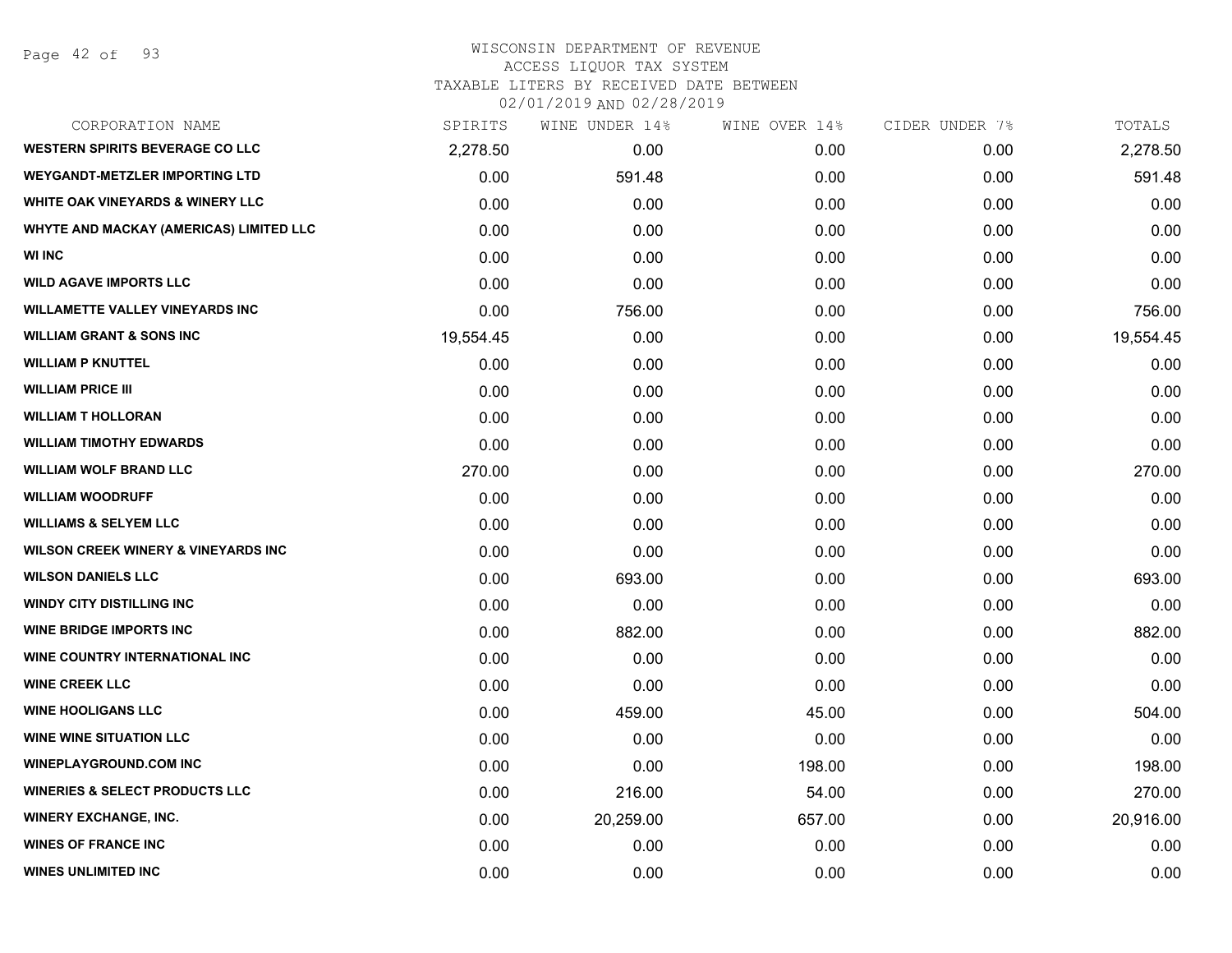Page 43 of 93

#### WISCONSIN DEPARTMENT OF REVENUE ACCESS LIQUOR TAX SYSTEM

## TAXABLE LITERS BY RECEIVED DATE BETWEEN

| CORPORATION NAME                       | SPIRITS      | UNDER 14%<br>WINE | WINE OVER 14% | CIDER UNDER 7% | TOTALS       |
|----------------------------------------|--------------|-------------------|---------------|----------------|--------------|
| <b>WINESELLERS LTD</b>                 | 0.00         | 4,861.50          | 0.00          | 57.00          | 4,918.50     |
| <b>WINNESHIEK WILDBERRY WINERY LLC</b> | 0.00         | 18.00             | 0.00          | 0.00           | 18.00        |
| <b>WISD LLC</b>                        | 0.00         | 107.78            | 159.89        | 0.00           | 267.67       |
| <b>WOLFFER ESTATE VINEYARDS INC</b>    | 0.00         | 0.00              | 0.00          | 0.00           | 0.00         |
| <b>WOODSON WINES LLC</b>               | 0.00         | 0.00              | 0.00          | 0.00           | 0.00         |
| <b>WORLD TRAVELER IMPORTS LLC</b>      | 0.00         | 0.00              | 0.00          | 0.00           | 0.00         |
| <b>WORLDWIDE CELLARS INC</b>           | 0.00         | 1,845.75          | 18.00         | 0.00           | 1,863.75     |
| YAEGAKI CORPORATION OF USA             | 0.00         | 0.00              | 118.80        | 0.00           | 118.80       |
| YELLOW ROSE DISTILLING LLC             | 0.00         | 0.00              | 0.00          | 0.00           | 0.00         |
| YORKVILLE CELLARS INC                  | 0.00         | 0.00              | 0.00          | 0.00           | 0.00         |
| YOUNTVILLE WINE IMPORTS LLC            | 0.00         | 0.00              | 0.00          | 0.00           | 0.00         |
| <b>ZACH HOLLINGSWORTH</b>              | 0.00         | 0.00              | 0.00          | 0.00           | 0.00         |
| <b>ZD WINES LLC</b>                    | 0.00         | 0.00              | 0.00          | 0.00           | 0.00         |
| <b>ZEILER SPIRITS LLC</b>              | 252.00       | 0.00              | 0.00          | 0.00           | 252.00       |
| <b>ZONIN USA INC</b>                   | 0.00         | 11,969.38         | 22.50         | 0.00           | 11,991.88    |
| TOTAL LITERS FOR 2/28/2019             | 3,453,496.24 | 3,847,820.81      | 265,722.61    | $-35,532.55$   | 7,531,507.11 |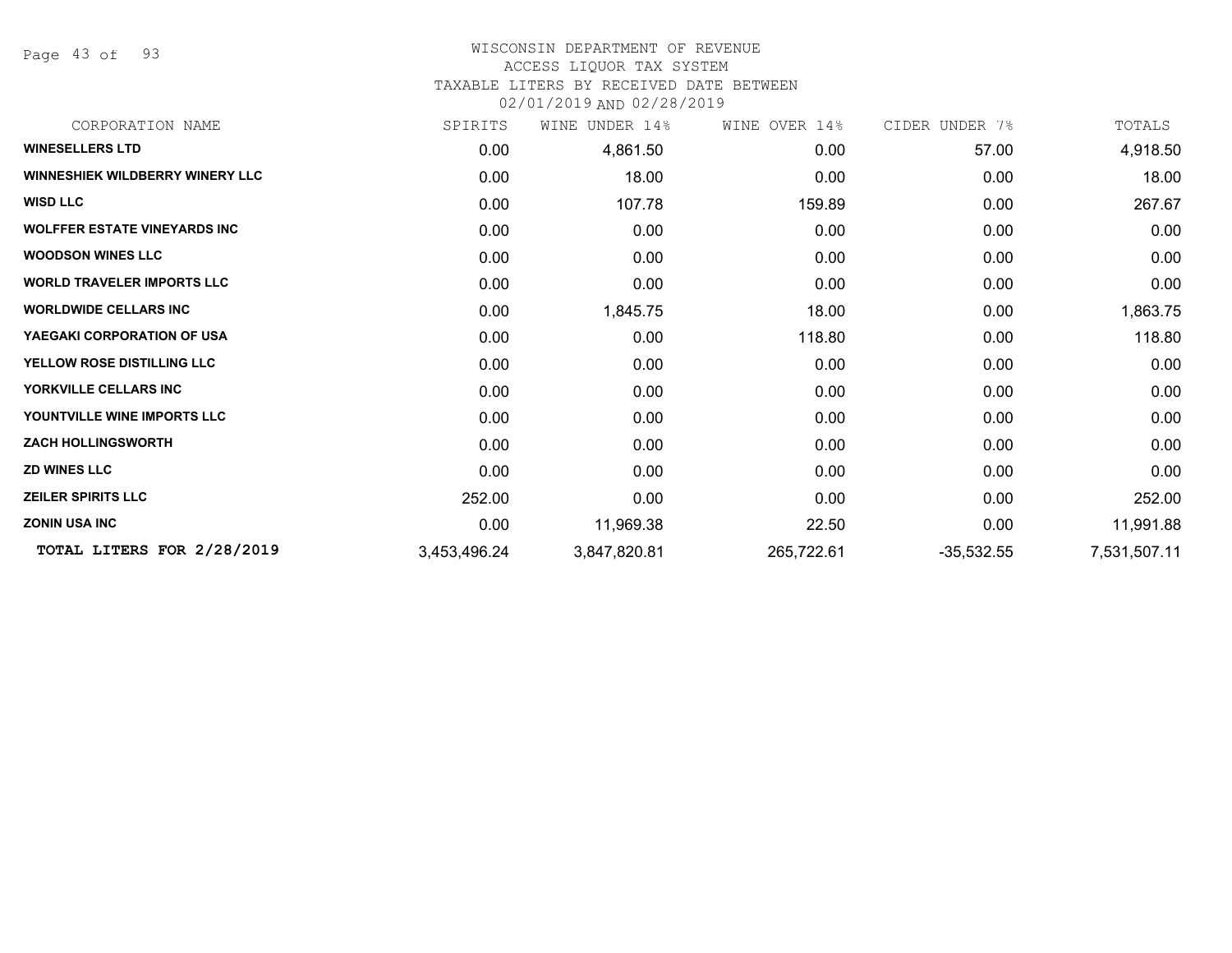Page 44 of 93

## WISCONSIN DEPARTMENT OF REVENUE ACCESS LIQUOR TAX SYSTEM TAXABLE LITERS BY RECEIVED DATE BETWEEN 02/01/2019 AND 02/28/2019

CORPORATION NAME SPIRITS WINE UNDER 14% WINE OVER 14% CIDER UNDER 7% TOTALS

**IN STATE WHOLESALER (W)**

| <b>1848 DISTRIBUTING COMPANY, LLC</b>         | 0.00       | 0.00      | 0.00   | 0.00        | 0.00        |
|-----------------------------------------------|------------|-----------|--------|-------------|-------------|
| ALLSTATE LIQUOR & WINE COMPANY, INC.          | 0.00       | 0.00      | 0.00   | 0.00        | 0.00        |
| <b>AVA WINE &amp; SPIRITS LLC</b>             | 0.00       | 0.00      | 0.00   | 0.00        | 0.00        |
| <b>BADGER DISTRIBUTING OF MILWAUKEE LLC</b>   | 0.00       | 0.00      | 0.00   | 0.00        | 0.00        |
| <b>BADGER LIQUOR CO. INC.</b>                 | 107,193.00 | 21,588.84 | 0.00   | 0.00        | 128,781.84  |
| <b>BADGER STATE WINERY COOPERATIVE</b>        | 0.00       | 0.00      | 0.00   | 0.00        | 0.00        |
| <b>BADGER WINE &amp; SPIRITS LLC</b>          | 0.00       | 0.00      | 0.00   | 0.00        | 0.00        |
| BEECHWOOD DISTRIBUTORS, INC.                  | 0.00       | 0.00      | 0.00   | $-1,019.00$ | $-1,019.00$ |
| BEER CAPITOL DISTRIBUTING LLC                 | 0.00       | 0.00      | 0.00   | 0.00        | 0.00        |
| <b>BILJANA KLATT</b>                          | 922.50     | 1,512.00  | 0.00   | 0.00        | 2,434.50    |
| BILL'S DISTRIBUTING, LTD.                     | 0.00       | 0.00      | 0.00   | 0.00        | 0.00        |
| <b>BRANT T NEHMER</b>                         | 0.00       | 486.00    | 0.00   | 0.00        | 486.00      |
| <b>BREAKTHRU BEVERAGE GROUP LLC</b>           | 0.00       | 0.00      | 0.00   | 0.00        | 0.00        |
| <b>BREAKTHRU BEVERAGE GROUP LLC</b>           | 12,276.00  | 21,513.72 | 504.00 | 0.00        | 34,293.72   |
| <b>BREAKTHRU BEVERAGE WISCONSIN NORTH LLC</b> | 0.00       | 0.00      | 0.00   | 0.00        | 0.00        |
| <b>C.J.W., INC.</b>                           | 0.00       | 0.00      | 0.00   | 0.00        | 0.00        |
| <b>CAPITOL-HUSTING COMPANY, INC.</b>          | 9,864.00   | 23,194.08 | 0.00   | 0.00        | 33,058.08   |
| <b>CATHRINE BENNETT</b>                       | 0.00       | 0.00      | 0.00   | 0.00        | 0.00        |
| <b>CHAS A BERNICK INC</b>                     | 0.00       | 0.00      | 0.00   | 0.00        | 0.00        |
| <b>CHROMATIC WINE COMPANY LLC</b>             | 0.00       | 0.00      | 0.00   | 0.00        | 0.00        |
| DE PERE LIQUOR CO LLC                         | 0.00       | 0.00      | 0.00   | 0.00        | 0.00        |
| <b>DEAN DISTRIBUTING, INC.</b>                | 0.00       | 0.00      | 0.00   | 0.00        | 0.00        |
| <b>DEAN DISTRIBUTING, INC.</b>                | 0.00       | 0.00      | 0.00   | 0.00        | 0.00        |
| DEWITT CHURCH GOODS, INC.                     | 0.00       | 0.00      | 0.00   | 0.00        | 0.00        |
| <b>FABIANO BROTHERS - WISCONSIN LLC</b>       | 0.00       | 0.00      | 0.00   | 0.00        | 0.00        |
| <b>FAUSTO FIORAVANTI</b>                      | 0.00       | 0.00      | 0.00   | 0.00        | 0.00        |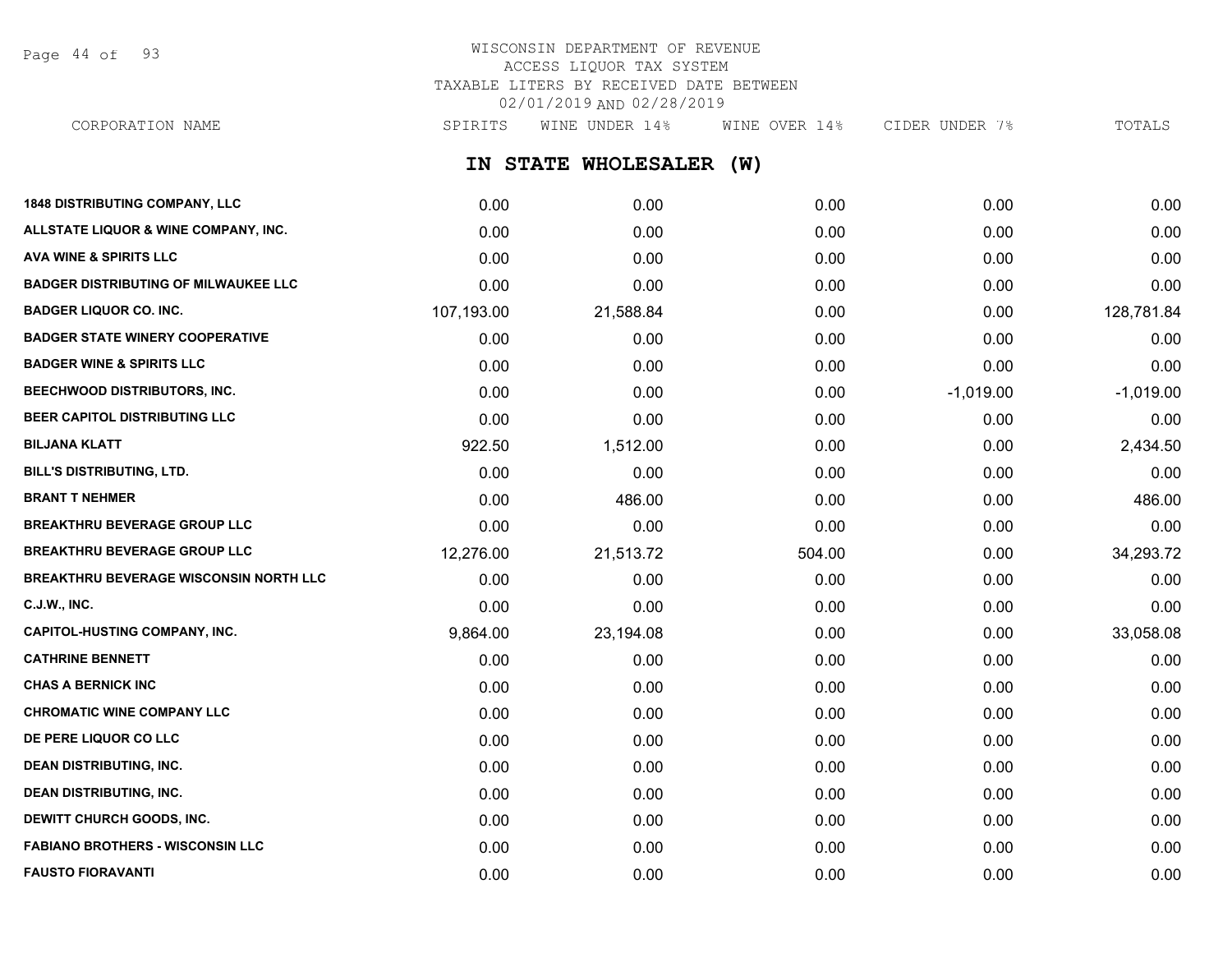Page 45 of 93

| CORPORATION NAME                                 | SPIRITS   | WINE UNDER 14% | WINE OVER 14% | CIDER UNDER 7% | TOTALS    |
|--------------------------------------------------|-----------|----------------|---------------|----------------|-----------|
| FLANIGAN DISTRIBUTING OF DOOR COUNTY, INC.       | 0.00      | 0.00           | 0.00          | 0.00           | 0.00      |
| FOUR SEASONS BEER DISTRIBUTORS INC               | 0.00      | 0.00           | 0.00          | 0.00           | 0.00      |
| FRANK BEER DISTRIBUTORS, INC.                    | 0.00      | 0.00           | 0.00          | 0.00           | 0.00      |
| <b>FRANK J MIRENDA SR</b>                        | 0.00      | 0.00           | 0.00          | 0.00           | 0.00      |
| FRANK LIQUOR COMPANY, INC.                       | 62,794.06 | 18,726.22      | 0.00          | 0.00           | 81,520.28 |
| <b>FRANK LIQUORS OF LA CROSSE, INC.</b>          | 0.00      | 0.00           | 0.00          | 0.00           | 0.00      |
| <b>GASPARD INC</b>                               | 0.00      | 0.00           | 0.00          | 0.00           | 0.00      |
| <b>GENERAL BEER DISTRIBUTORS CO.</b>             | 0.00      | 0.00           | 0.00          | 0.00           | 0.00      |
| <b>GENERAL BEER DISTRIBUTORS CO. - MILWAUKEE</b> | 0.00      | 0.00           | 0.00          | 0.00           | 0.00      |
| <b>GENERAL BEER-NORTHEAST INC</b>                | 0.00      | 0.00           | 0.00          | 0.00           | 0.00      |
| <b>GENERAL BEER-NORTHEAST INC</b>                | 0.00      | 0.00           | 0.00          | 0.00           | 0.00      |
| <b>GENERAL BEER-NORTHWEST, INC.</b>              | 0.00      | 0.00           | 0.00          | 0.00           | 0.00      |
| <b>GENERAL BEER-NORTHWEST, INC.</b>              | 0.00      | 0.00           | 0.00          | 0.00           | 0.00      |
| <b>GENERAL BEVERAGE SALES CO.</b>                | 0.00      | 41,064.00      | 10,296.00     | 0.00           | 51,360.00 |
| <b>GENERAL BEVERAGE SALES CO. -- OSHKOSH</b>     | 0.00      | 42,804.00      | 0.00          | 0.00           | 42,804.00 |
| <b>GENERAL BEVERAGE SALES CO.-MILWAUKEE</b>      | 0.00      | 0.00           | 0.00          | 0.00           | 0.00      |
| <b>GIUSEPPE GAGLIANELLO</b>                      | 0.00      | 0.00           | 0.00          | 0.00           | 0.00      |
| <b>GLORIA R RAGSDALE</b>                         | 0.00      | 0.00           | 0.00          | 0.00           | 0.00      |
| <b>HENDRICKS BEVERAGE, INC.</b>                  | 0.00      | 0.00           | 0.00          | 0.00           | 0.00      |
| <b>IRL, INCORPORATED</b>                         | 0.00      | 0.00           | 0.00          | 0.00           | 0.00      |
| <b>JACQUES VIEAU, INC.</b>                       | 0.00      | 0.00           | 0.00          | 0.00           | 0.00      |
| JANDRAIN RELIGIOUS SUPPLY, INC.                  | 0.00      | 0.00           | 0.00          | 0.00           | 0.00      |
| <b>JANSEN INTERNATIONAL LLC</b>                  | $-7.25$   | 0.00           | 0.00          | 0.00           | $-7.25$   |
| <b>JAW PROPERTIES LLC</b>                        | 0.00      | 0.00           | 0.00          | 0.00           | 0.00      |
| <b>JOHN J COLLETTI</b>                           | 207.00    | $-521.92$      | 0.00          | 0.00           | $-314.92$ |
| JOHNSON BROTHERS OF WISCONSIN INC                | 7,433.97  | 10,119.78      | $-261.00$     | $-600.00$      | 16,692.75 |
| <b>JONATHAN H STOLP</b>                          | 0.00      | 0.00           | 0.00          | 0.00           | 0.00      |
| <b>JONATHON LODUCA</b>                           | 0.00      | 0.00           | 0.00          | 0.00           | 0.00      |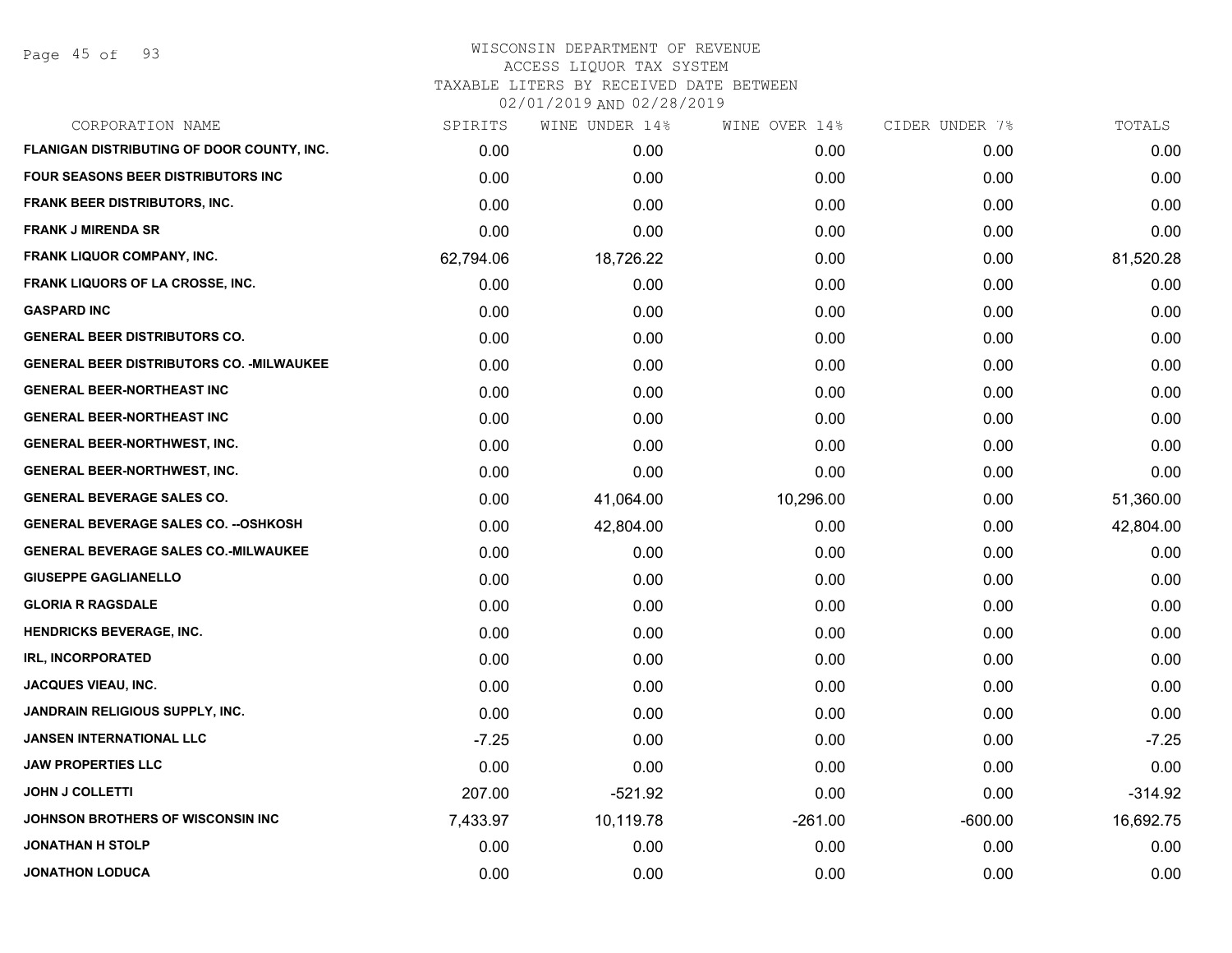Page 46 of 93

| CORPORATION NAME                        | SPIRITS  | WINE UNDER 14% | WINE OVER 14% | CIDER UNDER 7% | TOTALS    |
|-----------------------------------------|----------|----------------|---------------|----------------|-----------|
| <b>JOSEPH A TRYGAR</b>                  | 0.00     | 0.00           | 0.00          | 0.00           | 0.00      |
| <b>JOYVINE LLC</b>                      | 0.00     | 0.00           | 0.00          | 0.00           | 0.00      |
| <b>KAY BEER DISTRIBUTING, INC.</b>      | 0.00     | 0.00           | 0.00          | 0.00           | 0.00      |
| <b>KRH ENTERPRISES, LLC</b>             | 0.00     | 0.00           | 0.00          | 0.00           | 0.00      |
| LA CROSSE BEVERAGE LLC                  | 0.00     | 0.00           | 0.00          | 0.00           | 0.00      |
| <b>LARRY'S DISTRIBUTING CO., INC.</b>   | 0.00     | 0.00           | 0.00          | 0.00           | 0.00      |
| LEE BEVERAGE OF WISCONSIN LLC           | 0.00     | 0.00           | 0.00          | 0.00           | 0.00      |
| LEE BEVERAGE OF WISCONSIN LLC           | 0.00     | 0.00           | 0.00          | 0.00           | 0.00      |
| LEE BEVERAGE-CIDERS WINES & SPIRITS LLC | 0.00     | 0.00           | 0.00          | 0.00           | 0.00      |
| <b>L'EFT BANK WINE COMPANY LIMITED</b>  | 225.00   | 8,158.50       | 754.50        | 0.00           | 9,138.00  |
| LETRAH INTERNATIONAL CORPORATION        | 0.00     | 0.00           | 0.00          | 0.00           | 0.00      |
| LIB DIB, LLC                            | 0.00     | 0.00           | 0.00          | 0.00           | 0.00      |
| LO DUCA BROS., INC.                     | 0.00     | 22,648.50      | 0.00          | 0.00           | 22,648.50 |
| <b>LORI SCOTT</b>                       | 0.00     | 0.00           | 0.00          | 0.00           | 0.00      |
| <b>LOS ALTOS AGAVE DISTRIBUTOR INC</b>  | 0.00     | 0.00           | 0.00          | 0.00           | 0.00      |
| <b>LOVINO LLC</b>                       | 0.00     | 0.00           | 0.00          | 0.00           | 0.00      |
| <b>LYNDA MALMBERG</b>                   | 0.00     | 0.00           | 0.00          | 0.00           | 0.00      |
| <b>M SHIRAZ LLC</b>                     | 0.00     | 0.00           | 0.00          | 0.00           | 0.00      |
| <b>MICCA HUTCHINS</b>                   | 0.00     | 0.00           | 0.00          | 0.00           | 0.00      |
| <b>MICHAEL G ANSAY</b>                  | 0.00     | 173.00         | 0.00          | 327.12         | 500.12    |
| MIDWEST SALES & SERVICE, INC.           | 0.00     | 0.00           | 0.00          | 0.00           | 0.00      |
| NOELKE DISTRIBUTORS, INC.               | 0.00     | 0.00           | 0.00          | 0.00           | 0.00      |
| <b>NOUVEAU VENTURES LLC</b>             | $-70.53$ | 0.00           | 0.00          | 0.00           | $-70.53$  |
| OTT SCHWEITZER DISTRIBUTORSHIP, INC.    | 0.00     | 0.00           | 0.00          | 0.00           | 0.00      |
| PARK RIDGE DISTRIBUTING, INC.           | 0.00     | 0.00           | 0.00          | 0.00           | 0.00      |
| PEHLER DISTRIBUTING, INC.               | 0.00     | 0.00           | 0.00          | 0.00           | 0.00      |
| PHILLIPS DISTRIBUTING CORPORATION       | 0.00     | 0.00           | 0.00          | 0.00           | 0.00      |
| PHILLIPS WINE COMPANY                   | 0.00     | 0.00           | 0.00          | 0.00           | 0.00      |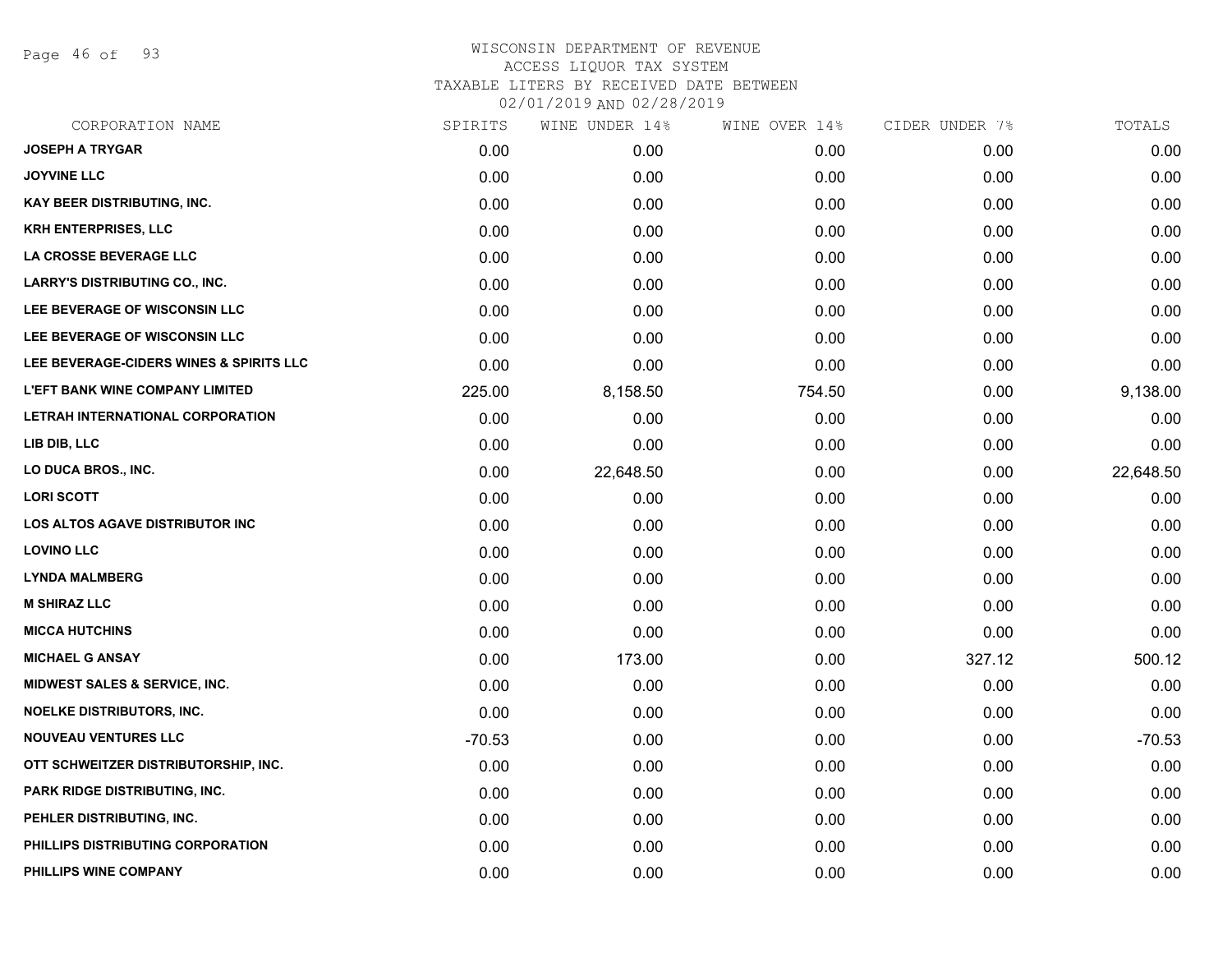Page 47 of 93

| CORPORATION NAME                        | SPIRITS    | WINE UNDER 14% | WINE OVER 14% | CIDER UNDER 7% | TOTALS     |
|-----------------------------------------|------------|----------------|---------------|----------------|------------|
| PURE WINE WISCONSIN INC                 | 0.00       | 0.00           | 0.00          | 0.00           | 0.00       |
| <b>PURPLE FEET WINES, LLC</b>           | 0.00       | 0.00           | 0.00          | 0.00           | 0.00       |
| <b>PVD ENTERPRISES LLC</b>              | 0.00       | 0.00           | 0.00          | 0.00           | 0.00       |
| <b>RATAS WHOLESALE LIQUOR COMPANY</b>   | 0.00       | 0.00           | 0.00          | 0.00           | 0.00       |
| S. & S. DISTRIBUTING, INC.              | 0.00       | 0.00           | 0.00          | 0.00           | 0.00       |
| S. & S. DISTRIBUTING, INC.              | 0.00       | 0.00           | 0.00          | 0.00           | 0.00       |
| <b>SALIM M SHAMMO</b>                   | 0.00       | 0.00           | 0.00          | 0.00           | 0.00       |
| SARATOGA LIQUOR CO., INC.               | 0.00       | 0.00           | 0.00          | 0.00           | 0.00       |
| SMALL LOT WINE WI, INC.                 | 0.00       | 0.00           | 0.00          | 0.00           | 0.00       |
| <b>SP3 LLC</b>                          | 0.00       | 0.00           | 0.00          | 0.00           | 0.00       |
| <b>SUPERIOR BEVERAGES LLC</b>           | 0.00       | 0.00           | 0.00          | $-8.52$        | $-8.52$    |
| <b>THOMAS PROBST</b>                    | 0.00       | 0.00           | 0.00          | 0.00           | 0.00       |
| <b>TIMOTHY REILLY SR</b>                | 0.00       | 0.00           | 0.00          | 0.00           | 0.00       |
| TJ INTERNATIONAL LTD                    | 0.00       | 0.00           | 0.00          | 0.00           | 0.00       |
| <b>TORI-VERDI GROUP LLC</b>             | 0.00       | 0.00           | 0.00          | 0.00           | 0.00       |
| TRANSNATIONAL ENTERPRISES, INCORPORATED | 0.00       | 0.00           | 0.00          | 0.00           | 0.00       |
| TRIANGLE DISTRIBUTING COMPANY, INC.     | 0.00       | 0.00           | 0.00          | 0.00           | 0.00       |
| TRI-MART COMPANY LLC                    | 0.00       | 0.00           | 0.00          | 0.00           | 0.00       |
| VINO VERITAS, LTD.                      | 0.00       | 1,984.50       | 1,170.00      | 0.00           | 3,154.50   |
| <b>WDI LLC</b>                          | 0.00       | 0.00           | 0.00          | 0.00           | 0.00       |
| <b>WDI LLC</b>                          | 0.00       | 0.00           | 0.00          | 0.00           | 0.00       |
| <b>WISCONSIN DISTRIBUTORS EAST LLC</b>  | 0.00       | 0.00           | 0.00          | 0.00           | 0.00       |
| <b>WISCONSIN DISTRIBUTORS NORTH LLC</b> | 0.00       | 0.00           | 0.00          | 0.00           | 0.00       |
| <b>WISCONSIN DISTRIBUTORS SOUTH LLC</b> | 0.00       | 0.00           | 0.00          | 0.00           | 0.00       |
| <b>WISCONSIN WINERY CO-OP</b>           | 0.00       | 0.00           | 0.00          | 0.00           | 0.00       |
| <b>WOODFIELD DISTRIBUTION LLC</b>       | 0.00       | 0.00           | 0.00          | 0.00           | 0.00       |
| ZASTROW THE BEER MAN, INC.              | 0.00       | 0.00           | 0.00          | 0.00           | 0.00       |
| TOTAL LITERS FOR 2/28/2019              | 200,837.75 | 213,451.22     | 12,463.50     | $-1,300.40$    | 425,452.07 |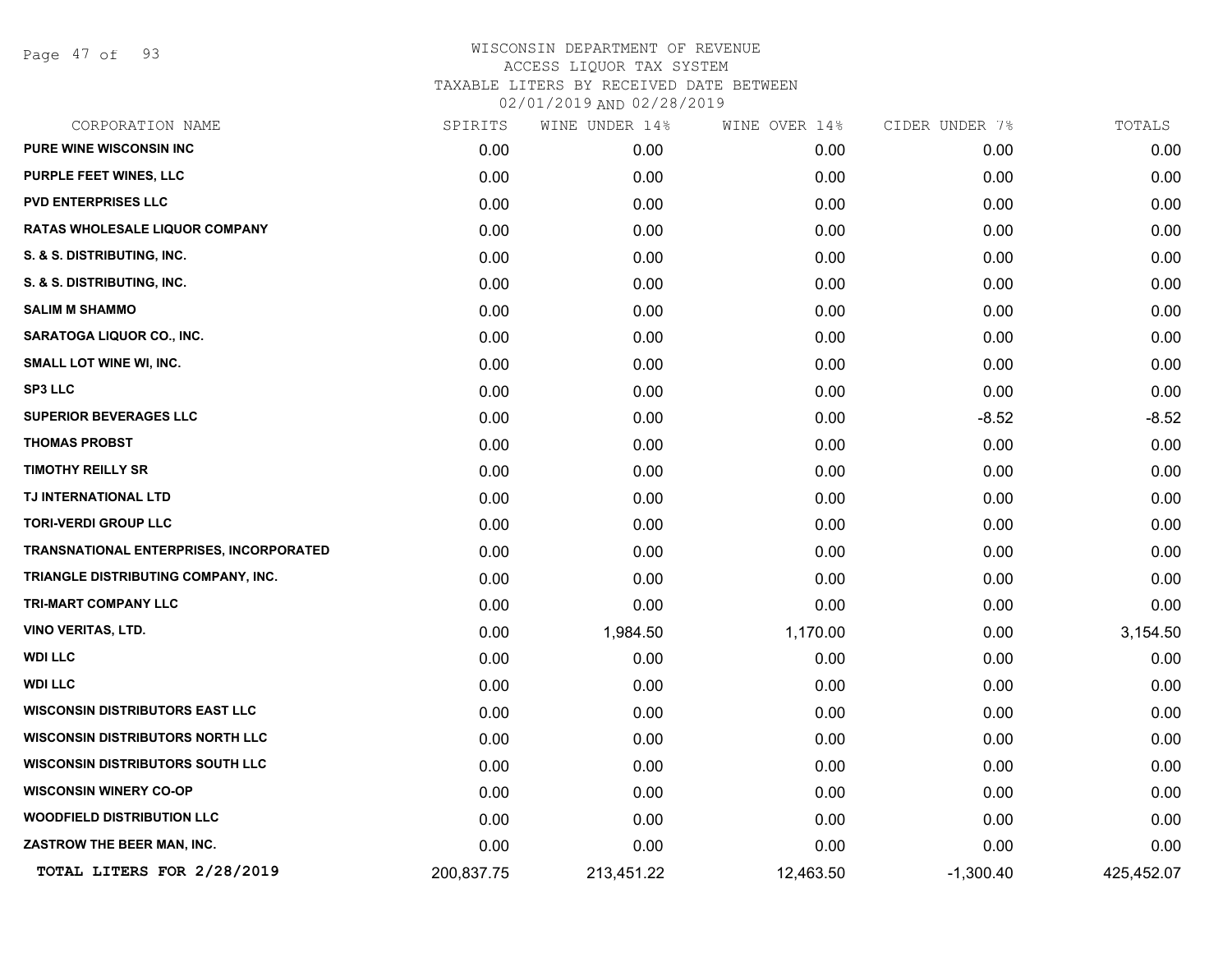Page 48 of 93

## WISCONSIN DEPARTMENT OF REVENUE ACCESS LIQUOR TAX SYSTEM TAXABLE LITERS BY RECEIVED DATE BETWEEN 02/01/2019 AND 02/28/2019

CORPORATION NAME SPIRITS WINE UNDER 14% WINE OVER 14% CIDER UNDER 7% TOTALS

**IN STATE MANUFACTURER (WM)**

| 45TH PARALLEL SPIRITS, LLC                | 0.00     | 0.00 | 0.00 | 0.00      | 0.00      |
|-------------------------------------------|----------|------|------|-----------|-----------|
| <b>ACE ETHANOL, LLC</b>                   | 0.00     | 0.00 | 0.00 | 0.00      | 0.00      |
| <b>AEPPELTREOW INC</b>                    | 0.00     | 0.00 | 0.00 | 0.00      | 0.00      |
| ANGRY SPIRITS DISTILLING LLC              | 0.00     | 0.00 | 0.00 | 0.00      | 0.00      |
| <b>B &amp; E DISTILLERY INC.</b>          | 31.53    | 0.00 | 0.00 | 0.00      | 31.53     |
| <b>BRIAN SAMMONS</b>                      | 1,715.51 | 0.00 | 0.00 | 0.00      | 1,715.51  |
| <b>C &amp; N CORPORATION</b>              | 1,307.70 | 0.00 | 0.00 | 0.00      | 1,307.70  |
| <b>CENTRAL STANDARD LLC</b>               | 0.00     | 0.00 | 0.00 | 0.00      | 0.00      |
| CENTRAL TIME DISTILLERY AND WINERY, INC.  | 0.00     | 0.00 | 0.00 | 0.00      | 0.00      |
| CHIPPEWA RIVER DISTILLERY AND BREWERY LLC | 1,740.64 | 0.00 | 0.00 | 0.00      | 1,740.64  |
| <b>CLOVER MEADOW LLC</b>                  | 189.27   | 0.00 | 0.00 | 0.00      | 189.27    |
| <b>COPPER CROW DISTILLERY LLC</b>         | 0.00     | 0.00 | 0.00 | 0.00      | 0.00      |
| <b>DANCING GOAT DISTILLERY, LLC</b>       | 0.00     | 0.00 | 0.00 | 0.00      | 0.00      |
| <b>DENNIS E ERB</b>                       | 0.00     | 0.00 | 0.00 | 0.00      | 0.00      |
| <b>DISTILLERY PARTNERS, LLC</b>           | 3,090.74 | 0.00 | 0.00 | 0.00      | 3,090.74  |
| DRIFTLESS GLEN DISTILLERY LLC             | 1,610.21 | 0.00 | 0.00 | 0.00      | 1,610.21  |
| <b>EMCO CHEMICAL DISTRIBUTORS, INC.</b>   | 0.00     | 0.00 | 0.00 | 0.00      | 0.00      |
| <b>GLOBAL UNIVERSAL SRL</b>               | 0.00     | 0.00 | 0.00 | 0.00      | 0.00      |
| <b>GRANT J VAN DRIEST</b>                 | 291.48   | 0.00 | 0.00 | 0.00      | 291.48    |
| <b>GREAT LAKES DISTILLERY LLC</b>         | 1,590.74 | 0.00 | 0.00 | 0.00      | 1,590.74  |
| HENDRICKS FAMILY DISTILLERY LLC           | 246.01   | 0.00 | 0.00 | 0.00      | 246.01    |
| <b>HICKORY VIEW DISTILLERY LLC</b>        | 333.00   | 0.00 | 0.00 | 0.00      | 333.00    |
| <b>ISAAC SHOWAKI</b>                      | 0.00     | 0.00 | 0.00 | 10,617.59 | 10,617.59 |
| <b>JAMES PLOETZ</b>                       | 0.00     | 0.00 | 0.00 | 0.00      | 0.00      |
| <b>JKLM DISTILLING PARTNERS LLC</b>       | 0.00     | 0.00 | 0.00 | 0.00      | 0.00      |
| <b>JOSEPH RETZER III</b>                  | 139.53   | 0.00 | 0.00 | 0.00      | 139.53    |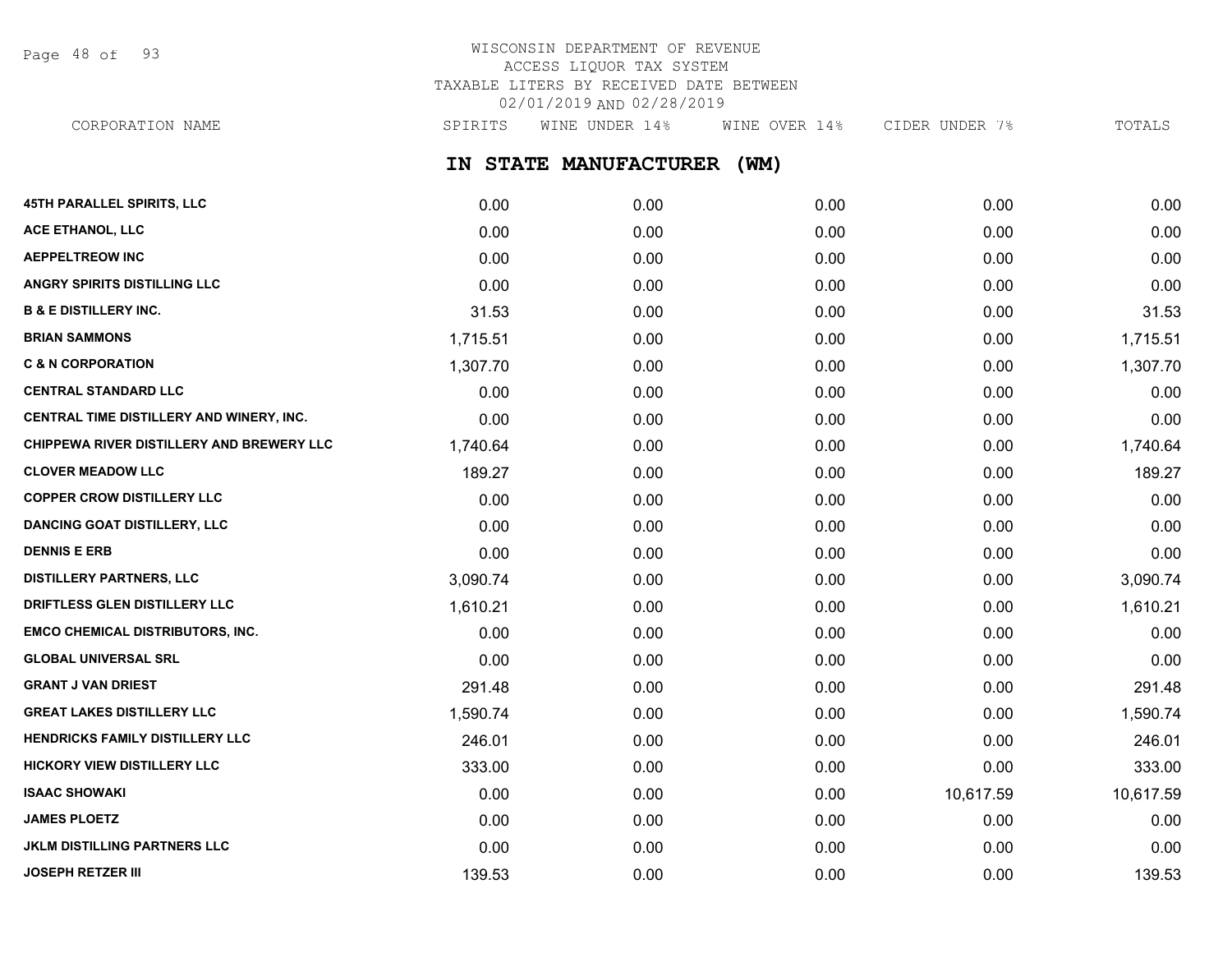Page 49 of 93

## WISCONSIN DEPARTMENT OF REVENUE ACCESS LIQUOR TAX SYSTEM TAXABLE LITERS BY RECEIVED DATE BETWEEN

| CORPORATION NAME                             | SPIRITS   | WINE UNDER 14% | WINE OVER 14% | CIDER UNDER 7% | TOTALS    |
|----------------------------------------------|-----------|----------------|---------------|----------------|-----------|
| LA CROSSE DISTILLING COMPANY, LLC            | 673.50    | 0.00           | 0.00          | 0.00           | 673.50    |
| <b>MATTHEW RICK</b>                          | 380.24    | 3,750.01       | 362.26        | 0.00           | 4,492.51  |
| <b>MEISENBURG BREWING AND DISTILLING LLC</b> | 0.00      | 0.00           | 0.00          | 0.00           | 0.00      |
| <b>MILLERCOORS LLC</b>                       | 0.00      | 0.00           | 0.00          | 0.00           | 0.00      |
| <b>NATHAN G GREENAWALT</b>                   | 206.00    | 0.00           | 0.00          | 2,640.32       | 2,846.32  |
| <b>NORTHERN WATERS DISTILLERY LLC</b>        | 542.30    | 0.00           | 0.00          | 0.00           | 542.30    |
| <b>PABST HOLDINGS LLC</b>                    | 0.00      | 0.00           | 0.00          | 0.00           | 0.00      |
| PERLICK DISTILLERY, LLC                      | 540.06    | 0.00           | 0.00          | 0.00           | 540.06    |
| <b>RIVER BEND VINEYARD &amp; WINERY LLC</b>  | 0.00      | 0.00           | 0.00          | 0.00           | 0.00      |
| <b>SENSIENT FLAVORS LLC</b>                  | 0.00      | 0.00           | 0.00          | 0.00           | 0.00      |
| <b>ST CROIX SPIRITS LLC</b>                  | 0.00      | 0.00           | 0.00          | 0.00           | 0.00      |
| <b>STATE LINE DISTILLERY, LLC</b>            | 740.23    | 0.00           | 0.00          | 0.00           | 740.23    |
| <b>SUGAR RIVER DISTILLERY INC</b>            | 0.00      | 0.00           | 0.00          | 0.00           | 0.00      |
| THE NORTH WOODS DISTILLERY LLC               | 846.00    | 0.00           | 0.00          | 0.00           | 846.00    |
| <b>TWO TALL GUYS LLC</b>                     | 391.79    | 0.00           | 0.00          | 0.00           | 391.79    |
| <b>WHITE WINTER WINERY INC</b>               | 0.00      | 0.00           | 0.00          | 0.00           | 0.00      |
| <b>WOLLERSHEIM WINERY, INC.</b>              | 774.00    | 9.01           | 0.00          | 0.00           | 783.01    |
| YAHARA BAY DISTILLERS, INC.                  | 1,287.74  | 0.00           | 0.00          | 0.00           | 1,287.74  |
| TOTAL LITERS FOR 2/28/2019                   | 18,668.22 | 3,759.02       | 362.26        | 13,257.91      | 36,047.41 |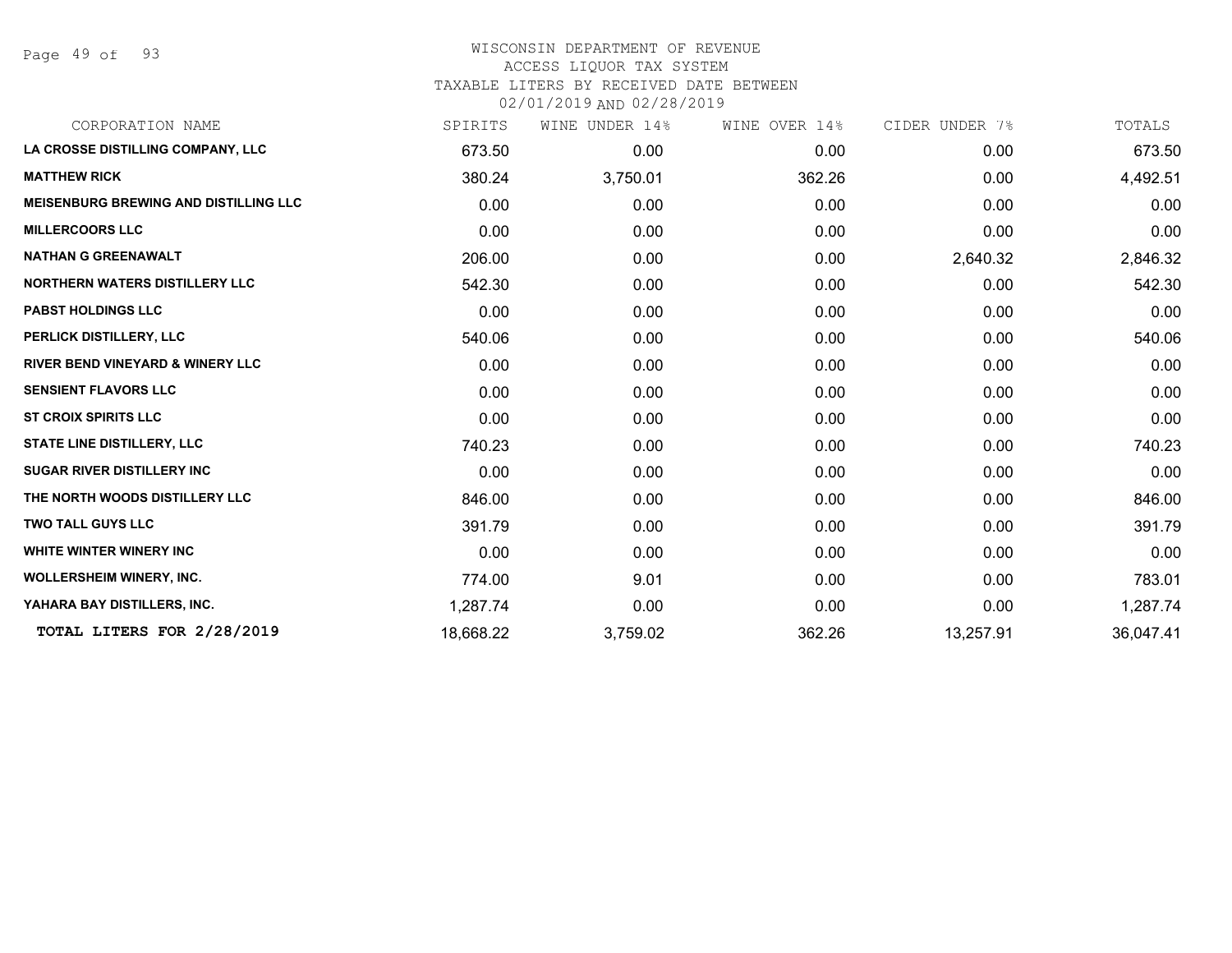Page 50 of 93

## WISCONSIN DEPARTMENT OF REVENUE ACCESS LIQUOR TAX SYSTEM TAXABLE LITERS BY RECEIVED DATE BETWEEN 02/01/2019 AND 02/28/2019 CORPORATION NAME SPIRITS WINE UNDER 14% WINE OVER 14% CIDER UNDER 7% TOTALS

**IN STATE RECTIFIER (WR)**

| <b>45TH PARALLEL SPIRITS, LLC</b>            | 6,275.15  | 0.00         | 0.00 | 0.00 | 6,275.15  |
|----------------------------------------------|-----------|--------------|------|------|-----------|
| <b>ARTYS</b>                                 | 5,047.83  | 0.00         | 0.00 | 0.00 | 5,047.83  |
| CITY BREWING COMPANY, LLC                    | 61,322.19 | 0.00         | 0.00 | 0.00 | 61,322.19 |
| <b>DANCING GOAT DISTILLERY, LLC</b>          | 18.02     | 0.00         | 0.00 | 0.00 | 18.02     |
| <b>DISTILLERY PARTNERS, LLC</b>              | 0.00      | 0.00         | 0.00 | 0.00 | 0.00      |
| <b>GALLOWAY COMPANY</b>                      | 0.00      | 0.00         | 0.00 | 0.00 | 0.00      |
| <b>GLOBAL UNIVERSAL SRL</b>                  | 0.00      | 0.00         | 0.00 | 0.00 | 0.00      |
| <b>GREAT LAKES DISTILLERY LLC</b>            | 3,313.51  | 0.00         | 0.00 | 0.00 | 3,313.51  |
| HENRY FARMS PRAIRIE SPIRITS LLC              | 0.00      | 0.00         | 0.00 | 0.00 | 0.00      |
| <b>KELLY M YOCOM</b>                         | 217.85    | 117.01       | 0.00 | 0.00 | 334.86    |
| <b>MEISENBURG BREWING AND DISTILLING LLC</b> | 0.00      | 0.00         | 0.00 | 0.00 | 0.00      |
| <b>MIDWEST CUSTOM BOTTLING LLC</b>           | 10,669.54 | $-11,475.43$ | 0.00 | 0.00 | $-805.89$ |
| <b>NATHAN G GREENAWALT</b>                   | 0.00      | 0.00         | 0.00 | 0.00 | 0.00      |
| YAHARA BAY DISTILLERS, INC.                  | 0.00      | 0.00         | 0.00 | 0.00 | 0.00      |
| YAHARA BAY DISTILLERS, INC.                  | 0.00      | 0.00         | 0.00 | 0.00 | 0.00      |
| TOTAL LITERS FOR 2/28/2019                   | 86,864.09 | $-11,358.42$ | 0.00 | 0.00 | 75,505.67 |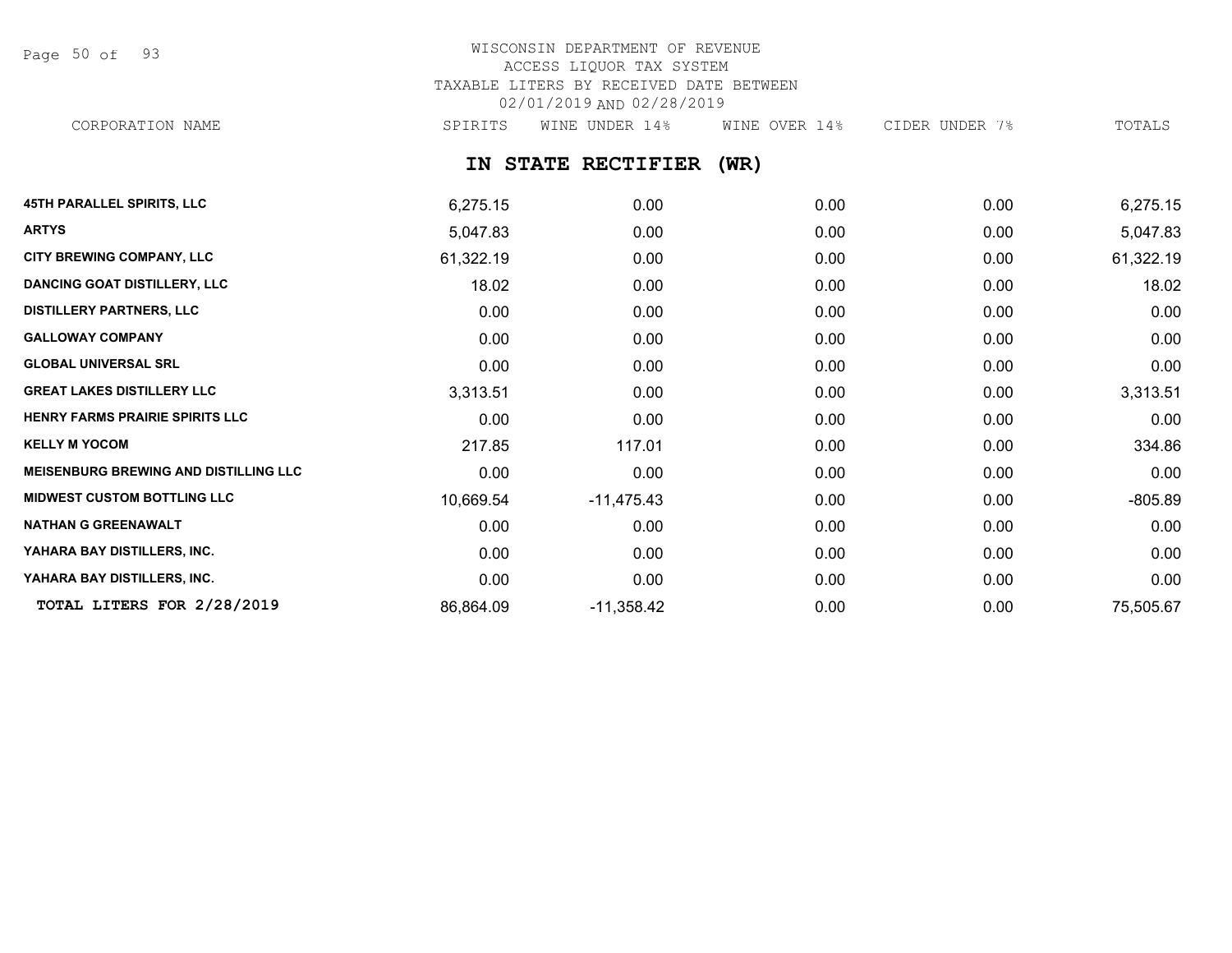Page 51 of 93

## WISCONSIN DEPARTMENT OF REVENUE ACCESS LIQUOR TAX SYSTEM TAXABLE LITERS BY RECEIVED DATE BETWEEN 02/01/2019 AND 02/28/2019

CORPORATION NAME SPIRITS WINE UNDER 14% WINE OVER 14% CIDER UNDER 7% TOTALS

**IN STATE WINERY (WWI)**

| <b>AEPPELTREOW INC</b>                            | 0.00 | 9.08      | 0.00   | 231.98 | 241.06    |
|---------------------------------------------------|------|-----------|--------|--------|-----------|
| <b>AMANDA STEFL</b>                               | 0.00 | 12.76     | 0.00   | 0.00   | 12.76     |
| <b>BADGER STATE BREWING COMPANY LLC</b>           | 0.00 | 0.00      | 0.00   | 0.00   | 0.00      |
| <b>BARABOO BLUFF WINERY, LLC</b>                  | 0.00 | 1,102.50  | 0.00   | 0.00   | 1,102.50  |
| <b>BAYFIELD WINERY, LTD.</b>                      | 0.00 | 1,148.26  | 0.00   | 0.00   | 1,148.26  |
| <b>BELLEVINEZ LLC</b>                             | 0.00 | 503.99    | 0.00   | 0.00   | 503.99    |
| <b>BLIND HORSE WINERY LLC</b>                     | 0.00 | 0.00      | 0.00   | 0.00   | 0.00      |
| <b>BOTHAM BRANDS LLC</b>                          | 0.00 | 0.00      | 0.00   | 0.00   | 0.00      |
| <b>BRADLEY L ALLEN</b>                            | 0.00 | 0.00      | 0.00   | 0.00   | 0.00      |
| <b>BRANCHES WINERY LLC</b>                        | 0.00 | 0.00      | 0.00   | 0.00   | 0.00      |
| <b>BRIAN C LOKRANTZ</b>                           | 0.00 | 0.00      | 0.00   | 0.00   | 0.00      |
| <b>BRIGADOON FARM &amp; WINERY LLC</b>            | 0.00 | 479.95    | 0.00   | 0.00   | 479.95    |
| <b>BRIX CIDER LLC</b>                             | 0.00 | 0.00      | 0.00   | 0.00   | 0.00      |
| <b>C &amp; N CORPORATION</b>                      | 0.00 | 10,133.78 | 69.05  | 0.00   | 10,202.83 |
| <b>CHATEAU ST CROIX WINERY &amp; VINEYARD LLC</b> | 0.00 | 376.50    | 41.60  | 0.00   | 418.10    |
| <b>CHERYL JOHNSON</b>                             | 0.00 | 0.00      | 0.00   | 0.00   | 0.00      |
| <b>CIDER HOUSE OF WISCONSIN LLC</b>               | 0.00 | 0.00      | 0.00   | 225.99 | 225.99    |
| <b>CLAY JAR HOLDINGS LLC</b>                      | 0.00 | 86.69     | 342.92 | 0.00   | 429.61    |
| <b>CLOVER MEADOW LLC</b>                          | 0.00 | 0.00      | 0.00   | 0.00   | 0.00      |
| <b>COLLEEN M BOS</b>                              | 0.00 | 1,630.56  | 0.00   | 0.00   | 1,630.56  |
| <b>CRAIG FLETCHER</b>                             | 0.00 | 0.00      | 0.00   | 0.00   | 0.00      |
| <b>DANIEL J KOEPKE</b>                            | 0.00 | 1,139.41  | 0.00   | 0.00   | 1,139.41  |
| <b>DANZINGER VINEYARDS LLC</b>                    | 0.00 | 0.00      | 0.00   | 0.00   | 0.00      |
| <b>DAVID F MAHER</b>                              | 0.00 | 0.00      | 0.00   | 0.00   | 0.00      |
| <b>DEAN L BAUMGARTEN</b>                          | 0.00 | 0.00      | 0.00   | 0.00   | 0.00      |
| <b>DIANA HOBSON</b>                               | 0.00 | 0.00      | 0.00   | 0.00   | 0.00      |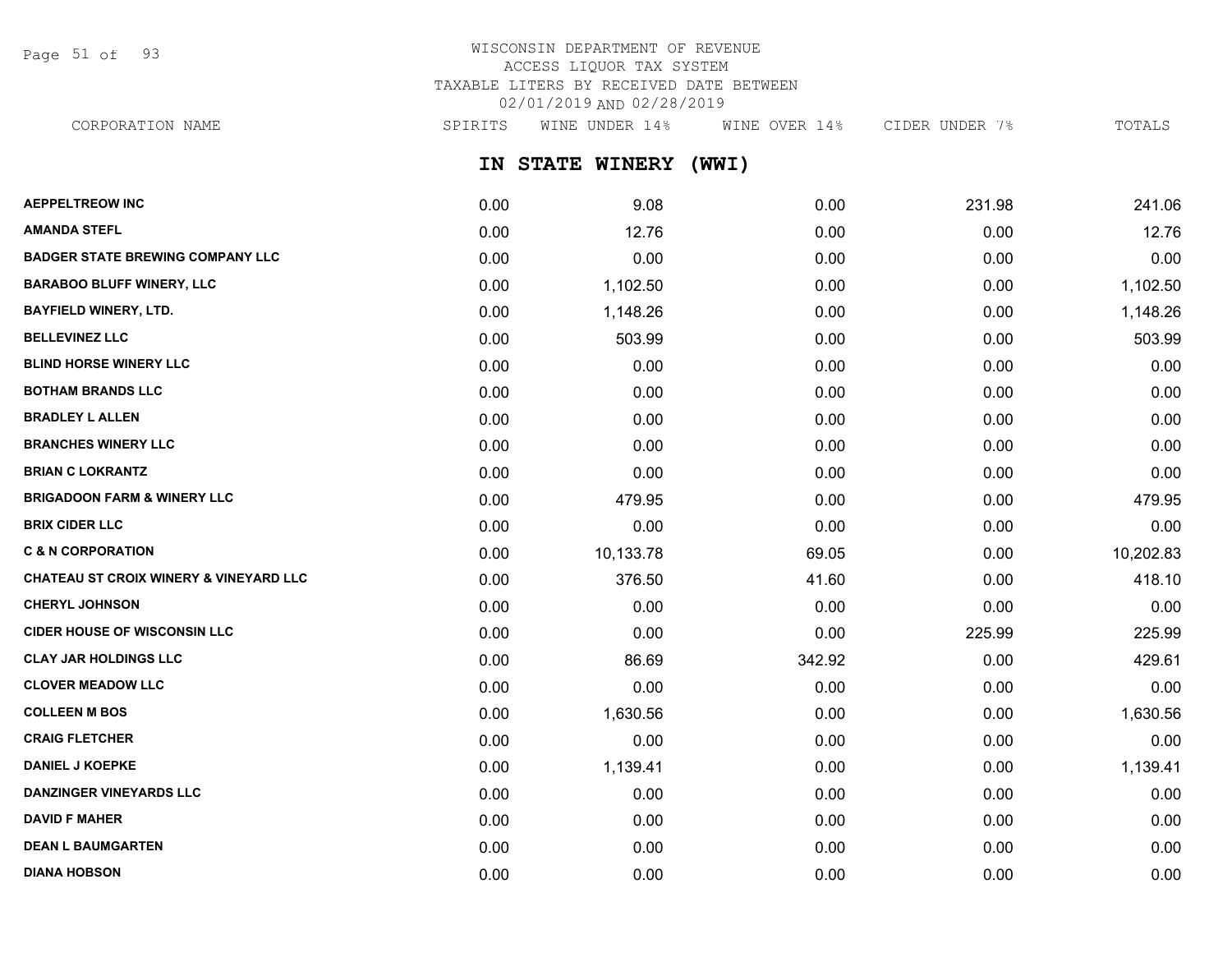Page 52 of 93

#### WISCONSIN DEPARTMENT OF REVENUE ACCESS LIQUOR TAX SYSTEM

TAXABLE LITERS BY RECEIVED DATE BETWEEN

| CORPORATION NAME                     | SPIRITS | WINE UNDER 14% | WINE OVER 14% | CIDER UNDER 7% | TOTALS   |
|--------------------------------------|---------|----------------|---------------|----------------|----------|
| DRUMLIN RIDGE WINERY LLC             | 0.00    | 613.23         | 26.50         | 0.00           | 639.73   |
| <b>EASTERN RIDGES VINEYARD, LLC</b>  | 0.00    | 0.00           | 0.00          | 0.00           | 0.00     |
| <b>EDWARD J RINK</b>                 | 0.00    | 10.49          | 136.50        | 0.00           | 146.99   |
| <b>ELISABETH W KLEIN</b>             | 0.00    | 0.00           | 0.00          | 0.00           | 0.00     |
| <b>FAWN CREEK WINERY LLC</b>         | 0.00    | 5,048.99       | 0.00          | 0.00           | 5,048.99 |
| <b>FERMENTING CELLARS LLC</b>        | 0.00    | 114.00         | 5.00          | 0.00           | 119.00   |
| FISHER KING WINERY, LLC              | 0.00    | 0.00           | 0.00          | 0.00           | 0.00     |
| <b>FRESAR INC</b>                    | 0.00    | 0.00           | 0.00          | 0.00           | 0.00     |
| FRUIT OF THE WOODS WINE CELLAR, INC. | 0.00    | 9,214.63       | 68.14         | 0.00           | 9,282.77 |
| <b>HALF KRAKT LLC</b>                | 0.00    | 0.00           | 0.00          | 0.00           | 0.00     |
| <b>HALF MOON HILL LLC</b>            | 0.00    | 8.25           | 0.00          | 20.14          | 28.39    |
| <b>HARALD TOMESCH</b>                | 0.00    | 0.00           | 0.00          | 0.00           | 0.00     |
| <b>HARBOR RIDGE WINERY INC.</b>      | 0.00    | 3,857.93       | 0.00          | 0.00           | 3,857.93 |
| <b>HAYWARD LAKES WINERY, LLC</b>     | 0.00    | 0.00           | 0.00          | 0.00           | 0.00     |
| <b>HERDIE BAISDEN</b>                | 0.00    | 68.14          | 0.00          | 1,249.18       | 1,317.32 |
| <b>ISLAND ORCHARD CIDER LLC</b>      | 0.00    | 0.00           | 0.00          | 0.00           | 0.00     |
| <b>JACKSON WINE LLC</b>              | 0.00    | 1,296.01       | 67.49         | 0.00           | 1,363.50 |
| <b>JAMES F HAUSER JR</b>             | 0.00    | 0.00           | 0.00          | 0.00           | 0.00     |
| <b>JAMES PLOETZ</b>                  | 0.00    | 285.76         | 0.00          | 0.00           | 285.76   |
| <b>JEFFERY BEMIS</b>                 | 0.00    | 719.23         | 0.00          | 0.00           | 719.23   |
| <b>JEFFREY L STOEGER</b>             | 0.00    | 0.00           | 0.00          | 0.00           | 0.00     |
| <b>JONATHAN DALE</b>                 | 0.00    | 0.00           | 0.00          | 0.00           | 0.00     |
| <b>JORNY'S END LLC</b>               | 0.00    | 844.14         | 0.00          | 0.00           | 844.14   |
| <b>JORNY'S END LLC</b>               | 0.00    | 4,019.21       | 0.00          | 0.00           | 4,019.21 |
| <b>JOSEPH CALLOW</b>                 | 0.00    | 6,419.24       | 0.00          | 121.13         | 6,540.37 |
| <b>JOSEPH STALLER</b>                | 0.00    | 0.00           | 0.00          | 0.00           | 0.00     |
| <b>JOSEPH WYNIMKO</b>                | 0.00    | 119.62         | 0.00          | 0.00           | 119.62   |
| <b>JULIE A ANDRZEJCZAK</b>           | 0.00    | 0.00           | 0.00          | 0.00           | 0.00     |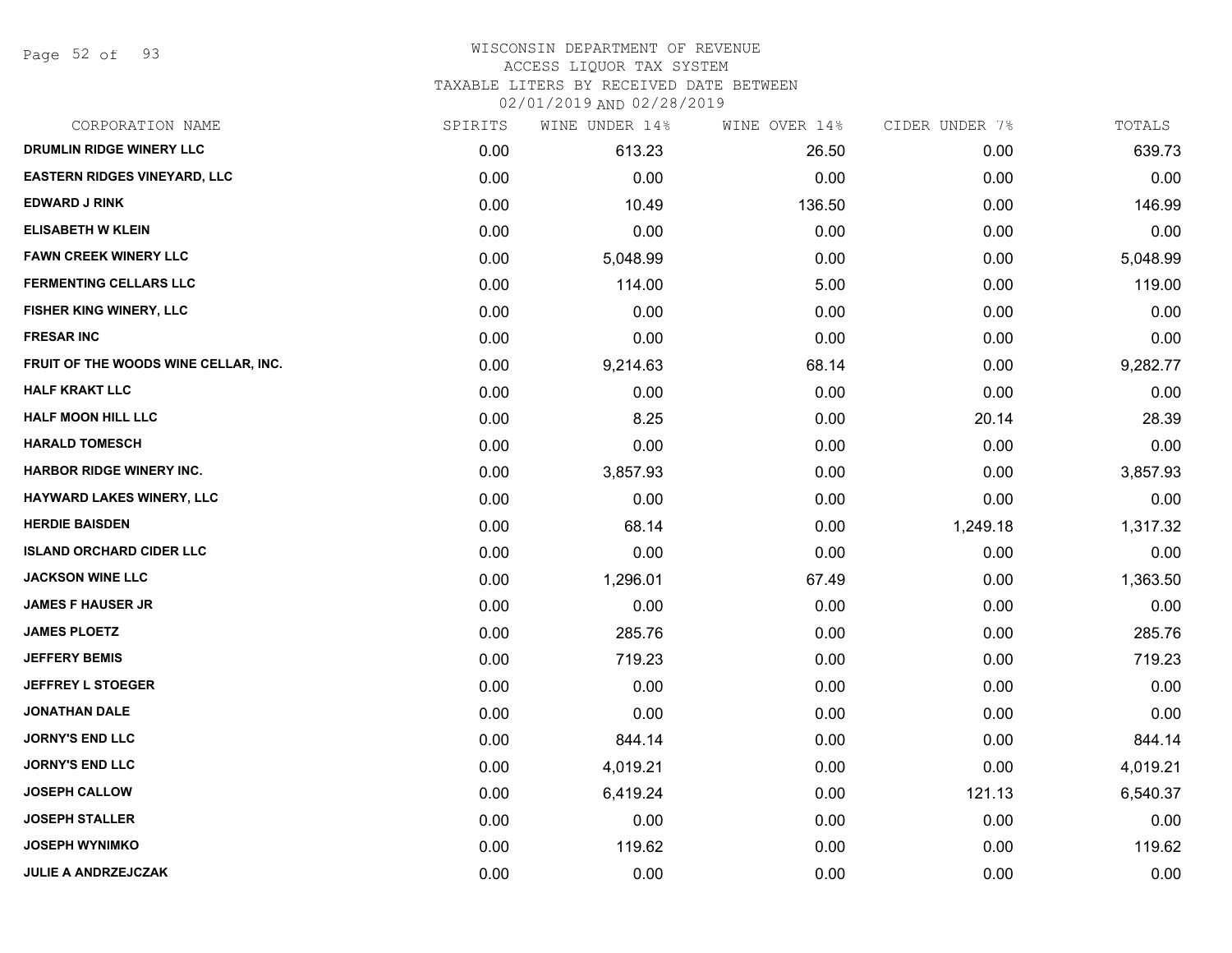Page 53 of 93

### WISCONSIN DEPARTMENT OF REVENUE ACCESS LIQUOR TAX SYSTEM

TAXABLE LITERS BY RECEIVED DATE BETWEEN

| CORPORATION NAME                               | SPIRITS | WINE UNDER 14% | WINE OVER 14% | CIDER UNDER 7% | TOTALS     |
|------------------------------------------------|---------|----------------|---------------|----------------|------------|
| <b>KEVIN BEHNKE</b>                            | 0.00    | 404.81         | 0.00          | 0.00           | 404.81     |
| <b>LAKE NOKOMIS CRANBERRIES INC</b>            | 0.00    | 0.00           | 0.00          | 0.00           | 0.00       |
| <b>LANDTA WINES LLC</b>                        | 0.00    | 0.00           | 0.00          | 0.00           | 0.00       |
| <b>LARSON &amp; LARSON</b>                     | 0.00    | 705.22         | 0.00          | 0.00           | 705.22     |
| <b>LAUTENBACH'S ORCHARD COUNTRY INC</b>        | 0.00    | 5,354.92       | $-7.15$       | 0.00           | 5,347.77   |
| <b>LEDGESTONE ESTATE LLC</b>                   | 0.00    | 5.78           | 0.00          | 0.00           | 5.78       |
| <b>LOST ISLAND WINE LLC</b>                    | 0.00    | 570.01         | 0.00          | 0.00           | 570.01     |
| <b>LUCKY DOG WINERY</b>                        | 0.00    | 0.00           | 0.00          | 0.00           | 0.00       |
| <b>LUNCH CREEK VINEYARDS LLC</b>               | 0.00    | 0.00           | 0.00          | 0.00           | 0.00       |
| <b>MARION J WEGLARZ AND MARLYS A BOCK PTRS</b> | 0.00    | 0.00           | 0.00          | 0.00           | 0.00       |
| <b>MARTIN E SELL</b>                           | 0.00    | 0.00           | 0.00          | 0.00           | 0.00       |
| <b>MARY BELLAZZINI</b>                         | 0.00    | 0.00           | 0.00          | 0.00           | 0.00       |
| <b>MATENAER CORPORATION</b>                    | 0.00    | 0.00           | 0.00          | 0.00           | 0.00       |
| <b>MATTHEW RICK</b>                            | 0.00    | 0.00           | 0.00          | 0.00           | 0.00       |
| <b>MCILQUHAM LLC</b>                           | 0.00    | 2,547.01       | 0.00          | 0.00           | 2,547.01   |
| <b>MERSHONIAN CIDERY LLC</b>                   | 0.00    | 0.00           | 0.00          | 1,570.94       | 1,570.94   |
| <b>MILLERCOORS LLC</b>                         | 0.00    | 0.00           | 0.00          | 0.00           | 0.00       |
| <b>MILLERCOORS USA LLC</b>                     | 0.00    | 0.00           | 0.00          | 137,648.50     | 137,648.50 |
| <b>MOBCRAFT BEER INC</b>                       | 0.00    | 0.00           | 0.00          | 0.00           | 0.00       |
| <b>MOONDANCER LLC</b>                          | 0.00    | 0.00           | 0.00          | 0.00           | 0.00       |
| <b>MUNSON BRIDGE WINERY INC</b>                | 0.00    | 0.00           | 0.00          | 0.00           | 0.00       |
| <b>MUSETTA WINERY, LLC</b>                     | 0.00    | 4,975.49       | 0.00          | 0.00           | 4,975.49   |
| <b>NORTHLEAF WINERY, LLC</b>                   | 0.00    | 1,087.51       | 26.99         | 0.00           | 1,114.50   |
| <b>ODILON FORD WINERY INC</b>                  | 0.00    | 0.00           | 0.00          | 0.00           | 0.00       |
| <b>ORGANIC ELIXIR WINERY INC</b>               | 0.00    | 0.00           | 0.00          | 0.00           | 0.00       |
| PARALLEL 44 VINEYARD & WINERY, INC.            | 0.00    | 2,318.60       | 0.00          | 0.00           | 2,318.60   |
| <b>PARALLEL 44 VINEYARD &amp; WINERY, INC.</b> | 0.00    | 549.00         | 0.00          | 0.00           | 549.00     |
| <b>PATRICK ARNDT</b>                           | 0.00    | 0.00           | 0.00          | 0.00           | 0.00       |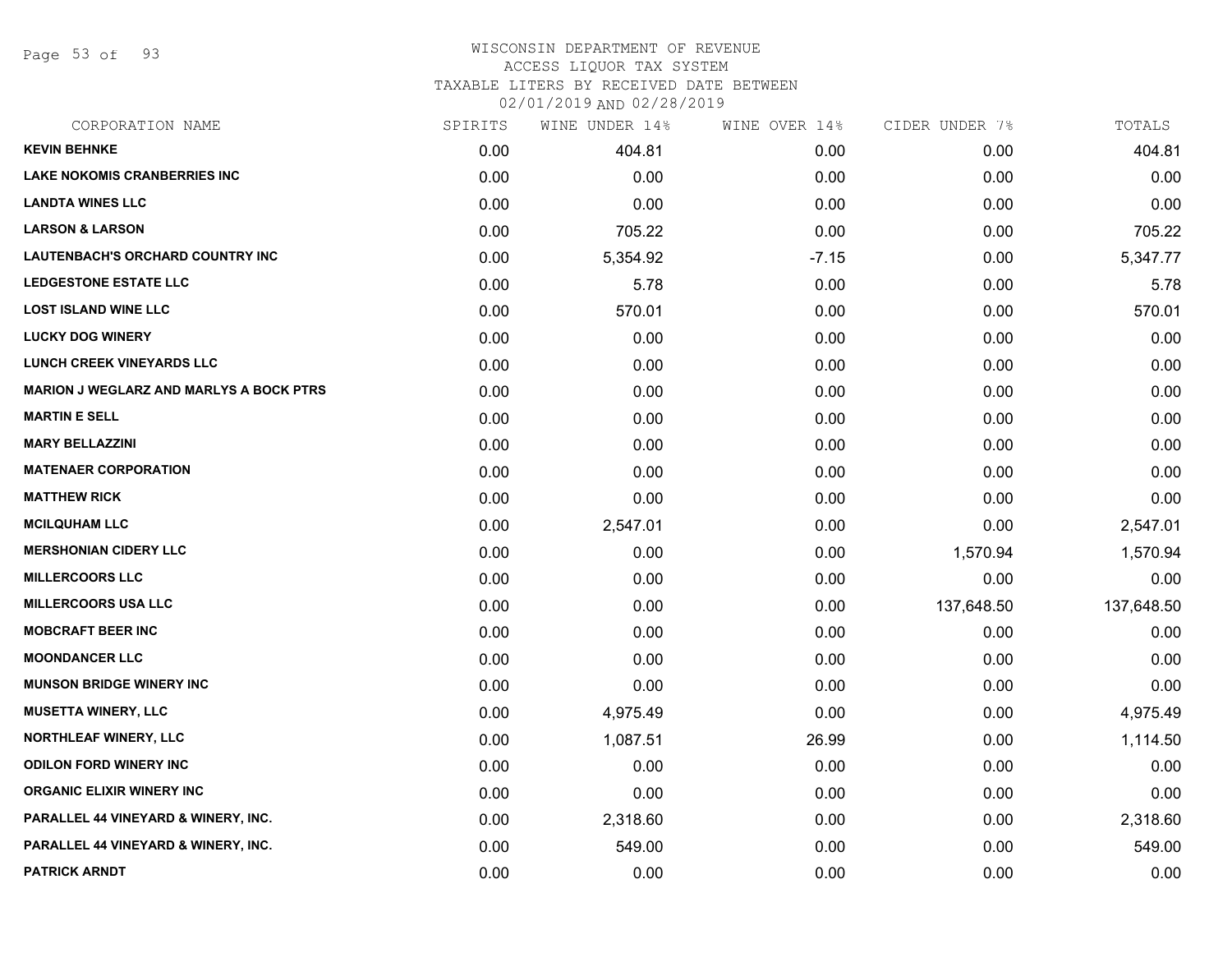Page 54 of 93

### WISCONSIN DEPARTMENT OF REVENUE ACCESS LIQUOR TAX SYSTEM TAXABLE LITERS BY RECEIVED DATE BETWEEN

| CORPORATION NAME                            | SPIRITS | WINE UNDER 14% | WINE OVER 14% | CIDER UNDER 7% | TOTALS    |
|---------------------------------------------|---------|----------------|---------------|----------------|-----------|
| <b>PAUL D ASPER</b>                         | 0.00    | 0.00           | 0.00          | 0.00           | 0.00      |
| <b>PAUL G BLOMMEL</b>                       | 0.00    | 1,143.12       | 0.00          | 601.73         | 1,744.85  |
| <b>PAUL HAMMEN</b>                          | 0.00    | 0.00           | 0.00          | 0.00           | 0.00      |
| <b>PAUL J FRANZEN</b>                       | 0.00    | 0.00           | 0.00          | 0.00           | 0.00      |
| <b>PIEPERTK LLC</b>                         | 0.00    | 129.76         | 0.00          | 0.00           | 129.76    |
| <b>PRAIRIE HAWK WINERY INC</b>              | 0.00    | 107.16         | 0.00          | 0.00           | 107.16    |
| <b>RED OAK VINEYARD INC</b>                 | 0.00    | 0.00           | 0.00          | 0.00           | 0.00      |
| <b>RIVER BEND VINEYARD &amp; WINERY LLC</b> | 0.00    | 0.00           | 0.00          | 0.00           | 0.00      |
| <b>ROBERT BORUCKI</b>                       | 0.00    | 0.00           | 0.00          | 0.00           | 0.00      |
| <b>ROCK N WOOL WINERY LLC</b>               | 0.00    | 0.00           | 0.00          | 0.00           | 0.00      |
| <b>RUSHFORD MEADERY AND WINERY LLC</b>      | 0.00    | $-16.50$       | 0.00          | $-7.16$        | $-23.66$  |
| <b>RYAN PRELLWITZ</b>                       | 0.00    | 1,960.84       | 0.00          | 0.00           | 1,960.84  |
| SANDSTONE RIDGE VINEYARD & WINERY LLC       | 0.00    | 0.00           | 0.00          | 0.00           | 0.00      |
| <b>SEVEN HAWKS VINEYARDS LLC</b>            | 0.00    | 0.00           | 0.00          | 0.00           | 0.00      |
| <b>SEVEN HAWKS VINEYARDS LLC</b>            | 0.00    | 0.00           | 0.00          | 0.00           | 0.00      |
| <b>SHARON L PINGEL</b>                      | 0.00    | 0.00           | 0.00          | 0.00           | 0.00      |
| <b>SHERRY HARDIE</b>                        | 0.00    | 129.95         | 0.00          | 0.00           | 129.95    |
| SIMON CREEK VINEYARD LLC                    | 0.00    | 710.97         | 126.02        | 0.00           | 836.99    |
| SINNIPEE VALLEY VINEYARD LLC                | 0.00    | 0.00           | 0.00          | 0.00           | 0.00      |
| <b>SPB LLC</b>                              | 0.00    | 0.00           | 0.00          | 20,168.19      | 20,168.19 |
| <b>SPIRITS OF NORWAY VINEYARD LLC</b>       | 0.00    | 378.77         | 0.00          | 0.00           | 378.77    |
| <b>SPRECHER BREWING COMPANY, INC.</b>       | 0.00    | 0.00           | 0.00          | 0.00           | 0.00      |
| <b>SPURGEON VINEYARDS &amp; WINERY LLC</b>  | 0.00    | 639.06         | 0.00          | 0.00           | 639.06    |
| <b>STEPHEN M KENNEDY</b>                    | 0.00    | 268.01         | 0.00          | 0.00           | 268.01    |
| <b>STEVEN DEBAKER</b>                       | 0.00    | 341.97         | 18.02         | 0.00           | 359.99    |
| STEVEN M & JUDITH A JACOBSON LLC            | 0.00    | 0.00           | 0.00          | 0.00           | 0.00      |
| <b>STILLMANK BREWING COMPANY</b>            | 0.00    | 0.00           | 0.00          | 0.00           | 0.00      |
| <b>STONES THROW WINERY INC</b>              | 0.00    | 1,071.27       | 10,364.43     | 0.00           | 11,435.70 |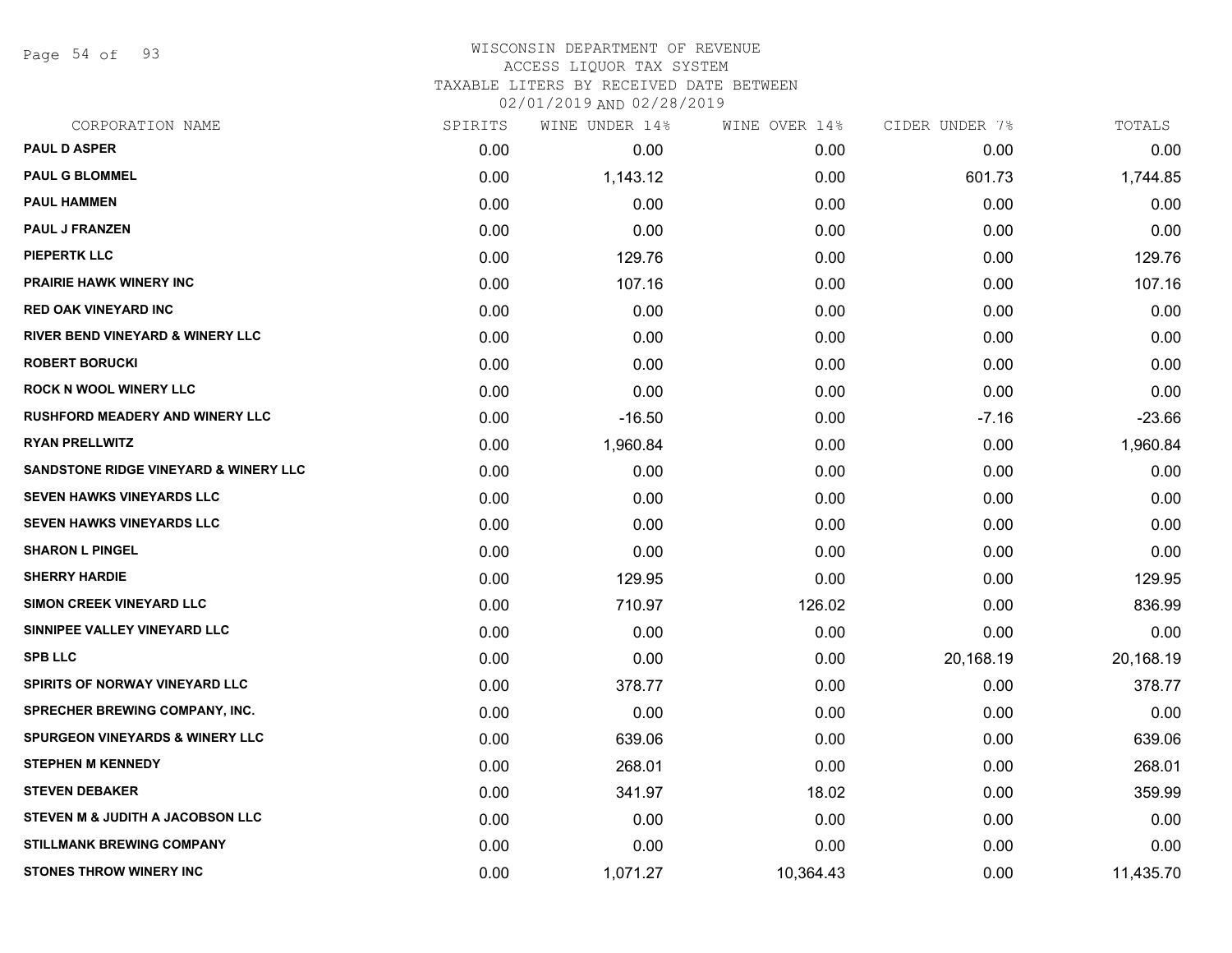### WISCONSIN DEPARTMENT OF REVENUE

#### ACCESS LIQUOR TAX SYSTEM

TAXABLE LITERS BY RECEIVED DATE BETWEEN

| CORPORATION NAME                                   | SPIRITS | WINE UNDER 14% | WINE OVER 14% | CIDER UNDER 7% | TOTALS    |
|----------------------------------------------------|---------|----------------|---------------|----------------|-----------|
| <b>SUNSET POINT WINERY LLC</b>                     | 0.00    | 605.05         | 40.50         | 0.00           | 645.55    |
| <b>TENBA RIDGE WINERY LLC</b>                      | 0.00    | 1,528.51       | 0.00          | 0.00           | 1,528.51  |
| THE RUM TREE, INC.                                 | 0.00    | 54.74          | 0.00          | 0.00           | 54.74     |
| THE WINE VINEYARD LLC                              | 0.00    | 806.29         | 0.00          | 0.00           | 806.29    |
| THE WOODLAND TRAIL BEVERAGE COMPANY, INC.          | 0.00    | 0.00           | 0.00          | 0.00           | 0.00      |
| <b>TIMOTHY D GUILD</b>                             | 0.00    | 0.00           | 0.00          | 0.00           | 0.00      |
| <b>TIMOTHY P MCDONALD</b>                          | 0.00    | 153.01         | 0.00          | 0.00           | 153.01    |
| <b>TODD KUEHL</b>                                  | 0.00    | 0.00           | 0.00          | 0.00           | 0.00      |
| <b>TOMMYS TOO HIGH WINES LLC</b>                   | 0.00    | 923.64         | 0.00          | 0.00           | 923.64    |
| <b>TROY LANDWEHR</b>                               | 0.00    | 510.75         | 44.00         | 0.00           | 554.75    |
| <b>TWO BROTHERS WINES LLC</b>                      | 0.00    | 0.00           | 0.00          | 0.00           | 0.00      |
| <b>UPSTREAM CIDER LLC</b>                          | 0.00    | 0.00           | 0.00          | 0.00           | 0.00      |
| VAN WYCHEN WINES INC.                              | 0.00    | 0.00           | 0.00          | 0.00           | 0.00      |
| <b>VERNON VINEYARDS LTD</b>                        | 0.00    | 151.04         | 0.00          | 0.00           | 151.04    |
| <b>VINES TO CELLAR, INC.</b>                       | 0.00    | 829.00         | 0.00          | 0.00           | 829.00    |
| <b>VON KLAUS WINERY LLC</b>                        | 0.00    | 338.34         | 13.51         | 0.00           | 351.85    |
| VON STIEHL WINERY LTD.                             | 0.00    | 0.00           | 0.00          | 0.00           | 0.00      |
| VON STIEHL WINERY LTD.                             | 0.00    | 24,780.51      | 5,368.97      | $-1.50$        | 30,147.98 |
| VON STIEHL WINERY LTD.                             | 0.00    | 0.00           | 0.00          | 0.00           | 0.00      |
| <b>WEST PRAIRIE WINERY LLC</b>                     | 0.00    | 18,001.47      | 0.00          | 0.00           | 18,001.47 |
| <b>WHISPERING BLUFFS VINEYARD &amp; WINERY LTD</b> | 0.00    | 148.50         | 6.75          | 0.00           | 155.25    |
| <b>WHISPERING WINDS WINERY LLC</b>                 | 0.00    | 15.14          | 0.00          | 0.00           | 15.14     |
| <b>WHITE BEAR SPIRITS LLC</b>                      | 0.00    | 73.50          | 0.00          | 0.00           | 73.50     |
| <b>WHITE WINTER WINERY INC.</b>                    | 0.00    | $-278.46$      | $-9.00$       | $-17.50$       | $-304.96$ |
| <b>WILD EPITOME LLC</b>                            | 0.00    | 0.00           | 0.00          | 0.00           | 0.00      |
| <b>WILLIAM F BLUHM</b>                             | 0.00    | 2,292.53       | 16.85         | 0.00           | 2,309.38  |
| <b>WINEMAKER'S DAUGHTER LLC</b>                    | 0.00    | 0.00           | 0.00          | 0.00           | 0.00      |
| <b>WINESITTER BREWHOUSE LLC</b>                    | 0.00    | 0.00           | 0.00          | 0.00           | 0.00      |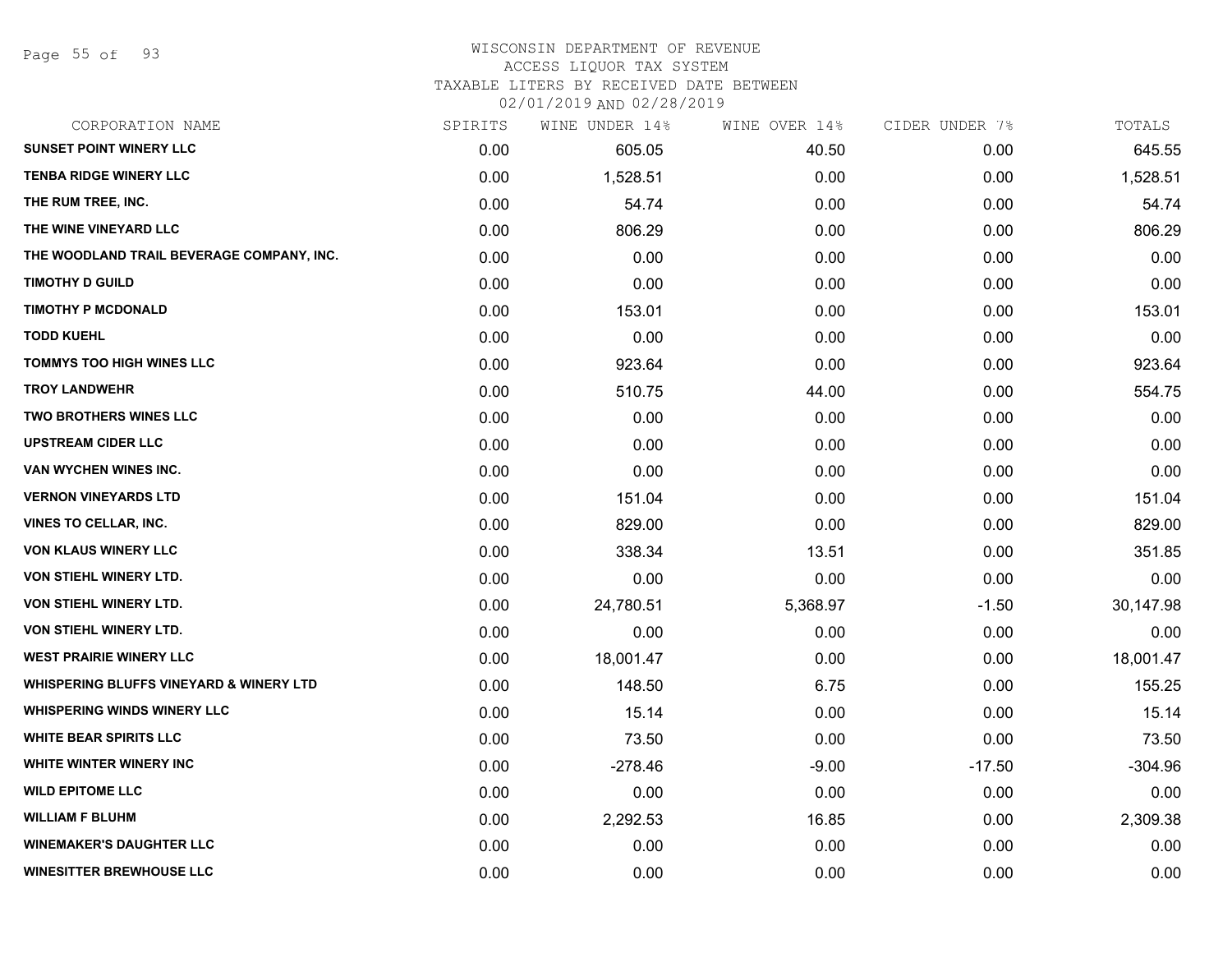Page 56 of 93

| CORPORATION NAME                | SPIRITS | WINE UNDER 14% | WINE OVER 14% | CIDER UNDER 7% | TOTALS     |
|---------------------------------|---------|----------------|---------------|----------------|------------|
| <b>WOLLERSHEIM WINERY, INC.</b> | 0.00    | .675.54        | 557.22        | 0.00           | 2.232.76   |
| <b>WOLLERSHEIM WINERY, INC.</b> | 0.00    | 35.264.33      | 1,912.50      | 0.00           | 37,176.83  |
| TOTAL LITERS FOR 2/28/2019      | 0.00    | 162.518.51     | 19.236.81     | 161.811.62     | 343,566.94 |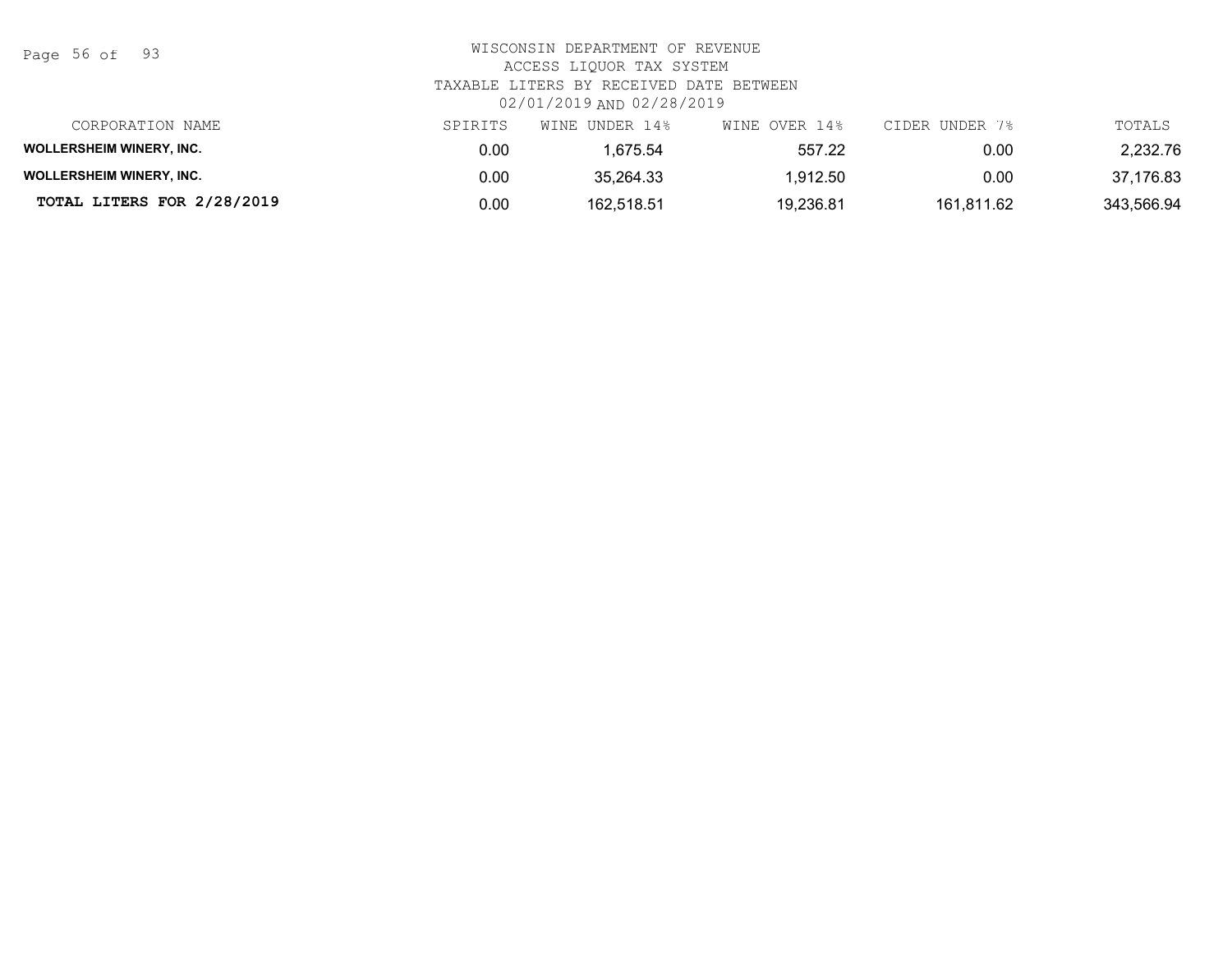Page 57 of 93

## WISCONSIN DEPARTMENT OF REVENUE ACCESS LIQUOR TAX SYSTEM TAXABLE LITERS BY RECEIVED DATE BETWEEN 02/01/2019 AND 02/28/2019

**WINE DIRECT SHIPPER (WDS) 1-800 WINESHOP.COM INC** 0.00 0.00 0.00 0.00 0.00 **2HAWK, LLC** 0.00 0.00 0.00 0.00 0.00 **7 & 8 LLC** 0.00 0.00 0.00 0.00 0.00 **A DONKEY AND GOAT LLC** 0.00 0.00 0.00 0.00 0.00 **A TO Z WINEWORKS LLC** 0.00 0.00 0.00 0.00 0.00 **A W DIRECT LLC** 0.00 0.00 0.00 0.00 0.00 **ABACELA VINEYARDS & WINERY INC** 0.00 0.00 0.00 0.00 0.00 **ABREU VINEYARDS INC** 0.00 0.00 0.00 0.00 0.00 **AC VIN CO LLC** 0.00 0.00 0.00 0.00 0.00 **ACCOLADE WINES NORTH AMERICA INC**  $0.00$   $0.00$   $0.00$   $0.00$   $0.00$   $0.00$   $0.00$   $0.00$   $0.00$   $0.00$   $0.00$   $0.00$ **ACORN ALEGRIA WINERY** 0.00 0.00 0.00 0.00 0.00 **ADAM H LEE** 0.00 0.00 0.00 0.00 0.00 **ADAMS WINERY LLC** 0.00 0.00 0.00 0.00 0.00 **ADELAIDA CELLARS INC** 0.00 0.00 0.00 0.00 0.00 **ADELSHEIM VINEYARD LLC** 0.00 0.00 0.00 0.00 0.00 **ADLER DEUTSCH VINEYARD LLC** 0.00 0.00 0.00 0.00 0.00 **AH WINES INC** 0.00 0.00 0.00 0.00 0.00 **AKA WINES LLC** 0.00 0.00 0.00 0.00 0.00 **ALEJANDRO BULGHERONI ESTATE LLC** 0.00 0.00 0.00 0.00 0.00 **ALEXANDER P OXMAN** 0.00 0.00 0.00 0.00 0.00 CORPORATION NAME SPIRITS WINE UNDER 14% WINE OVER 14% CIDER UNDER 7% TOTALS

**ALEXANDRIA NICOLE CELLARS LLC** 0.00 0.00 0.00 0.00 0.00 **ALOFT WINES LLC** 0.00 0.00 0.00 0.00 0.00 **ALPHA & OMEGA WINERY LLC** 0.00 0.00 0.00 0.00 0.00 **ALTAMURA WINERY INC** 0.00 0.00 0.00 0.00 0.00 **ALVAREZ VINEYARDS LLC** 0.00 0.00 0.00 0.00 0.00 **AMANDA STEFL** 0.00 0.00 0.00 0.00 0.00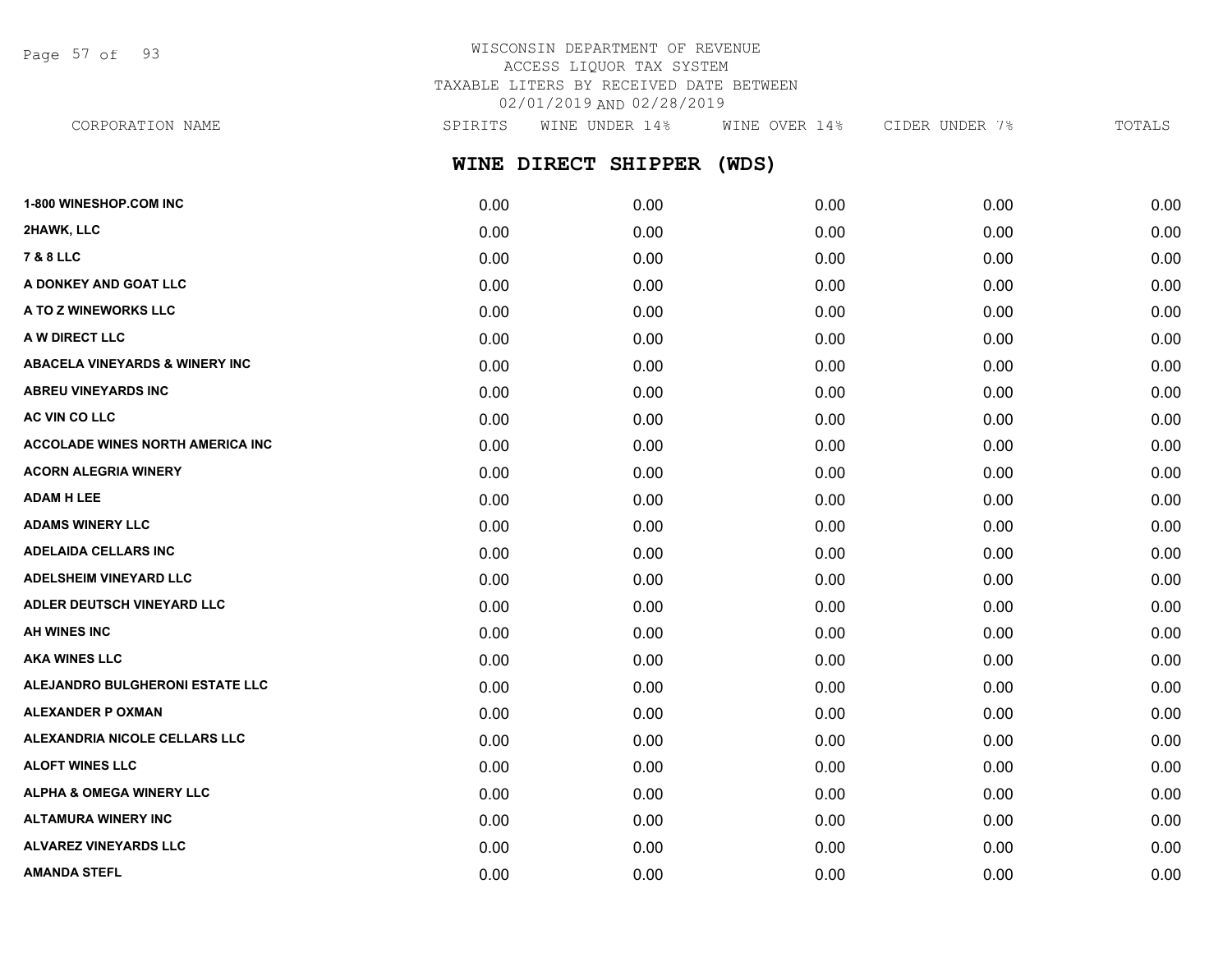Page 58 of 93

| CORPORATION NAME                            | SPIRITS | WINE UNDER 14% | WINE OVER 14% | CIDER UNDER 7% | TOTALS |
|---------------------------------------------|---------|----------------|---------------|----------------|--------|
| <b>AMAPOLA CREEK VINEYARDS &amp; WINERY</b> | 0.00    | 0.00           | 0.00          | 0.00           | 0.00   |
| <b>AMAVI CELLARS LLC</b>                    | 0.00    | 0.00           | 0.00          | 0.00           | 0.00   |
| <b>AMERICAN WINE TRADE INC</b>              | 0.00    | 0.00           | 0.00          | 0.00           | 0.00   |
| <b>AMICI CELLARS INC</b>                    | 0.00    | 0.00           | 0.00          | 0.00           | 0.00   |
| <b>AMIZETTA VINEYARDS WINERY LLC</b>        | 0.00    | 0.00           | 0.00          | 0.00           | 0.00   |
| <b>AMPELOS CELLARS INC</b>                  | 0.00    | 0.00           | 0.00          | 0.00           | 0.00   |
| <b>AMUSE BOUCHE LLC</b>                     | 0.00    | 0.00           | 0.00          | 0.00           | 0.00   |
| <b>ANCIENT PEAK INC</b>                     | 0.00    | 0.00           | 0.00          | 0.00           | 0.00   |
| ANDERSONS CONN VALLEY WINERY INC            | 0.00    | 0.00           | 0.00          | 0.00           | 0.00   |
| <b>ANDREW J CARINI</b>                      | 0.00    | 0.00           | 0.00          | 0.00           | 0.00   |
| <b>ANDREW TOW</b>                           | 0.00    | 0.00           | 0.00          | 0.00           | 0.00   |
| <b>ANIMOLP</b>                              | 0.00    | 0.00           | 0.00          | 0.00           | 0.00   |
| <b>ANOMALY VINEYARDS LLC</b>                | 0.00    | 0.00           | 0.00          | 0.00           | 0.00   |
| <b>ANTHILL FARMS LLC</b>                    | 0.00    | 0.00           | 0.00          | 0.00           | 0.00   |
| <b>ANTHONY M TRUCHARD</b>                   | 0.00    | 0.00           | 0.00          | 0.00           | 0.00   |
| <b>ANTHONY ROAD WINE CO INC</b>             | 0.00    | 0.00           | 0.00          | 0.00           | 0.00   |
| <b>APPELLATION TRADING COMPANY LLC</b>      | 0.00    | 0.00           | 0.00          | 0.00           | 0.00   |
| <b>AQUA PUMPKIN INC</b>                     | 0.00    | 0.00           | 0.00          | 0.00           | 0.00   |
| <b>ARC WINERY LLC</b>                       | 0.00    | 0.00           | 0.00          | 0.00           | 0.00   |
| <b>ARCHANGEL INVESTMENTS LLC</b>            | 0.00    | 0.00           | 0.00          | 0.00           | 0.00   |
| <b>ARETE WINES LLC</b>                      | 0.00    | 0.00           | 0.00          | 0.00           | 0.00   |
| <b>ARIETTA INC</b>                          | 0.00    | 0.00           | 0.00          | 0.00           | 0.00   |
| <b>ARISTA WINES LLC</b>                     | 0.00    | 0.00           | 0.00          | 0.00           | 0.00   |
| <b>ARIZONA STRONGHOLD VINEYARDS LLC</b>     | 0.00    | 0.00           | 0.00          | 0.00           | 0.00   |
| <b>ARKENSTONE VINEYARDS LLC</b>             | 0.00    | 0.00           | 0.00          | 0.00           | 0.00   |
| <b>ARMIDA WINERY INC</b>                    | 0.00    | 0.00           | 0.00          | 0.00           | 0.00   |
| <b>ARMSTRONG VINEYARDS INC</b>              | 0.00    | 0.00           | 0.00          | 0.00           | 0.00   |
| <b>ARRINGTON VINEYARDS LLC</b>              | 0.00    | 0.00           | 0.00          | 0.00           | 0.00   |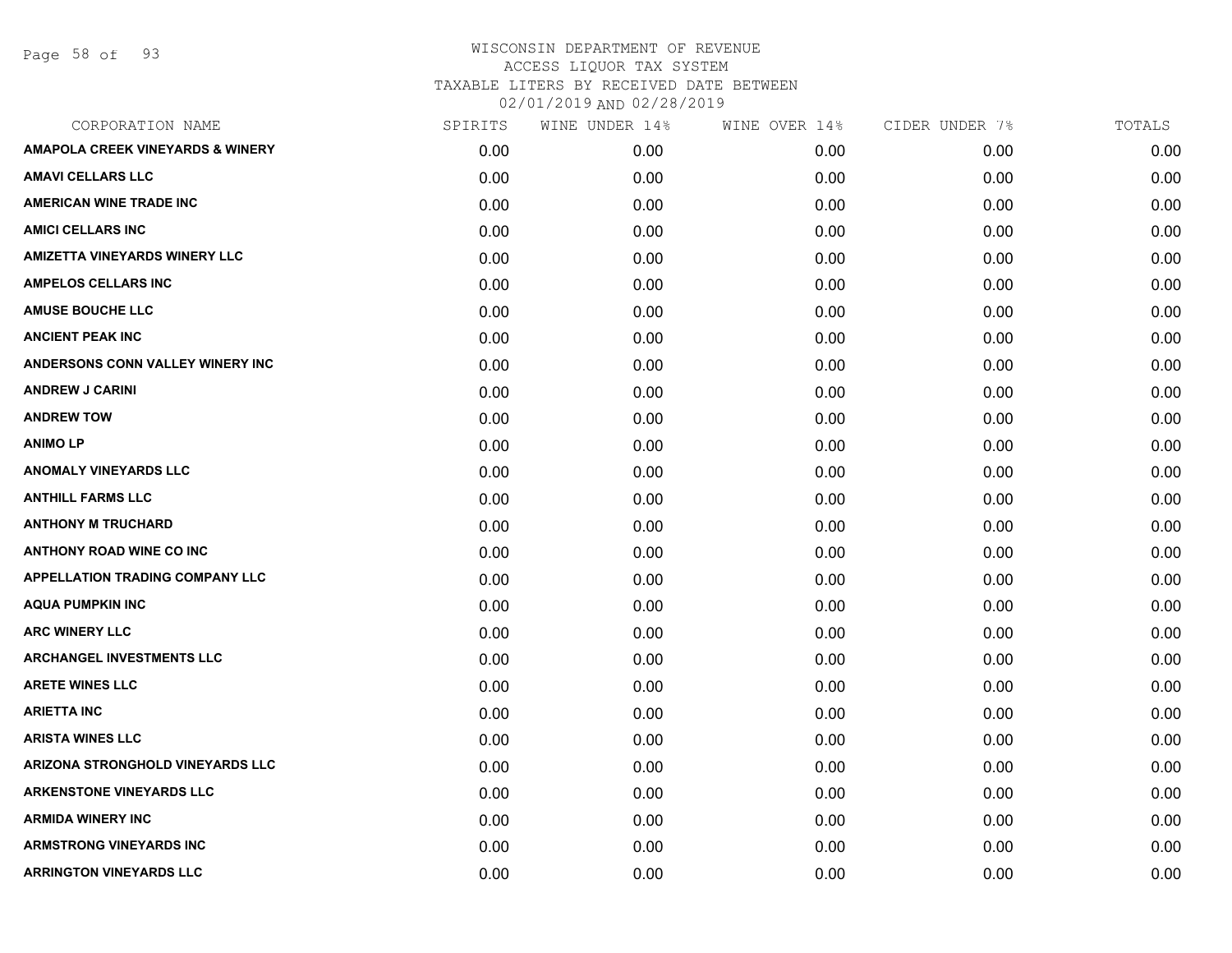Page 59 of 93

| CORPORATION NAME                       | SPIRITS | WINE UNDER 14% | WINE OVER 14% | CIDER UNDER 7% | TOTALS |
|----------------------------------------|---------|----------------|---------------|----------------|--------|
| <b>ARTISTE MANAGEMENT CO LLC</b>       | 0.00    | 0.00           | 0.00          | 0.00           | 0.00   |
| AU BON CLIMAT LLC                      | 0.00    | 0.00           | 0.00          | 0.00           | 0.00   |
| <b>AUBERT WINEGROWING INC</b>          | 0.00    | 0.00           | 0.00          | 0.00           | 0.00   |
| <b>AUGUST BRIGGS JR INC</b>            | 0.00    | 0.00           | 0.00          | 0.00           | 0.00   |
| <b>AUSTIN NICHOLS &amp; CO INC</b>     | 0.00    | 0.00           | 0.00          | 0.00           | 0.00   |
| AVV WINERY CO LLC                      | 0.00    | 0.00           | 0.00          | 0.00           | 0.00   |
| <b>B &amp; B ORGANICS, LLC</b>         | 0.00    | 0.00           | 0.00          | 0.00           | 0.00   |
| <b>B WISE VINEYARDS LLC</b>            | 0.00    | 0.00           | 0.00          | 0.00           | 0.00   |
| <b>BADGER MOUNTAIN INC</b>             | 0.00    | 0.00           | 0.00          | 0.00           | 0.00   |
| <b>BALBOA WINERY LLC</b>               | 0.00    | 0.00           | 0.00          | 0.00           | 0.00   |
| <b>BALLENTINE VINEYARDS INC</b>        | 0.00    | 0.00           | 0.00          | 0.00           | 0.00   |
| <b>BALTIMORE BEND VINEYARD LLC</b>     | 0.00    | 0.00           | 0.00          | 0.00           | 0.00   |
| <b>BANSHEE WINES LLC</b>               | 0.00    | 0.00           | 0.00          | 0.00           | 0.00   |
| <b>BARABOO BLUFF WINERY, LLC</b>       | 0.00    | 0.00           | 0.00          | 0.00           | 0.00   |
| <b>BARGETTOS SANTA CRUZ WINERY INC</b> | 0.00    | 0.00           | 0.00          | 0.00           | 0.00   |
| <b>BARLOW VINEYARDS LLC</b>            | 0.00    | 0.00           | 0.00          | 0.00           | 0.00   |
| <b>BARNARD GRIFFIN INC</b>             | 0.00    | 0.00           | 0.00          | 0.00           | 0.00   |
| <b>BARNETT VINEYARDS LP</b>            | 0.00    | 0.00           | 0.00          | 0.00           | 0.00   |
| <b>BATTLE FAMILY VINEYARDS LLC</b>     | 0.00    | 0.00           | 0.00          | 0.00           | 0.00   |
| <b>BAW INC</b>                         | 0.00    | 0.00           | 0.00          | 0.00           | 0.00   |
| <b>BAYFIELD WINERY, LTD.</b>           | 0.00    | 0.00           | 0.00          | 0.00           | 0.00   |
| <b>BEAUX FRERES LLC</b>                | 0.00    | 0.00           | 0.00          | 0.00           | 0.00   |
| <b>BECKER FARMS INC</b>                | 0.00    | 0.00           | 0.00          | 0.00           | 0.00   |
| <b>BEDELL NORTH FORK LLC</b>           | 0.00    | 0.00           | 0.00          | 0.00           | 0.00   |
| <b>BEDROCK WINE COMPANY LP</b>         | 0.00    | 0.00           | 0.00          | 0.00           | 0.00   |
| <b>BEHRENS AND DRINKWARD</b>           | 0.00    | 0.00           | 0.00          | 0.00           | 0.00   |
| <b>BEL VINO LLC</b>                    | 0.00    | 0.00           | 0.00          | 0.00           | 0.00   |
| <b>BELLAVINI WINERY</b>                | 0.00    | 0.00           | 0.00          | 0.00           | 0.00   |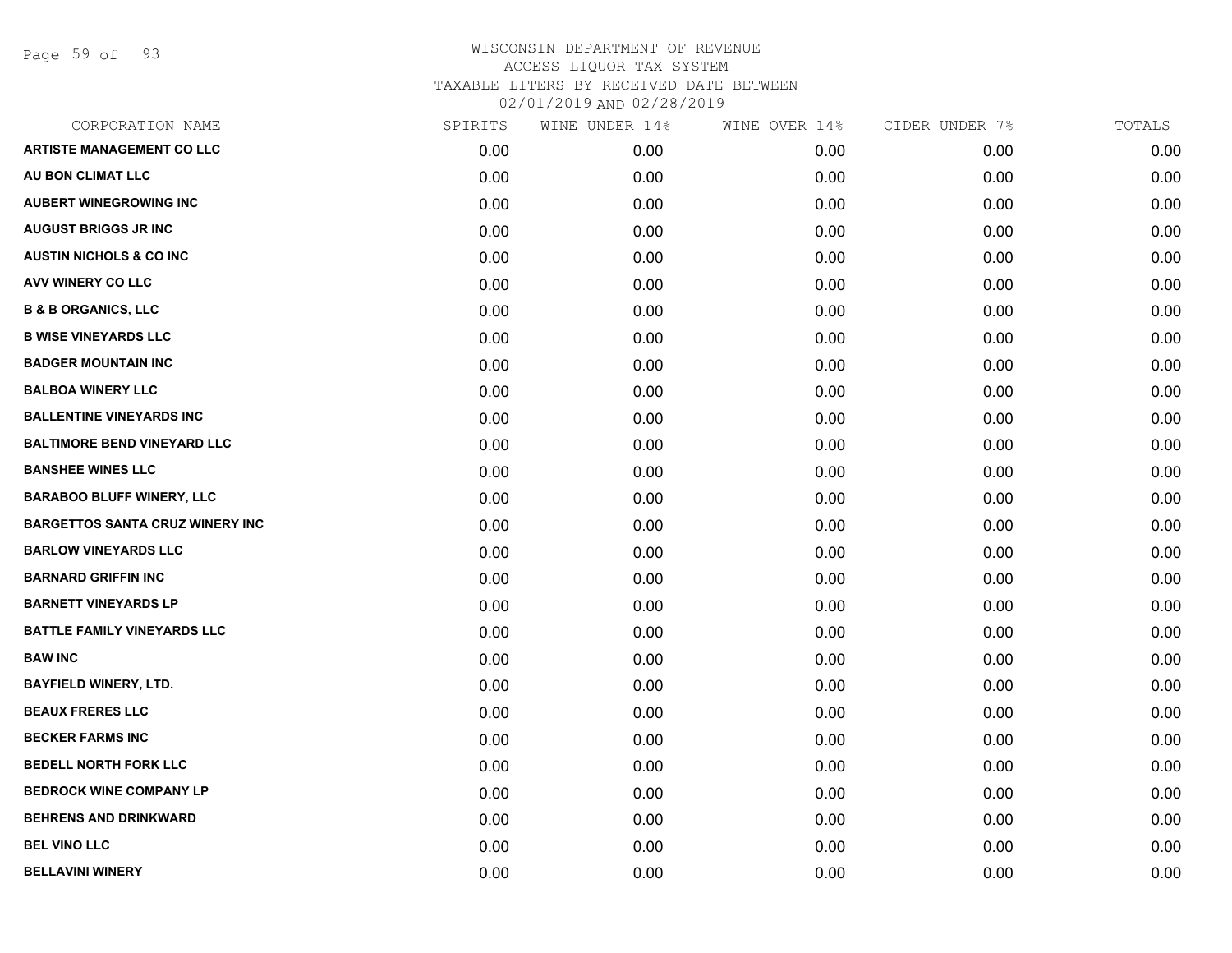Page 60 of 93

| SPIRITS |      | WINE OVER 14%  | CIDER UNDER 7% | TOTALS |
|---------|------|----------------|----------------|--------|
| 0.00    | 0.00 | 0.00           | 0.00           | 0.00   |
| 0.00    | 0.00 | 0.00           | 0.00           | 0.00   |
| 0.00    | 0.00 | 0.00           | 0.00           | 0.00   |
| 0.00    | 0.00 | 0.00           | 0.00           | 0.00   |
| 0.00    | 0.00 | 0.00           | 0.00           | 0.00   |
| 0.00    | 0.00 | 0.00           | 0.00           | 0.00   |
| 0.00    | 0.00 | 0.00           | 0.00           | 0.00   |
| 0.00    | 0.00 | 0.00           | 0.00           | 0.00   |
| 0.00    | 0.00 | 0.00           | 0.00           | 0.00   |
| 0.00    | 0.00 | 0.00           | 0.00           | 0.00   |
| 0.00    | 0.00 | 0.00           | 0.00           | 0.00   |
| 0.00    | 0.00 | 0.00           | 0.00           | 0.00   |
| 0.00    | 0.00 | 0.00           | 0.00           | 0.00   |
| 0.00    | 0.00 | 0.00           | 0.00           | 0.00   |
| 0.00    | 0.00 | 0.00           | 0.00           | 0.00   |
| 0.00    | 0.00 | 0.00           | 0.00           | 0.00   |
| 0.00    | 0.00 | 0.00           | 0.00           | 0.00   |
| 0.00    | 0.00 | 0.00           | 0.00           | 0.00   |
| 0.00    | 0.00 | 0.00           | 0.00           | 0.00   |
| 0.00    | 0.00 | 0.00           | 0.00           | 0.00   |
| 0.00    | 0.00 | 0.00           | 0.00           | 0.00   |
| 0.00    | 0.00 | 0.00           | 0.00           | 0.00   |
| 0.00    | 0.00 | 0.00           | 0.00           | 0.00   |
| 0.00    | 0.00 | 0.00           | 0.00           | 0.00   |
| 0.00    | 0.00 | 0.00           | 0.00           | 0.00   |
| 0.00    | 0.00 | 0.00           | 0.00           | 0.00   |
| 0.00    | 0.00 | 0.00           | 0.00           | 0.00   |
|         |      | WINE UNDER 14% |                |        |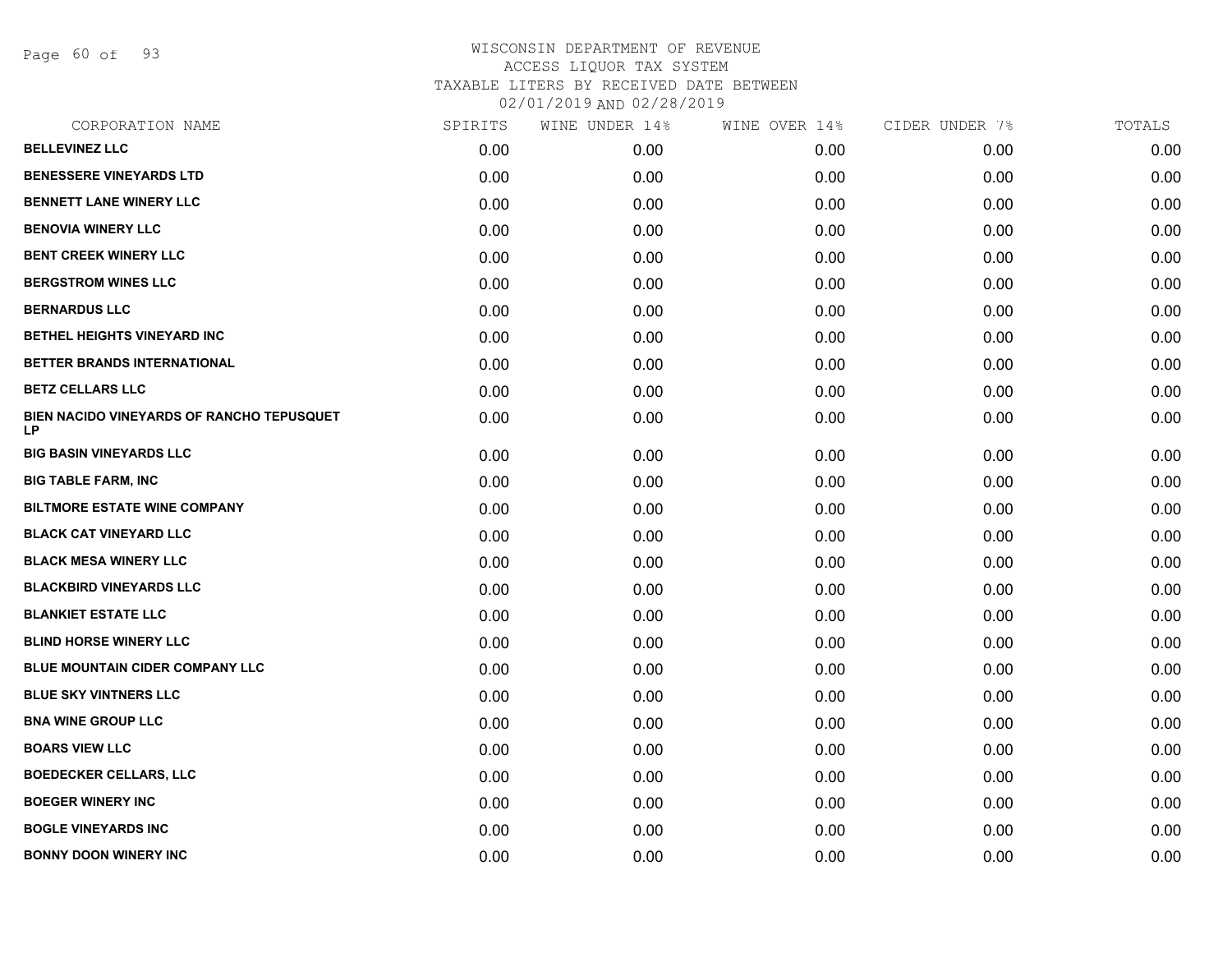Page 61 of 93

# WISCONSIN DEPARTMENT OF REVENUE ACCESS LIQUOR TAX SYSTEM TAXABLE LITERS BY RECEIVED DATE BETWEEN

| 02/01/2019 AND 02/28/2019 |  |
|---------------------------|--|
|---------------------------|--|

| CORPORATION NAME                              | SPIRITS | WINE UNDER 14% | WINE OVER 14% | CIDER UNDER 7% | TOTALS |
|-----------------------------------------------|---------|----------------|---------------|----------------|--------|
| <b>BOOKWALTER WINERY LLC</b>                  | 0.00    | 0.00           | 0.00          | 0.00           | 0.00   |
| <b>BOTHAM BRANDS LLC</b>                      | 0.00    | 0.00           | 0.00          | 0.00           | 0.00   |
| <b>BOTHAM VINEYARDS, INC.</b>                 | 0.00    | 0.00           | 0.00          | 0.00           | 0.00   |
| <b>BOUCHAINE VINEYARDS INC</b>                | 0.00    | 0.00           | 0.00          | 0.00           | 0.00   |
| <b>BOUNDARY BREAKS LLC</b>                    | 0.00    | 0.00           | 0.00          | 0.00           | 0.00   |
| <b>BOWERS HARBOR VINEYARDS AND WINERY INC</b> | 0.00    | 0.00           | 0.00          | 0.00           | 0.00   |
| <b>BRADLEY L ALLEN</b>                        | 0.00    | 0.00           | 0.00          | 0.00           | 0.00   |
| <b>BRANCHES WINERY LLC</b>                    | 0.00    | 0.00           | 0.00          | 0.00           | 0.00   |
| <b>BRASSFIELD ESTATE WINERY LLC</b>           | 0.00    | 0.00           | 0.00          | 0.00           | 0.00   |
| <b>BRESSLER VINEYARDS LLC</b>                 | 0.00    | 0.00           | 0.00          | 0.00           | 0.00   |
| <b>BRET LOPEZ</b>                             | 0.00    | 0.00           | 0.00          | 0.00           | 0.00   |
| <b>BRIAN C LOKRANTZ</b>                       | 0.00    | 0.00           | 0.00          | 0.00           | 0.00   |
| <b>BRIAN CARTER CELLARS LLC</b>               | 0.00    | 0.00           | 0.00          | 0.00           | 0.00   |
| <b>BRIAN M HEATH</b>                          | 0.00    | 0.00           | 0.00          | 0.00           | 0.00   |
| <b>BRIGADOON FARM &amp; WINERY LLC</b>        | 0.00    | 0.00           | 0.00          | 0.00           | 0.00   |
| <b>BRIGHT CELLARS INC</b>                     | 0.00    | 0.00           | 0.00          | 0.00           | 0.00   |
| <b>BRONCO WINE COMPANY</b>                    | 0.00    | 0.00           | 0.00          | 0.00           | 0.00   |
| BROWN COUNTY WINE COMPANY, INC.               | 0.00    | 0.00           | 0.00          | 0.00           | 0.00   |
| <b>BROWN ESTATE VINEYARDS LLC</b>             | 0.00    | 0.00           | 0.00          | 0.00           | 0.00   |
| <b>BRUTOCAO CELLARS LP</b>                    | 0.00    | 0.00           | 0.00          | 0.00           | 0.00   |
| <b>BRYANT VINEYARDS INC</b>                   | 0.00    | 0.00           | 0.00          | 0.00           | 0.00   |
| <b>BUCKLER FAMILY VINEYARDS LLC</b>           | 0.00    | 0.00           | 0.00          | 0.00           | 0.00   |
| <b>BULLY HILL VINEYARDS INC</b>               | 0.00    | 0.00           | 0.00          | 0.00           | 0.00   |
| <b>BURGESS CELLARS INC</b>                    | 0.00    | 0.00           | 0.00          | 0.00           | 0.00   |
| <b>BURRELL SCHOOL VINEYARDS INC</b>           | 0.00    | 0.00           | 0.00          | 0.00           | 0.00   |
| <b>BUTTONWOOD FARM WINERY INC</b>             | 0.00    | 0.00           | 0.00          | 0.00           | 0.00   |
| <b>C &amp; C WINE SERVICES INC</b>            | 0.00    | 0.00           | 0.00          | 0.00           | 0.00   |
| <b>C &amp; N CORPORATION</b>                  | 0.00    | 0.00           | 0.00          | 0.00           | 0.00   |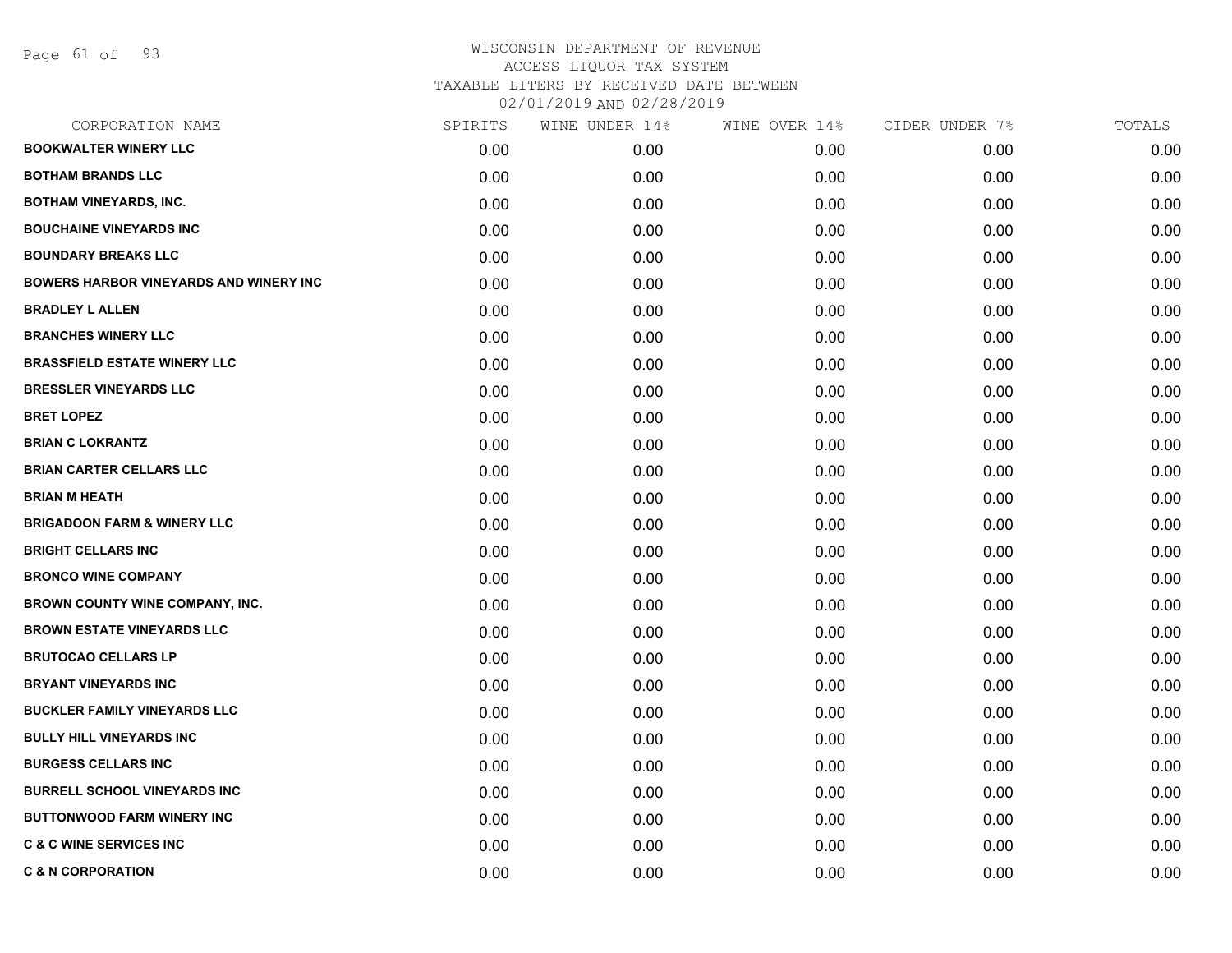Page 62 of 93

| CORPORATION NAME                             | SPIRITS | WINE UNDER 14% | WINE OVER 14% | CIDER UNDER 7% | TOTALS |
|----------------------------------------------|---------|----------------|---------------|----------------|--------|
| <b>C G DI ARIE VINEYARD &amp; WINERY LLC</b> | 0.00    | 0.00           | 0.00          | 0.00           | 0.00   |
| <b>C MONDAVI &amp; SONS</b>                  | 0.00    | 0.00           | 0.00          | 0.00           | 0.00   |
| <b>CADA LLC</b>                              | 0.00    | 0.00           | 0.00          | 0.00           | 0.00   |
| <b>CAIN CELLARS INC</b>                      | 0.00    | 0.00           | 0.00          | 0.00           | 0.00   |
| <b>CAKEBREAD CELLARS</b>                     | 0.00    | 0.00           | 0.00          | 0.00           | 0.00   |
| <b>CALCAREOUS VINEYARD LLC</b>               | 0.00    | 0.00           | 0.00          | 0.00           | 0.00   |
| <b>CALDWELL WINERY LLC</b>                   | 0.00    | 0.00           | 0.00          | 0.00           | 0.00   |
| <b>CALLAWAY TEMECULA LP</b>                  | 0.00    | 0.00           | 0.00          | 0.00           | 0.00   |
| <b>CANA'S FEAST WINERY LLC</b>               | 0.00    | 0.00           | 0.00          | 0.00           | 0.00   |
| <b>CARACCIOLI CELLARS INC</b>                | 0.00    | 0.00           | 0.00          | 0.00           | 0.00   |
| <b>CARL THOMA</b>                            | 0.00    | 0.00           | 0.00          | 0.00           | 0.00   |
| <b>CARLISLE WINERY &amp; VINEYARDS LLC</b>   | 0.00    | 0.00           | 0.00          | 0.00           | 0.00   |
| <b>CARLSON VINEYARDS INC</b>                 | 0.00    | 0.00           | 0.00          | 0.00           | 0.00   |
| <b>CARNEROS WINE COMPANY INC</b>             | 0.00    | 0.00           | 0.00          | 0.00           | 0.00   |
| <b>CASTORO CELLARS</b>                       | 0.00    | 0.00           | 0.00          | 0.00           | 0.00   |
| <b>CATHERINE ELIZABETH INC</b>               | 0.00    | 0.00           | 0.00          | 0.00           | 0.00   |
| <b>CAYMUS VINEYARDS INC</b>                  | 0.00    | 0.00           | 0.00          | 0.00           | 0.00   |
| <b>CECIL A ZERBA</b>                         | 0.00    | 0.00           | 0.00          | 0.00           | 0.00   |
| <b>CEDAR KNOLL VINEYARDS INC</b>             | 0.00    | 0.00           | 0.00          | 0.00           | 0.00   |
| <b>CEJA VINEYARDS INC</b>                    | 0.00    | 0.00           | 0.00          | 0.00           | 0.00   |
| <b>CELLAR RAT CELLARS LLC</b>                | 0.00    | 0.00           | 0.00          | 0.00           | 0.00   |
| <b>CHACEWATER LLC</b>                        | 0.00    | 0.00           | 0.00          | 0.00           | 0.00   |
| <b>CHAPPELLET WINERY INC</b>                 | 0.00    | 0.00           | 0.00          | 0.00           | 0.00   |
| <b>CHARLES &amp; MARTHA BARRA</b>            | 0.00    | 0.00           | 0.00          | 0.00           | 0.00   |
| <b>CHARLES REININGER LLC</b>                 | 0.00    | 0.00           | 0.00          | 0.00           | 0.00   |
| <b>CHATEAU BIANCA INC</b>                    | 0.00    | 0.00           | 0.00          | 0.00           | 0.00   |
| <b>CHATEAU DIANA LLC</b>                     | 0.00    | 0.00           | 0.00          | 0.00           | 0.00   |
| <b>CHATEAU GRAND TRAVERSE LTD</b>            | 0.00    | 0.00           | 0.00          | 0.00           | 0.00   |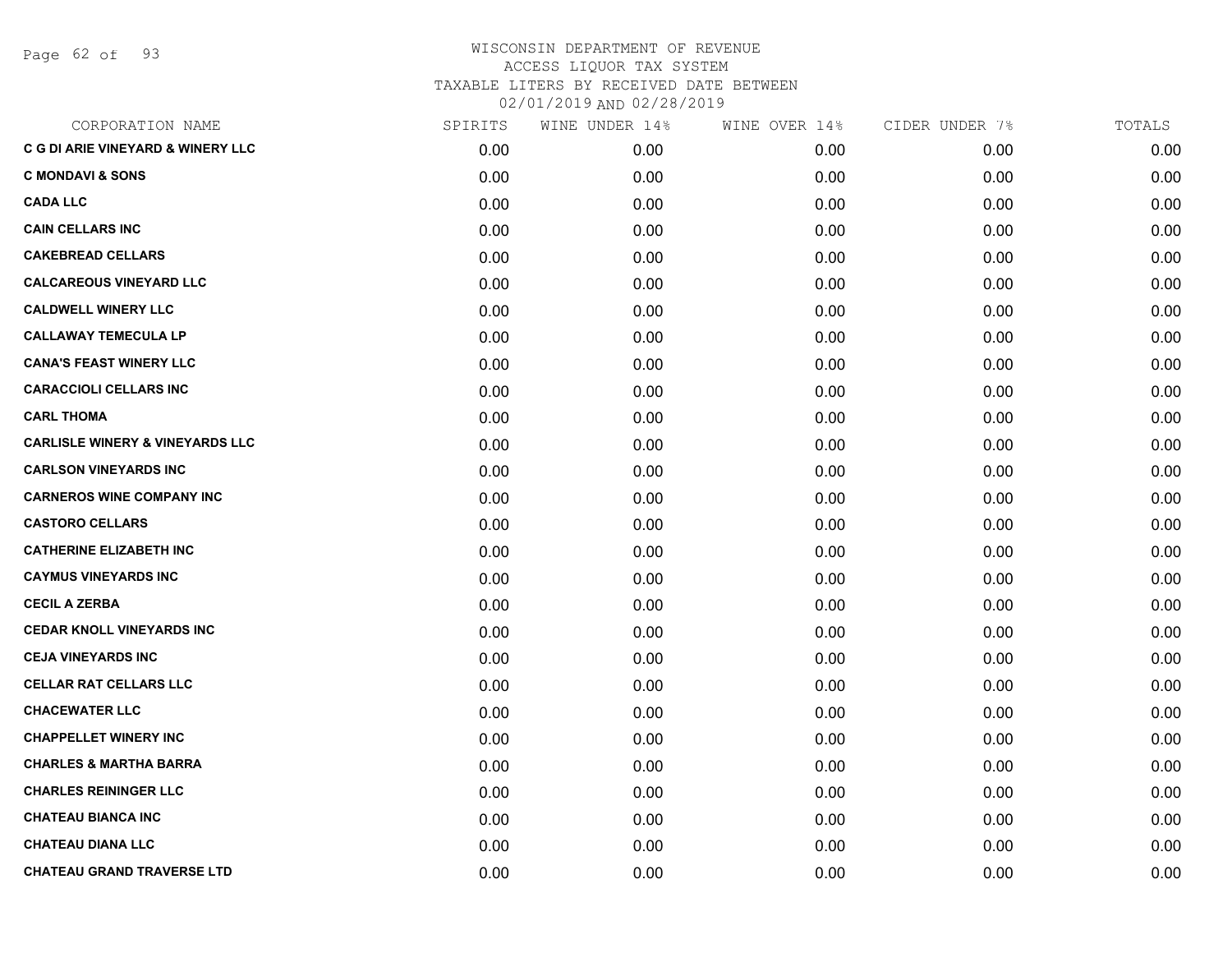Page 63 of 93

| SPIRITS | WINE UNDER 14% | WINE OVER 14% | CIDER UNDER 7% | TOTALS |
|---------|----------------|---------------|----------------|--------|
| 0.00    | 0.00           | 0.00          | 0.00           | 0.00   |
| 0.00    | 0.00           | 0.00          | 0.00           | 0.00   |
| 0.00    | 0.00           | 0.00          | 0.00           | 0.00   |
| 0.00    | 0.00           | 0.00          | 0.00           | 0.00   |
| 0.00    | 0.00           | 0.00          | 0.00           | 0.00   |
| 0.00    | 0.00           | 0.00          | 0.00           | 0.00   |
| 0.00    | 0.00           | 0.00          | 0.00           | 0.00   |
| 0.00    | 0.00           | 0.00          | 0.00           | 0.00   |
| 0.00    | 0.00           | 0.00          | 0.00           | 0.00   |
| 0.00    | 0.00           | 0.00          | 0.00           | 0.00   |
| 0.00    | 0.00           | 0.00          | 0.00           | 0.00   |
| 0.00    | 0.00           | 0.00          | 0.00           | 0.00   |
| 0.00    | 0.00           | 0.00          | 0.00           | 0.00   |
| 0.00    | 0.00           | 0.00          | 0.00           | 0.00   |
| 0.00    | 0.00           | 0.00          | 0.00           | 0.00   |
| 0.00    | 0.00           | 0.00          | 0.00           | 0.00   |
| 0.00    | 0.00           | 0.00          | 0.00           | 0.00   |
| 0.00    | 0.00           | 0.00          | 0.00           | 0.00   |
| 0.00    | 0.00           | 0.00          | 0.00           | 0.00   |
| 0.00    | 0.00           | 0.00          | 0.00           | 0.00   |
| 0.00    | 0.00           | 0.00          | 0.00           | 0.00   |
| 0.00    | 0.00           | 0.00          | 0.00           | 0.00   |
| 0.00    | 0.00           | 0.00          | 0.00           | 0.00   |
| 0.00    | 0.00           | 0.00          | 0.00           | 0.00   |
| 0.00    | 0.00           | 0.00          | 0.00           | 0.00   |
| 0.00    | 0.00           | 0.00          | 0.00           | 0.00   |
| 0.00    | 0.00           | 0.00          | 0.00           | 0.00   |
| 0.00    | 0.00           | 0.00          | 0.00           | 0.00   |
|         |                |               |                |        |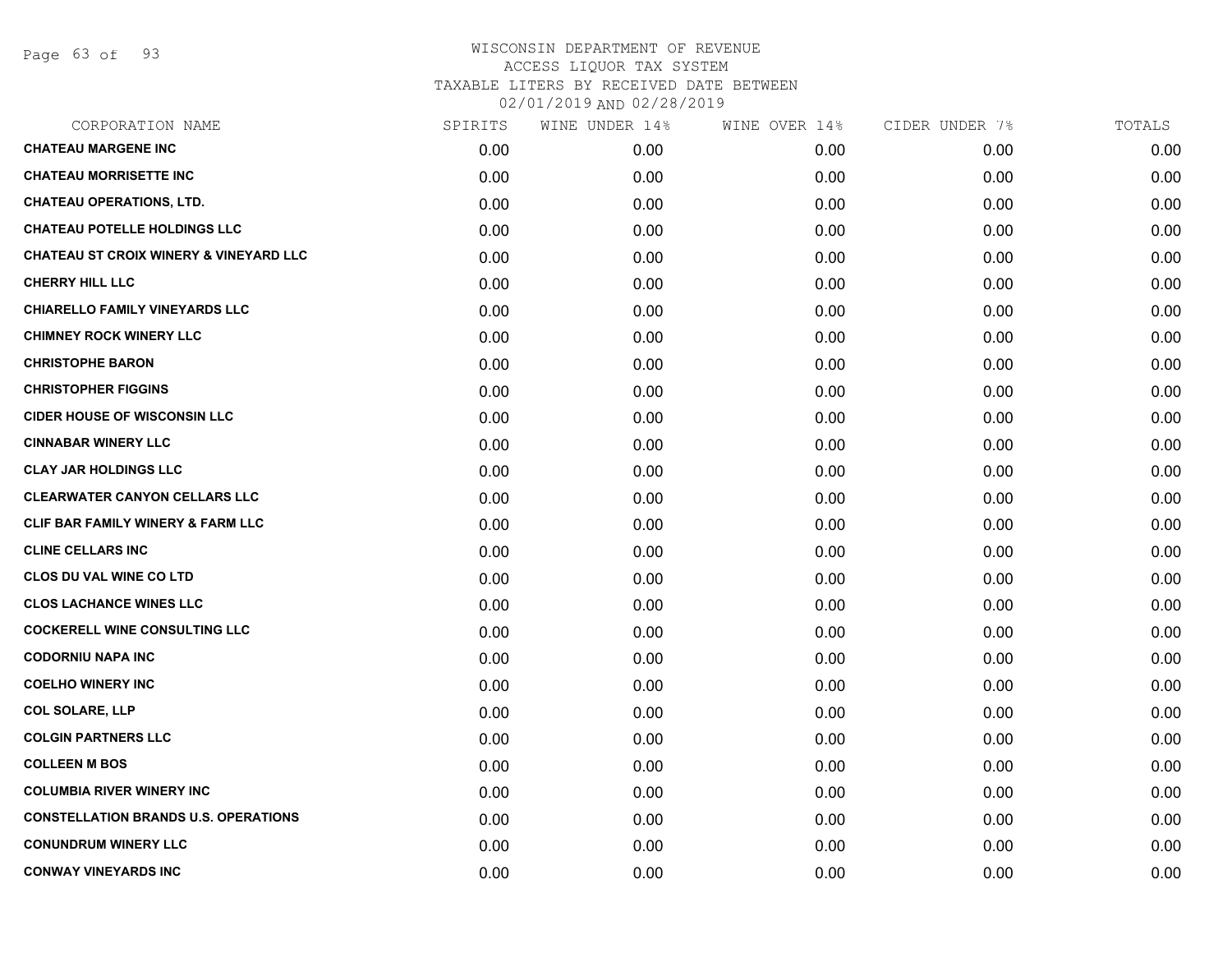Page 64 of 93

| CORPORATION NAME                       | SPIRITS | WINE UNDER 14% | WINE OVER 14% | CIDER UNDER 7% | TOTALS |
|----------------------------------------|---------|----------------|---------------|----------------|--------|
| <b>COOL HAND VINEYARDS LLC</b>         | 0.00    | 0.00           | 0.00          | 0.00           | 0.00   |
| <b>COPPER CANE LLC</b>                 | 0.00    | 0.00           | 0.00          | 0.00           | 0.00   |
| <b>CORISON WINERY INC</b>              | 0.00    | 0.00           | 0.00          | 0.00           | 0.00   |
| <b>CORNERSTONE CELLARS LLC</b>         | 0.00    | 0.00           | 0.00          | 0.00           | 0.00   |
| <b>CORY J MICHAL</b>                   | 0.00    | 0.00           | 0.00          | 0.00           | 0.00   |
| <b>COURAGEOUS INC</b>                  | 0.00    | 0.00           | 0.00          | 0.00           | 0.00   |
| <b>CRAIG FLETCHER</b>                  | 0.00    | 0.00           | 0.00          | 0.00           | 0.00   |
| <b>CRAIG S HANDLY</b>                  | 0.00    | 0.00           | 0.00          | 0.00           | 0.00   |
| <b>CREATIVE WINE CONCEPTS INC</b>      | 0.00    | 0.00           | 0.00          | 0.00           | 0.00   |
| <b>CREW WINE COMPANY LLC</b>           | 0.00    | 0.00           | 0.00          | 0.00           | 0.00   |
| <b>CRIMSON WINE GROUP LTD</b>          | 0.00    | 0.00           | 0.00          | 0.00           | 0.00   |
| <b>CRISTOM VINEYARDS INC</b>           | 0.00    | 0.00           | 0.00          | 0.00           | 0.00   |
| <b>CROCKER &amp; STARR WINE CO LLC</b> | 0.00    | 0.00           | 0.00          | 0.00           | 0.00   |
| <b>CROWN POINT WINERY LLC</b>          | 0.00    | 0.00           | 0.00          | 0.00           | 0.00   |
| <b>CULTIVATE WINES LLC</b>             | 0.00    | 0.00           | 0.00          | 0.00           | 0.00   |
| <b>CUNAT PREMIUM VINEYARDS LLC</b>     | 0.00    | 0.00           | 0.00          | 0.00           | 0.00   |
| <b>CUSHMAN WINERY CORPORATION</b>      | 0.00    | 0.00           | 0.00          | 0.00           | 0.00   |
| <b>CUVAISON INC</b>                    | 0.00    | 48.75          | 99.75         | 0.00           | 148.50 |
| <b>CWC WINERY LLC</b>                  | 0.00    | 0.00           | 0.00          | 0.00           | 0.00   |
| <b>D &amp; J F CELLARS INC</b>         | 0.00    | 0.00           | 0.00          | 0.00           | 0.00   |
| <b>D MYERS LLC</b>                     | 0.00    | 0.00           | 0.00          | 0.00           | 0.00   |
| <b>DANA ESTATES INC</b>                | 0.00    | 0.00           | 0.00          | 0.00           | 0.00   |
| <b>DANICA PATRICK</b>                  | 0.00    | 0.00           | 0.00          | 0.00           | 0.00   |
| <b>DANIEL J KOEPKE</b>                 | 0.00    | 0.00           | 0.00          | 0.00           | 0.00   |
| DANZA DEL SOL WINERY INC               | 0.00    | 0.00           | 0.00          | 0.00           | 0.00   |
| <b>DANZINGER VINEYARDS LLC</b>         | 0.00    | 0.00           | 0.00          | 0.00           | 0.00   |
| <b>DAOU VINEYARDS LLC</b>              | 0.00    | 0.00           | 0.00          | 0.00           | 0.00   |
| DARIOUSH KHALEDI WINERY LLC            | 0.00    | 0.00           | 0.00          | 0.00           | 0.00   |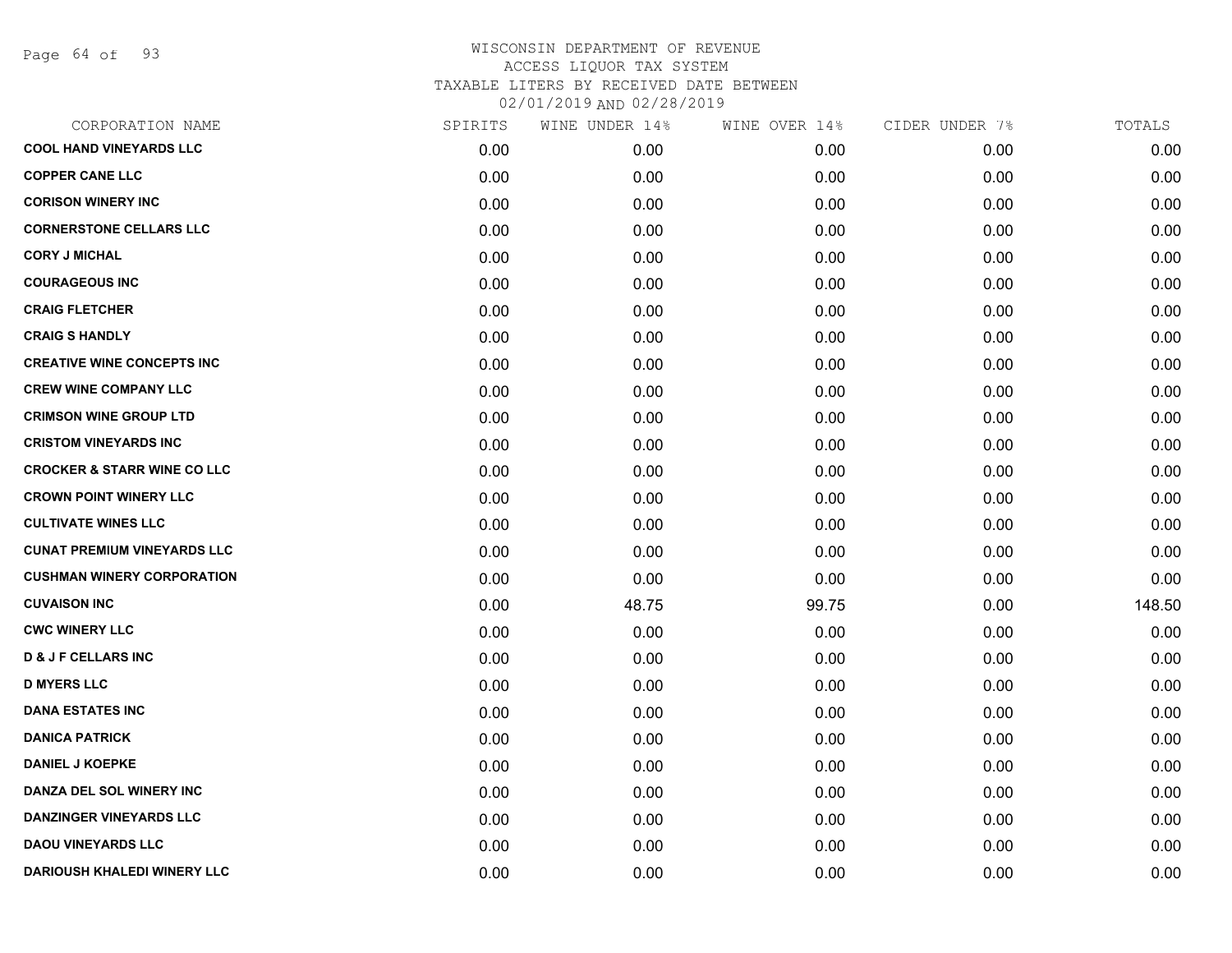Page 65 of 93

| CORPORATION NAME                                                         | SPIRITS | WINE UNDER 14% | WINE OVER 14% | CIDER UNDER 7% | TOTALS |
|--------------------------------------------------------------------------|---------|----------------|---------------|----------------|--------|
| <b>DAVID BRUCE WINERY INC</b>                                            | 0.00    | 0.00           | 0.00          | 0.00           | 0.00   |
| <b>DAVID COFFARO</b>                                                     | 0.00    | 0.00           | 0.00          | 0.00           | 0.00   |
| <b>DAVID F MAHER</b>                                                     | 0.00    | 0.00           | 0.00          | 0.00           | 0.00   |
| <b>DAVID J MATTHEWS</b>                                                  | 0.00    | 0.00           | 0.00          | 0.00           | 0.00   |
| <b>DAVID JAMES LLC</b>                                                   | 0.00    | 0.00           | 0.00          | 0.00           | 0.00   |
| <b>DAVIDS PINOT VINEYARDS INC</b>                                        | 0.00    | 0.00           | 0.00          | 0.00           | 0.00   |
| <b>DAVIS ESTATES LLC</b>                                                 | 0.00    | 0.00           | 0.00          | 0.00           | 0.00   |
| <b>DAWN'S DREAM LLC</b>                                                  | 0.00    | 0.00           | 0.00          | 0.00           | 0.00   |
| DE LA MONTANYA WINERY INC                                                | 0.00    | 0.00           | 94.50         | 0.00           | 94.50  |
| <b>DEERFIELD RANCH WINERY LLC</b>                                        | 0.00    | 102.57         | 656.61        | 0.00           | 759.18 |
| <b>DEL DOTTO VINEYARDS INC</b>                                           | 0.00    | 0.00           | 0.00          | 0.00           | 0.00   |
| <b>DELICATO VINEYARDS INC</b>                                            | 0.00    | 0.00           | 0.00          | 0.00           | 0.00   |
| <b>DELILLE CELLARS LLC</b>                                               | 0.00    | 24.00          | 37.50         | 0.00           | 61.50  |
| <b>DENNER WINERY INC</b>                                                 | 0.00    | 0.00           | 0.00          | 0.00           | 0.00   |
| <b>DENNIS R ONEIL</b>                                                    | 0.00    | 0.00           | 0.00          | 0.00           | 0.00   |
| DH GUSTAFSON FAMILY VINEYARDS LLC                                        | 0.00    | 0.00           | 0.00          | 0.00           | 0.00   |
| <b>DIAMOND MOUNTAIN VINEYARD</b>                                         | 0.00    | 0.00           | 0.00          | 0.00           | 0.00   |
| <b>DIANA HOBSON</b>                                                      | 0.00    | 0.00           | 0.00          | 0.00           | 0.00   |
| <b>DOMAINE CARNEROS LTD</b>                                              | 0.00    | 0.00           | 0.00          | 0.00           | 0.00   |
| <b>DOMAINE CHANDON INC</b>                                               | 0.00    | 0.00           | 0.00          | 0.00           | 0.00   |
| <b>DOMAINE DE MARIA SOTER LLC</b>                                        | 0.00    | 0.00           | 0.00          | 0.00           | 0.00   |
| <b>DOMAINE DROUHIN OREGON LLC</b>                                        | 0.00    | 0.00           | 0.00          | 0.00           | 0.00   |
| <b>DOMAINE SERENE VINEYARDS &amp; WINERY INC</b>                         | 0.00    | 0.00           | 0.00          | 0.00           | 0.00   |
| <b>DOMINICK CHIRICHILLO</b>                                              | 0.00    | 0.00           | 0.00          | 0.00           | 0.00   |
| <b>DON SEBASTIANI &amp; SONS INTERNATIONAL WINE</b><br><b>NEGOCIANTS</b> | 0.00    | 0.00           | 0.00          | 0.00           | 0.00   |
| <b>DONALD PHILLIPS HILL JR</b>                                           | 0.00    | 0.00           | 0.00          | 0.00           | 0.00   |
| <b>DONATI FAMILY VINEYARD INC</b>                                        | 0.00    | 0.00           | 0.00          | 0.00           | 0.00   |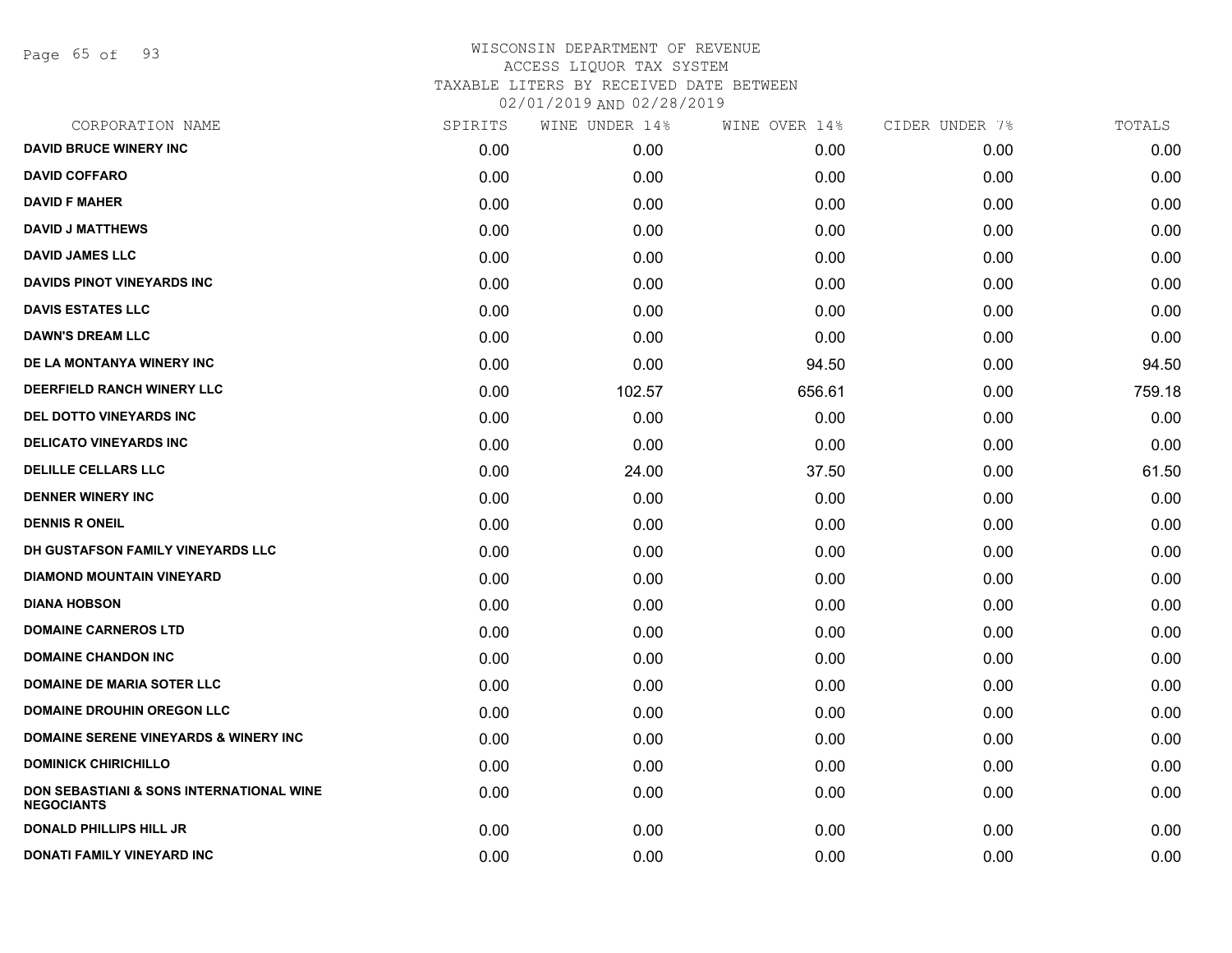Page 66 of 93

|      | WINE UNDER 14% | WINE OVER 14% | CIDER UNDER 7% | TOTALS |
|------|----------------|---------------|----------------|--------|
| 0.00 | 0.00           | 0.00          | 0.00           | 0.00   |
| 0.00 | 0.00           | 0.00          | 0.00           | 0.00   |
| 0.00 | 0.00           | 0.00          | 0.00           | 0.00   |
| 0.00 | 0.00           | 0.00          | 0.00           | 0.00   |
| 0.00 | 0.00           | 0.00          | 0.00           | 0.00   |
| 0.00 | 0.00           | 0.00          | 0.00           | 0.00   |
| 0.00 | 0.00           | 9.00          | 0.00           | 9.00   |
| 0.00 | 0.00           | 0.00          | 0.00           | 0.00   |
| 0.00 | 0.00           | 0.00          | 0.00           | 0.00   |
| 0.00 | 0.00           | 0.00          | 0.00           | 0.00   |
| 0.00 | 0.00           | 0.00          | 0.00           | 0.00   |
| 0.00 | 0.00           | 0.00          | 0.00           | 0.00   |
| 0.00 | 0.00           | 0.00          | 0.00           | 0.00   |
| 0.00 | 0.00           | 0.00          | 0.00           | 0.00   |
| 0.00 | 0.00           | 0.00          | 0.00           | 0.00   |
| 0.00 | 0.00           | 0.00          | 0.00           | 0.00   |
| 0.00 | 0.00           | 0.00          | 0.00           | 0.00   |
| 0.00 | 0.00           | 0.00          | 0.00           | 0.00   |
| 0.00 | 0.00           | 0.00          | 0.00           | 0.00   |
| 0.00 | 0.00           | 0.00          | 0.00           | 0.00   |
| 0.00 | 0.00           | 0.00          | 0.00           | 0.00   |
| 0.00 | 0.00           | 0.00          | 0.00           | 0.00   |
| 0.00 | 0.00           | 0.00          | 0.00           | 0.00   |
| 0.00 | 0.00           | 0.00          | 0.00           | 0.00   |
| 0.00 | 0.00           | 0.00          | 0.00           | 0.00   |
| 0.00 | 0.00           | 0.00          | 0.00           | 0.00   |
| 0.00 | 0.00           | 0.00          | 0.00           | 0.00   |
| 0.00 | 0.00           | 0.00          | 0.00           | 0.00   |
|      | SPIRITS        |               |                |        |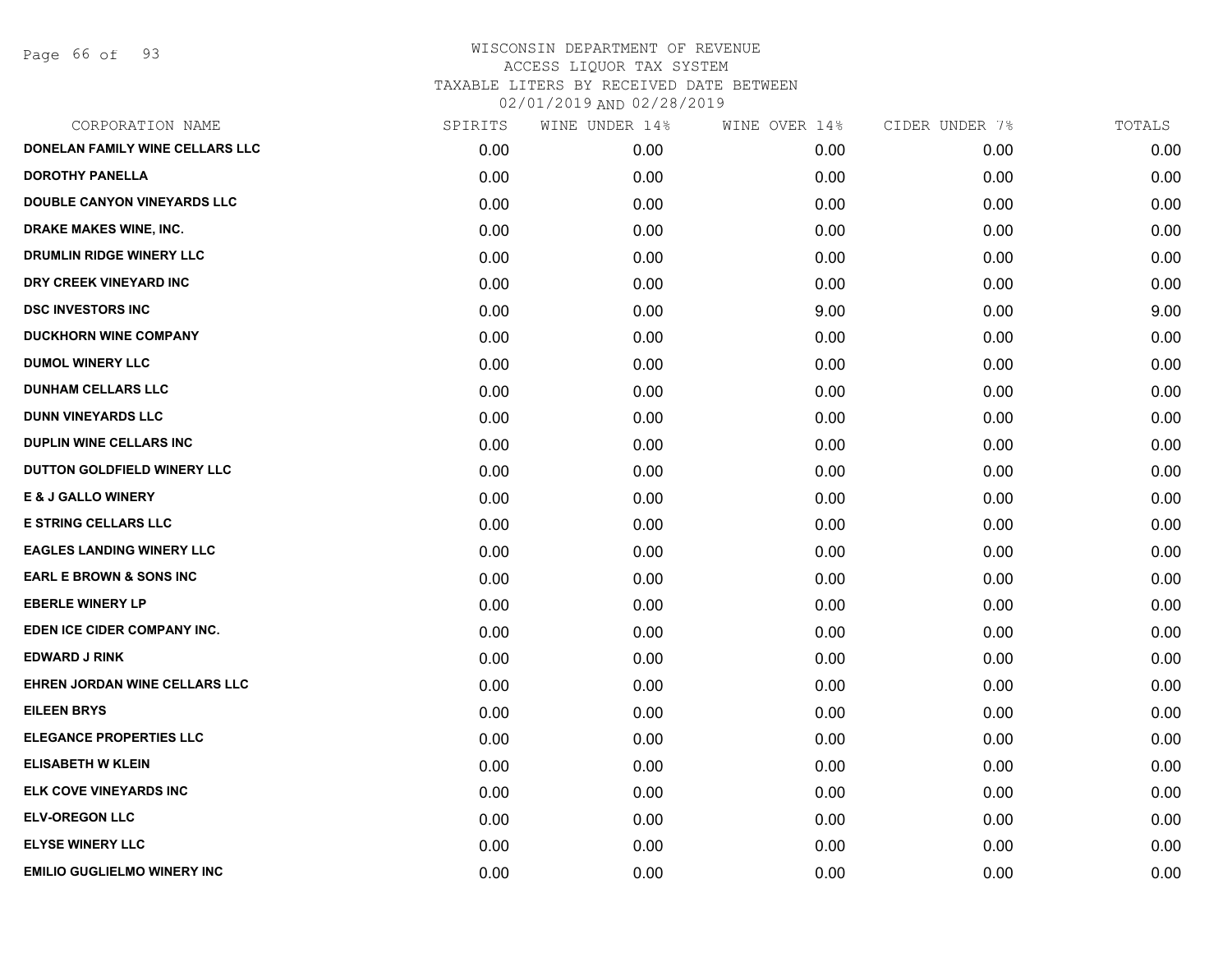Page 67 of 93

| CORPORATION NAME                         | SPIRITS | WINE UNDER 14% | WINE OVER 14% | CIDER UNDER 7% | TOTALS |
|------------------------------------------|---------|----------------|---------------|----------------|--------|
| <b>ERIC TRUMP WINE MANUFACTURING LLC</b> | 0.00    | 0.00           | 0.00          | 0.00           | 0.00   |
| <b>ERNEST VINEYARDS LLC</b>              | 0.00    | 0.00           | 0.00          | 0.00           | 0.00   |
| <b>ESCALERA-BOULET LLC</b>               | 0.00    | 0.00           | 0.00          | 0.00           | 0.00   |
| <b>F KORBEL &amp; BROS INC</b>           | 0.00    | 0.00           | 0.00          | 0.00           | 0.00   |
| <b>FANTESCA LLC</b>                      | 0.00    | 0.00           | 0.00          | 0.00           | 0.00   |
| <b>FAT BOYS INC</b>                      | 0.00    | 0.00           | 0.00          | 0.00           | 0.00   |
| <b>FAWN CREEK WINERY LLC</b>             | 0.00    | 0.00           | 0.00          | 0.00           | 0.00   |
| <b>FAZELI VINEYARDS, LLC</b>             | 0.00    | 0.00           | 0.00          | 0.00           | 0.00   |
| <b>FENESTRA WINERY INC</b>               | 0.00    | 0.00           | 0.00          | 0.00           | 0.00   |
| FENN VALLEY VINEYARDS, INC.              | 0.00    | 0.00           | 0.00          | 0.00           | 0.00   |
| <b>FERMENTING CELLARS LLC</b>            | 0.00    | 0.00           | 0.00          | 0.00           | 0.00   |
| FERRARI CARANO VINEYARDS & WINERY LLC    | 0.00    | 0.00           | 0.00          | 0.00           | 0.00   |
| <b>FETZER VINEYARDS</b>                  | 0.00    | 0.00           | 0.00          | 0.00           | 0.00   |
| <b>FICKLIN VINEYARDS INC</b>             | 0.00    | 0.00           | 0.00          | 0.00           | 0.00   |
| <b>FIDDLEHEAD CELLARS LP</b>             | 0.00    | 0.00           | 0.00          | 0.00           | 0.00   |
| <b>FIDELITAS WINES LLC</b>               | 0.00    | 0.00           | 0.00          | 0.00           | 0.00   |
| <b>FIESTA VINEYARD &amp; WINERY LLC</b>  | 0.00    | 0.00           | 0.00          | 0.00           | 0.00   |
| <b>FINKELSTEIN VINEYARDS INC</b>         | 0.00    | 0.00           | 0.00          | 0.00           | 0.00   |
| <b>FIRESTEED CORPORATION</b>             | 0.00    | 0.00           | 0.00          | 0.00           | 0.00   |
| FISHER KING WINERY, LLC                  | 0.00    | 0.00           | 0.00          | 0.00           | 0.00   |
| <b>FISHER VINEYARDS</b>                  | 0.00    | 0.00           | 0.00          | 0.00           | 0.00   |
| <b>FITVINE LLC</b>                       | 0.00    | 0.00           | 0.00          | 0.00           | 0.00   |
| <b>FIVE VINES LLC</b>                    | 0.00    | 0.00           | 0.00          | 0.00           | 0.00   |
| <b>FLORA SPRINGS WINE COMPANY</b>        | 0.00    | 0.00           | 0.00          | 0.00           | 0.00   |
| FLOWERS VINEYARD AND WINERY, LLC         | 0.00    | 0.00           | 0.00          | 0.00           | 0.00   |
| <b>FLYING B VINEYARD LP</b>              | 0.00    | 0.00           | 0.00          | 0.00           | 0.00   |
| <b>FN CELLARS LLC</b>                    | 0.00    | 0.00           | 0.00          | 0.00           | 0.00   |
| FOLEY ESTATES VINEYARD & WINERY LLC      | 0.00    | 0.00           | 0.00          | 0.00           | 0.00   |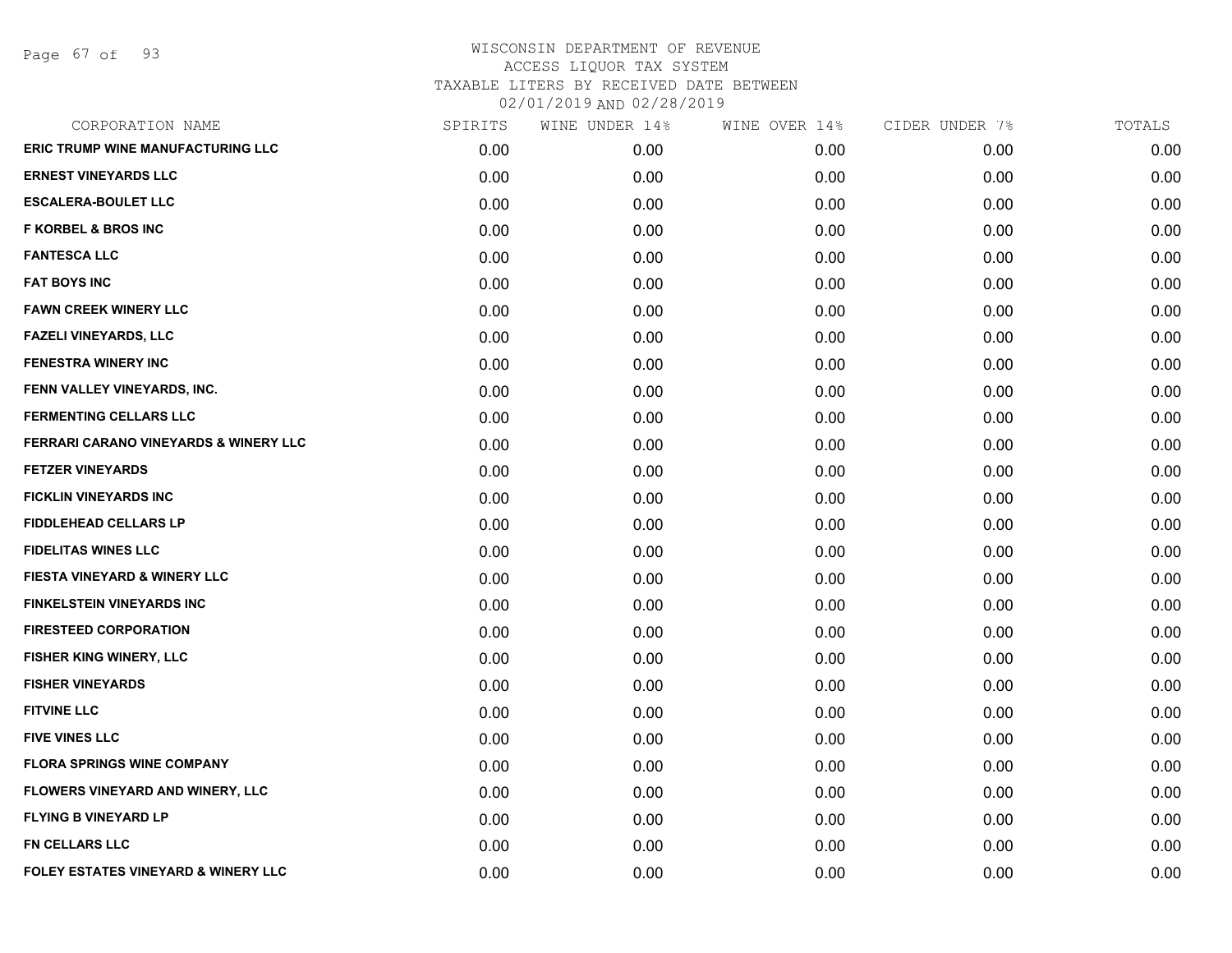Page 68 of 93

| CORPORATION NAME                     | SPIRITS | WINE UNDER 14% | WINE OVER 14% | CIDER UNDER 7% | TOTALS |
|--------------------------------------|---------|----------------|---------------|----------------|--------|
| <b>FOLEY FAMILY WINES INC</b>        | 0.00    | 0.00           | 0.00          | 0.00           | 0.00   |
| <b>FOLIO WINE COMPANY LLC</b>        | 0.00    | 0.00           | 0.00          | 0.00           | 0.00   |
| <b>FONTANELLA WINES LLC</b>          | 0.00    | 0.00           | 0.00          | 0.00           | 0.00   |
| FORT ROSS VINEYARD & WINERY LLC      | 0.00    | 0.00           | 0.00          | 0.00           | 0.00   |
| <b>FOUR BEARS WINERY LLC</b>         | 0.00    | 0.00           | 0.00          | 0.00           | 0.00   |
| <b>FOXEN VINEYARD INC</b>            | 0.00    | 0.00           | 0.00          | 0.00           | 0.00   |
| <b>FRANCIS COPPOLA WINERY LLC</b>    | 0.00    | 0.00           | 0.00          | 0.00           | 0.00   |
| <b>FRANCISCAN VINEYARDS INC</b>      | 0.00    | 0.00           | 0.00          | 0.00           | 0.00   |
| <b>FRANK FAMILY VINEYARDS LLC</b>    | 0.00    | 0.00           | 0.00          | 0.00           | 0.00   |
| <b>FRED C SCHERRER</b>               | 0.00    | 0.00           | 0.00          | 0.00           | 0.00   |
| <b>FREIXENET SONOMA CAVES INC</b>    | 0.00    | 0.00           | 0.00          | 0.00           | 0.00   |
| FREY FAMILY WINERY LLC               | 0.00    | 0.00           | 0.00          | 0.00           | 0.00   |
| FREY VINEYARDS LTD                   | 0.00    | 0.00           | 0.00          | 0.00           | 0.00   |
| <b>FROGS LEAP WINERY</b>             | 0.00    | 0.00           | 0.00          | 0.00           | 0.00   |
| <b>FROGTOWN CELLARS LLP</b>          | 0.00    | 0.00           | 0.00          | 0.00           | 0.00   |
| FRUIT OF THE WOODS WINE CELLAR, INC. | 0.00    | 0.00           | 0.00          | 0.00           | 0.00   |
| <b>FULCRUM WINES LLC</b>             | 0.00    | 0.00           | 0.00          | 0.00           | 0.00   |
| <b>FULKERSON WINE CELLARS LLC</b>    | 0.00    | 0.00           | 0.00          | 0.00           | 0.00   |
| <b>FULLERTON WINES, INC</b>          | 0.00    | 0.00           | 0.00          | 0.00           | 0.00   |
| <b>FURTHERMORE LLC</b>               | 0.00    | 0.00           | 0.00          | 0.00           | 0.00   |
| <b>G GRAHAM WINES INC</b>            | 0.00    | 0.00           | 0.00          | 0.00           | 0.00   |
| <b>GALANTE FAMILY WINERY INC</b>     | 0.00    | 0.00           | 0.00          | 0.00           | 0.00   |
| <b>GALENA CELLARS INC</b>            | 0.00    | 111.30         | 3.79          | 0.00           | 115.09 |
| <b>GALLICA WINES LLC</b>             | 0.00    | 0.00           | 0.00          | 0.00           | 0.00   |
| <b>GAMBLE FAMILY VINEYARDS LLC</b>   | 0.00    | 0.00           | 0.00          | 0.00           | 0.00   |
| <b>GARGIULO VINEYARD LLC</b>         | 0.00    | 0.00           | 0.00          | 0.00           | 0.00   |
| <b>GARROD TRUST</b>                  | 0.00    | 0.00           | 0.00          | 0.00           | 0.00   |
| <b>GARVIN HEIGHTS VINEYARDS, LLC</b> | 0.00    | 0.00           | 0.00          | 0.00           | 0.00   |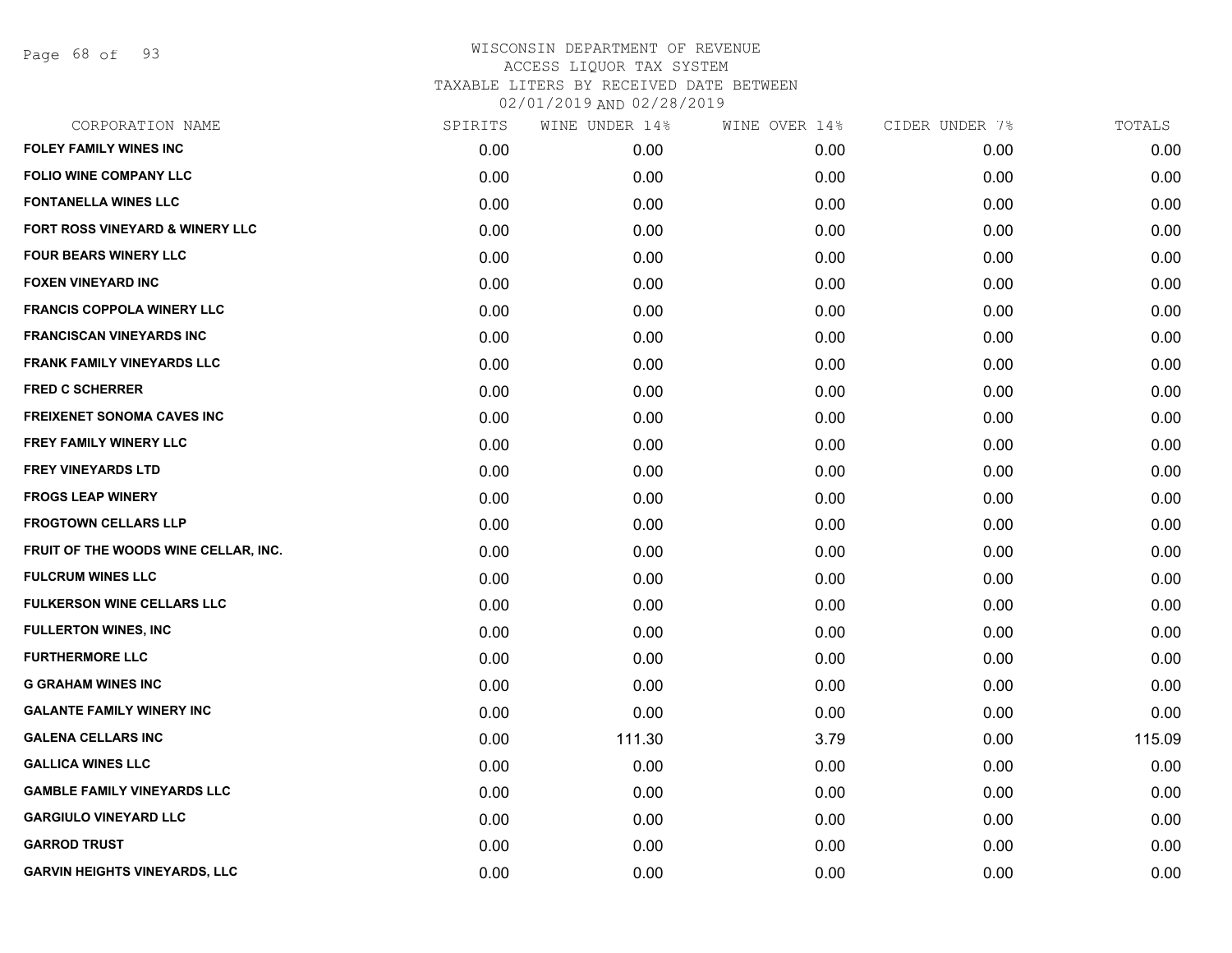Page 69 of 93

#### WISCONSIN DEPARTMENT OF REVENUE ACCESS LIQUOR TAX SYSTEM TAXABLE LITERS BY RECEIVED DATE BETWEEN

| CORPORATION NAME                                    | SPIRITS | WINE UNDER 14% | WINE OVER 14% | CIDER UNDER 7% | TOTALS |
|-----------------------------------------------------|---------|----------------|---------------|----------------|--------|
| <b>GEARY MARKET INVESTMENT COMPANY LTD</b>          | 0.00    | 58.50          | 126.75        | 0.00           | 185.25 |
| <b>GEMSTONE VINEYARDS LLC</b>                       | 0.00    | 0.00           | 0.00          | 0.00           | 0.00   |
| <b>GENERATIONS OF SONOMA LLC</b>                    | 0.00    | 0.00           | 0.00          | 0.00           | 0.00   |
| <b>GENESEO PARTNERS LP</b>                          | 0.00    | 0.00           | 0.00          | 0.00           | 0.00   |
| <b>GEORGE O HENDRY</b>                              | 0.00    | 0.00           | 0.00          | 0.00           | 0.00   |
| <b>GERBER, GERBER &amp; GERBER DISCLAIMER TRUST</b> | 0.00    | 0.00           | 0.00          | 0.00           | 0.00   |
| <b>GERHARD REISACHER</b>                            | 0.00    | 0.00           | 0.00          | 0.00           | 0.00   |
| <b>GF WINES LLC</b>                                 | 0.00    | 0.00           | 0.00          | 0.00           | 0.00   |
| <b>GHOST HILL CELLARS LLC</b>                       | 0.00    | 0.00           | 0.00          | 0.00           | 0.00   |
| <b>GIFT SERVICES INC</b>                            | 0.00    | 0.00           | 0.00          | 0.00           | 0.00   |
| <b>GLOBAL UNIVERSAL SRL</b>                         | 0.00    | 0.00           | 0.00          | 0.00           | 0.00   |
| <b>GOLDIN INVESTMENT II INC</b>                     | 0.00    | 0.00           | 0.00          | 0.00           | 0.00   |
| <b>GOLDRIDGEPINOT.COM LLC</b>                       | 0.00    | 0.00           | 0.00          | 0.00           | 0.00   |
| <b>GOOD FOUNDATIONS INC</b>                         | 0.00    | 0.00           | 0.00          | 0.00           | 0.00   |
| <b>GOOSE EGG, LLC</b>                               | 0.00    | 0.00           | 0.00          | 0.00           | 0.00   |
| <b>GOOSE RIDGE LLC</b>                              | 0.00    | 0.00           | 0.00          | 0.00           | 0.00   |
| <b>GRAPE VISIONS LLC</b>                            | 0.00    | 0.00           | 0.00          | 0.00           | 0.00   |
| <b>GRAPESEED WINE FUND LLC</b>                      | 0.00    | 0.00           | 0.00          | 0.00           | 0.00   |
| <b>GRASSINI FAMILY VINEYARDS LLC</b>                | 0.00    | 36.50          | 130.50        | 0.00           | 167.00 |
| <b>GREEN FAMILY WINERY LLC</b>                      | 0.00    | 0.00           | 0.00          | 0.00           | 0.00   |
| <b>GREG SANDERS</b>                                 | 0.00    | 0.00           | 0.00          | 0.00           | 0.00   |
| <b>GRGICH HILLS CELLAR</b>                          | 0.00    | 0.00           | 0.00          | 0.00           | 0.00   |
| <b>GRIEB OPTIMAL WINECRAFTING LLC</b>               | 0.00    | 0.00           | 0.00          | 0.00           | 0.00   |
| <b>GROTH VINEYARDS &amp; WINERY LLC</b>             | 0.00    | 0.00           | 0.00          | 0.00           | 0.00   |
| <b>GULLETT &amp; GULLETT</b>                        | 0.00    | 0.00           | 0.00          | 0.00           | 0.00   |
| H DE V LLC                                          | 0.00    | 0.00           | 0.00          | 0.00           | 0.00   |
| <b>HAFNER VINEYARD LLC</b>                          | 0.00    | 0.00           | 0.00          | 0.00           | 0.00   |
| <b>HAGAFEN CELLARS INC</b>                          | 0.00    | 0.00           | 0.00          | 0.00           | 0.00   |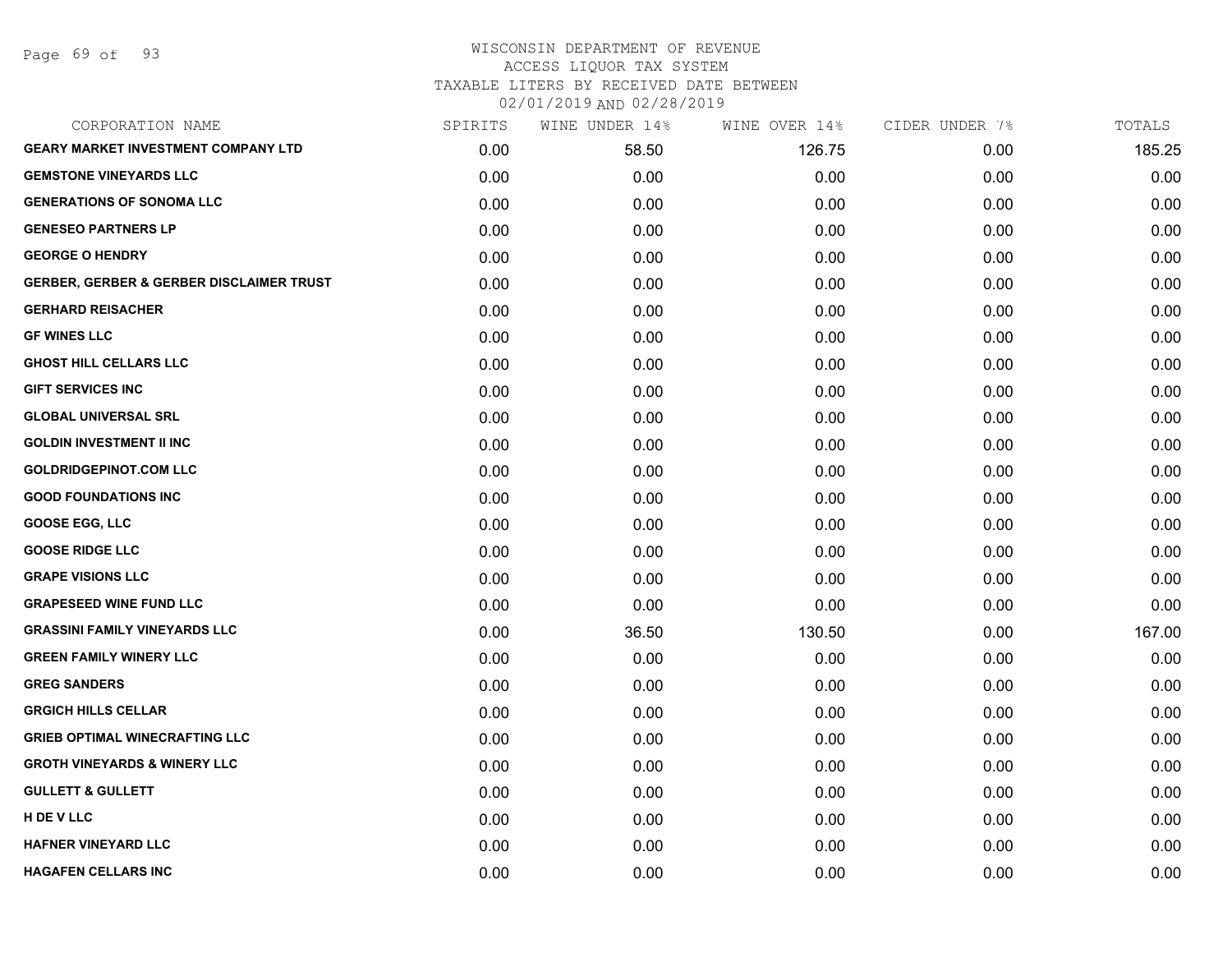Page 70 of 93

| CORPORATION NAME                           | SPIRITS | WINE UNDER 14% | WINE OVER 14% | CIDER UNDER 7% | TOTALS |
|--------------------------------------------|---------|----------------|---------------|----------------|--------|
| <b>HAHN ESTATE</b>                         | 0.00    | 0.00           | 0.00          | 0.00           | 0.00   |
| <b>HALF KRAKT LLC</b>                      | 0.00    | 0.00           | 0.00          | 0.00           | 0.00   |
| <b>HALF MOON HILL LLC</b>                  | 0.00    | 0.00           | 0.00          | 0.00           | 0.00   |
| <b>HALL WINES LLC</b>                      | 0.00    | 0.00           | 0.00          | 0.00           | 0.00   |
| <b>HALTER WINERY LLC</b>                   | 0.00    | 0.00           | 0.00          | 0.00           | 0.00   |
| <b>HAMEL FAMILY WINES LLC</b>              | 0.00    | 0.00           | 0.00          | 0.00           | 0.00   |
| <b>HAMMLER WINE CORP</b>                   | 0.00    | 0.00           | 0.00          | 0.00           | 0.00   |
| <b>HANDLEY CELLARS LIMITED PARTNERSHIP</b> | 0.00    | 0.00           | 0.00          | 0.00           | 0.00   |
| <b>HANNA WINERY INC</b>                    | 0.00    | 0.00           | 0.00          | 0.00           | 0.00   |
| <b>HARALD TOMESCH</b>                      | 0.00    | 0.00           | 0.00          | 0.00           | 0.00   |
| <b>HARBOR RIDGE WINERY INC.</b>            | 0.00    | 0.00           | 0.00          | 0.00           | 0.00   |
| <b>HARLAN ESTATE WINERY INC</b>            | 0.00    | 0.00           | 0.00          | 0.00           | 0.00   |
| <b>HARMELL CELLARS LLC</b>                 | 0.00    | 0.00           | 0.00          | 0.00           | 0.00   |
| <b>HARRIS &amp; HARRIS</b>                 | 0.00    | 0.00           | 0.00          | 0.00           | 0.00   |
| <b>HARRY &amp; DAVID HOLDINGS INC</b>      | 0.00    | 0.00           | 0.00          | 0.00           | 0.00   |
| <b>HARTWELL VINEYARDS LLC</b>              | 0.00    | 0.00           | 0.00          | 0.00           | 0.00   |
| <b>HAWK AND HORSE VINEYARDS LLC</b>        | 0.00    | 0.00           | 0.00          | 0.00           | 0.00   |
| <b>HAWKES LLC</b>                          | 0.00    | 0.00           | 0.00          | 0.00           | 0.00   |
| <b>HAZLITT 1852 VINEYARDS INC</b>          | 0.00    | 0.00           | 0.00          | 0.00           | 0.00   |
| <b>HDD LLC</b>                             | 0.00    | 0.00           | 0.00          | 0.00           | 0.00   |
| <b>HEITZ WINE CELLARS</b>                  | 0.00    | 0.00           | 0.00          | 0.00           | 0.00   |
| <b>HEMISPHERE WINE COMPANY INC</b>         | 0.00    | 0.00           | 0.00          | 0.00           | 0.00   |
| <b>HEMISPHERES LLC</b>                     | 0.00    | 0.00           | 0.00          | 0.00           | 0.00   |
| HERB LAMB VINEYARDS, LLC                   | 0.00    | 0.00           | 0.00          | 0.00           | 0.00   |
| <b>HERDIE BAISDEN</b>                      | 0.00    | 0.00           | 0.00          | 0.00           | 0.00   |
| <b>HERON HILL VINEYARDS INC</b>            | 0.00    | 0.00           | 0.00          | 0.00           | 0.00   |
| <b>HERRERA &amp; HERRERA</b>               | 0.00    | 0.00           | 0.00          | 0.00           | 0.00   |
| <b>HESTAN VINEYARDS LLC</b>                | 0.00    | 0.00           | 0.00          | 0.00           | 0.00   |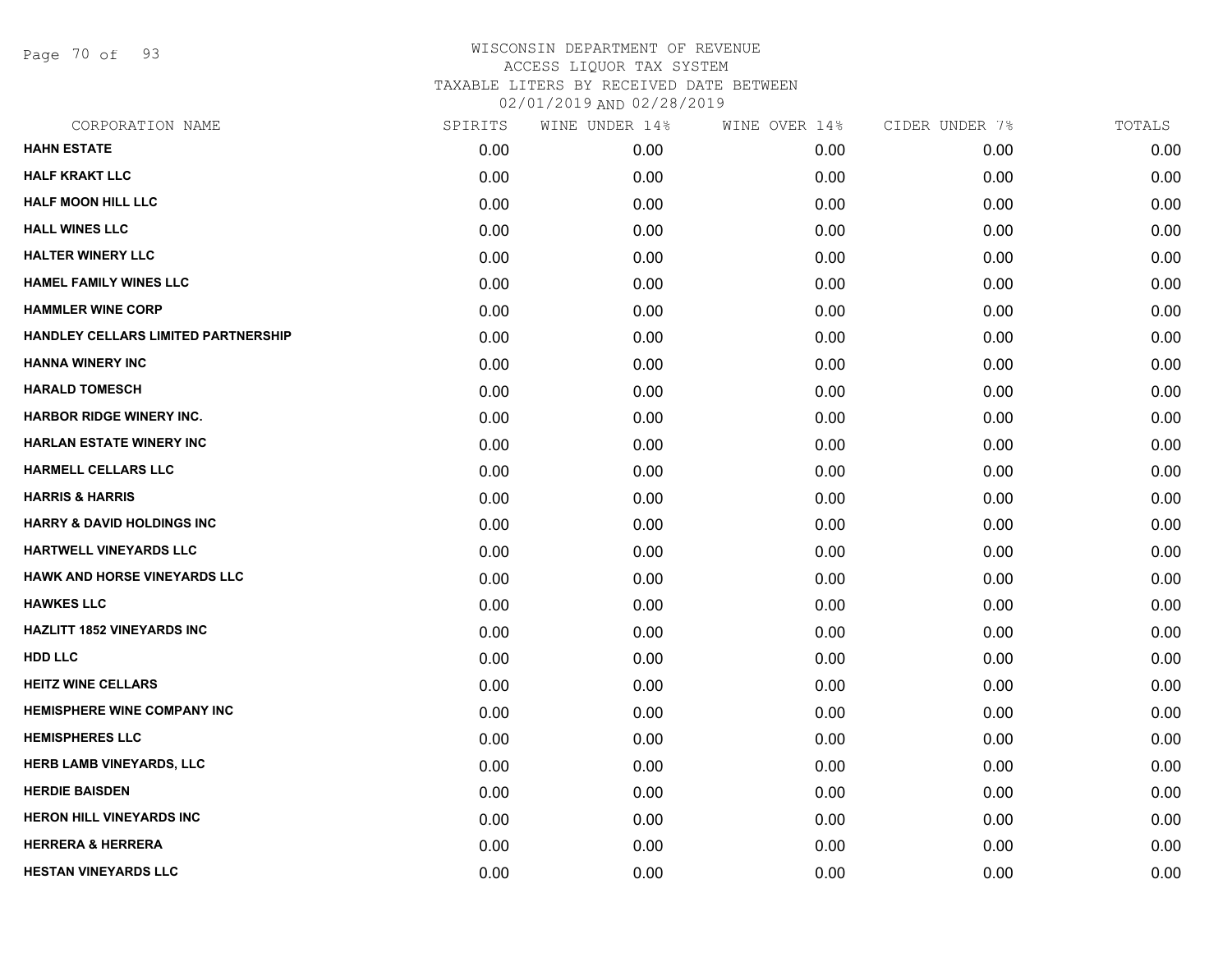| CORPORATION NAME                  | SPIRITS | WINE UNDER 14% | WINE OVER 14% | CIDER UNDER 7% | TOTALS |
|-----------------------------------|---------|----------------|---------------|----------------|--------|
| <b>HIDDEN RIDGE VINEYARD LLC</b>  | 0.00    | 0.00           | 0.00          | 0.00           | 0.00   |
| <b>HILL ESTATES INC</b>           | 0.00    | 0.00           | 0.00          | 0.00           | 0.00   |
| <b>HIRSCH WINERY LLC</b>          | 0.00    | 0.00           | 0.00          | 0.00           | 0.00   |
| HOLLYS HILL VINEYARDS LLC         | 0.00    | 0.00           | 0.00          | 0.00           | 0.00   |
| HONIG VINEYARD AND WINERY LLC     | 0.00    | 0.00           | 0.00          | 0.00           | 0.00   |
| <b>HOPE WINE LLC</b>              | 0.00    | 0.00           | 0.00          | 0.00           | 0.00   |
| <b>HOUDINI INC</b>                | 0.00    | 0.00           | 0.00          | 0.00           | 0.00   |
| <b>HOURGLASS WINE COMPANY INC</b> | 0.00    | 0.00           | 0.00          | 0.00           | 0.00   |
| <b>HUA YUAN</b>                   | 0.00    | 0.00           | 0.00          | 0.00           | 0.00   |
| <b>HUNEEUS VINTNERS LLC</b>       | 0.00    | 0.00           | 0.00          | 0.00           | 0.00   |
| HUNT COUNTRY VINEYARDS LLC        | 0.00    | 0.00           | 0.00          | 0.00           | 0.00   |
| <b>HUSCH VINEYARDS INC</b>        | 0.00    | 0.00           | 0.00          | 0.00           | 0.00   |
| <b>INCEPTION WINES LLC</b>        | 0.00    | 0.00           | 0.00          | 0.00           | 0.00   |
| <b>INMAN FAMILY WINES LLC</b>     | 0.00    | 0.00           | 0.00          | 0.00           | 0.00   |
| <b>INVESTOR'S OF AMERICA LP</b>   | 0.00    | 0.00           | 0.00          | 0.00           | 0.00   |
| <b>IRON HORSE VINEYARDS LP</b>    | 0.00    | 0.00           | 0.00          | 0.00           | 0.00   |
| <b>ISENHOWER CELLARS LLC</b>      | 0.00    | 0.00           | 0.00          | 0.00           | 0.00   |
| <b>ISLAND ORCHARD CIDER LLC</b>   | 0.00    | 0.00           | 0.00          | 0.00           | 0.00   |
| <b>ISR VINEYARDS ASSOCIATION</b>  | 0.00    | 0.00           | 0.00          | 0.00           | 0.00   |
| <b>J CELLARS INVESTMENTS LLC</b>  | 0.00    | 0.00           | 0.00          | 0.00           | 0.00   |
| <b>J LOHR WINERY CORP</b>         | 0.00    | 0.00           | 0.00          | 0.00           | 0.00   |
| J PEDRONCELLI WINERY              | 0.00    | 0.00           | 0.00          | 0.00           | 0.00   |
| <b>J RICKARDS WINERY LLC</b>      | 0.00    | 0.00           | 0.00          | 0.00           | 0.00   |
| <b>J WILLETT COMPANIES</b>        | 0.00    | 0.00           | 0.00          | 0.00           | 0.00   |
| <b>J.W. THOMAS LLC</b>            | 0.00    | 0.00           | 0.00          | 0.00           | 0.00   |
| <b>J3 WINE PARTNERS LLC</b>       | 0.00    | 0.00           | 0.00          | 0.00           | 0.00   |
| JACK JOHN INVESTMENTS INC         | 0.00    | 0.00           | 0.00          | 0.00           | 0.00   |
| JACKSON FAMILY WINES INC          | 0.00    | 0.00           | 0.00          | 0.00           | 0.00   |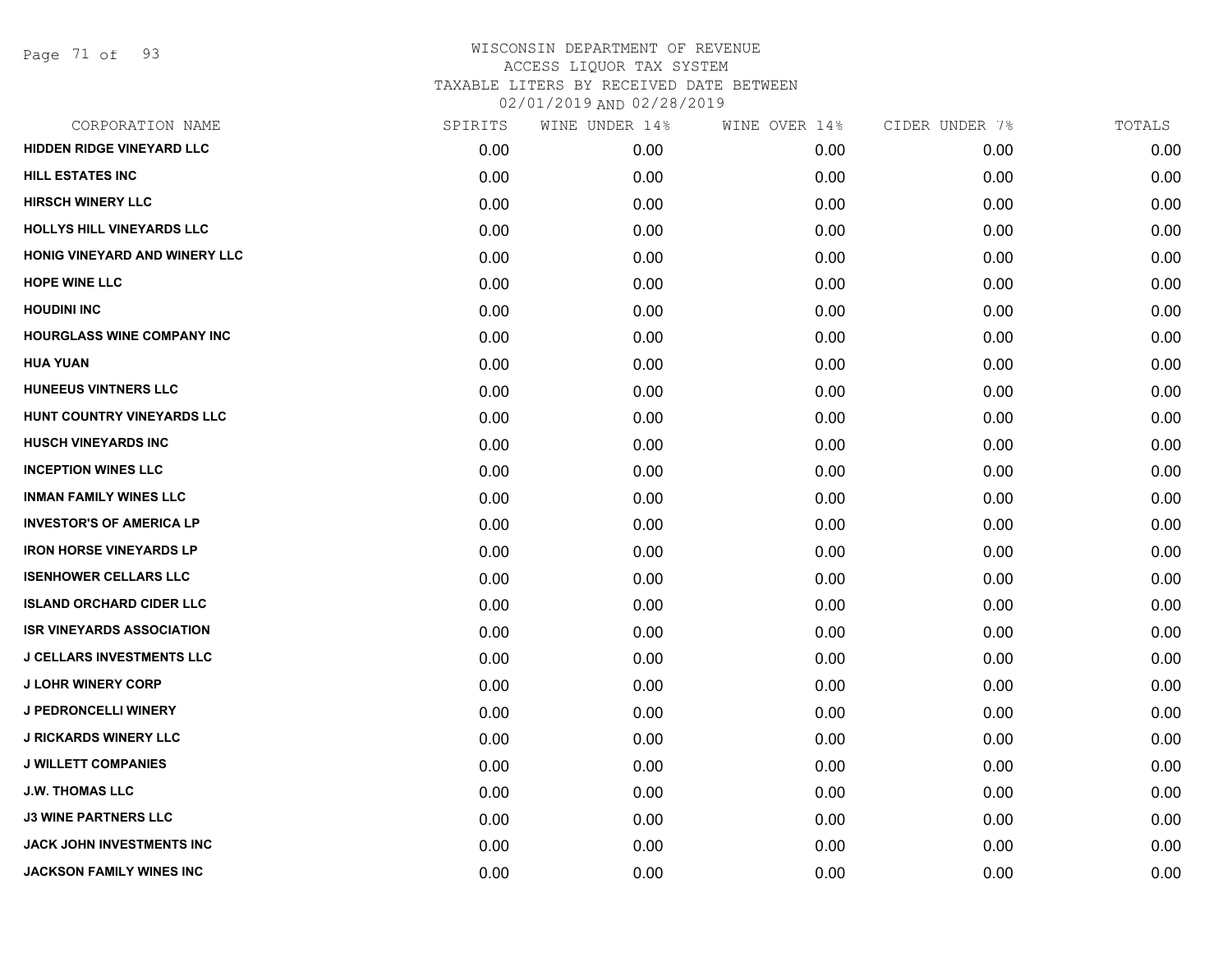Page 72 of 93

| CORPORATION NAME                         | SPIRITS | WINE UNDER 14% | WINE OVER 14% | CIDER UNDER 7% | TOTALS |
|------------------------------------------|---------|----------------|---------------|----------------|--------|
| <b>JACKSON WINE LLC</b>                  | 0.00    | 0.00           | 0.00          | 0.00           | 0.00   |
| <b>JACKSON WINERY &amp; VINEYARDS</b>    | 0.00    | 0.00           | 0.00          | 0.00           | 0.00   |
| <b>JACUZZI FAMILY VINEYARDS LLC</b>      | 0.00    | 72.00          | 113.63        | 0.00           | 185.63 |
| <b>JAM CELLARS INC</b>                   | 0.00    | 0.00           | 0.00          | 0.00           | 0.00   |
| <b>JAMES L LAMBERT</b>                   | 0.00    | 0.00           | 0.00          | 0.00           | 0.00   |
| <b>JAMES P PROSSER</b>                   | 0.00    | 0.00           | 0.00          | 0.00           | 0.00   |
| <b>JB GEORGE LLC</b>                     | 0.00    | 0.00           | 0.00          | 0.00           | 0.00   |
| <b>JC CELLARS INC</b>                    | 0.00    | 0.00           | 0.00          | 0.00           | 0.00   |
| <b>JEFFERY M GORDON</b>                  | 0.00    | 0.00           | 0.00          | 0.00           | 0.00   |
| <b>JEFFREY L STOEGER</b>                 | 0.00    | 0.00           | 0.00          | 0.00           | 0.00   |
| <b>JENNIFER L JACKSON-HARTFORD</b>       | 0.00    | 0.00           | 0.00          | 0.00           | 0.00   |
| JESSUP CELLARS HOLDING CO LLC            | 0.00    | 0.00           | 0.00          | 0.00           | 0.00   |
| <b>JM CELLARS COMPANY</b>                | 0.00    | 0.00           | 0.00          | 0.00           | 0.00   |
| <b>J-NH WINE GROUP LLC</b>               | 0.00    | 0.00           | 0.00          | 0.00           | 0.00   |
| JOHN ANTHONY VINEYARDS LLC               | 0.00    | 0.00           | 0.00          | 0.00           | 0.00   |
| <b>JOHN E NICOLOZAKES</b>                | 0.00    | 0.00           | 0.00          | 0.00           | 0.00   |
| <b>JONATHAN DALE</b>                     | 0.00    | 0.00           | 0.00          | 0.00           | 0.00   |
| <b>JONES FAMILY WINERY LLC</b>           | 0.00    | 0.00           | 0.00          | 0.00           | 0.00   |
| <b>JORNY'S END LLC</b>                   | 0.00    | 0.00           | 0.00          | 0.00           | 0.00   |
| <b>JOSEPH ALEXANDER VILLICANA II</b>     | 0.00    | 0.00           | 0.00          | 0.00           | 0.00   |
| <b>JOSEPH CALLOW</b>                     | 0.00    | 0.00           | 0.00          | 0.00           | 0.00   |
| <b>JOSEPH PHELPS VINEYARDS LLC</b>       | 0.00    | 0.00           | 0.00          | 0.00           | 0.00   |
| <b>JOSEPH STALLER</b>                    | 0.00    | 0.00           | 0.00          | 0.00           | 0.00   |
| <b>JOSEPH WYNIMKO</b>                    | 0.00    | 0.00           | 0.00          | 0.00           | 0.00   |
| <b>JOYCE VINEYARDS LLC</b>               | 0.00    | 0.00           | 0.00          | 0.00           | 0.00   |
| <b>JULIE A ANDRZEJCZAK</b>               | 0.00    | 0.00           | 0.00          | 0.00           | 0.00   |
| <b>JUSTIN VINEYARDS &amp; WINERY LLC</b> | 0.00    | 0.00           | 0.00          | 0.00           | 0.00   |
| <b>JVW CORPORATION</b>                   | 0.00    | 0.00           | 0.00          | 0.00           | 0.00   |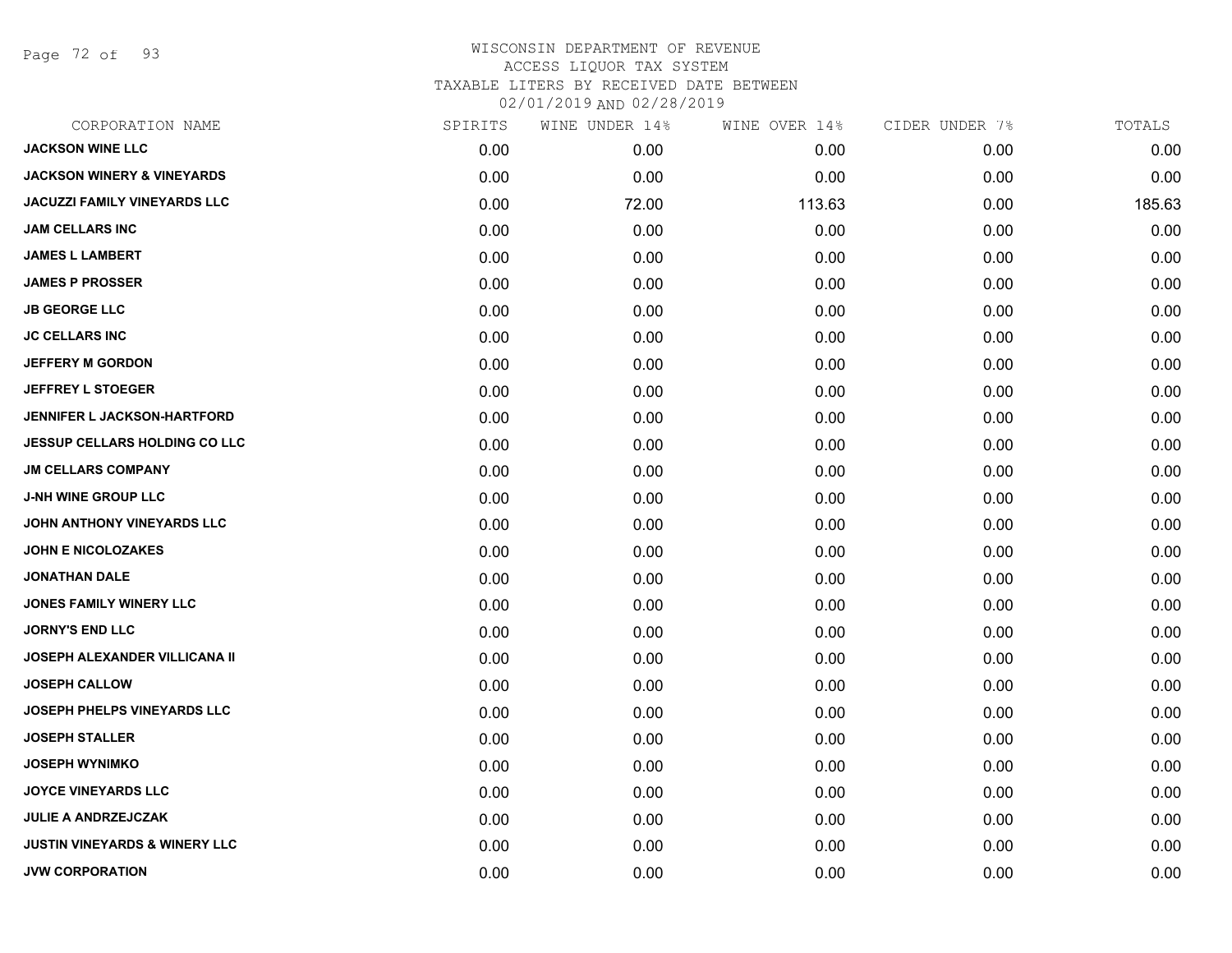Page 73 of 93

| CORPORATION NAME                     | SPIRITS | WINE UNDER 14% | WINE OVER 14% | CIDER UNDER 7% | TOTALS |
|--------------------------------------|---------|----------------|---------------|----------------|--------|
| <b>K VINTNERS LLC</b>                | 0.00    | 0.00           | 0.00          | 0.00           | 0.00   |
| <b>KACHINA CELLARS LLC</b>           | 0.00    | 0.00           | 0.00          | 0.00           | 0.00   |
| <b>KAMEN WINES LLC</b>               | 0.00    | 0.00           | 0.00          | 0.00           | 0.00   |
| <b>KANGARU ENTERPRISES LLC</b>       | 0.00    | 0.00           | 0.00          | 0.00           | 0.00   |
| <b>KB WINES LLC</b>                  | 0.00    | 0.00           | 0.00          | 0.00           | 0.00   |
| <b>KEEVER VINEYARDS LLC</b>          | 0.00    | 0.00           | 0.00          | 0.00           | 0.00   |
| <b>KEN BROWN WINES LLC</b>           | 0.00    | 0.00           | 0.00          | 0.00           | 0.00   |
| <b>KENEFICK RANCHES WINERY LLC</b>   | 0.00    | 0.00           | 0.00          | 0.00           | 0.00   |
| <b>KENT HUMPHREY</b>                 | 0.00    | 0.00           | 0.00          | 0.00           | 0.00   |
| KENWARD FAMILY VINEYARDS, LLC        | 0.00    | 0.00           | 0.00          | 0.00           | 0.00   |
| <b>KENZO ESTATE INC</b>              | 0.00    | 0.00           | 0.00          | 0.00           | 0.00   |
| <b>KERWIN ESTATE LLC</b>             | 0.00    | 0.00           | 0.00          | 0.00           | 0.00   |
| <b>KESTREL PROPERTIES LLC</b>        | 0.00    | 0.00           | 0.00          | 0.00           | 0.00   |
| <b>KEVIN BEHNKE</b>                  | 0.00    | 0.00           | 0.00          | 0.00           | 0.00   |
| <b>KEVIN C MILLER</b>                | 0.00    | 0.00           | 0.00          | 0.00           | 0.00   |
| <b>KING ESTATE WINERY LP</b>         | 0.00    | 0.00           | 0.00          | 0.00           | 0.00   |
| KISMET WINE, INC.                    | 0.00    | 0.00           | 0.00          | 0.00           | 0.00   |
| KISTLER VINEYARDS, LLC               | 0.00    | 0.00           | 0.00          | 0.00           | 0.00   |
| <b>KLEIN FOODS INC</b>               | 0.00    | 0.00           | 0.00          | 0.00           | 0.00   |
| <b>KNIGHTS BRIDGE WINERY LLC</b>     | 0.00    | 0.00           | 0.00          | 0.00           | 0.00   |
| <b>KOEHLER WINERY LLC</b>            | 0.00    | 0.00           | 0.00          | 0.00           | 0.00   |
| <b>KONSTANTIN D FRANK &amp; SONS</b> | 0.00    | 0.00           | 0.00          | 0.00           | 0.00   |
| <b>KOPRI INC</b>                     | 0.00    | 0.00           | 0.00          | 0.00           | 0.00   |
| <b>KRUPP BROTHERS LLC</b>            | 0.00    | 0.00           | 0.00          | 0.00           | 0.00   |
| <b>KSSM LLC</b>                      | 0.00    | 0.00           | 0.00          | 0.00           | 0.00   |
| <b>KT WINECO LLC</b>                 | 0.00    | 0.00           | 0.00          | 0.00           | 0.00   |
| <b>KULETO VILLA LLC</b>              | 0.00    | 0.00           | 0.00          | 0.00           | 0.00   |
| <b>KUNDE ENTERPRISES INC</b>         | 0.00    | 0.00           | 0.00          | 0.00           | 0.00   |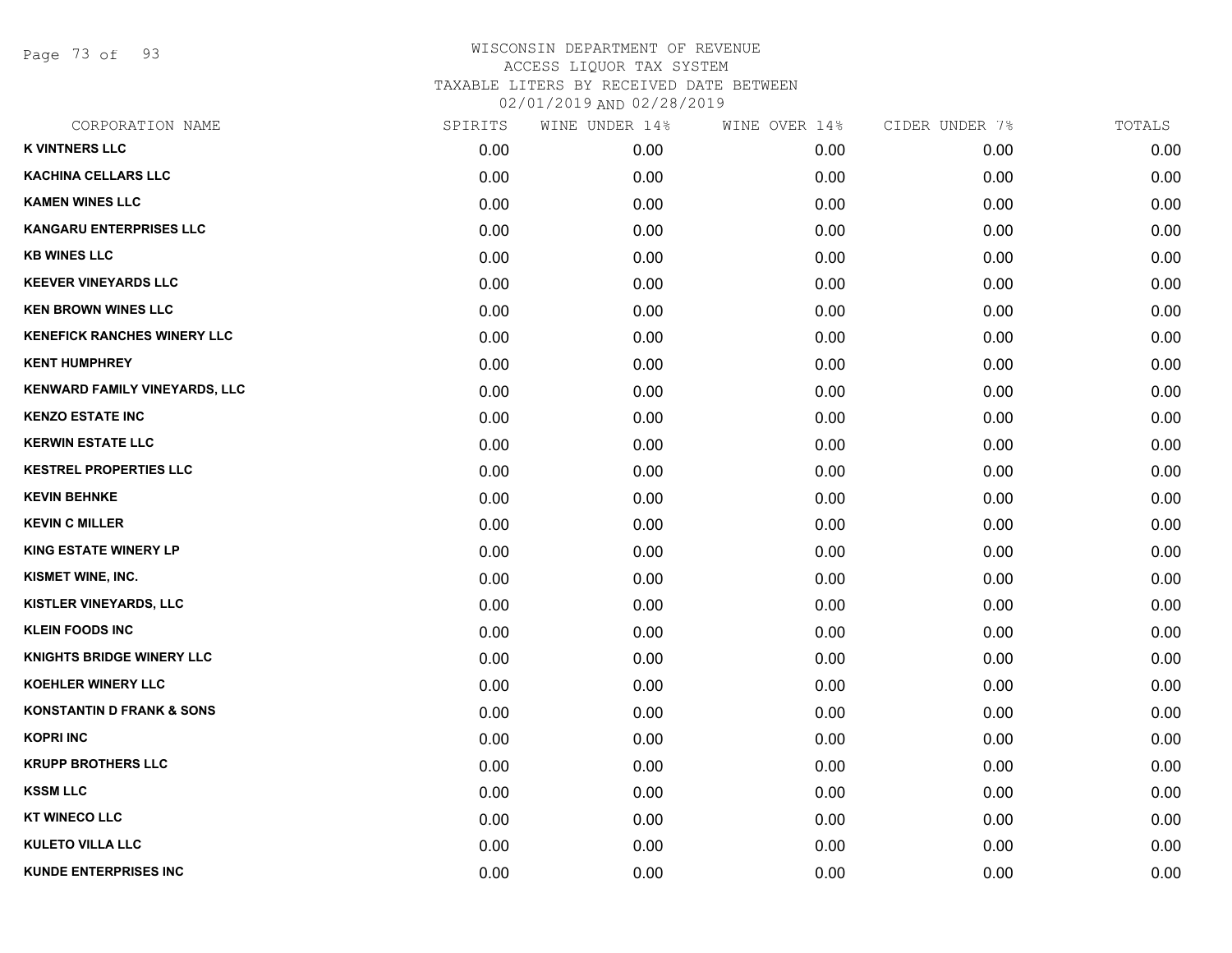Page 74 of 93

| CORPORATION NAME                                  | SPIRITS | WINE UNDER 14% | WINE OVER 14% | CIDER UNDER 7% | TOTALS |
|---------------------------------------------------|---------|----------------|---------------|----------------|--------|
| <b>L C WINE</b>                                   | 0.00    | 0.00           | 0.00          | 0.00           | 0.00   |
| L FOPPIANO WINE CO INC                            | 0.00    | 0.00           | 0.00          | 0.00           | 0.00   |
| L18 HOLDINGS, INC.                                | 0.00    | 0.00           | 0.00          | 0.00           | 0.00   |
| <b>LADERA WINERY LLC</b>                          | 0.00    | 0.00           | 0.00          | 0.00           | 0.00   |
| <b>LAETITIA VINEYARD &amp; WINERY INC</b>         | 0.00    | 0.00           | 0.00          | 0.00           | 0.00   |
| <b>LAGUNA OAKS VINEYARD &amp; WINERY INC</b>      | 0.00    | 0.00           | 0.00          | 0.00           | 0.00   |
| <b>LAIL VINEYARDS LLC</b>                         | 0.00    | 0.00           | 0.00          | 0.00           | 0.00   |
| <b>LAIRD FAMILY ESTATE LLC</b>                    | 0.00    | 0.00           | 0.00          | 0.00           | 0.00   |
| <b>LAKE NOKOMIS CRANBERRIES INC</b>               | 0.00    | 0.00           | 0.00          | 0.00           | 0.00   |
| <b>LAMBERT BRIDGE WINERY INC</b>                  | 0.00    | 0.00           | 0.00          | 0.00           | 0.00   |
| <b>LANCASTER ESTATE VINEYARD &amp; WINERY LLC</b> | 0.00    | 0.00           | 0.00          | 0.00           | 0.00   |
| <b>LANGE WINERY LLC</b>                           | 0.00    | 0.00           | 0.00          | 0.00           | 0.00   |
| <b>LANGETWINS WINE CO INC</b>                     | 0.00    | 0.00           | 0.00          | 0.00           | 0.00   |
| <b>LANGTRY VINEYARD &amp; WINERY, LLC</b>         | 0.00    | 0.00           | 0.00          | 0.00           | 0.00   |
| <b>LARKMEAD VINEYARDS INC</b>                     | 0.00    | 0.00           | 0.00          | 0.00           | 0.00   |
| <b>LARSON &amp; LARSON</b>                        | 0.00    | 0.00           | 0.00          | 0.00           | 0.00   |
| <b>LARSON FAMILY WINERY INC</b>                   | 0.00    | 0.00           | 0.00          | 0.00           | 0.00   |
| <b>LASSETER FAMILY WINERY LLC</b>                 | 0.00    | 0.00           | 0.00          | 0.00           | 0.00   |
| <b>LATITUDE BEVERAGE COMPANY</b>                  | 0.00    | 0.00           | 0.00          | 0.00           | 0.00   |
| <b>LAURO GUERRA</b>                               | 0.00    | 0.00           | 0.00          | 0.00           | 0.00   |
| <b>LAUTENBACH'S ORCHARD COUNTRY INC</b>           | 0.00    | 0.00           | 0.00          | 0.00           | 0.00   |
| <b>LAVA SPRINGS INC</b>                           | 0.00    | 0.00           | 0.00          | 0.00           | 0.00   |
| <b>LAW ESTATE WINES</b>                           | 0.00    | 0.00           | 0.00          | 0.00           | 0.00   |
| <b>LAWER FAMILY WINERY INC</b>                    | 0.00    | 0.00           | 0.00          | 0.00           | 0.00   |
| LE CEP II INC                                     | 0.00    | 0.00           | 0.00          | 0.00           | 0.00   |
| <b>LEAL VINEYARDS INC</b>                         | 0.00    | 0.00           | 0.00          | 0.00           | 0.00   |
| <b>LEDGESTONE ESTATE LLC</b>                      | 0.00    | 0.00           | 0.00          | 0.00           | 0.00   |
| LEELANAU WINE CELLARS, LTD.                       | 0.00    | 0.00           | 0.00          | 0.00           | 0.00   |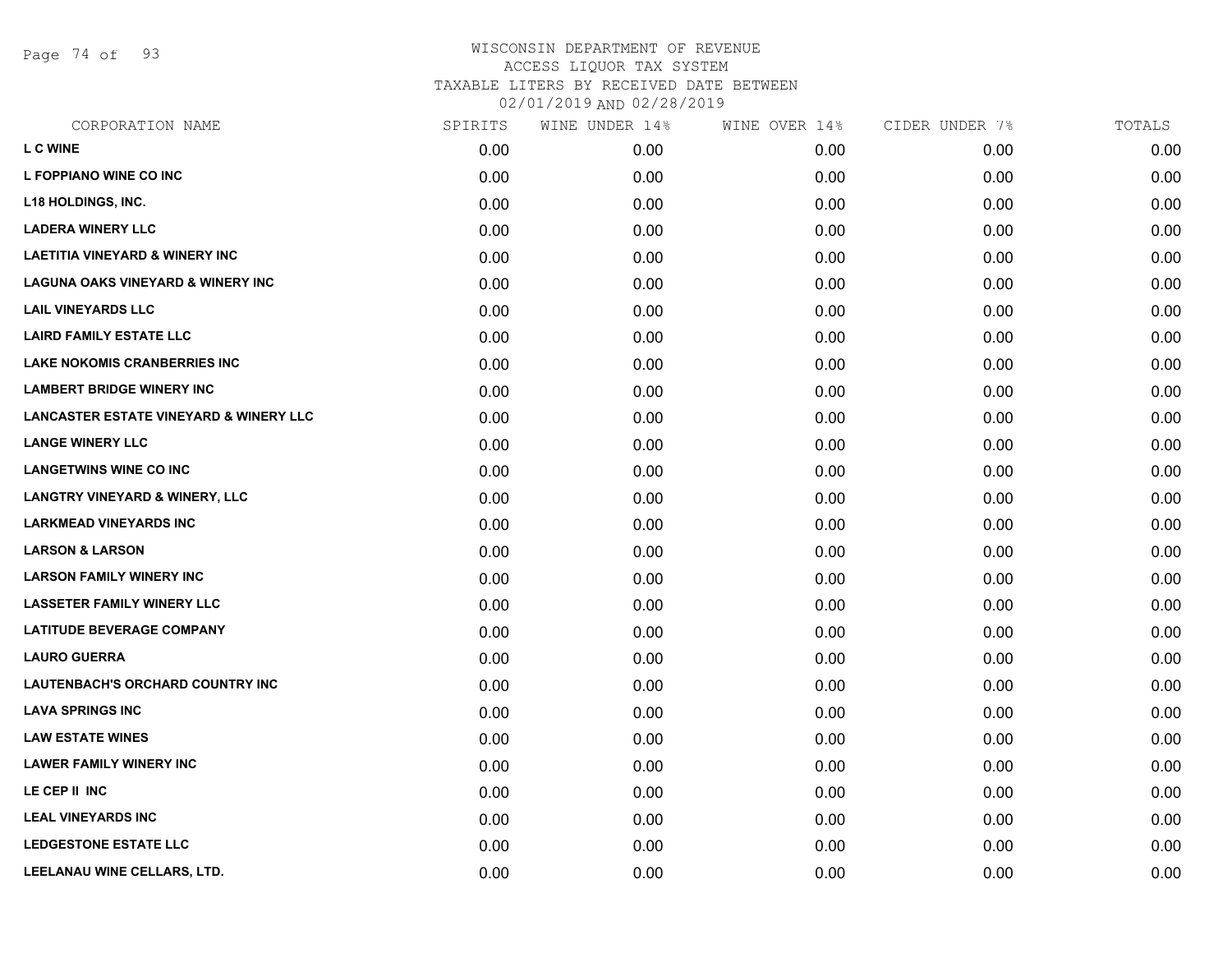Page 75 of 93

| LEFT COAST CELLARS LLC<br>0.00<br>0.00<br>0.00<br>0.00<br><b>LEMELSON WINERY LLC</b><br>0.00<br>0.00<br>0.00<br>0.00<br><b>LEONARDINI FAMILY WINERY LLC</b><br>0.00<br>0.00<br>0.00<br>0.00<br><b>LEONESSE CELLARS LLC</b><br>0.00<br>0.00<br>0.00<br>0.00<br><b>LEONETTI CELLAR LLC</b><br>0.00<br>0.00<br>0.00<br>0.00<br>LIFE IS SHORT! LLC<br>0.00<br>0.00<br>0.00<br>0.00<br><b>LIMERICK LANE CELLARS INC</b><br>0.00<br>0.00<br>0.00<br>0.00<br><b>LION NATHAN USA INC</b><br>0.00<br>0.00<br>0.00<br>0.00<br><b>LIONS PEAK</b><br>0.00<br>0.00<br>0.00<br>0.00<br><b>LLOYD CELLARS INC</b><br>0.00<br>0.00<br>0.00<br>0.00<br><b>LLOYD W DAVIS</b><br>0.00<br>0.00<br>0.00<br>0.00<br><b>LOBO WINES LLC</b><br>0.00<br>0.00<br>0.00<br>0.00<br>LONG MEADOW RANCH WINERY INC<br>0.00<br>0.00<br>0.00<br>0.00<br><b>LONG SHADOWS VINTNERS LLC</b><br>0.00<br>0.00<br>0.00<br>0.00<br><b>LONGBOARD VINEYARDS LLC</b><br>0.00<br>0.00<br>0.00<br>0.00<br><b>LONGORIA &amp; LONGORIA</b><br>0.00<br>0.00<br>0.00<br>0.00<br><b>LORIMAR WINERY INC</b><br>0.00<br>0.00<br>0.00<br>0.00<br><b>LOST ISLAND WINE LLC</b><br>0.00<br>0.00<br>0.00<br>0.00<br><b>LOUIDAR LLC</b><br>0.00<br>0.00<br>0.00<br>0.00<br><b>LOWDEN SCHOOLHOUSE CORPORATION</b><br>0.00<br>0.00<br>0.00<br>0.00<br><b>LUCAS &amp; LEWELLEN VINEYARDS INC</b><br>0.00<br>0.00<br>0.00<br>0.00<br><b>LUNA VINEYARDS INC</b><br>0.00<br>0.00<br>0.00<br>0.00<br><b>LYNFRED WINERY INC</b><br>0.00<br>0.00<br>0.00<br>0.00<br><b>LYNMAR WINERY LLC</b><br>0.00<br>0.00<br>0.00<br>0.00<br><b>M &amp; J MONDAVI FAMILY LLC</b><br>0.00<br>0.00<br>0.00<br>0.00<br><b>M.A.C. WINES, LLC</b><br>0.00<br>0.00<br>0.00<br>0.00<br><b>MADRIGAL FAMILY WINERY LLC</b><br>0.00<br>0.00<br>0.00<br>0.00<br><b>MADRONA VINEYARDS LP</b><br>0.00<br>0.00<br>0.00<br>0.00 | CORPORATION NAME | SPIRITS | WINE UNDER 14% | WINE OVER 14% | CIDER UNDER 7% | TOTALS |
|---------------------------------------------------------------------------------------------------------------------------------------------------------------------------------------------------------------------------------------------------------------------------------------------------------------------------------------------------------------------------------------------------------------------------------------------------------------------------------------------------------------------------------------------------------------------------------------------------------------------------------------------------------------------------------------------------------------------------------------------------------------------------------------------------------------------------------------------------------------------------------------------------------------------------------------------------------------------------------------------------------------------------------------------------------------------------------------------------------------------------------------------------------------------------------------------------------------------------------------------------------------------------------------------------------------------------------------------------------------------------------------------------------------------------------------------------------------------------------------------------------------------------------------------------------------------------------------------------------------------------------------------------------------------------------------------------------------------------------------------------------------------------------------------------------------------------------|------------------|---------|----------------|---------------|----------------|--------|
|                                                                                                                                                                                                                                                                                                                                                                                                                                                                                                                                                                                                                                                                                                                                                                                                                                                                                                                                                                                                                                                                                                                                                                                                                                                                                                                                                                                                                                                                                                                                                                                                                                                                                                                                                                                                                                 |                  |         |                |               |                | 0.00   |
|                                                                                                                                                                                                                                                                                                                                                                                                                                                                                                                                                                                                                                                                                                                                                                                                                                                                                                                                                                                                                                                                                                                                                                                                                                                                                                                                                                                                                                                                                                                                                                                                                                                                                                                                                                                                                                 |                  |         |                |               |                | 0.00   |
|                                                                                                                                                                                                                                                                                                                                                                                                                                                                                                                                                                                                                                                                                                                                                                                                                                                                                                                                                                                                                                                                                                                                                                                                                                                                                                                                                                                                                                                                                                                                                                                                                                                                                                                                                                                                                                 |                  |         |                |               |                | 0.00   |
|                                                                                                                                                                                                                                                                                                                                                                                                                                                                                                                                                                                                                                                                                                                                                                                                                                                                                                                                                                                                                                                                                                                                                                                                                                                                                                                                                                                                                                                                                                                                                                                                                                                                                                                                                                                                                                 |                  |         |                |               |                | 0.00   |
|                                                                                                                                                                                                                                                                                                                                                                                                                                                                                                                                                                                                                                                                                                                                                                                                                                                                                                                                                                                                                                                                                                                                                                                                                                                                                                                                                                                                                                                                                                                                                                                                                                                                                                                                                                                                                                 |                  |         |                |               |                | 0.00   |
|                                                                                                                                                                                                                                                                                                                                                                                                                                                                                                                                                                                                                                                                                                                                                                                                                                                                                                                                                                                                                                                                                                                                                                                                                                                                                                                                                                                                                                                                                                                                                                                                                                                                                                                                                                                                                                 |                  |         |                |               |                | 0.00   |
|                                                                                                                                                                                                                                                                                                                                                                                                                                                                                                                                                                                                                                                                                                                                                                                                                                                                                                                                                                                                                                                                                                                                                                                                                                                                                                                                                                                                                                                                                                                                                                                                                                                                                                                                                                                                                                 |                  |         |                |               |                | 0.00   |
|                                                                                                                                                                                                                                                                                                                                                                                                                                                                                                                                                                                                                                                                                                                                                                                                                                                                                                                                                                                                                                                                                                                                                                                                                                                                                                                                                                                                                                                                                                                                                                                                                                                                                                                                                                                                                                 |                  |         |                |               |                | 0.00   |
|                                                                                                                                                                                                                                                                                                                                                                                                                                                                                                                                                                                                                                                                                                                                                                                                                                                                                                                                                                                                                                                                                                                                                                                                                                                                                                                                                                                                                                                                                                                                                                                                                                                                                                                                                                                                                                 |                  |         |                |               |                | 0.00   |
|                                                                                                                                                                                                                                                                                                                                                                                                                                                                                                                                                                                                                                                                                                                                                                                                                                                                                                                                                                                                                                                                                                                                                                                                                                                                                                                                                                                                                                                                                                                                                                                                                                                                                                                                                                                                                                 |                  |         |                |               |                | 0.00   |
|                                                                                                                                                                                                                                                                                                                                                                                                                                                                                                                                                                                                                                                                                                                                                                                                                                                                                                                                                                                                                                                                                                                                                                                                                                                                                                                                                                                                                                                                                                                                                                                                                                                                                                                                                                                                                                 |                  |         |                |               |                | 0.00   |
|                                                                                                                                                                                                                                                                                                                                                                                                                                                                                                                                                                                                                                                                                                                                                                                                                                                                                                                                                                                                                                                                                                                                                                                                                                                                                                                                                                                                                                                                                                                                                                                                                                                                                                                                                                                                                                 |                  |         |                |               |                | 0.00   |
|                                                                                                                                                                                                                                                                                                                                                                                                                                                                                                                                                                                                                                                                                                                                                                                                                                                                                                                                                                                                                                                                                                                                                                                                                                                                                                                                                                                                                                                                                                                                                                                                                                                                                                                                                                                                                                 |                  |         |                |               |                | 0.00   |
|                                                                                                                                                                                                                                                                                                                                                                                                                                                                                                                                                                                                                                                                                                                                                                                                                                                                                                                                                                                                                                                                                                                                                                                                                                                                                                                                                                                                                                                                                                                                                                                                                                                                                                                                                                                                                                 |                  |         |                |               |                | 0.00   |
|                                                                                                                                                                                                                                                                                                                                                                                                                                                                                                                                                                                                                                                                                                                                                                                                                                                                                                                                                                                                                                                                                                                                                                                                                                                                                                                                                                                                                                                                                                                                                                                                                                                                                                                                                                                                                                 |                  |         |                |               |                | 0.00   |
|                                                                                                                                                                                                                                                                                                                                                                                                                                                                                                                                                                                                                                                                                                                                                                                                                                                                                                                                                                                                                                                                                                                                                                                                                                                                                                                                                                                                                                                                                                                                                                                                                                                                                                                                                                                                                                 |                  |         |                |               |                | 0.00   |
|                                                                                                                                                                                                                                                                                                                                                                                                                                                                                                                                                                                                                                                                                                                                                                                                                                                                                                                                                                                                                                                                                                                                                                                                                                                                                                                                                                                                                                                                                                                                                                                                                                                                                                                                                                                                                                 |                  |         |                |               |                | 0.00   |
|                                                                                                                                                                                                                                                                                                                                                                                                                                                                                                                                                                                                                                                                                                                                                                                                                                                                                                                                                                                                                                                                                                                                                                                                                                                                                                                                                                                                                                                                                                                                                                                                                                                                                                                                                                                                                                 |                  |         |                |               |                | 0.00   |
|                                                                                                                                                                                                                                                                                                                                                                                                                                                                                                                                                                                                                                                                                                                                                                                                                                                                                                                                                                                                                                                                                                                                                                                                                                                                                                                                                                                                                                                                                                                                                                                                                                                                                                                                                                                                                                 |                  |         |                |               |                | 0.00   |
|                                                                                                                                                                                                                                                                                                                                                                                                                                                                                                                                                                                                                                                                                                                                                                                                                                                                                                                                                                                                                                                                                                                                                                                                                                                                                                                                                                                                                                                                                                                                                                                                                                                                                                                                                                                                                                 |                  |         |                |               |                | 0.00   |
|                                                                                                                                                                                                                                                                                                                                                                                                                                                                                                                                                                                                                                                                                                                                                                                                                                                                                                                                                                                                                                                                                                                                                                                                                                                                                                                                                                                                                                                                                                                                                                                                                                                                                                                                                                                                                                 |                  |         |                |               |                | 0.00   |
|                                                                                                                                                                                                                                                                                                                                                                                                                                                                                                                                                                                                                                                                                                                                                                                                                                                                                                                                                                                                                                                                                                                                                                                                                                                                                                                                                                                                                                                                                                                                                                                                                                                                                                                                                                                                                                 |                  |         |                |               |                | 0.00   |
|                                                                                                                                                                                                                                                                                                                                                                                                                                                                                                                                                                                                                                                                                                                                                                                                                                                                                                                                                                                                                                                                                                                                                                                                                                                                                                                                                                                                                                                                                                                                                                                                                                                                                                                                                                                                                                 |                  |         |                |               |                | 0.00   |
|                                                                                                                                                                                                                                                                                                                                                                                                                                                                                                                                                                                                                                                                                                                                                                                                                                                                                                                                                                                                                                                                                                                                                                                                                                                                                                                                                                                                                                                                                                                                                                                                                                                                                                                                                                                                                                 |                  |         |                |               |                | 0.00   |
|                                                                                                                                                                                                                                                                                                                                                                                                                                                                                                                                                                                                                                                                                                                                                                                                                                                                                                                                                                                                                                                                                                                                                                                                                                                                                                                                                                                                                                                                                                                                                                                                                                                                                                                                                                                                                                 |                  |         |                |               |                | 0.00   |
|                                                                                                                                                                                                                                                                                                                                                                                                                                                                                                                                                                                                                                                                                                                                                                                                                                                                                                                                                                                                                                                                                                                                                                                                                                                                                                                                                                                                                                                                                                                                                                                                                                                                                                                                                                                                                                 |                  |         |                |               |                | 0.00   |
|                                                                                                                                                                                                                                                                                                                                                                                                                                                                                                                                                                                                                                                                                                                                                                                                                                                                                                                                                                                                                                                                                                                                                                                                                                                                                                                                                                                                                                                                                                                                                                                                                                                                                                                                                                                                                                 |                  |         |                |               |                | 0.00   |
|                                                                                                                                                                                                                                                                                                                                                                                                                                                                                                                                                                                                                                                                                                                                                                                                                                                                                                                                                                                                                                                                                                                                                                                                                                                                                                                                                                                                                                                                                                                                                                                                                                                                                                                                                                                                                                 |                  |         |                |               |                | 0.00   |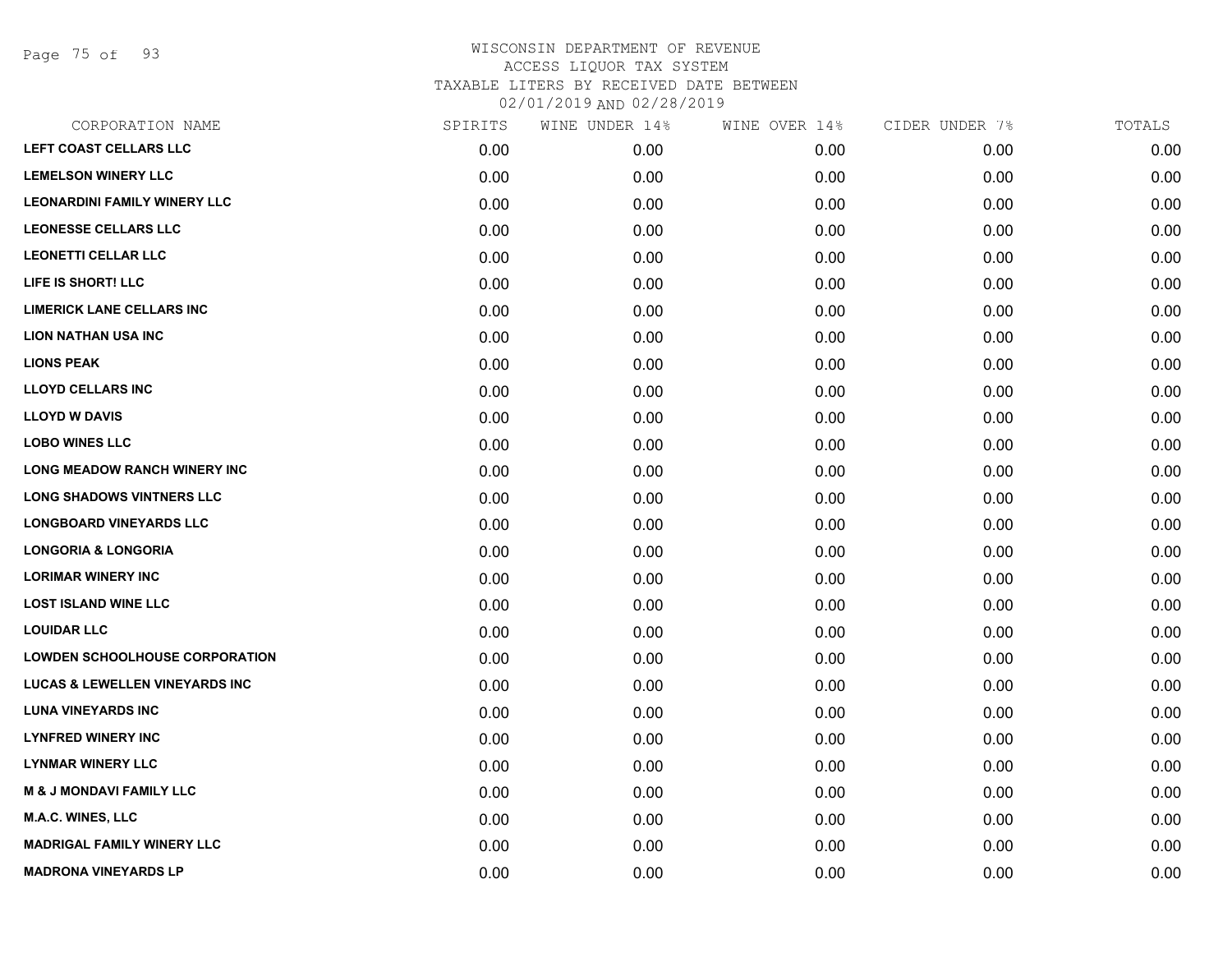Page 76 of 93

| CORPORATION NAME                               | SPIRITS | WINE UNDER 14% | WINE OVER 14% | CIDER UNDER 7% | TOTALS |
|------------------------------------------------|---------|----------------|---------------|----------------|--------|
| <b>MAKK WINE LLC</b>                           | 0.00    | 0.00           | 0.00          | 0.00           | 0.00   |
| <b>MANO'S INC</b>                              | 0.00    | 0.00           | 0.00          | 0.00           | 0.00   |
| <b>MARGERUM WINE COMPANY INC</b>               | 0.00    | 0.00           | 0.00          | 0.00           | 0.00   |
| <b>MARIETTA CELLARS INC</b>                    | 0.00    | 0.00           | 0.00          | 0.00           | 0.00   |
| <b>MARION J WEGLARZ AND MARLYS A BOCK PTRS</b> | 0.00    | 0.00           | 0.00          | 0.00           | 0.00   |
| <b>MARK HEROLD</b>                             | 0.00    | 0.00           | 0.00          | 0.00           | 0.00   |
| <b>MARKHAM VINEYARDS</b>                       | 0.00    | 0.00           | 0.00          | 0.00           | 0.00   |
| <b>MARTIN E SELL</b>                           | 0.00    | 0.00           | 0.00          | 0.00           | 0.00   |
| <b>MARTIN RAY WINERY INC</b>                   | 0.00    | 0.00           | 0.00          | 0.00           | 0.00   |
| <b>MARTINELLI WINERY INC</b>                   | 0.00    | 0.00           | 0.00          | 0.00           | 0.00   |
| <b>MARYANN MCNALLY</b>                         | 0.00    | 0.00           | 0.00          | 0.00           | 0.00   |
| <b>MATHY WINERY LLC</b>                        | 0.00    | 0.00           | 0.00          | 0.00           | 0.00   |
| <b>MATT PREIS</b>                              | 0.00    | 0.00           | 0.00          | 0.00           | 0.00   |
| <b>MATTHEW RICK</b>                            | 0.00    | 0.00           | 0.00          | 0.00           | 0.00   |
| <b>MATTHIAS A PIPPIG &amp; JAMIE M KINSER</b>  | 0.00    | 0.00           | 0.00          | 0.00           | 0.00   |
| <b>MAUI WINE LTD</b>                           | 0.00    | 0.00           | 0.00          | 0.00           | 0.00   |
| <b>MAURITSON FAMILY WINERY</b>                 | 0.00    | 0.00           | 0.00          | 0.00           | 0.00   |
| <b>MAYACAMAS VINEYARDS INC</b>                 | 0.00    | 0.00           | 0.00          | 0.00           | 0.00   |
| <b>MAYNARD J KEENAN</b>                        | 0.00    | 0.00           | 0.00          | 0.00           | 0.00   |
| <b>MCILQUHAM LLC</b>                           | 0.00    | 0.00           | 0.00          | 0.00           | 0.00   |
| <b>MCKAHN FAMILY CELLARS, LLC</b>              | 0.00    | 0.00           | 0.00          | 0.00           | 0.00   |
| <b>MCMENAMINS INC</b>                          | 0.00    | 0.00           | 0.00          | 0.00           | 0.00   |
| <b>MCNAB RIDGE WINERY LLC</b>                  | 0.00    | 0.00           | 0.00          | 0.00           | 0.00   |
| <b>MELROSE CELLARS LLC</b>                     | 0.00    | 0.00           | 0.00          | 0.00           | 0.00   |
| <b>MELVILLE VINEYARDS SOUTH LLC</b>            | 0.00    | 0.00           | 0.00          | 0.00           | 0.00   |
| <b>MENDOCINO WINE GROUP LLC</b>                | 0.00    | 0.00           | 0.00          | 0.00           | 0.00   |
| <b>MER ET SOLEIL LLC</b>                       | 0.00    | 0.00           | 0.00          | 0.00           | 0.00   |
| <b>MERCER WINE ESTATES LLC</b>                 | 0.00    | 0.00           | 0.00          | 0.00           | 0.00   |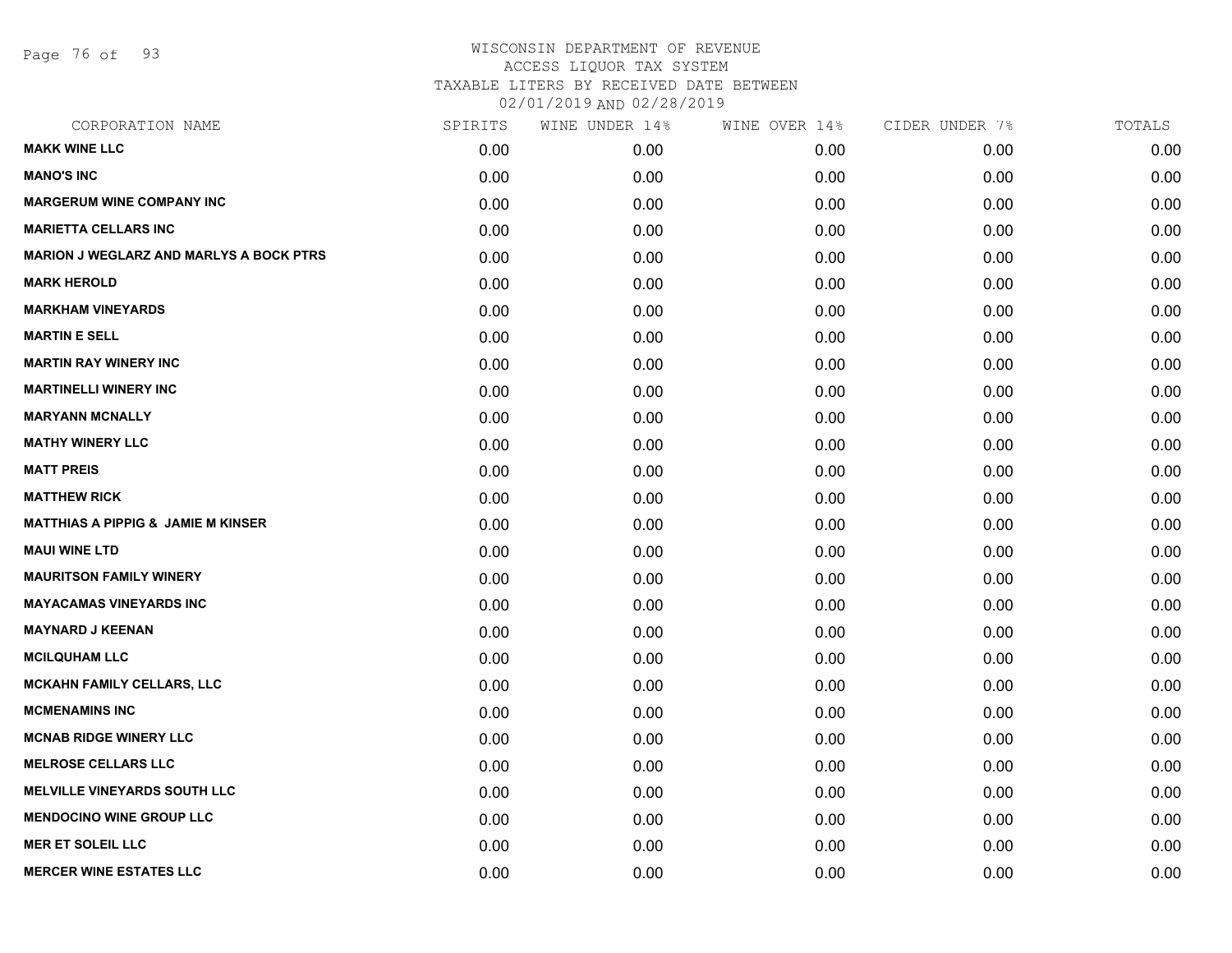Page 77 of 93

| CORPORATION NAME                                  | SPIRITS | WINE UNDER 14% | WINE OVER 14% | CIDER UNDER 7% | TOTALS |
|---------------------------------------------------|---------|----------------|---------------|----------------|--------|
| <b>MEREDITH VINEYARD ESTATE INC</b>               | 0.00    | 0.00           | 0.00          | 0.00           | 0.00   |
| <b>MERRYVALE VINEYARDS LLC</b>                    | 0.00    | 0.00           | 0.00          | 0.00           | 0.00   |
| <b>MERSHONIAN CIDERY LLC</b>                      | 0.00    | 0.00           | 0.00          | 0.00           | 0.00   |
| <b>MESSINA HOF WINE CELLARS INC</b>               | 0.00    | 0.00           | 0.00          | 0.00           | 0.00   |
| <b>METAMORPHOSIS WINES LLC</b>                    | 0.00    | 0.00           | 0.00          | 0.00           | 0.00   |
| <b>METEOR VINEYARD LLC</b>                        | 0.00    | 0.00           | 0.00          | 0.00           | 0.00   |
| <b>METROPOLITAN WINES LLC</b>                     | 0.00    | 24.00          | 0.00          | 0.00           | 24.00  |
| <b>METTLER WINES LLC</b>                          | 0.00    | 0.00           | 0.00          | 0.00           | 0.00   |
| <b>MEV CORPORATION</b>                            | 0.00    | 0.00           | 0.00          | 0.00           | 0.00   |
| <b>MEYER CELLARS LLC</b>                          | 0.00    | 0.00           | 0.00          | 0.00           | 0.00   |
| <b>MICHEAL DASHE</b>                              | 0.00    | 0.00           | 0.00          | 0.00           | 0.00   |
| <b>MIDDLETON FAMILY WINES LLC</b>                 | 0.00    | 0.00           | 0.00          | 0.00           | 0.00   |
| <b>MIDNIGHT CELLARS INC</b>                       | 0.00    | 0.00           | 0.00          | 0.00           | 0.00   |
| <b>MILBRANDT FAMILY WINES LLC</b>                 | 0.00    | 0.00           | 0.00          | 0.00           | 0.00   |
| <b>MILDARA BLASS INC</b>                          | 0.00    | 0.00           | 0.00          | 0.00           | 0.00   |
| <b>MILLBROOK WINERY INC</b>                       | 0.00    | 0.00           | 0.00          | 0.00           | 0.00   |
| <b>MINER FAMILY WINERY LLC</b>                    | 0.00    | 0.00           | 0.00          | 0.00           | 0.00   |
| <b>MINNESOTAS FINEST FERMENTED PRODUCTS</b>       | 0.00    | 0.00           | 0.00          | 0.00           | 0.00   |
| <b>MIRA WINERY LLC</b>                            | 0.00    | 0.00           | 0.00          | 0.00           | 0.00   |
| <b>MIRAMONT ESTATE VINEYARDS &amp; WINERY INC</b> | 0.00    | 0.00           | 0.00          | 0.00           | 0.00   |
| <b>MIRASOL WINE LLC</b>                           | 0.00    | 0.00           | 0.00          | 0.00           | 0.00   |
| <b>MODERN DEVELOPMENT COMPANY</b>                 | 0.00    | 0.00           | 0.00          | 0.00           | 0.00   |
| <b>MOLLYDOOKER INTERNATIONAL LLC</b>              | 0.00    | 0.00           | 0.00          | 0.00           | 0.00   |
| <b>MONTICELLO CELLARS INC</b>                     | 0.00    | 0.00           | 0.00          | 0.00           | 0.00   |
| <b>MONTINORE VINEYARDS LIMITED</b>                | 0.00    | 0.00           | 0.00          | 0.00           | 0.00   |
| <b>MORCHELLA WINE CELLARS LLC</b>                 | 0.00    | 0.00           | 0.00          | 0.00           | 0.00   |
| <b>MOSHIN VINEYARDS INC</b>                       | 0.00    | 0.00           | 0.00          | 0.00           | 0.00   |
| <b>MULLIGAN &amp; MULLIGAN</b>                    | 0.00    | 0.00           | 0.00          | 0.00           | 0.00   |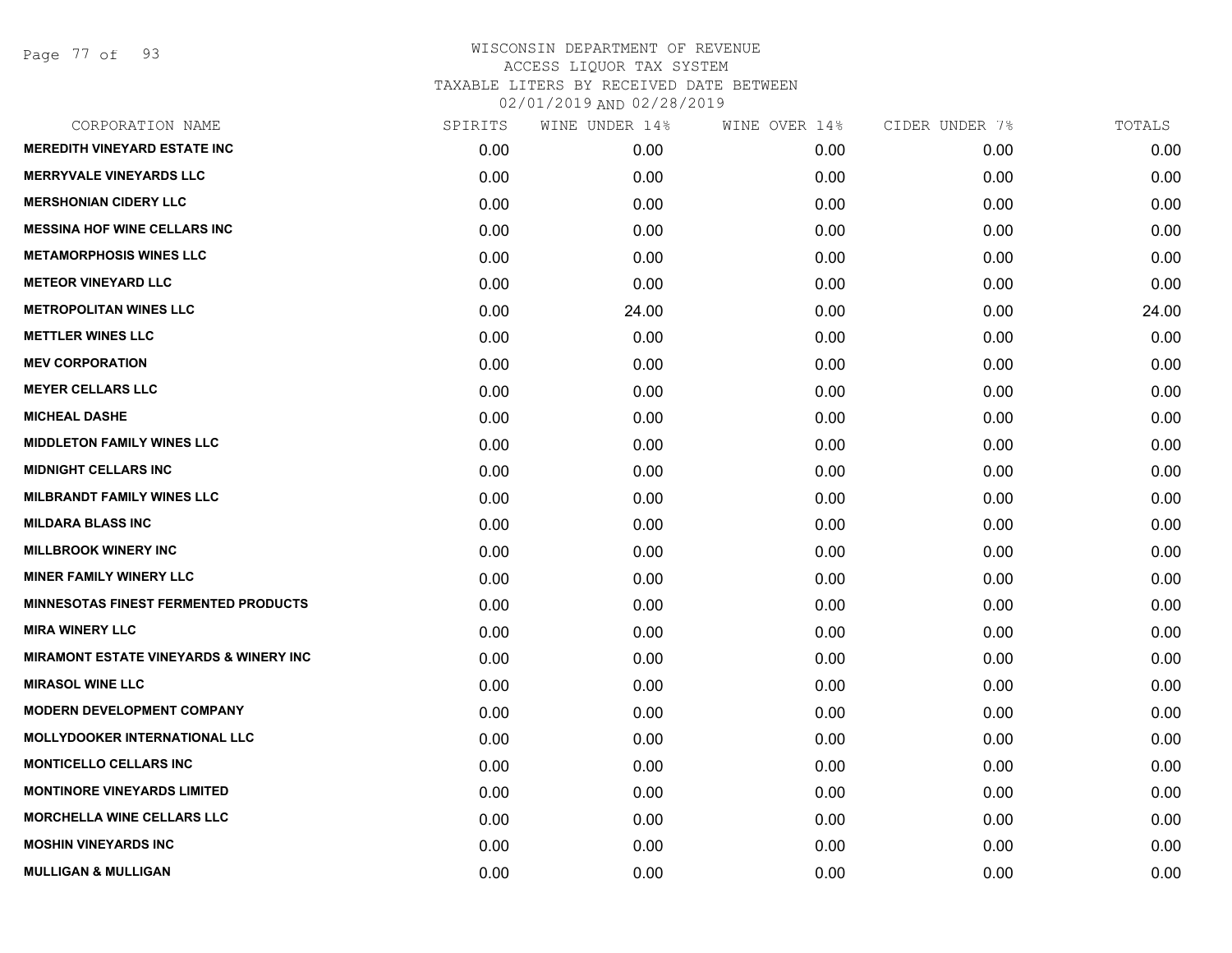Page 78 of 93

| CORPORATION NAME                  | SPIRITS | WINE UNDER 14% | WINE OVER 14% | CIDER UNDER 7% | TOTALS |
|-----------------------------------|---------|----------------|---------------|----------------|--------|
| <b>MUNCH &amp; FOX</b>            | 0.00    | 0.00           | 0.00          | 0.00           | 0.00   |
| <b>MUNSON BRIDGE WINERY INC</b>   | 0.00    | 0.00           | 0.00          | 0.00           | 0.00   |
| <b>MUSETTA WINERY, LLC</b>        | 0.00    | 0.00           | 0.00          | 0.00           | 0.00   |
| <b>NCWGINC</b>                    | 0.00    | 0.00           | 0.00          | 0.00           | 0.00   |
| <b>NABOR WINES LLC</b>            | 0.00    | 0.00           | 0.00          | 0.00           | 0.00   |
| <b>NAKED WINES LLC</b>            | 0.00    | 0.00           | 0.00          | 0.00           | 0.00   |
| <b>NAKEDWINES.COM INC</b>         | 0.00    | 0.00           | 0.00          | 0.00           | 0.00   |
| NAPA WINE CELLAR, INC.            | 0.00    | 0.00           | 0.00          | 0.00           | 0.00   |
| NAPA WINERY GROUP, LLC            | 0.00    | 0.00           | 0.00          | 0.00           | 0.00   |
| <b>NAVARRE CELLARS LTD</b>        | 0.00    | 0.00           | 0.00          | 0.00           | 0.00   |
| NAVARRO VINEYARDS, LLC            | 0.00    | 0.00           | 0.00          | 0.00           | 0.00   |
| <b>NEFF CELLARS LLC</b>           | 0.00    | 0.00           | 0.00          | 0.00           | 0.00   |
| <b>NEVADA WINE CELLARS INC</b>    | 0.00    | 0.00           | 0.00          | 0.00           | 0.00   |
| <b>NEW VAVIN INC</b>              | 0.00    | 0.00           | 0.00          | 0.00           | 0.00   |
| <b>NEWTON VINEYARD LLC</b>        | 0.00    | 0.00           | 0.00          | 0.00           | 0.00   |
| <b>NICALI, LLC</b>                | 0.00    | 390.00         | 0.00          | 0.00           | 390.00 |
| <b>NICHOLSON RANCH LLC</b>        | 0.00    | 0.00           | 0.00          | 0.00           | 0.00   |
| NIEBAUM-COPPOLA ESTATE WINERY LP  | 0.00    | 0.00           | 0.00          | 0.00           | 0.00   |
| <b>NINER WINE ESTATES LLC</b>     | 0.00    | 0.00           | 0.00          | 0.00           | 0.00   |
| <b>NO. 12 CIDER HOUSE LLC</b>     | 0.00    | 0.00           | 0.00          | 0.00           | 0.00   |
| <b>NORMAN LEE WILLIAMS</b>        | 0.00    | 0.00           | 0.00          | 0.00           | 0.00   |
| <b>NORTHLEAF WINERY, LLC</b>      | 0.00    | 0.00           | 0.00          | 0.00           | 0.00   |
| <b>NOVA WINES, INC.</b>           | 0.00    | 0.00           | 0.00          | 0.00           | 0.00   |
| <b>NV AWG LTD</b>                 | 0.00    | 0.00           | 62.25         | 0.00           | 62.25  |
| <b>NW WINE COMPANY LLC</b>        | 0.00    | 0.00           | 0.00          | 0.00           | 0.00   |
| <b>OAK RIDGE WINERY LLC</b>       | 0.00    | 0.00           | 0.00          | 0.00           | 0.00   |
| <b>OAKVILLE HILLS CELLARS INC</b> | 0.00    | 0.00           | 0.00          | 0.00           | 0.00   |
| <b>OAKVILLE RANCH WINERY INC</b>  | 0.00    | 0.00           | 0.00          | 0.00           | 0.00   |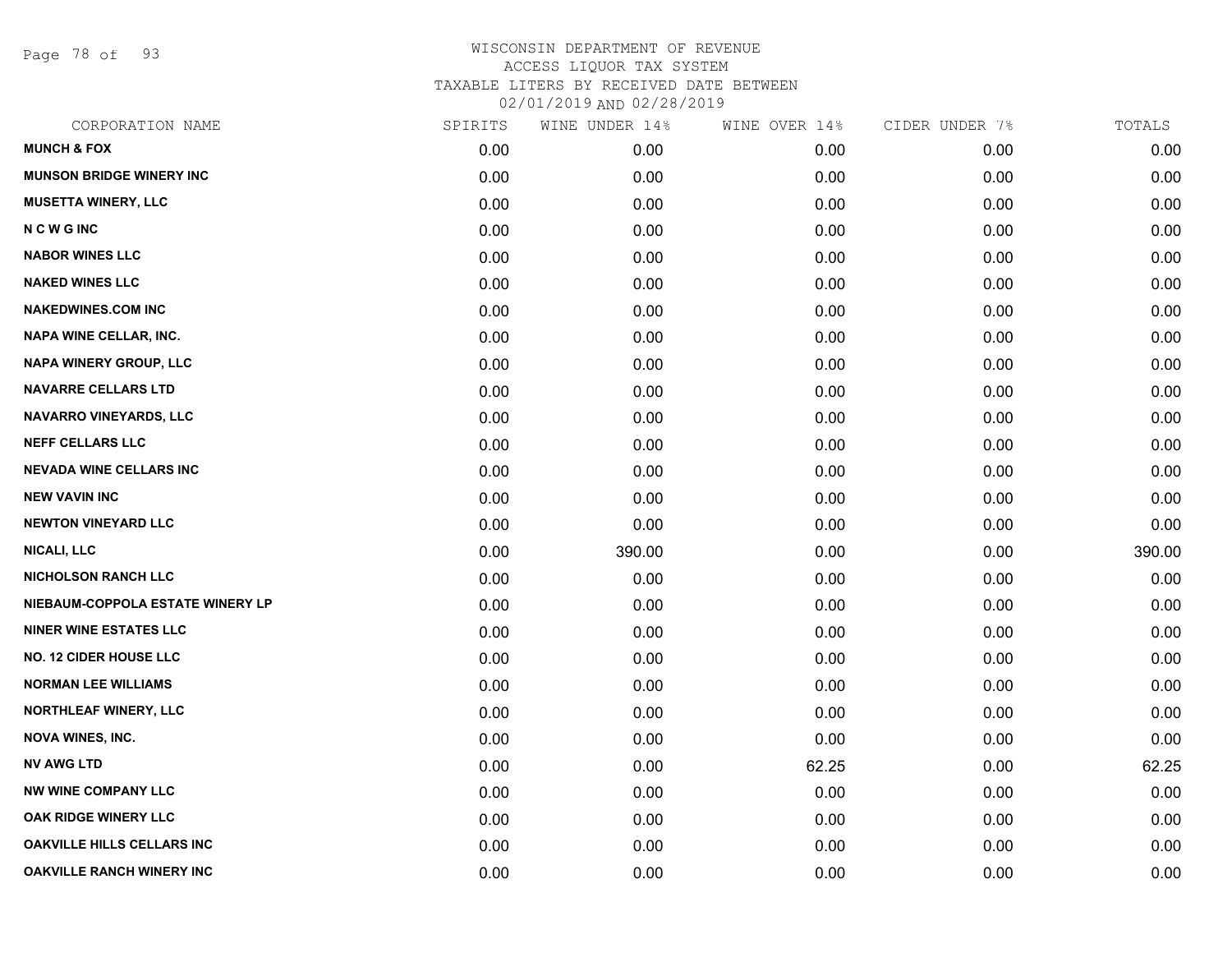Page 79 of 93

| CORPORATION NAME                    | SPIRITS | WINE UNDER 14% | WINE OVER 14% | CIDER UNDER 7% | TOTALS |
|-------------------------------------|---------|----------------|---------------|----------------|--------|
| <b>OAT HILL CORPORATION</b>         | 0.00    | 0.00           | 0.00          | 0.00           | 0.00   |
| OBLOQUY, INC.                       | 0.00    | 0.00           | 0.00          | 0.00           | 0.00   |
| <b>OBRIEN FAMILY VINEYARD LLC</b>   | 0.00    | 0.00           | 0.00          | 0.00           | 0.00   |
| <b>ODILON FORD WINERY INC</b>       | 0.00    | 0.00           | 0.00          | 0.00           | 0.00   |
| <b>OGB PARTNERS LLC</b>             | 0.00    | 0.00           | 0.00          | 0.00           | 0.00   |
| <b>OGILVIE MERWIN VENTURES, LLC</b> | 0.00    | 0.00           | 0.00          | 0.00           | 0.00   |
| OLD VINE WINE PARTNERS LLC          | 0.00    | 0.00           | 0.00          | 0.00           | 0.00   |
| <b>OLIVER WINE COMPANY INC</b>      | 0.00    | 0.00           | 0.00          | 0.00           | 0.00   |
| ON Q WINES, LLC                     | 0.00    | 0.00           | 0.00          | 0.00           | 0.00   |
| O'NEILL BEVERAGES CO LLC            | 0.00    | 3.00           | 0.00          | 0.00           | 3.00   |
| <b>OPAL WEST WINES, LLC</b>         | 0.00    | 0.00           | 0.00          | 0.00           | 0.00   |
| <b>OPOLO WINES LP</b>               | 0.00    | 0.00           | 0.00          | 0.00           | 0.00   |
| OPUS ONE WINERY LLC                 | 0.00    | 0.00           | 0.00          | 0.00           | 0.00   |
| ORCA PROPERTIES LLC                 | 0.00    | 0.00           | 0.00          | 0.00           | 0.00   |
| <b>ORFILA VINEYARDS INC</b>         | 0.00    | 0.00           | 0.00          | 0.00           | 0.00   |
| <b>O'SHAUGHNESSY DEL OSO LLC</b>    | 0.00    | 0.00           | 0.00          | 0.00           | 0.00   |
| <b>OWEN ROE LLC</b>                 | 0.00    | 0.00           | 0.00          | 0.00           | 0.00   |
| <b>PAHLMEYER LLC</b>                | 0.00    | 0.00           | 0.00          | 0.00           | 0.00   |
| PALI WINE COMPANY LP                | 0.00    | 0.00           | 0.00          | 0.00           | 0.00   |
| PALOMA VINEYARD LLC                 | 0.00    | 0.00           | 0.00          | 0.00           | 0.00   |
| PARAGON VINEYARD CO INC             | 0.00    | 0.00           | 0.00          | 0.00           | 0.00   |
| PARALLEL 44 VINEYARD & WINERY, INC. | 0.00    | 0.00           | 0.00          | 0.00           | 0.00   |
| <b>PARKER STATION INC</b>           | 0.00    | 0.00           | 0.00          | 0.00           | 0.00   |
| <b>PARMESON FAMILY LLC</b>          | 0.00    | 0.00           | 0.00          | 0.00           | 0.00   |
| PARSONAGE CELLARS INC               | 0.00    | 0.00           | 0.00          | 0.00           | 0.00   |
| <b>PASSAGGIO WINES LLC</b>          | 0.00    | 0.00           | 0.00          | 0.00           | 0.00   |
| PATEL WINERY LLC                    | 0.00    | 0.00           | 0.00          | 0.00           | 0.00   |
| <b>PATRICIA A HOOVER</b>            | 0.00    | 0.00           | 0.00          | 0.00           | 0.00   |
|                                     |         |                |               |                |        |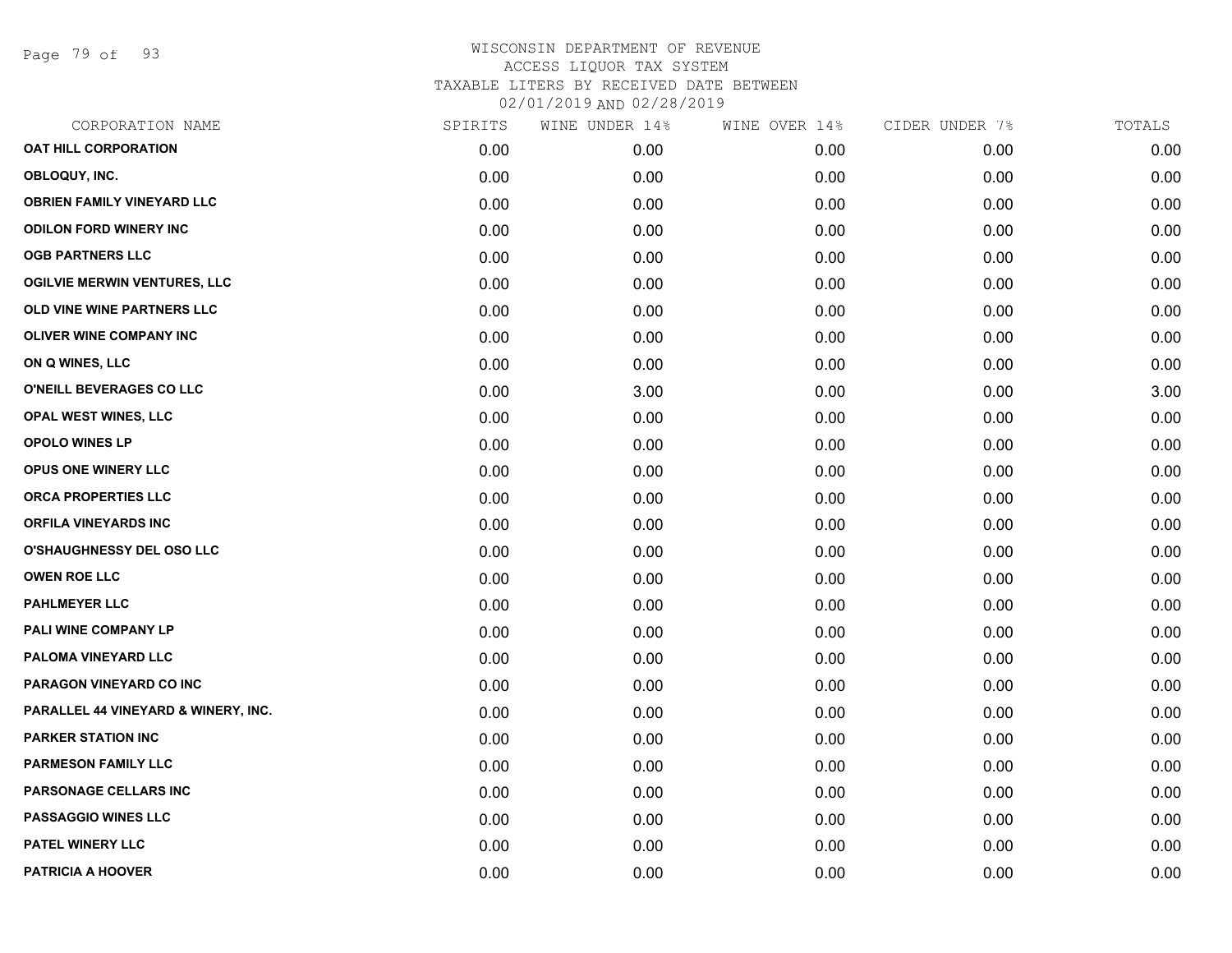Page 80 of 93

| CORPORATION NAME                     | SPIRITS | WINE UNDER 14% | WINE OVER 14% | CIDER UNDER 7% | TOTALS |
|--------------------------------------|---------|----------------|---------------|----------------|--------|
| <b>PATRICK ARNDT</b>                 | 0.00    | 0.00           | 0.00          | 0.00           | 0.00   |
| <b>PAUL D ASPER</b>                  | 0.00    | 0.00           | 0.00          | 0.00           | 0.00   |
| <b>PAUL G BLOMMEL</b>                | 0.00    | 0.00           | 0.00          | 0.00           | 0.00   |
| PAUL HOBBS WINERY LP                 | 0.00    | 0.00           | 0.00          | 0.00           | 0.00   |
| <b>PAUL J FRANZEN</b>                | 0.00    | 0.00           | 0.00          | 0.00           | 0.00   |
| <b>PAVI WINES LLC</b>                | 0.00    | 0.00           | 0.00          | 0.00           | 0.00   |
| PCJ, INC.                            | 0.00    | 0.00           | 0.00          | 0.00           | 0.00   |
| PEACHY CANYON WINERY                 | 0.00    | 0.00           | 0.00          | 0.00           | 0.00   |
| PEAR VALLEY VINEYARD, INC.           | 0.00    | 0.00           | 0.00          | 0.00           | 0.00   |
| PEAY VINEYARDS LLC                   | 0.00    | 0.00           | 0.00          | 0.00           | 0.00   |
| PEJU FAMILY OPERATING PARTNERSHIP LP | 0.00    | 0.00           | 0.00          | 0.00           | 0.00   |
| PELLEGRINI RANCHES INC               | 0.00    | 0.00           | 0.00          | 0.00           | 0.00   |
| PENROSE HILL, LIMITED                | 0.00    | 0.00           | 0.00          | 0.00           | 0.00   |
| PEPPER BRIDGE WINERY LLC             | 0.00    | 0.00           | 0.00          | 0.00           | 0.00   |
| PERNOD RICARD KENWOOD HOLDING LLC    | 0.00    | 0.00           | 0.00          | 0.00           | 0.00   |
| PERNOD RICARD USA LLC                | 0.00    | 0.00           | 0.00          | 0.00           | 0.00   |
| PERVINO INC                          | 0.00    | 0.00           | 0.00          | 0.00           | 0.00   |
| PETER FRANUS WINE COMPANY INC        | 0.00    | 0.00           | 0.00          | 0.00           | 0.00   |
| PETER MICHAEL WINERY                 | 0.00    | 0.00           | 0.00          | 0.00           | 0.00   |
| PETRONI VINEYARDS LLC                | 0.00    | 0.00           | 0.00          | 0.00           | 0.00   |
| PHILIP TOGNI VINEYARD LP             | 0.00    | 0.00           | 0.00          | 0.00           | 0.00   |
| PHILLIPS FARMS LLC                   | 0.00    | 0.00           | 0.00          | 0.00           | 0.00   |
| <b>PIEPERTK LLC</b>                  | 0.00    | 0.00           | 0.00          | 0.00           | 0.00   |
| <b>PINA CELLARS LP</b>               | 0.00    | 0.00           | 0.00          | 0.00           | 0.00   |
| PINE RIDGE WINERY LLC                | 0.00    | 0.00           | 0.00          | 0.00           | 0.00   |
| PJK WINERY LLC                       | 0.00    | 0.00           | 0.00          | 0.00           | 0.00   |
| <b>PONZI VINEYARDS, LLC</b>          | 0.00    | 0.00           | 0.00          | 0.00           | 0.00   |
| POPE VALLEY WINERY LLC               | 0.00    | 0.00           | 0.00          | 0.00           | 0.00   |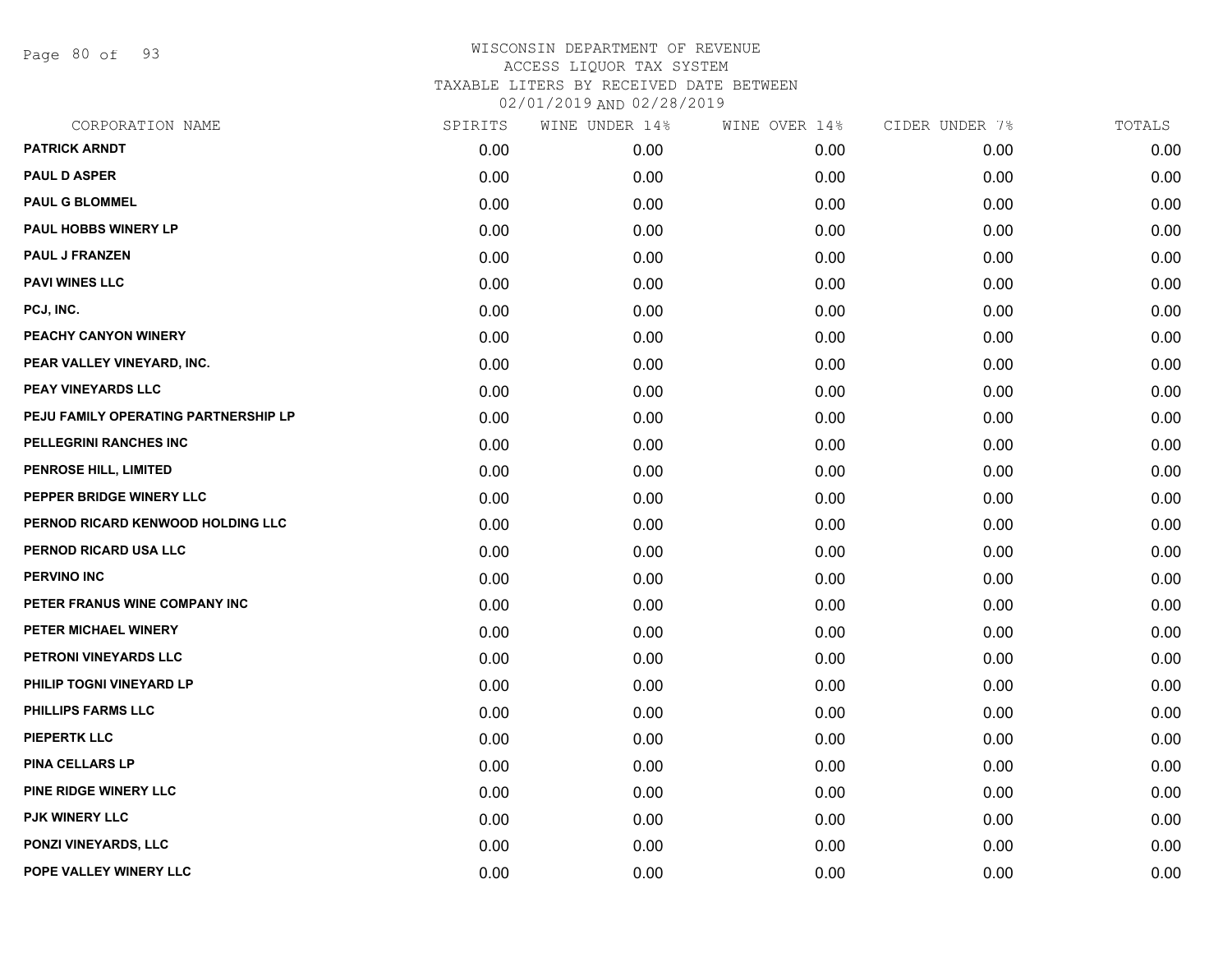| CORPORATION NAME                         | SPIRITS | WINE UNDER 14% | WINE OVER 14% | CIDER UNDER 7% | TOTALS |
|------------------------------------------|---------|----------------|---------------|----------------|--------|
| PORTER FAMILY VINEYARDS LLC              | 0.00    | 0.00           | 0.00          | 0.00           | 0.00   |
| <b>POTT WINE</b>                         | 0.00    | 0.00           | 0.00          | 0.00           | 0.00   |
| PRAGER WINERY & PORT WORKS, INC.         | 0.00    | 0.00           | 0.00          | 0.00           | 0.00   |
| <b>PRAIRIE BERRY LLC</b>                 | 0.00    | 0.00           | 0.00          | 0.00           | 0.00   |
| <b>PRAIRIE HAWK WINERY INC</b>           | 0.00    | 0.00           | 0.00          | 0.00           | 0.00   |
| PRECEPT BRANDS LLC                       | 0.00    | 0.00           | 0.00          | 0.00           | 0.00   |
| <b>PREMIUM VINTNERS LLC</b>              | 0.00    | 0.00           | 0.00          | 0.00           | 0.00   |
| <b>PRESQU'ILE WINERY</b>                 | 0.00    | 0.00           | 0.00          | 0.00           | 0.00   |
| PRIDE MOUNTAIN VINEYARDS LLC             | 0.00    | 0.00           | 0.00          | 0.00           | 0.00   |
| <b>PRINCE MICHEL LLC</b>                 | 0.00    | 0.00           | 0.00          | 0.00           | 0.00   |
| <b>PROMONTORY LLC</b>                    | 0.00    | 0.00           | 0.00          | 0.00           | 0.00   |
| <b>PWG LLC</b>                           | 0.00    | 0.00           | 0.00          | 0.00           | 0.00   |
| <b>QUADY SOUTH WINERY LLC</b>            | 0.00    | 0.00           | 0.00          | 0.00           | 0.00   |
| QUILCEDA CREEK VINTNERS INC              | 0.00    | 0.00           | 0.00          | 0.00           | 0.00   |
| <b>QUIXOTE WINERY, LLC</b>               | 0.00    | 0.00           | 0.00          | 0.00           | 0.00   |
| RADIO-COTEAU WINE CELLARS LLC            | 0.00    | 0.00           | 0.00          | 0.00           | 0.00   |
| <b>RAMAZZOTTI WINES LLC</b>              | 0.00    | 0.00           | 0.00          | 0.00           | 0.00   |
| <b>RAMEY WINE CELLARS INC</b>            | 0.00    | 0.00           | 0.00          | 0.00           | 0.00   |
| <b>RAPTOR RIDGE WINERY LLC</b>           | 0.00    | 0.00           | 0.00          | 0.00           | 0.00   |
| <b>RASA VINEYARDS, LLC</b>               | 0.00    | 0.00           | 0.00          | 0.00           | 0.00   |
| <b>RAYMOND SIGNORELLO</b>                | 0.00    | 0.00           | 0.00          | 0.00           | 0.00   |
| <b>RAYMOND VINEYARD &amp; CELLAR INC</b> | 0.00    | 0.00           | 0.00          | 0.00           | 0.00   |
| <b>RB WINE ASSOCIATES LLC</b>            | 0.00    | 0.00           | 0.00          | 0.00           | 0.00   |
| <b>RBZ VINEYARDS LLC</b>                 | 0.00    | 0.00           | 0.00          | 0.00           | 0.00   |
| <b>RED CAR WINE COMPANY LLC</b>          | 0.00    | 0.00           | 0.00          | 0.00           | 0.00   |
| <b>RED MARE WINES LLC</b>                | 0.00    | 0.00           | 0.00          | 0.00           | 0.00   |
| <b>RED OAK VINEYARD INC</b>              | 0.00    | 0.00           | 0.00          | 0.00           | 0.00   |
| <b>REGUSCI WINERY INC</b>                | 0.00    | 0.00           | 0.00          | 0.00           | 0.00   |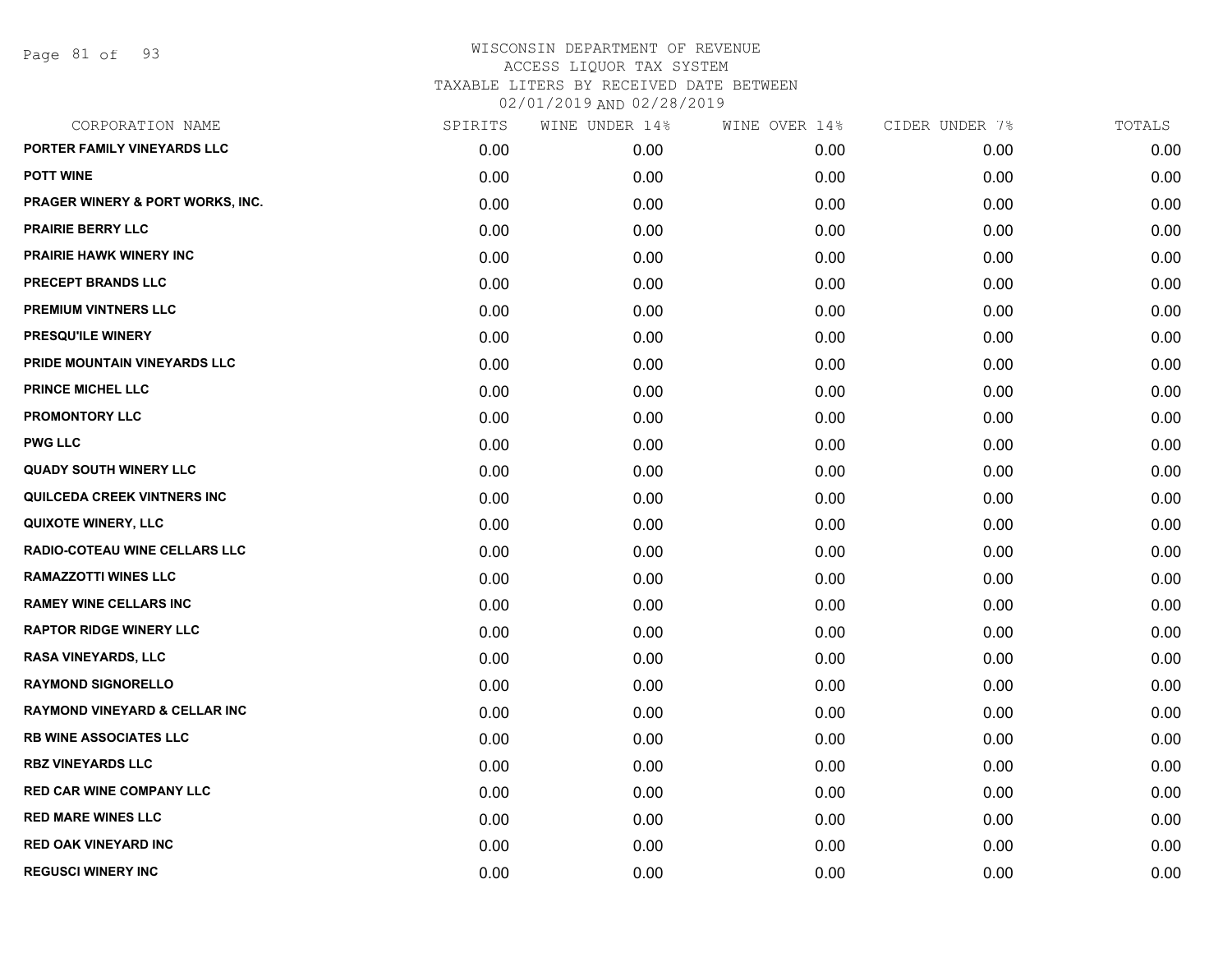Page 82 of 93

| SPIRITS | WINE UNDER 14% | WINE OVER 14% | CIDER UNDER 7% | TOTALS |
|---------|----------------|---------------|----------------|--------|
| 0.00    | 0.00           | 0.00          | 0.00           | 0.00   |
| 0.00    | 0.00           | 0.00          | 0.00           | 0.00   |
| 0.00    | 0.00           | 0.00          | 0.00           | 0.00   |
| 0.00    | 0.00           | 0.00          | 0.00           | 0.00   |
| 0.00    | 0.00           | 0.00          | 0.00           | 0.00   |
| 0.00    | 0.00           | 0.00          | 0.00           | 0.00   |
| 0.00    | 0.00           | 0.00          | 0.00           | 0.00   |
| 0.00    | 0.00           | 0.00          | 0.00           | 0.00   |
| 0.00    | 0.00           | 0.00          | 0.00           | 0.00   |
| 0.00    | 0.00           | 0.00          | 0.00           | 0.00   |
| 0.00    | 0.00           | 0.00          | 0.00           | 0.00   |
| 0.00    | 0.00           | 0.00          | 0.00           | 0.00   |
| 0.00    | 0.00           | 0.00          | 0.00           | 0.00   |
| 0.00    | 0.00           | 0.00          | 0.00           | 0.00   |
| 0.00    | 0.00           | 0.00          | 0.00           | 0.00   |
| 0.00    | 0.00           | 0.00          | 0.00           | 0.00   |
| 0.00    | 0.00           | 0.00          | 0.00           | 0.00   |
| 0.00    | 0.00           | 0.00          | 0.00           | 0.00   |
| 0.00    | 0.00           | 0.00          | 0.00           | 0.00   |
| 0.00    | 0.00           | 0.00          | 0.00           | 0.00   |
| 0.00    | 0.00           | 0.00          | 0.00           | 0.00   |
| 0.00    | 0.00           | 0.00          | 0.00           | 0.00   |
| 0.00    | 0.00           | 0.00          | 0.00           | 0.00   |
| 0.00    | 0.00           | 0.00          | 0.00           | 0.00   |
| 0.00    | 0.00           | 0.00          | 0.00           | 0.00   |
| 0.00    | 0.00           | 0.00          | 0.00           | 0.00   |
| 0.00    | 0.00           | 0.00          | 0.00           | 0.00   |
| 0.00    | 0.00           | 0.00          | 0.00           | 0.00   |
|         |                |               |                |        |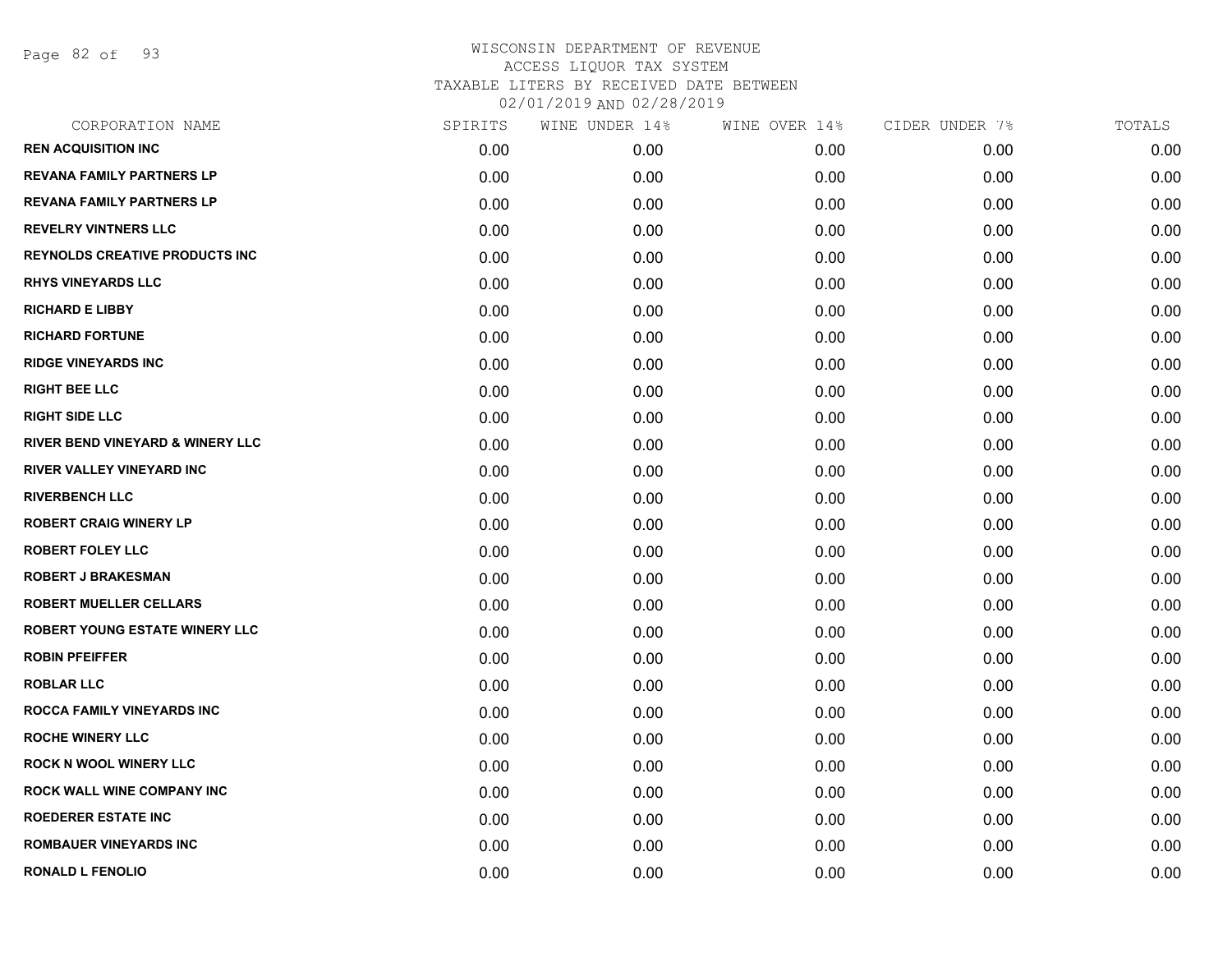Page 83 of 93

| CORPORATION NAME                        | SPIRITS | WINE UNDER 14% | WINE OVER 14% | CIDER UNDER 7% | TOTALS |
|-----------------------------------------|---------|----------------|---------------|----------------|--------|
| <b>RONALD T RUBIN</b>                   | 0.00    | 0.00           | 0.00          | 0.00           | 0.00   |
| <b>ROUND HILL CELLARS</b>               | 0.00    | 0.00           | 0.00          | 0.00           | 0.00   |
| <b>ROUND POND ESTATE LLC</b>            | 0.00    | 0.00           | 0.00          | 0.00           | 0.00   |
| <b>ROWLEY ESTATES LLC</b>               | 0.00    | 0.00           | 0.00          | 0.00           | 0.00   |
| <b>RRJ REAL PROPERTIES LLC</b>          | 0.00    | 0.00           | 0.00          | 0.00           | 0.00   |
| <b>RSB VINEYARDS LLC</b>                | 0.00    | 0.00           | 0.00          | 0.00           | 0.00   |
| <b>RUDD WINES INC</b>                   | 0.00    | 0.00           | 0.00          | 0.00           | 0.00   |
| <b>RUDIUS WINES, LLC</b>                | 0.00    | 0.00           | 0.00          | 0.00           | 0.00   |
| <b>RUSHFORD MEADERY AND WINERY LLC</b>  | 0.00    | 0.00           | 0.00          | 0.00           | 0.00   |
| <b>RUTHERFORD HILL WINERY LLC</b>       | 0.00    | 0.00           | 0.00          | 0.00           | 0.00   |
| <b>RYAN PRELLWITZ</b>                   | 0.00    | 0.00           | 0.00          | 0.00           | 0.00   |
| <b>SLJ GROUP INC</b>                    | 0.00    | 0.00           | 0.00          | 0.00           | 0.00   |
| <b>SAINTSBURY LLC</b>                   | 0.00    | 0.00           | 0.00          | 0.00           | 0.00   |
| <b>SAMUEL P BAXTER</b>                  | 0.00    | 0.00           | 0.00          | 0.00           | 0.00   |
| <b>SANDHI VINTNERS LLC</b>              | 0.00    | 0.00           | 0.00          | 0.00           | 0.00   |
| <b>SANFORD WINERY COMPANY LP</b>        | 0.00    | 0.00           | 0.00          | 0.00           | 0.00   |
| <b>SANTA CROCE LLC</b>                  | 0.00    | 0.00           | 0.00          | 0.00           | 0.00   |
| <b>SARAH J SHADONIX</b>                 | 0.00    | 0.00           | 0.00          | 0.00           | 0.00   |
| <b>SAUCELITO CANYON LP</b>              | 0.00    | 0.00           | 0.00          | 0.00           | 0.00   |
| SAVANNAH CHANELLE VINEYARDS INC         | 0.00    | 0.00           | 0.00          | 0.00           | 0.00   |
| <b>SAVIAH ROSE WINERY LLC</b>           | 0.00    | 0.00           | 0.00          | 0.00           | 0.00   |
| <b>SAXUM VINEYARDS INC</b>              | 0.00    | 0.00           | 0.00          | 0.00           | 0.00   |
| <b>SBRAGIA FAMILY VINEYARDS LLC</b>     | 0.00    | 0.00           | 0.00          | 0.00           | 0.00   |
| <b>SCHEID VINEYARDS CALIFORNIA INC.</b> | 0.00    | 0.00           | 0.00          | 0.00           | 0.00   |
| <b>SCHLOSSADLER INC</b>                 | 0.00    | 0.00           | 0.00          | 0.00           | 0.00   |
| <b>SCHRADER CELLARS LLC</b>             | 0.00    | 0.00           | 0.00          | 0.00           | 0.00   |
| <b>SCHRAMSBERG VINEYARDS CO INC</b>     | 0.00    | 0.00           | 0.00          | 0.00           | 0.00   |
| <b>SCHUG WINERY LLC</b>                 | 0.00    | 0.00           | 0.00          | 0.00           | 0.00   |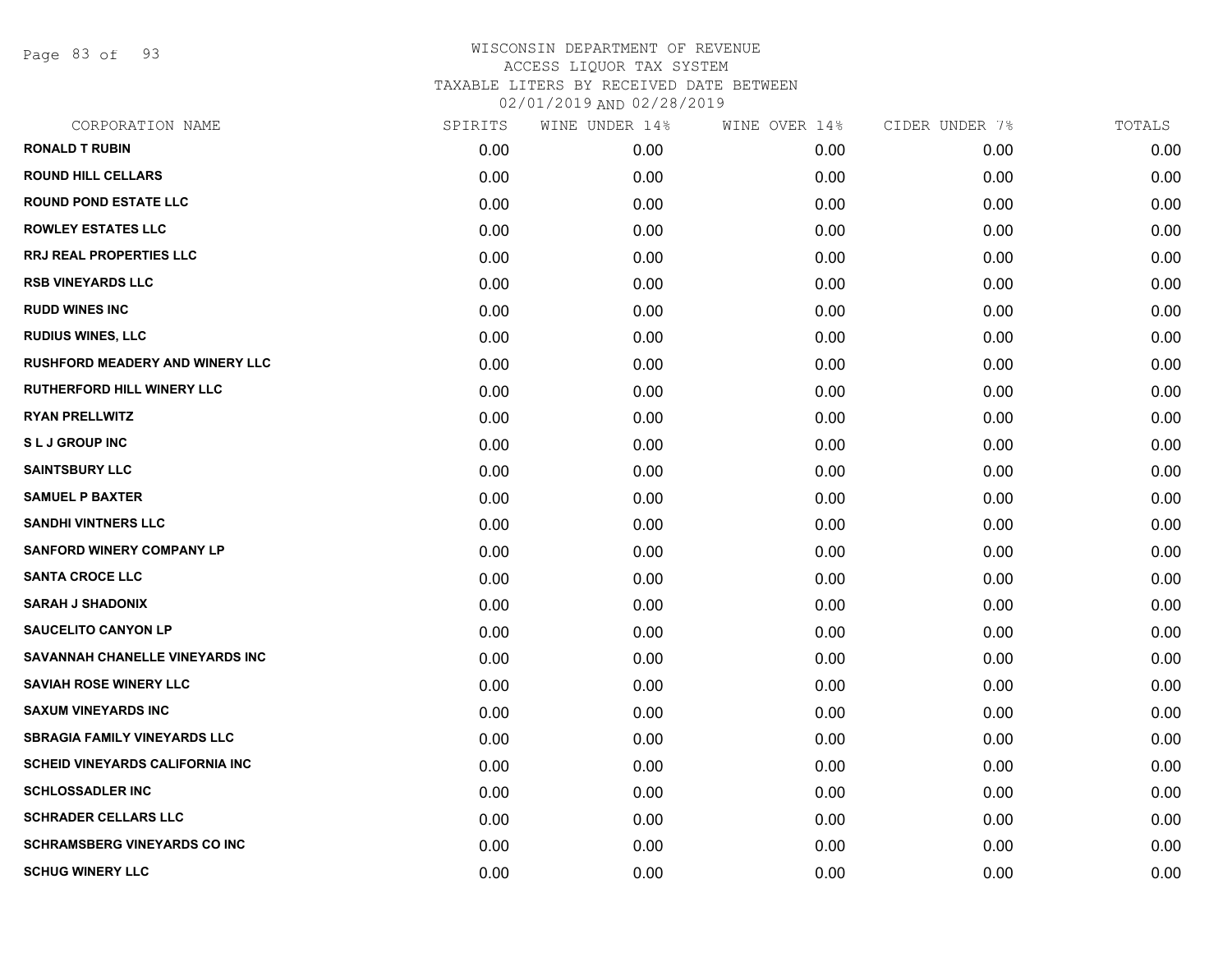# WISCONSIN DEPARTMENT OF REVENUE ACCESS LIQUOR TAX SYSTEM TAXABLE LITERS BY RECEIVED DATE BETWEEN

02/01/2019 AND 02/28/2019

| CORPORATION NAME                              | SPIRITS | WINE UNDER 14% | WINE OVER 14% | CIDER UNDER 7% | TOTALS |
|-----------------------------------------------|---------|----------------|---------------|----------------|--------|
| <b>SCHWEIGER VINEYARDS INC</b>                | 0.00    | 0.00           | 0.00          | 0.00           | 0.00   |
| <b>SCREAMING EAGLE LLC</b>                    | 0.00    | 0.00           | 0.00          | 0.00           | 0.00   |
| <b>SEAVER VINEYARDS LLC</b>                   | 0.00    | 0.00           | 0.00          | 0.00           | 0.00   |
| <b>SEAVEY VINEYARD LP</b>                     | 0.00    | 0.00           | 0.00          | 0.00           | 0.00   |
| <b>SEBASTOPOL VINEYARDS &amp; WINERY CORP</b> | 0.00    | 0.00           | 0.00          | 0.00           | 0.00   |
| <b>SELBY ENTERPRISES INC</b>                  | 0.00    | 0.00           | 0.00          | 0.00           | 0.00   |
| <b>SEQUOIA GROVE VINEYARDS LP</b>             | 0.00    | 0.00           | 0.00          | 0.00           | 0.00   |
| <b>SEVEN STONES WINERY LLC</b>                | 0.00    | 0.00           | 0.00          | 0.00           | 0.00   |
| <b>SHADY LADIES LLC</b>                       | 0.00    | 0.00           | 0.00          | 0.00           | 0.00   |
| <b>SHAFER VINEYARDS INC</b>                   | 0.00    | 0.00           | 0.00          | 0.00           | 0.00   |
| <b>SHANNON RIDGE INC</b>                      | 0.00    | 0.00           | 0.00          | 0.00           | 0.00   |
| <b>SHARON L PINGEL</b>                        | 0.00    | 0.00           | 0.00          | 0.00           | 0.00   |
| SHELTON-MACKENZIE WINE COMPANY                | 0.00    | 0.00           | 0.00          | 0.00           | 0.00   |
| <b>SHERRY HARDIE</b>                          | 0.00    | 0.00           | 0.00          | 0.00           | 0.00   |
| SHERWIN FAMILY VINEYARDS LLC                  | 0.00    | 0.00           | 0.00          | 0.00           | 0.00   |
| <b>SIERRA SUNRISE VINEYARDS</b>               | 0.00    | 0.00           | 0.00          | 0.00           | 0.00   |
| SILVER OAK WINE CELLARS LLC                   | 0.00    | 0.00           | 0.00          | 0.00           | 0.00   |
| <b>SILVER TRIDENT WINERY LLC</b>              | 0.00    | 0.00           | 0.00          | 0.00           | 0.00   |
| <b>SINE QUA NON INC</b>                       | 0.00    | 0.00           | 0.00          | 0.00           | 0.00   |
| SINNIPEE VALLEY VINEYARD LLC                  | 0.00    | 0.00           | 0.00          | 0.00           | 0.00   |
| <b>SINSKEY VINEYARDS INC</b>                  | 0.00    | 0.00           | 0.00          | 0.00           | 0.00   |
| <b>SIX SIGMA WINERY LLC</b>                   | 0.00    | 0.00           | 0.00          | 0.00           | 0.00   |
| <b>SKYWALKER VINEYARDS, LLC</b>               | 0.00    | 0.00           | 0.00          | 0.00           | 0.00   |
| <b>SMALL VINES WINES INC</b>                  | 0.00    | 0.00           | 0.00          | 0.00           | 0.00   |
| SMITH ANDERSON ENTERPRISES INC                | 0.00    | 0.00           | 0.00          | 0.00           | 0.00   |
| <b>SOCIAL ENJOYMENTS LLC</b>                  | 0.00    | 0.00           | 0.00          | 0.00           | 0.00   |
| <b>SOKOL BLOSSER LTD</b>                      | 0.00    | 0.00           | 0.00          | 0.00           | 0.00   |
| SOMERSTON WINE COMPANY, LLC                   | 0.00    | 0.00           | 0.00          | 0.00           | 0.00   |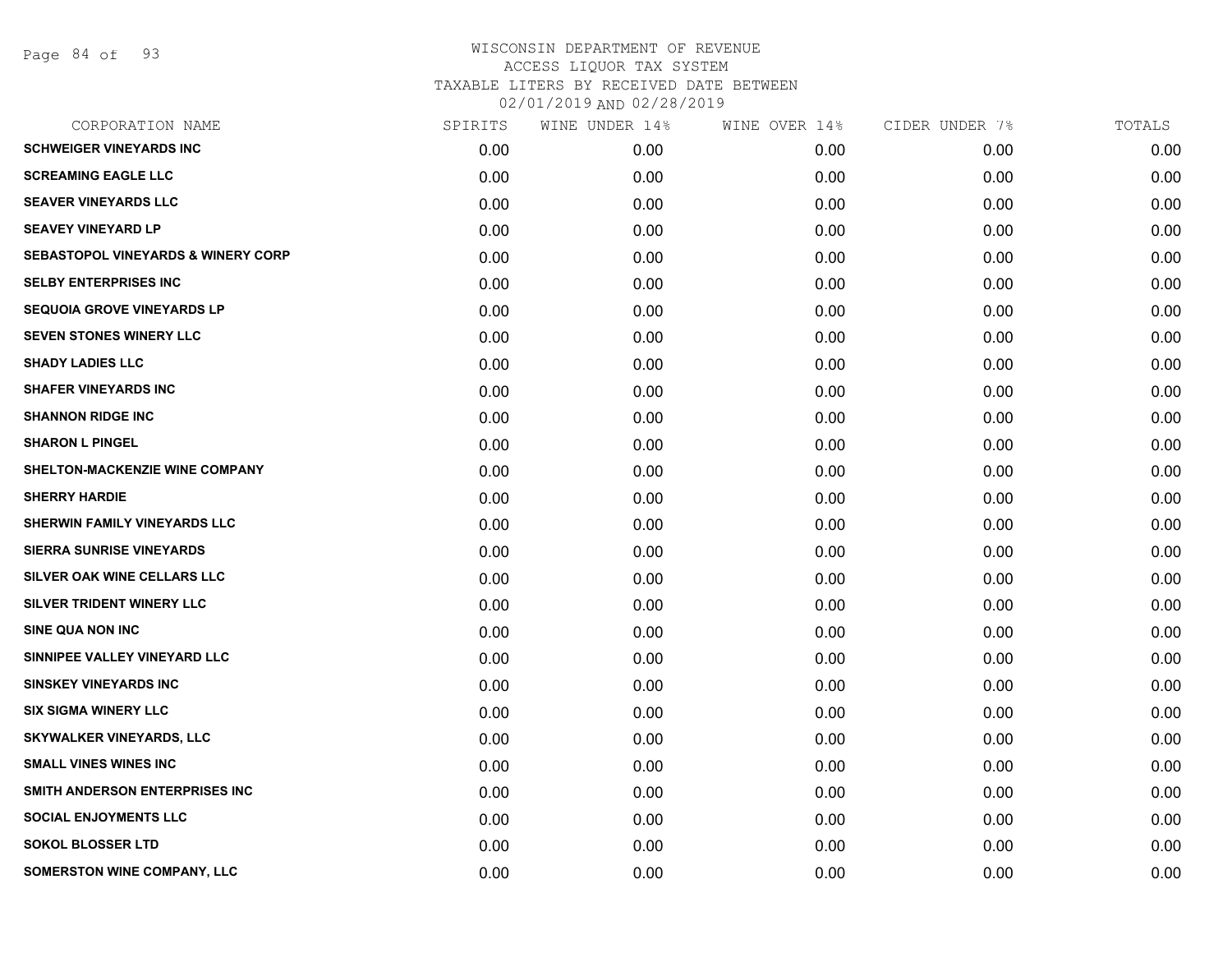Page 85 of 93

| CORPORATION NAME                           | SPIRITS | WINE UNDER 14% | WINE OVER 14% | CIDER UNDER 7% | TOTALS |
|--------------------------------------------|---------|----------------|---------------|----------------|--------|
| <b>SONJA MAGDEVSKI</b>                     | 0.00    | 0.00           | 0.00          | 0.00           | 0.00   |
| SONOMA-CUTRER VINEYARDS INC                | 0.00    | 0.00           | 0.00          | 0.00           | 0.00   |
| SOUTH COAST WINERY INC                     | 0.00    | 0.00           | 0.00          | 0.00           | 0.00   |
| <b>SP GROSSNICKLE LLC</b>                  | 0.00    | 0.00           | 0.00          | 0.00           | 0.00   |
| <b>SPANOS BERBERIAN WINERY LLC</b>         | 0.00    | 0.00           | 0.00          | 0.00           | 0.00   |
| <b>SPARKLING OREGON LLC</b>                | 0.00    | 0.00           | 0.00          | 0.00           | 0.00   |
| <b>SPIRITS OF NORWAY VINEYARD LLC</b>      | 0.00    | 0.00           | 0.00          | 0.00           | 0.00   |
| <b>SPOTTSWOODE WINERY INC</b>              | 0.00    | 0.00           | 0.00          | 0.00           | 0.00   |
| SPRECHER BREWING COMPANY, INC.             | 0.00    | 0.00           | 0.00          | 0.00           | 0.00   |
| <b>SPRING MOUNTAIN VINEYARD INC</b>        | 0.00    | 0.00           | 0.00          | 0.00           | 0.00   |
| <b>SPURGEON VINEYARDS &amp; WINERY LLC</b> | 0.00    | 0.00           | 0.00          | 0.00           | 0.00   |
| <b>SQUIX LLC</b>                           | 0.00    | 0.00           | 0.00          | 0.00           | 0.00   |
| <b>ST HELENA ESTATE LLC</b>                | 0.00    | 0.00           | 0.00          | 0.00           | 0.00   |
| <b>ST JAMES WINERY INC</b>                 | 0.00    | 0.00           | 0.00          | 0.00           | 0.00   |
| ST JULIAN WINE COMPANY INC                 | 0.00    | 0.00           | 0.00          | 0.00           | 0.00   |
| <b>ST SUPERY INC</b>                       | 0.00    | 0.00           | 0.00          | 0.00           | 0.00   |
| ST. FRANCIS WINERY & VINEYARD L.P.         | 0.00    | 0.00           | 0.00          | 0.00           | 0.00   |
| <b>STAGLIN FAMILY VINEYARD LLC</b>         | 0.00    | 0.00           | 0.00          | 0.00           | 0.00   |
| <b>STAG'S LEAP WINE CELLARS LLC</b>        | 0.00    | 0.00           | 0.00          | 0.00           | 0.00   |
| <b>STANDING JOURNEY LLC</b>                | 0.00    | 0.00           | 0.00          | 0.00           | 0.00   |
| STE MICHELLE WINE ESTATES LTD              | 0.00    | 0.00           | 0.00          | 0.00           | 0.00   |
| <b>STEPHAN VINEYARD INC</b>                | 0.00    | 0.00           | 0.00          | 0.00           | 0.00   |
| <b>STEPHEN M KENNEDY</b>                   | 0.00    | 0.00           | 0.00          | 0.00           | 0.00   |
| <b>STEPHEN M REUSTLE</b>                   | 0.00    | 0.00           | 0.00          | 0.00           | 0.00   |
| STEPHEN W. PARRY AND SUSAN F. PARRY        | 0.00    | 0.00           | 0.00          | 0.00           | 0.00   |
| <b>STEVEN DEBAKER</b>                      | 0.00    | 0.00           | 0.00          | 0.00           | 0.00   |
| <b>STEVEN KENT LLC</b>                     | 0.00    | 0.00           | 0.00          | 0.00           | 0.00   |
| STEVEN M & JUDITH A JACOBSON LLC           | 0.00    | 0.00           | 0.00          | 0.00           | 0.00   |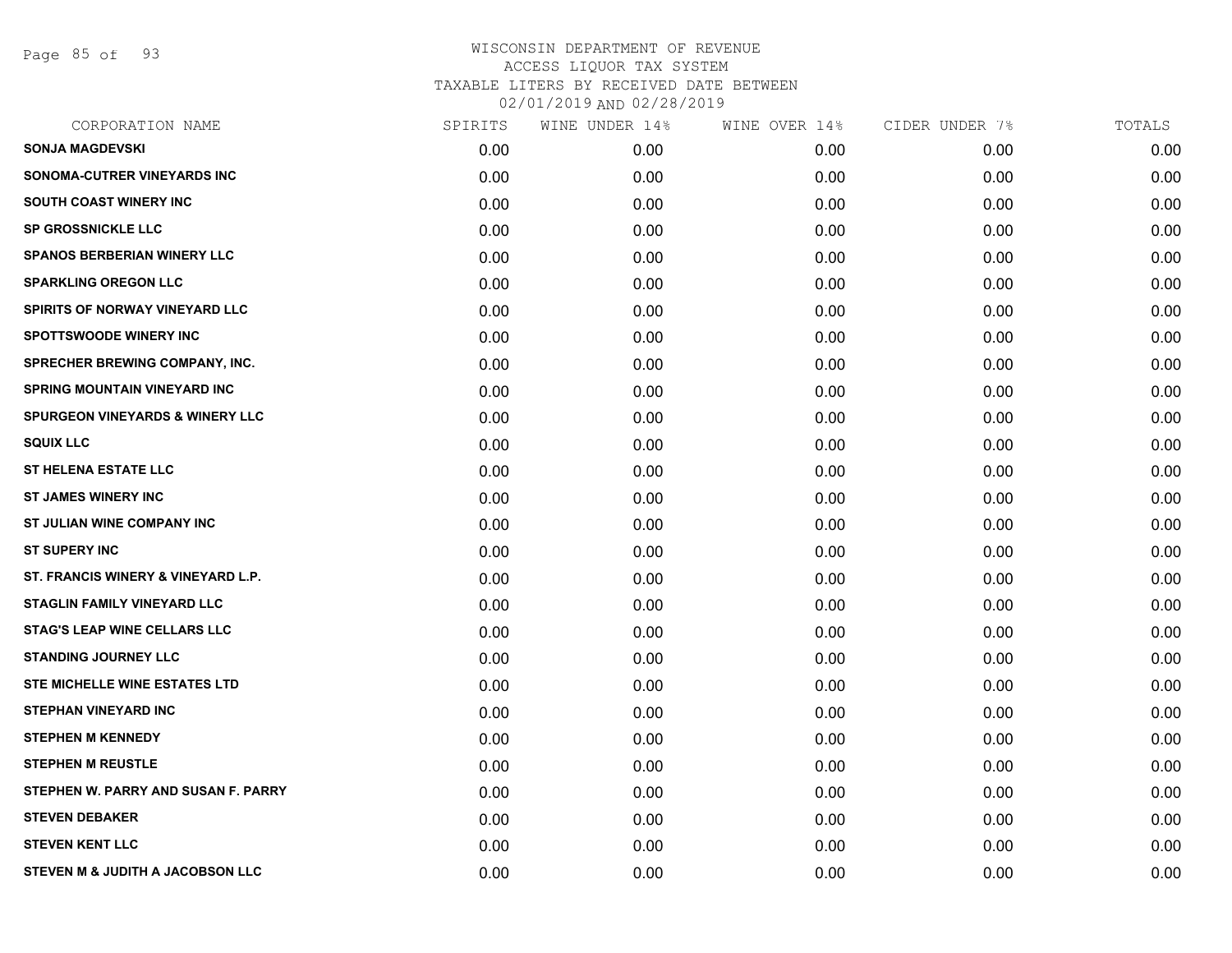Page 86 of 93

| CORPORATION NAME                           | SPIRITS | WINE UNDER 14% | WINE OVER 14% | CIDER UNDER 7% | TOTALS |
|--------------------------------------------|---------|----------------|---------------|----------------|--------|
| <b>STEVEN N LEDSON</b>                     | 0.00    | 0.00           | 0.00          | 0.00           | 0.00   |
| <b>STEWART CELLARS, LLC</b>                | 0.00    | 0.00           | 0.00          | 0.00           | 0.00   |
| <b>STOLLER VINEYARDS INC</b>               | 0.00    | 0.00           | 0.00          | 0.00           | 0.00   |
| <b>STOLPMAN VINEYARDS LLC</b>              | 0.00    | 0.00           | 0.00          | 0.00           | 0.00   |
| <b>STONE EDGE WINERY LLC</b>               | 0.00    | 0.00           | 0.00          | 0.00           | 0.00   |
| <b>STONE HILL WINE CO INC</b>              | 0.00    | 0.00           | 0.00          | 0.00           | 0.00   |
| <b>STONECUSHION INC</b>                    | 0.00    | 0.00           | 0.00          | 0.00           | 0.00   |
| STONEHAUS WINERY, INC.                     | 0.00    | 0.00           | 0.00          | 0.00           | 0.00   |
| <b>STONES THROW WINERY INC</b>             | 0.00    | 0.00           | 0.00          | 0.00           | 0.00   |
| <b>STONY HILL VINEYARD INC</b>             | 0.00    | 0.00           | 0.00          | 0.00           | 0.00   |
| <b>STORYBOOK MOUNTAIN WINERY INC</b>       | 0.00    | 0.00           | 0.00          | 0.00           | 0.00   |
| SULLIVAN VINEYARDS CORPORATION             | 0.00    | 0.00           | 0.00          | 0.00           | 0.00   |
| SULPHUR SPRINGS WINERY LLC                 | 0.00    | 0.00           | 0.00          | 0.00           | 0.00   |
| <b>SUMMERS WINERY LLC</b>                  | 0.00    | 0.00           | 0.00          | 0.00           | 0.00   |
| <b>SUMMERWOOD WINERY &amp; INN INC</b>     | 0.00    | 0.00           | 0.00          | 0.00           | 0.00   |
| <b>SUNSET POINT WINERY LLC</b>             | 0.00    | 0.00           | 0.00          | 0.00           | 0.00   |
| <b>SUNSTONE VINEYARDS &amp; WINERY INC</b> | 0.00    | 0.00           | 0.00          | 0.00           | 0.00   |
| <b>SUSAN M BOSWELL</b>                     | 0.00    | 0.00           | 0.00          | 0.00           | 0.00   |
| <b>SUTTER HOME WINERY INC</b>              | 0.00    | 0.00           | 0.00          | 0.00           | 0.00   |
| SWEAZEY WINERY INVESTMENT LLC              | 0.00    | 0.00           | 0.00          | 0.00           | 0.00   |
| <b>SWEET CHEEKS VINEYARDS INC</b>          | 0.00    | 0.00           | 0.00          | 0.00           | 0.00   |
| <b>TABLAS CREEK VINEYARD LP</b>            | 0.00    | 0.00           | 0.00          | 0.00           | 0.00   |
| <b>TAFT STREET INC</b>                     | 0.00    | 0.00           | 0.00          | 0.00           | 0.00   |
| <b>TAKARA SAKE USA INC</b>                 | 0.00    | 0.00           | 0.00          | 0.00           | 0.00   |
| <b>TALLEY VINEYARDS INC</b>                | 0.00    | 0.00           | 0.00          | 0.00           | 0.00   |
| <b>TAMBER BEY VINEYARDS LLC</b>            | 0.00    | 0.00           | 0.00          | 0.00           | 0.00   |
| <b>TANDEM WINES LLC</b>                    | 0.00    | 0.00           | 0.00          | 0.00           | 0.00   |
| <b>TARA BELLA WINERY LLC</b>               | 0.00    | 0.00           | 0.00          | 0.00           | 0.00   |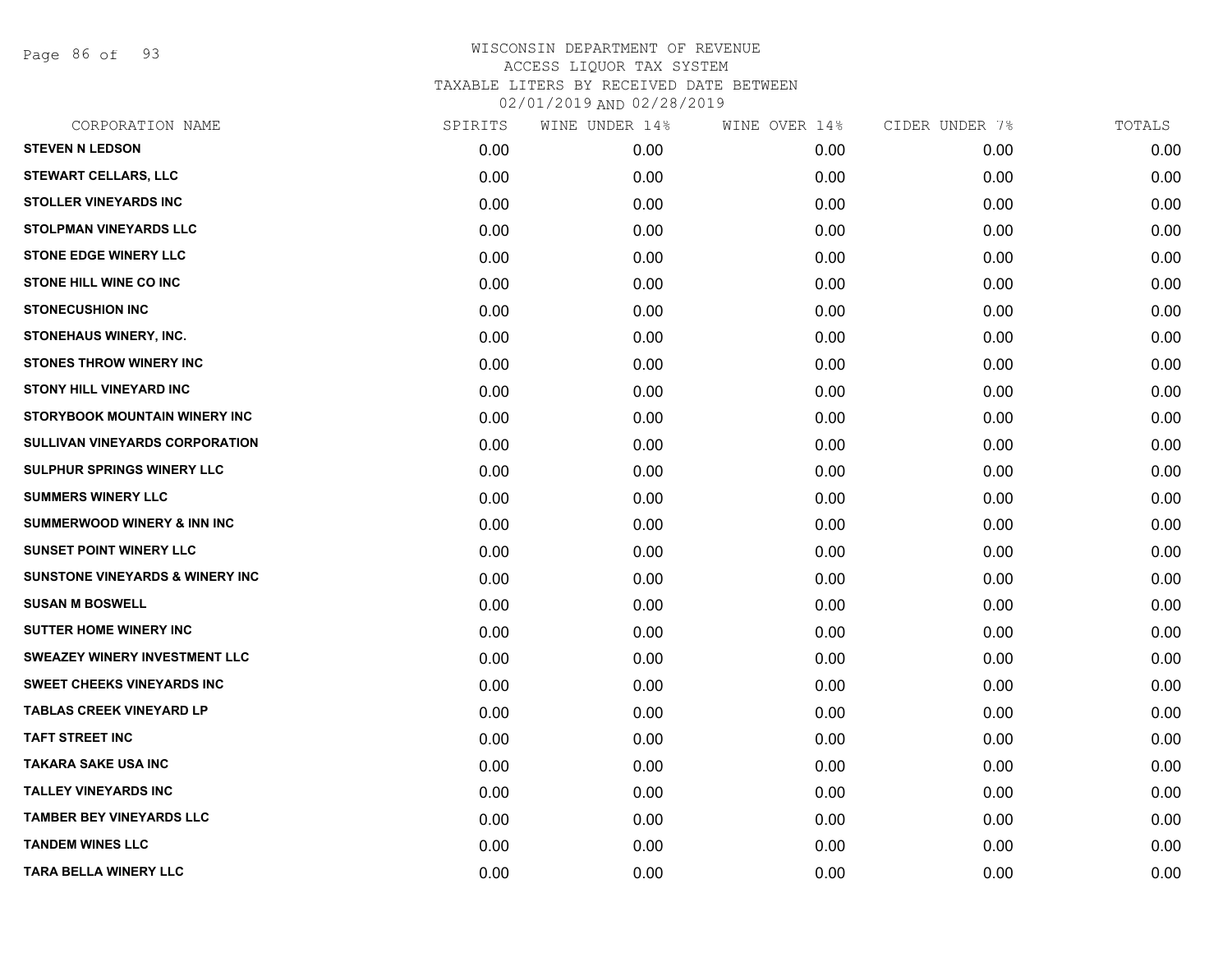Page 87 of 93

| CORPORATION NAME                          | SPIRITS | WINE UNDER 14% | WINE OVER 14% | CIDER UNDER 7% | TOTALS |
|-------------------------------------------|---------|----------------|---------------|----------------|--------|
| <b>TEALE CREEK ASSOCIATES</b>             | 0.00    | 0.00           | 0.00          | 0.00           | 0.00   |
| <b>TENBA RIDGE WINERY LLC</b>             | 0.00    | 0.00           | 0.00          | 0.00           | 0.00   |
| <b>TERRA VINUM LLC</b>                    | 0.00    | 0.00           | 0.00          | 0.00           | 0.00   |
| <b>TERRAVANT WINE COMPANY LLC</b>         | 0.00    | 0.00           | 0.00          | 0.00           | 0.00   |
| <b>TESTAROSSA VINEYARDS LLC</b>           | 0.00    | 0.00           | 0.00          | 0.00           | 0.00   |
| THE BIALE ESTATE                          | 0.00    | 0.00           | 0.00          | 0.00           | 0.00   |
| THE BRANDER VINEYARD                      | 0.00    | 0.00           | 0.00          | 0.00           | 0.00   |
| THE CELLAR LLC                            | 0.00    | 0.00           | 0.00          | 0.00           | 0.00   |
| THE HESS COLLECTION WINERY                | 0.00    | 0.00           | 0.00          | 0.00           | 0.00   |
| THE HOGUE CELLARS LTD                     | 0.00    | 0.00           | 0.00          | 0.00           | 0.00   |
| THE INFINITE MONKEY THEOREM INC           | 0.00    | 0.00           | 0.00          | 0.00           | 0.00   |
| THE LITTORAI WINES                        | 0.00    | 0.00           | 0.00          | 0.00           | 0.00   |
| THE LOCK AGRICULTURAL VENTURES LLC        | 0.00    | 0.00           | 0.00          | 0.00           | 0.00   |
| THE MASCOT WINE, LLC                      | 0.00    | 0.00           | 0.00          | 0.00           | 0.00   |
| THE MEEKER VINEYARD                       | 0.00    | 0.00           | 0.00          | 0.00           | 0.00   |
| THE MORLET SELECTION INC                  | 0.00    | 0.00           | 0.00          | 0.00           | 0.00   |
| THE MORNE WINE COMPANY                    | 0.00    | 0.00           | 0.00          | 0.00           | 0.00   |
| THE RED STITCH WINE GROUP, LLC            | 0.00    | 0.00           | 0.00          | 0.00           | 0.00   |
| THE RUM TREE, INC.                        | 0.00    | 0.00           | 0.00          | 0.00           | 0.00   |
| THE SHORES OF FAIRHAVEN INC               | 0.00    | 0.00           | 0.00          | 0.00           | 0.00   |
| THE SILVERADO VINEYARDS                   | 0.00    | 0.00           | 0.00          | 0.00           | 0.00   |
| THE VINEYARD LLC                          | 0.00    | 0.00           | 0.00          | 0.00           | 0.00   |
| THE WILLIAMSBURG WINERY LTD               | 0.00    | 0.00           | 0.00          | 0.00           | 0.00   |
| THE WINE GROUP INC                        | 0.00    | 0.00           | 0.00          | 0.00           | 0.00   |
| THE WINE VINEYARD LLC                     | 0.00    | 0.00           | 0.00          | 0.00           | 0.00   |
| THE WOODLAND TRAIL BEVERAGE COMPANY, INC. | 0.00    | 0.00           | 0.00          | 0.00           | 0.00   |
| THIRTY-ONE PRODUCTION LLC                 | 0.00    | 0.00           | 0.00          | 0.00           | 0.00   |
| THIS REALM LLC                            | 0.00    | 0.00           | 0.00          | 0.00           | 0.00   |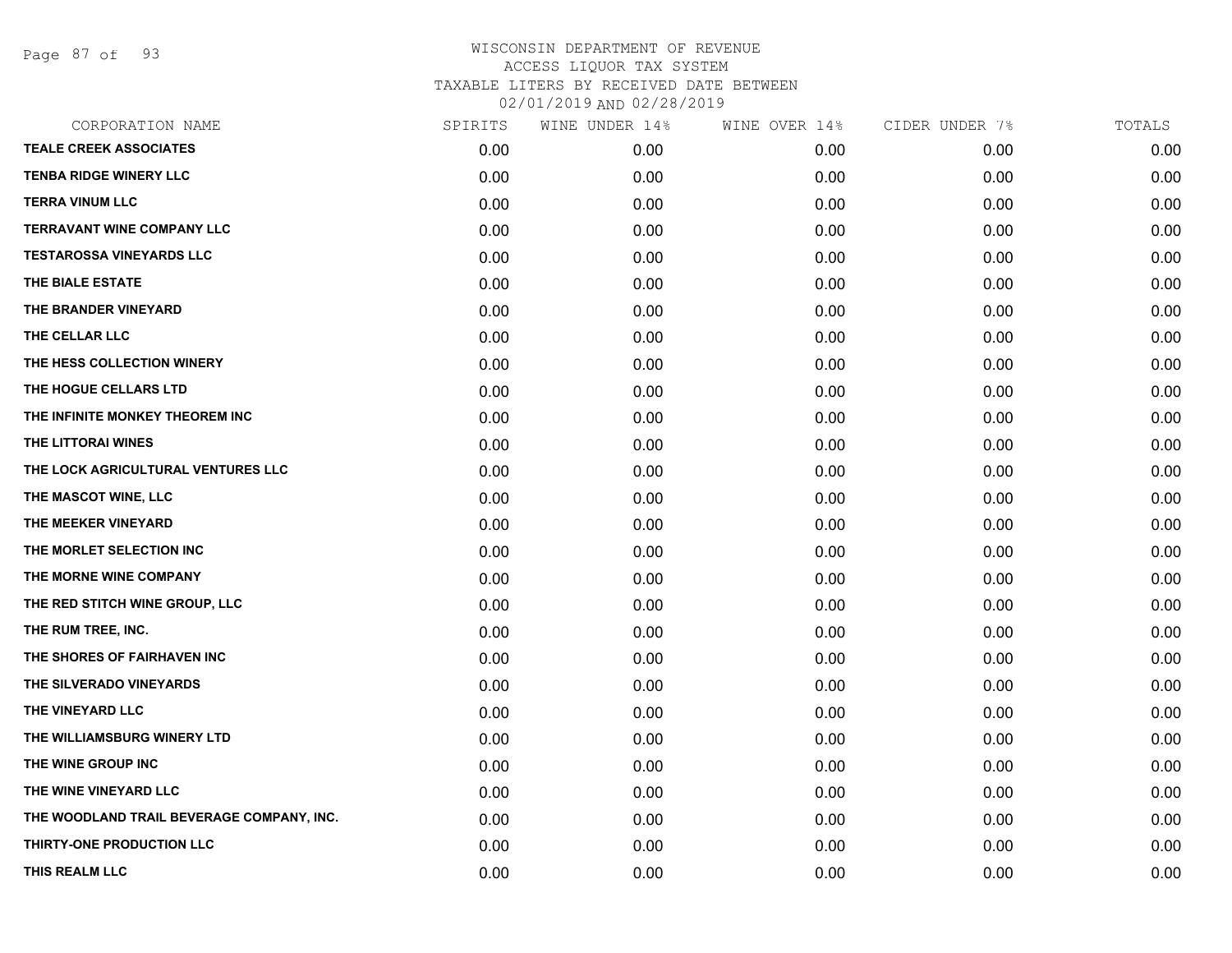Page 88 of 93

| CORPORATION NAME                               | SPIRITS | WINE UNDER 14% | WINE OVER 14% | CIDER UNDER 7% | TOTALS |
|------------------------------------------------|---------|----------------|---------------|----------------|--------|
| <b>THOMAS C HOFFMAN</b>                        | 0.00    | 0.00           | 0.00          | 0.00           | 0.00   |
| THOMAS FOGARTY WINERY LLC                      | 0.00    | 0.00           | 0.00          | 0.00           | 0.00   |
| <b>THOMAS L BECKMEN &amp; JUDITH F BECKMEN</b> | 0.00    | 0.00           | 0.00          | 0.00           | 0.00   |
| <b>THURMAN J RODGERS</b>                       | 0.00    | 0.00           | 0.00          | 0.00           | 0.00   |
| <b>THVS CORP</b>                               | 0.00    | 0.00           | 0.00          | 0.00           | 0.00   |
| <b>TI BEVERAGE GROUP LTD</b>                   | 0.00    | 0.00           | 0.00          | 0.00           | 0.00   |
| TIM BLUE WINES LLC                             | 0.00    | 0.00           | 0.00          | 0.00           | 0.00   |
| <b>TIMOTHY P MCDONALD</b>                      | 0.00    | 0.00           | 0.00          | 0.00           | 0.00   |
| TMR WINE COMPANY LLC                           | 0.00    | 0.00           | 0.00          | 0.00           | 0.00   |
| <b>TOAD HOLLOW VINEYARDS INC</b>               | 0.00    | 0.00           | 0.00          | 0.00           | 0.00   |
| <b>TOBIN JAMES CELLARS</b>                     | 0.00    | 0.00           | 0.00          | 0.00           | 0.00   |
| <b>TODD KUEHL</b>                              | 0.00    | 0.00           | 0.00          | 0.00           | 0.00   |
| <b>TOLLIVER RANCH BRANDS LLC</b>               | 0.00    | 0.00           | 0.00          | 0.00           | 0.00   |
| <b>TOM MEADOWCROFT</b>                         | 0.00    | 0.00           | 0.00          | 0.00           | 0.00   |
| <b>TOMMYS TOO HIGH WINES LLC</b>               | 0.00    | 0.00           | 0.00          | 0.00           | 0.00   |
| TOUR DE FORCE WINE COMPANY LLC                 | 0.00    | 0.00           | 0.00          | 0.00           | 0.00   |
| <b>TREANA WINERY LLC</b>                       | 0.00    | 0.00           | 0.00          | 0.00           | 0.00   |
| <b>TREASURY WINE ESTATES AMERICAS COMPANY</b>  | 0.00    | 0.00           | 0.00          | 0.00           | 0.00   |
| TREFETHEN VINEYARDS WINERY INC                 | 0.00    | 0.00           | 0.00          | 0.00           | 0.00   |
| <b>TRENTADUE WINERY LLC</b>                    | 0.00    | 0.00           | 0.00          | 0.00           | 0.00   |
| <b>TRESPASS VINEYARDS INC.</b>                 | 0.00    | 0.00           | 0.00          | 0.00           | 0.00   |
| <b>TRINITAS CELLARS LLC</b>                    | 0.00    | 0.00           | 0.00          | 0.00           | 0.00   |
| TRINITY VALLEY VINEYARDS LLC                   | 0.00    | 0.00           | 0.00          | 0.00           | 0.00   |
| <b>TRIONE VINEYARDS LLC</b>                    | 0.00    | 0.00           | 0.00          | 0.00           | 0.00   |
| <b>TROY LANDWEHR</b>                           | 0.00    | 0.00           | 0.00          | 0.00           | 0.00   |
| <b>TSG LLC</b>                                 | 0.00    | 0.00           | 0.00          | 0.00           | 0.00   |
| <b>TURKOVICH FAMILY WINES LLC</b>              | 0.00    | 0.00           | 0.00          | 0.00           | 0.00   |
| <b>TURLEY WINE CELLARS INC</b>                 | 0.00    | 0.00           | 0.00          | 0.00           | 0.00   |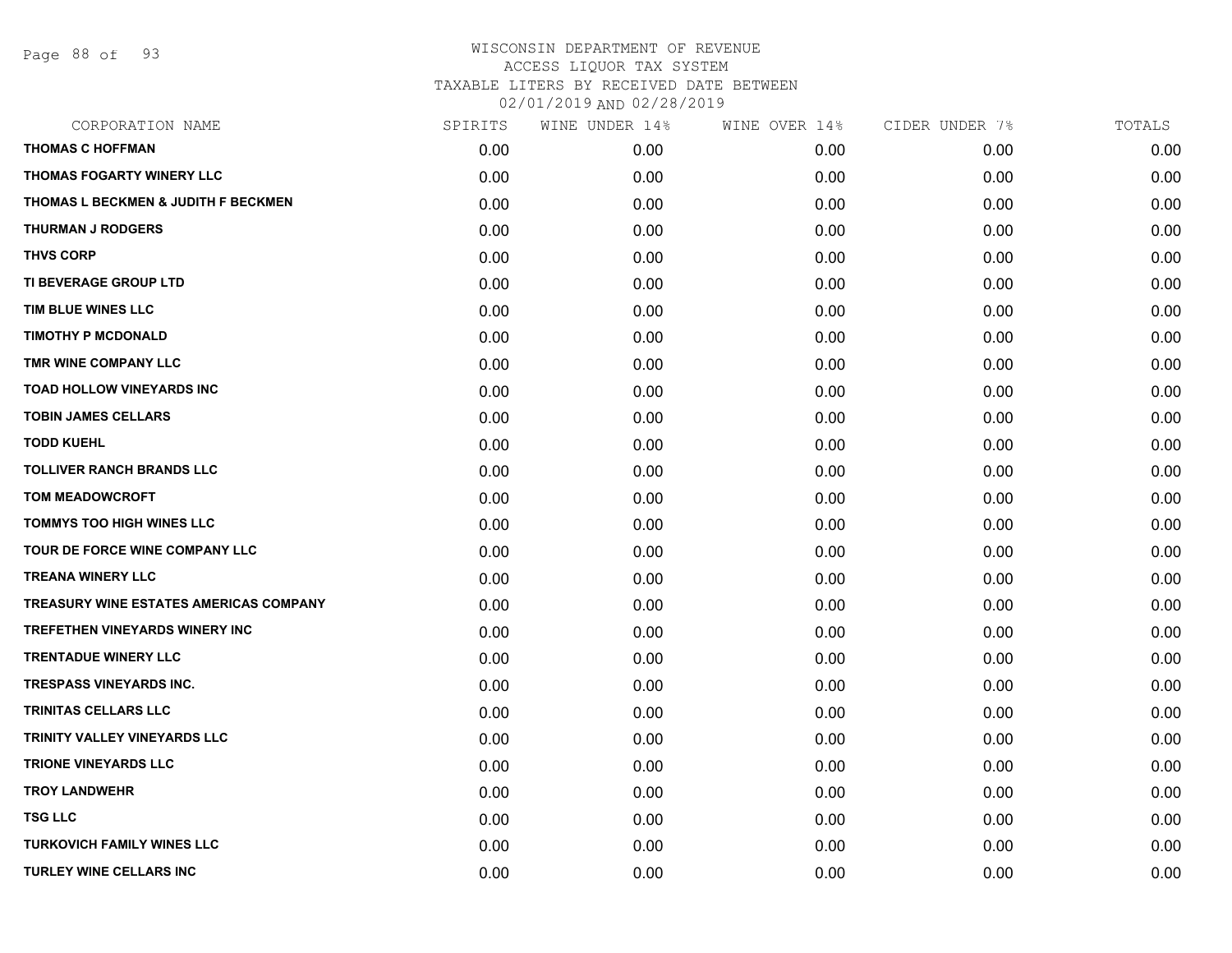Page 89 of 93

| CORPORATION NAME                 | SPIRITS | WINE UNDER 14% | WINE OVER 14% | CIDER UNDER 7% | TOTALS |
|----------------------------------|---------|----------------|---------------|----------------|--------|
| <b>TURNBULL WINE CELLARS</b>     | 0.00    | 0.00           | 0.00          | 0.00           | 0.00   |
| <b>TUSK ESTATES LLC</b>          | 0.00    | 0.00           | 0.00          | 0.00           | 0.00   |
| <b>TWIN PEAKS WINERY INC</b>     | 0.00    | 0.00           | 0.00          | 0.00           | 0.00   |
| <b>TWIN RIDGE ESTATES LLC</b>    | 0.00    | 0.00           | 0.00          | 0.00           | 0.00   |
| <b>TWISTED OAK WINERY LLC</b>    | 0.00    | 0.00           | 0.00          | 0.00           | 0.00   |
| <b>TWO LADS LLC</b>              | 0.00    | 0.00           | 0.00          | 0.00           | 0.00   |
| <b>TY R CATON</b>                | 0.00    | 0.00           | 0.00          | 0.00           | 0.00   |
| UNTI WINE CO LLC                 | 0.00    | 0.00           | 0.00          | 0.00           | 0.00   |
| <b>UPSTREAM CIDER LLC</b>        | 0.00    | 0.00           | 0.00          | 0.00           | 0.00   |
| <b>URBAN CELLARS LLC</b>         | 0.00    | 0.00           | 0.00          | 0.00           | 0.00   |
| V & C LLC                        | 0.00    | 0.00           | 0.00          | 0.00           | 0.00   |
| <b>V SATTUI WINERY INC</b>       | 0.00    | 0.00           | 0.00          | 0.00           | 0.00   |
| <b>V2 WINE GROUP LLC</b>         | 0.00    | 0.00           | 0.00          | 0.00           | 0.00   |
| VAN RUITEN FAMILY WINERY LLC     | 0.00    | 0.00           | 0.00          | 0.00           | 0.00   |
| VAN WYCHEN WINES INC.            | 0.00    | 0.00           | 0.00          | 0.00           | 0.00   |
| <b>VERMEIL WINE GROUP LLC</b>    | 0.00    | 0.00           | 0.00          | 0.00           | 0.00   |
| <b>VERNON VINEYARDS LTD</b>      | 0.00    | 0.00           | 0.00          | 0.00           | 0.00   |
| <b>VICINI ENTERPRISES LLC</b>    | 0.00    | 0.00           | 0.00          | 0.00           | 0.00   |
| <b>VIGNETTE WINERY LLC</b>       | 0.00    | 0.00           | 0.00          | 0.00           | 0.00   |
| <b>VILLA AMOROSA INC</b>         | 0.00    | 0.00           | 0.00          | 0.00           | 0.00   |
| <b>VILLA ENCINAL PARTNERS LP</b> | 0.00    | 0.00           | 0.00          | 0.00           | 0.00   |
| <b>VILLA SAN JULIETTE INC</b>    | 0.00    | 0.00           | 0.00          | 0.00           | 0.00   |
| <b>VILLA TOSCANO INC</b>         | 0.00    | 0.00           | 0.00          | 0.00           | 0.00   |
| VIN DE ZO LLC                    | 0.00    | 0.00           | 0.00          | 0.00           | 0.00   |
| <b>VINA ROBLES INC</b>           | 0.00    | 0.00           | 0.00          | 0.00           | 0.00   |
| <b>VINCENT ARROYO WINERY INC</b> | 0.00    | 0.00           | 0.00          | 0.00           | 0.00   |
| <b>VINE &amp; SUN LLC</b>        | 0.00    | 0.00           | 0.00          | 0.00           | 0.00   |
| <b>VINE CLIFF WINERY INC</b>     | 0.00    | 0.00           | 0.00          | 0.00           | 0.00   |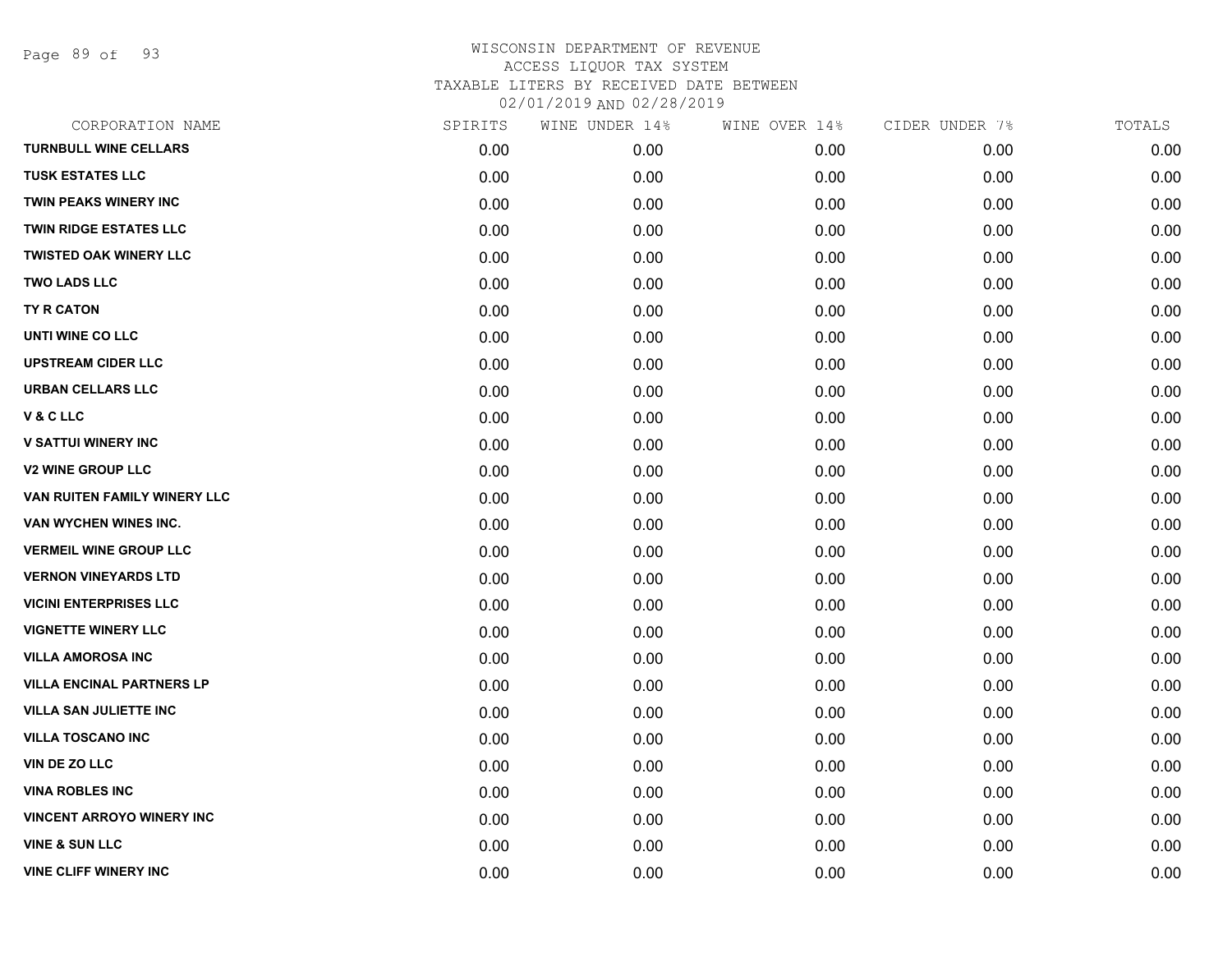Page 90 of 93

| CORPORATION NAME                     | SPIRITS | WINE UNDER 14% | WINE OVER 14% | CIDER UNDER 7% | TOTALS |
|--------------------------------------|---------|----------------|---------------|----------------|--------|
| <b>VINEBURG LLC</b>                  | 0.00    | 0.00           | 0.00          | 0.00           | 0.00   |
| <b>VINES TO CELLAR, INC.</b>         | 0.00    | 0.00           | 0.00          | 0.00           | 0.00   |
| <b>VINESSE LLC</b>                   | 0.00    | 0.00           | 0.00          | 0.00           | 0.00   |
| <b>VINEYARD 29 LLC</b>               | 0.00    | 0.00           | 0.00          | 0.00           | 0.00   |
| VIN-GO, LLC                          | 0.00    | 0.00           | 0.00          | 0.00           | 0.00   |
| <b>VINTAGE WINE ESTATES, INC.</b>    | 0.00    | 0.00           | 0.00          | 0.00           | 0.00   |
| <b>VINTAGE WINE ESTATES, INC.</b>    | 0.00    | 0.00           | 0.00          | 0.00           | 0.00   |
| <b>VINTAGE WINE ESTATES, INC.</b>    | 0.00    | 0.00           | 0.00          | 0.00           | 0.00   |
| <b>VINTAGE WINE ESTATES, INC.</b>    | 0.00    | 0.00           | 0.00          | 0.00           | 0.00   |
| <b>VINTAGE WINE ESTATES, INC.</b>    | 0.00    | 0.00           | 0.00          | 0.00           | 0.00   |
| <b>VINTAGE WINE ESTATES, INC.</b>    | 0.00    | 0.00           | 0.00          | 0.00           | 0.00   |
| <b>VINTAGE WINE ESTATES, INC.</b>    | 0.00    | 0.00           | 0.00          | 0.00           | 0.00   |
| <b>VINTAGE WINE ESTATES, INC.</b>    | 0.00    | 0.00           | 0.00          | 0.00           | 0.00   |
| <b>VINUM CELLARS INC</b>             | 0.00    | 0.00           | 0.00          | 0.00           | 0.00   |
| <b>VON KLAUS WINERY LLC</b>          | 0.00    | 0.00           | 0.00          | 0.00           | 0.00   |
| VON STIEHL WINERY LTD.               | 0.00    | 0.00           | 0.00          | 0.00           | 0.00   |
| <b>W G BEST WEINKELLEREI INC</b>     | 0.00    | 0.00           | 0.00          | 0.00           | 0.00   |
| <b>W J DEUTSCH &amp; SONS LTD</b>    | 0.00    | 0.00           | 20.25         | 0.00           | 20.25  |
| <b>WAGNER WINERY LLC</b>             | 0.00    | 0.00           | 0.00          | 0.00           | 0.00   |
| <b>WAITS-MAST FAMILY CELLARS LLC</b> | 0.00    | 0.00           | 0.00          | 0.00           | 0.00   |
| <b>WASHINGTON VINTNERS LLC</b>       | 0.00    | 0.00           | 0.00          | 0.00           | 0.00   |
| <b>WEIBEL INCORPORATED</b>           | 0.00    | 0.00           | 0.00          | 0.00           | 0.00   |
| <b>WENTE BROS</b>                    | 0.00    | 0.00           | 0.00          | 0.00           | 0.00   |
| <b>WEST COAST WINE PARTNERS LLC</b>  | 0.00    | 0.00           | 0.00          | 0.00           | 0.00   |
| <b>WEST PRAIRIE WINERY LLC</b>       | 0.00    | 0.00           | 0.00          | 0.00           | 0.00   |
| <b>WESTFALL WINERY LLC</b>           | 0.00    | 0.00           | 0.00          | 0.00           | 0.00   |
| <b>WESTPORT WINERY LLC</b>           | 0.00    | 0.00           | 0.00          | 0.00           | 0.00   |
| <b>WHEELER WINERY INC</b>            | 0.00    | 0.00           | 0.00          | 0.00           | 0.00   |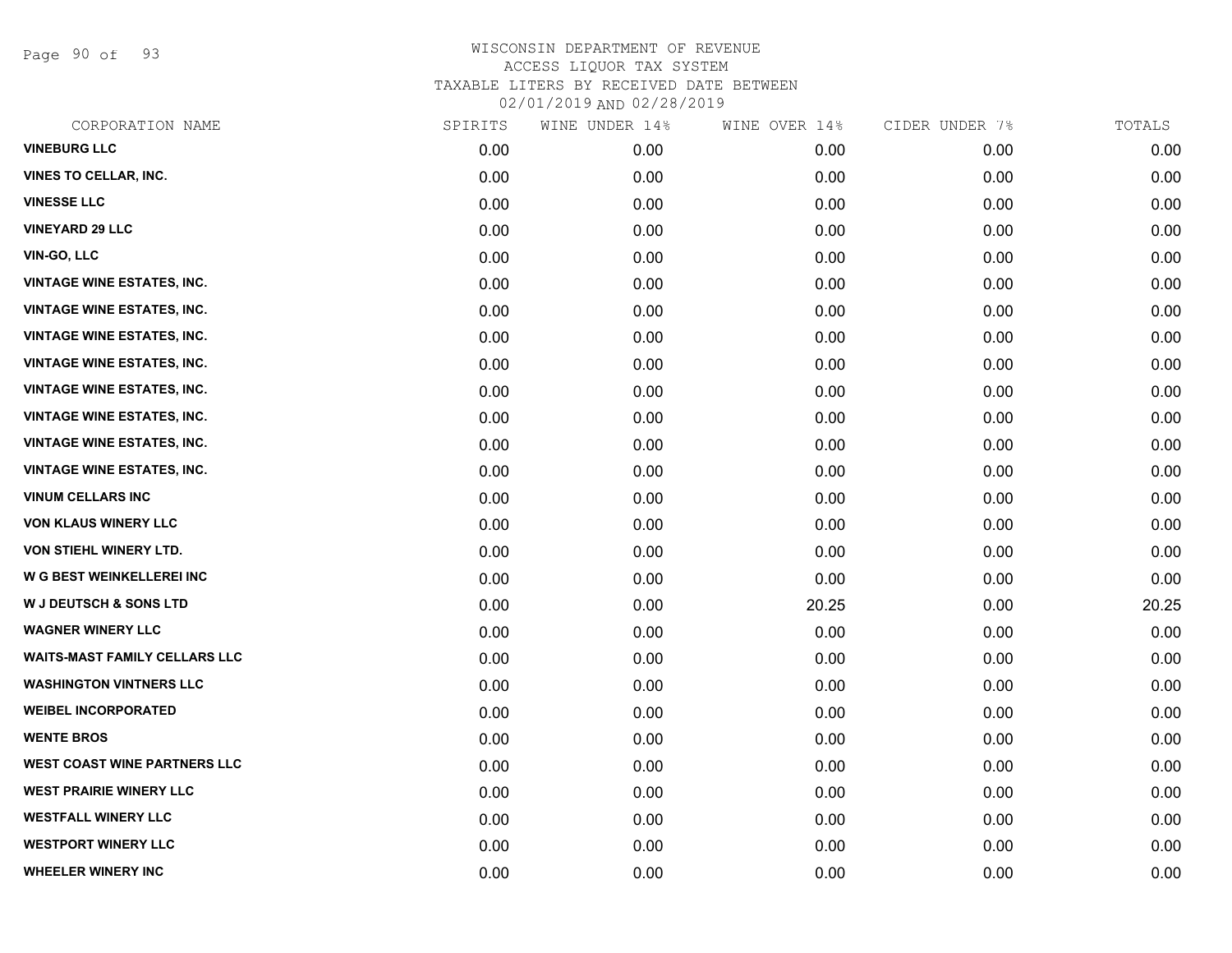| CORPORATION NAME                                   | SPIRITS | WINE UNDER 14% | WINE OVER 14% | CIDER UNDER 7% | TOTALS |
|----------------------------------------------------|---------|----------------|---------------|----------------|--------|
| <b>WHETSTONE WINE CELLARS LLC</b>                  | 0.00    | 0.00           | 0.00          | 0.00           | 0.00   |
| <b>WHISPERING BLUFFS VINEYARD &amp; WINERY LTD</b> | 0.00    | 0.00           | 0.00          | 0.00           | 0.00   |
| <b>WHISPERING WINDS WINERY LLC</b>                 | 0.00    | 0.00           | 0.00          | 0.00           | 0.00   |
| <b>WHITE BEAR SPIRITS LLC</b>                      | 0.00    | 0.00           | 0.00          | 0.00           | 0.00   |
| WHITE OAK VINEYARDS & WINERY LLC                   | 0.00    | 0.00           | 0.00          | 0.00           | 0.00   |
| WHITE WINTER WINERY INC                            | 0.00    | 0.00           | 0.00          | 0.00           | 0.00   |
| <b>WIENS CELLARS LLC</b>                           | 0.00    | 0.00           | 0.00          | 0.00           | 0.00   |
| <b>WILDEROTTER WINERY LLC</b>                      | 0.00    | 0.00           | 0.00          | 0.00           | 0.00   |
| <b>WILLAMETTE VALLEY VINEYARDS INC</b>             | 0.00    | 0.00           | 0.00          | 0.00           | 0.00   |
| <b>WILLIAM F BLUHM</b>                             | 0.00    | 0.00           | 0.00          | 0.00           | 0.00   |
| <b>WILLIAM MOSBY</b>                               | 0.00    | 0.00           | 0.00          | 0.00           | 0.00   |
| <b>WILLIAM PRICE III</b>                           | 0.00    | 0.00           | 0.00          | 0.00           | 0.00   |
| <b>WILLIAMS &amp; SELYEM LLC</b>                   | 0.00    | 0.00           | 0.00          | 0.00           | 0.00   |
| <b>WILRONA LLC</b>                                 | 0.00    | 0.00           | 0.00          | 0.00           | 0.00   |
| <b>WILSON CREEK WINERY &amp; VINEYARDS INC</b>     | 0.00    | 0.00           | 0.00          | 0.00           | 0.00   |
| <b>WIND GAP WINES LLC</b>                          | 0.00    | 0.00           | 0.00          | 0.00           | 0.00   |
| <b>WINDERLEA WINE COMPANY LLC</b>                  | 0.00    | 0.00           | 0.00          | 0.00           | 0.00   |
| <b>WINDWARD VINEYARD LLC</b>                       | 0.00    | 0.00           | 0.00          | 0.00           | 0.00   |
| <b>WINE BY JOE LLC</b>                             | 0.00    | 0.00           | 0.00          | 0.00           | 0.00   |
| WINE OF THE MONTH CLUB, INC.                       | 0.00    | 0.00           | 0.00          | 0.00           | 0.00   |
| <b>WINE ROAD VINTNERS LLC</b>                      | 0.00    | 0.00           | 0.00          | 0.00           | 0.00   |
| <b>WINE SOCIETY LLC</b>                            | 0.00    | 0.00           | 0.00          | 0.00           | 0.00   |
| <b>WINE.COM OF TEXAS LLC</b>                       | 0.00    | 0.00           | 0.00          | 0.00           | 0.00   |
| <b>WINERY AT BLACK STAR FARMS LLC</b>              | 0.00    | 0.00           | 0.00          | 0.00           | 0.00   |
| <b>WINERY EXCHANGE, INC.</b>                       | 0.00    | 0.00           | 0.00          | 0.00           | 0.00   |
| <b>WINERY FULFILLMENT SERVICES LLC</b>             | 0.00    | 0.00           | 0.00          | 0.00           | 0.00   |
| <b>WINESITTER BREWHOUSE LLC</b>                    | 0.00    | 0.00           | 0.00          | 0.00           | 0.00   |
| WINNESHIEK WILDBERRY WINERY LLC                    | 0.00    | 0.00           | 0.00          | 0.00           | 0.00   |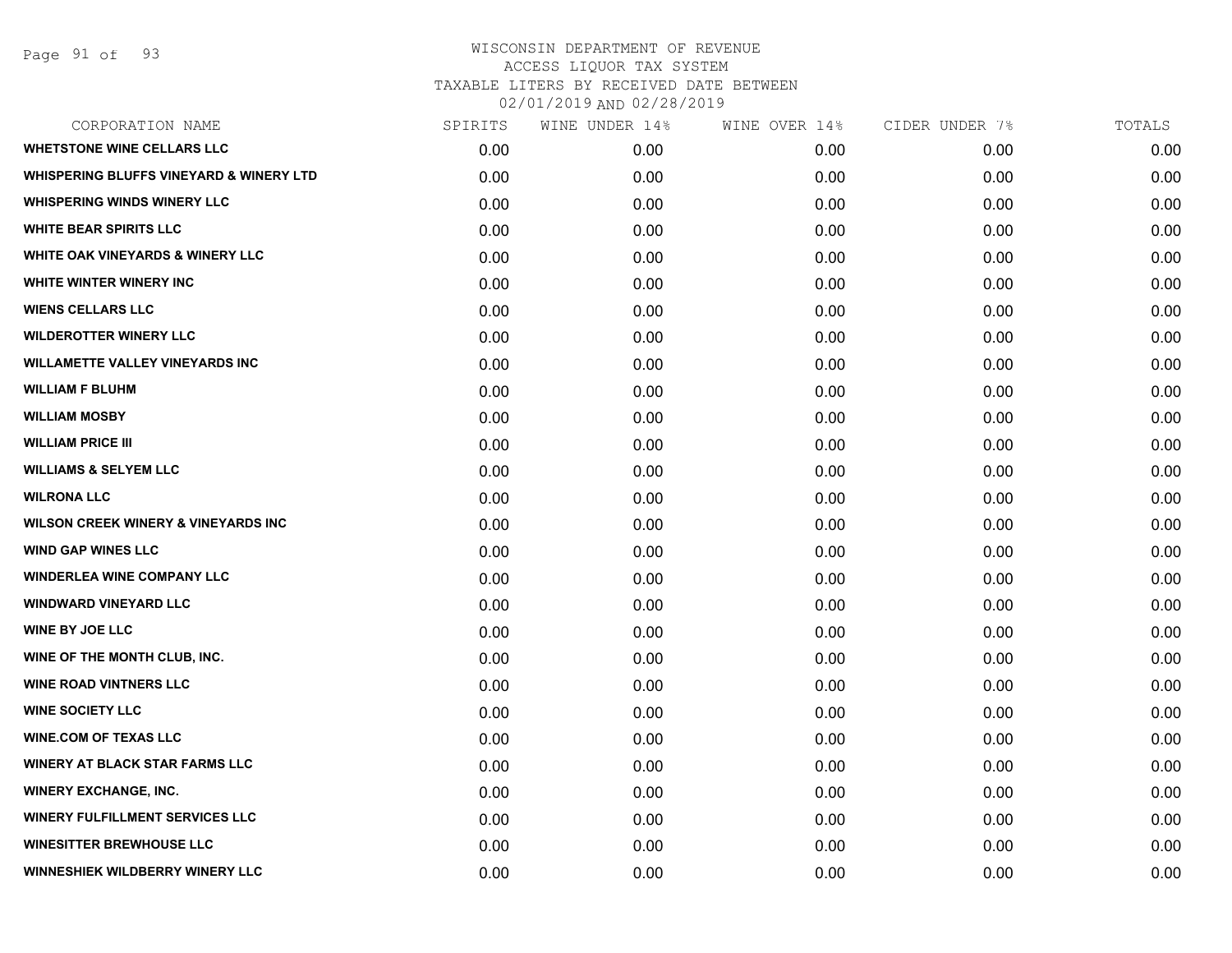Page 92 of 93

| CORPORATION NAME                   | SPIRITS | WINE UNDER 14% | WINE OVER 14% | CIDER UNDER 7% | TOTALS   |
|------------------------------------|---------|----------------|---------------|----------------|----------|
| <b>WINSIDE USA INC</b>             | 0.00    | 0.00           | 0.00          | 0.00           | 0.00     |
| <b>WOLFF VINEYARD LLC</b>          | 0.00    | 0.00           | 0.00          | 0.00           | 0.00     |
| <b>WOLLERSHEIM WINERY, INC.</b>    | 0.00    | 0.00           | 0.00          | 0.00           | 0.00     |
| <b>WOLLERSHEIM WINERY, INC.</b>    | 0.00    | 0.00           | 0.00          | 0.00           | 0.00     |
| <b>WOODSON WINES LLC</b>           | 0.00    | 0.00           | 0.00          | 0.00           | 0.00     |
| <b>WOODWARD CANYON WINERY INC.</b> | 0.00    | 0.00           | 0.00          | 0.00           | 0.00     |
| YORKVILLE CELLARS INC              | 0.00    | 0.00           | 0.00          | 0.00           | 0.00     |
| <b>ZD WINES LLC</b>                | 0.00    | 0.00           | 0.00          | 0.00           | 0.00     |
| <b>ZERO LINK MARKETS INC</b>       | 0.00    | 0.00           | 0.00          | 0.00           | 0.00     |
| TOTAL LITERS FOR 2/28/2019         | 0.00    | 870.62         | 1,354.53      | 0.00           | 2,225.15 |